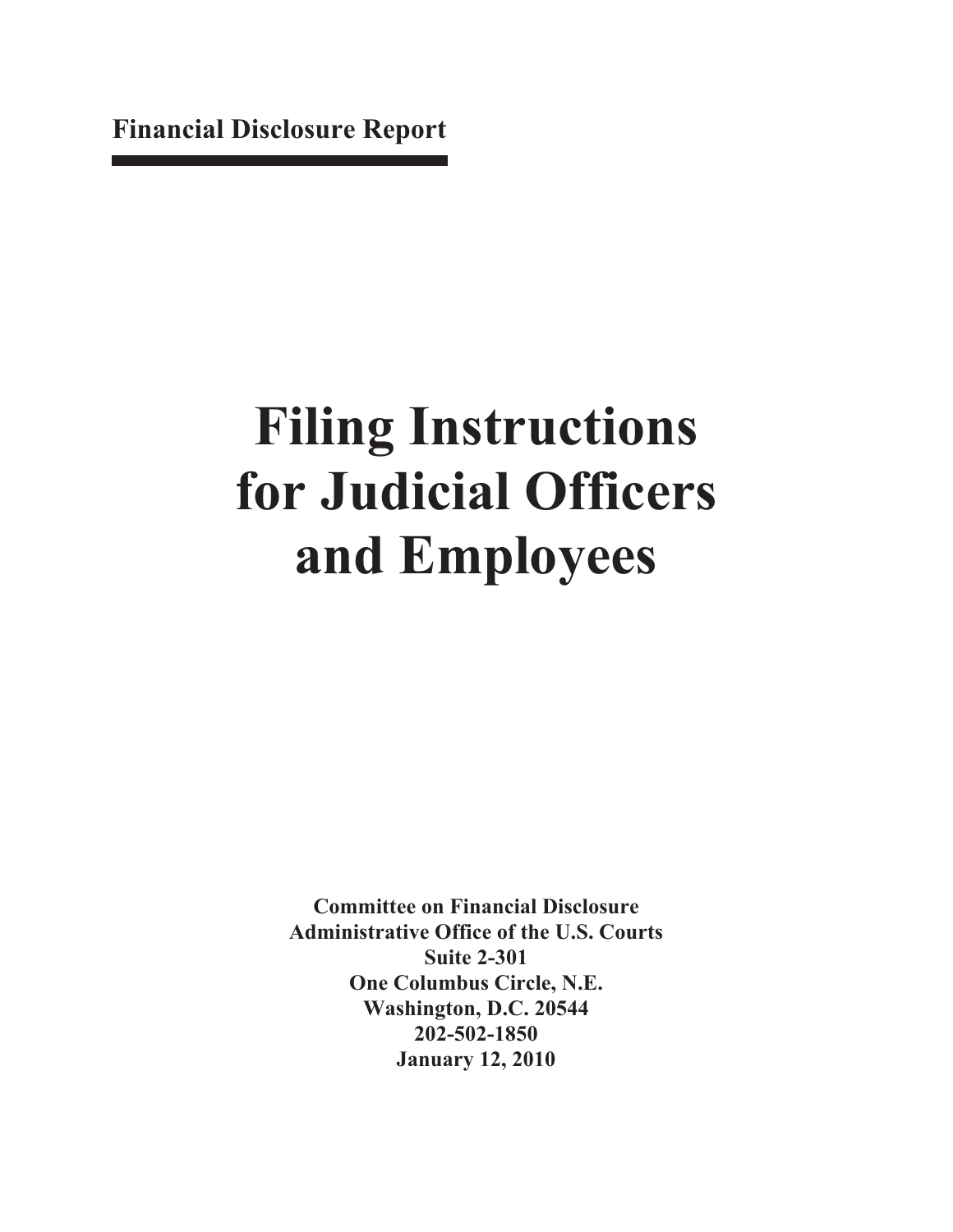# **Major Changes to Financial Disclosure Instructions for 2009**

In Part V, Gifts, the instructions have been amended to reflect the October 13, 2008 enactment of Pub. L. No. 110-402, which prohibits a judicial officer from accepting a gift of an honorary club membership with a value of more than \$50 in any calendar year. Since the calendar year 2009 reports represent the first complete reporting cycle governed by the new law, judges are encouraged to review their reporting entries carefully to ensure compliance.

In Part VII, Investments and Trusts, supplemental instructions were added at page 52 clarifying the reporting of transactions involving certificates of deposit and other cash equivalent accounts.

While it is not otherwise required to identify a brokerage or financial management company as part of an account header when listing assets in Part VII, Investments and Trusts, it should be noted that the name of the brokerage or financial management company nonetheless must be provided to properly identify a money market account, mutual fund, or cash equivalent account contained therein.

An enhanced self-audit function is included in the FDR2009 software and should be run by each filer prior to submitting a report. This year's software features the ability to self-audit multiple transactions for single assets, improved visual cues for both Reminders to check specific types of entries and Errors which must be corrected prior to filing, and the capacity for users to highlight individual entries for follow-up action.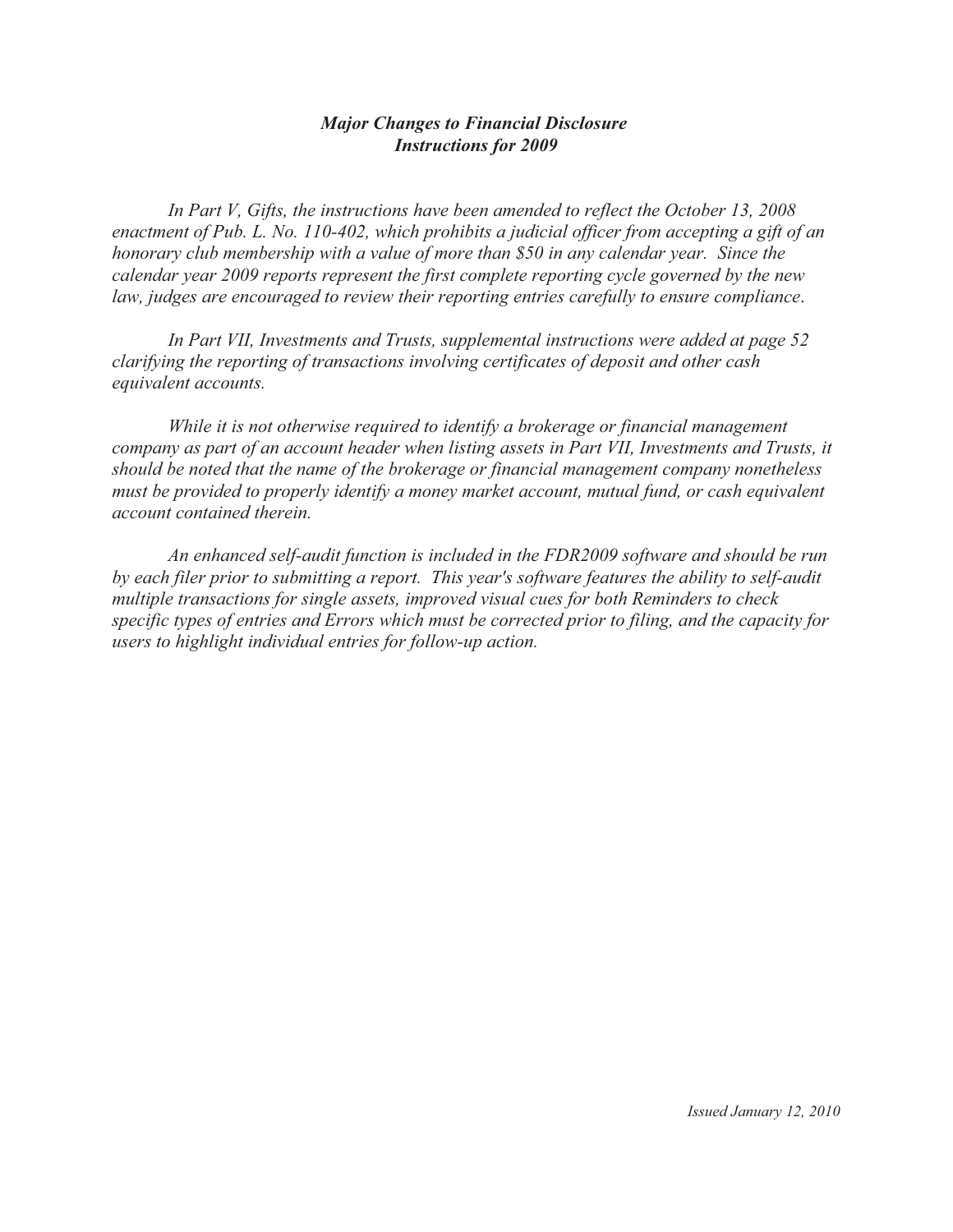# **SECURITY ISSUES**

Every filer should be aware that the Ethics in Government Act of 1978 makes your Financial Disclosure Report a **PUBLIC DOCUMENT**. This means that a person seeking to harm or harass you and your family can get a copy of your Financial Disclosure Report. There have been instances of such misuse of information provided by filers. The Committee makes the following recommendations so that you can satisfy the financial disclosure requirements of the Act while accommodating appropriate security concerns:

- (1) When filing your report, enter your CHAMBERS OR OFFICE ADDRESS in Block 7. Do not disclose your home address for any purpose in connection with your report.
- (2) Do not provide unnecessary detail that could enable someone to commit financial fraud. For example:
	- a) Do not list account numbers for bank or brokerage accounts
		- For banks, provide only the name of the institution, e.g., "First National Bank" accounts"
		- Brokerage accounts should be designated by number, e.g., "Brokerage" Account  $#1"$ :
	- b) Do not list a Social Security number;
	- c) List only the name of a bank, not its address or the name of a branch you frequent, e.g., "First National Bank" rather than "First National Bank, Smallville Branch."
- (3) For rental properties, provide only the city (or county) and state in which the property is located. Do not use street addresses, lot numbers, or survey descriptions. You may identify multiple properties as "Rental Property #1, Cincinnati, Ohio," "Rental Property #2, Cincinnati, Ohio," and so on.
- (4) Do not report your personal residence or residences in Part VII (unless a portion of your residence is rented to a third party). Similarly, do not report any mortgage, equity loan, or line of credit secured by a personal residence, vehicle, boat, or motor home in Part VI.
- (5) Do not identify relatives by name or designation such as "brother" or "mother-inlaw." Identify a trust or estate by number, such as "Trust #2," "Estate #1."
- (6) Do not attach financial statements, tax returns, deeds, or trust agreements these often include home addresses and account numbers.

If the providing of specific information would create a security risk, you may request redaction of the required information pursuant to the Regulations of the Judicial Conference on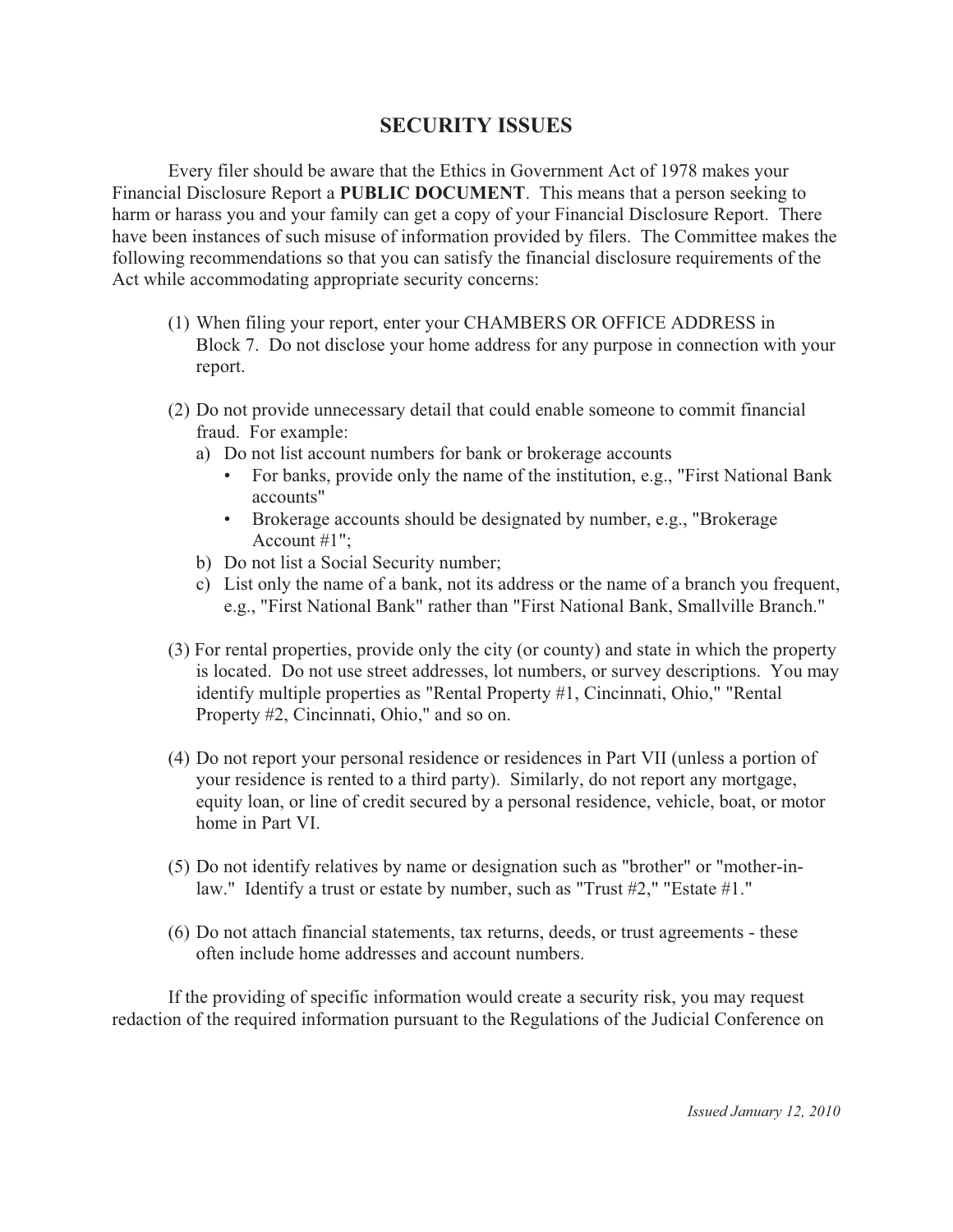Access to Financial Disclosure Reports. A request for redaction should be submitted in a letter separate from your financial disclosure report. See pages 62 and 63 of the filing instructions.

If your Financial Disclosure Report is requested, you will be notified of the request. If you have any concerns or questions about the release of your report, please call the staff of the Committee at (202) 502-1850 or discuss the matter with your local United States Marshal.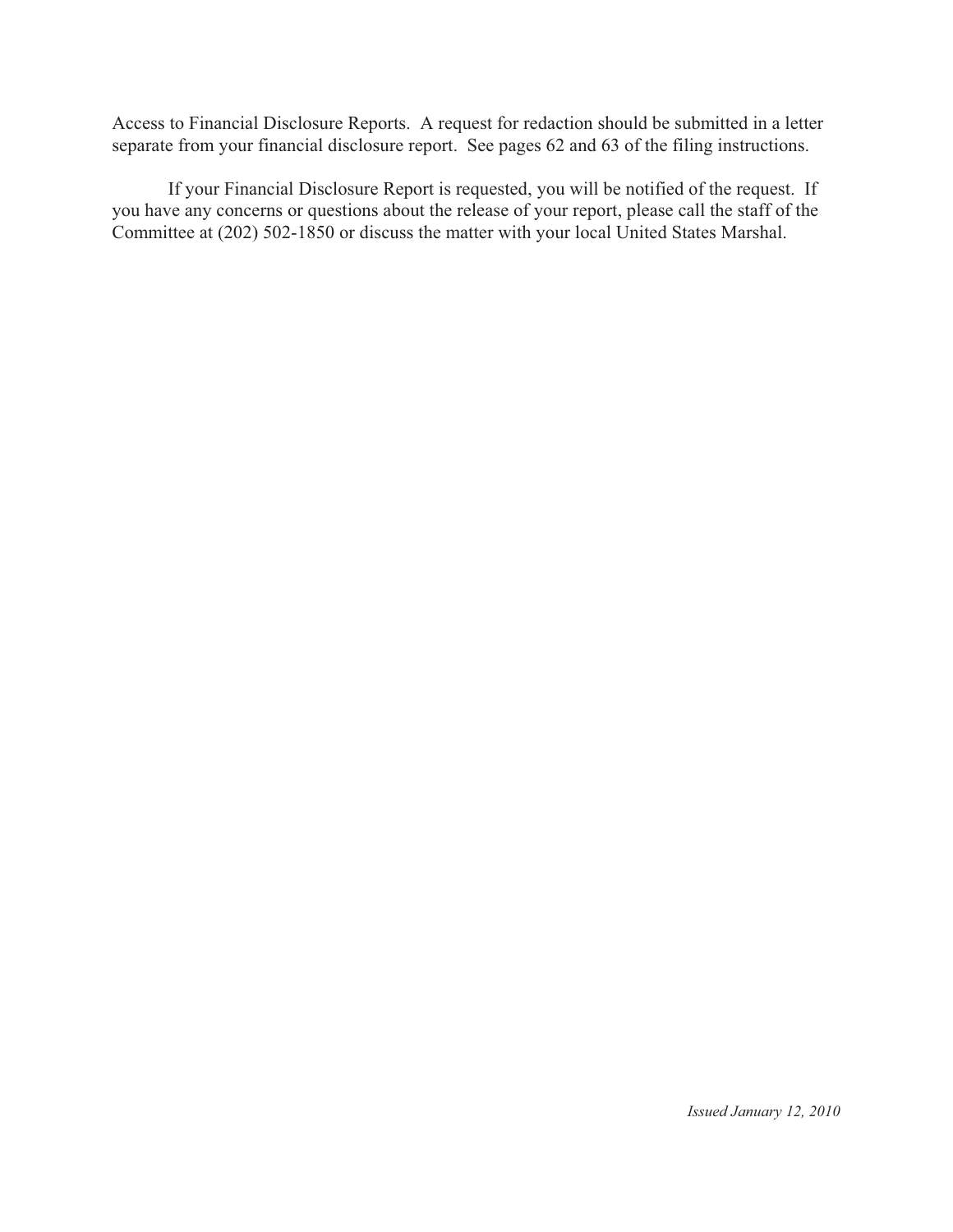# **TABLE OF CONTENTS**

|       | $\blacksquare$ $\blacksquare$ $\blacksquare$ $\blacksquare$ $\blacksquare$ $\blacksquare$ $\blacksquare$ $\blacksquare$ $\blacksquare$ $\blacksquare$ $\blacksquare$ $\blacksquare$ $\blacksquare$ $\blacksquare$ $\blacksquare$ $\blacksquare$ $\blacksquare$ $\blacksquare$ $\blacksquare$ $\blacksquare$ $\blacksquare$ $\blacksquare$ $\blacksquare$ $\blacksquare$ $\blacksquare$ $\blacksquare$ $\blacksquare$ $\blacksquare$ $\blacksquare$ $\blacksquare$ $\blacksquare$ $\blacks$ |  |
|-------|--------------------------------------------------------------------------------------------------------------------------------------------------------------------------------------------------------------------------------------------------------------------------------------------------------------------------------------------------------------------------------------------------------------------------------------------------------------------------------------------|--|
|       |                                                                                                                                                                                                                                                                                                                                                                                                                                                                                            |  |
|       |                                                                                                                                                                                                                                                                                                                                                                                                                                                                                            |  |
|       |                                                                                                                                                                                                                                                                                                                                                                                                                                                                                            |  |
|       |                                                                                                                                                                                                                                                                                                                                                                                                                                                                                            |  |
|       |                                                                                                                                                                                                                                                                                                                                                                                                                                                                                            |  |
|       |                                                                                                                                                                                                                                                                                                                                                                                                                                                                                            |  |
|       |                                                                                                                                                                                                                                                                                                                                                                                                                                                                                            |  |
|       |                                                                                                                                                                                                                                                                                                                                                                                                                                                                                            |  |
|       |                                                                                                                                                                                                                                                                                                                                                                                                                                                                                            |  |
|       |                                                                                                                                                                                                                                                                                                                                                                                                                                                                                            |  |
|       |                                                                                                                                                                                                                                                                                                                                                                                                                                                                                            |  |
|       |                                                                                                                                                                                                                                                                                                                                                                                                                                                                                            |  |
|       |                                                                                                                                                                                                                                                                                                                                                                                                                                                                                            |  |
|       |                                                                                                                                                                                                                                                                                                                                                                                                                                                                                            |  |
|       |                                                                                                                                                                                                                                                                                                                                                                                                                                                                                            |  |
|       |                                                                                                                                                                                                                                                                                                                                                                                                                                                                                            |  |
| Ι.    |                                                                                                                                                                                                                                                                                                                                                                                                                                                                                            |  |
| Π.    |                                                                                                                                                                                                                                                                                                                                                                                                                                                                                            |  |
| Ш.    |                                                                                                                                                                                                                                                                                                                                                                                                                                                                                            |  |
|       |                                                                                                                                                                                                                                                                                                                                                                                                                                                                                            |  |
|       |                                                                                                                                                                                                                                                                                                                                                                                                                                                                                            |  |
|       |                                                                                                                                                                                                                                                                                                                                                                                                                                                                                            |  |
| IV.   |                                                                                                                                                                                                                                                                                                                                                                                                                                                                                            |  |
| V.    |                                                                                                                                                                                                                                                                                                                                                                                                                                                                                            |  |
| VI.   |                                                                                                                                                                                                                                                                                                                                                                                                                                                                                            |  |
| VII.  |                                                                                                                                                                                                                                                                                                                                                                                                                                                                                            |  |
|       |                                                                                                                                                                                                                                                                                                                                                                                                                                                                                            |  |
|       |                                                                                                                                                                                                                                                                                                                                                                                                                                                                                            |  |
|       |                                                                                                                                                                                                                                                                                                                                                                                                                                                                                            |  |
|       |                                                                                                                                                                                                                                                                                                                                                                                                                                                                                            |  |
|       | $E_{\rm{r}}$                                                                                                                                                                                                                                                                                                                                                                                                                                                                               |  |
|       | F.                                                                                                                                                                                                                                                                                                                                                                                                                                                                                         |  |
|       | G. Aggregate Ownership Arrangements - Trusts, IRAs, Investment Clubs 56                                                                                                                                                                                                                                                                                                                                                                                                                    |  |
|       |                                                                                                                                                                                                                                                                                                                                                                                                                                                                                            |  |
|       | 2.                                                                                                                                                                                                                                                                                                                                                                                                                                                                                         |  |
|       | 3.                                                                                                                                                                                                                                                                                                                                                                                                                                                                                         |  |
| VIII. |                                                                                                                                                                                                                                                                                                                                                                                                                                                                                            |  |
| IX.   |                                                                                                                                                                                                                                                                                                                                                                                                                                                                                            |  |
|       |                                                                                                                                                                                                                                                                                                                                                                                                                                                                                            |  |

Page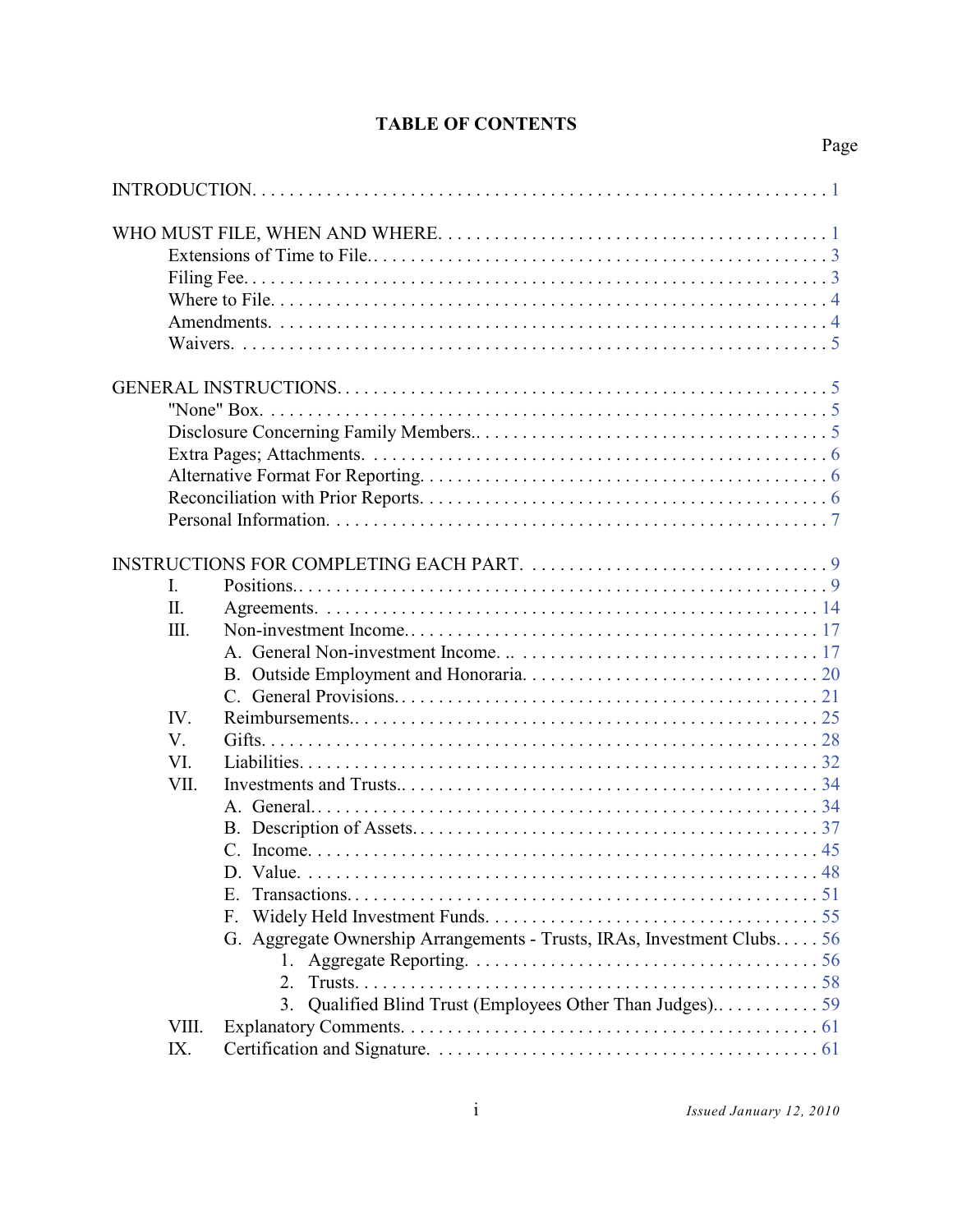| L.   |  |
|------|--|
| III. |  |
| IV.  |  |
| V.   |  |
| VI.  |  |
| VII. |  |
|      |  |
|      |  |
|      |  |
|      |  |
|      |  |
|      |  |
|      |  |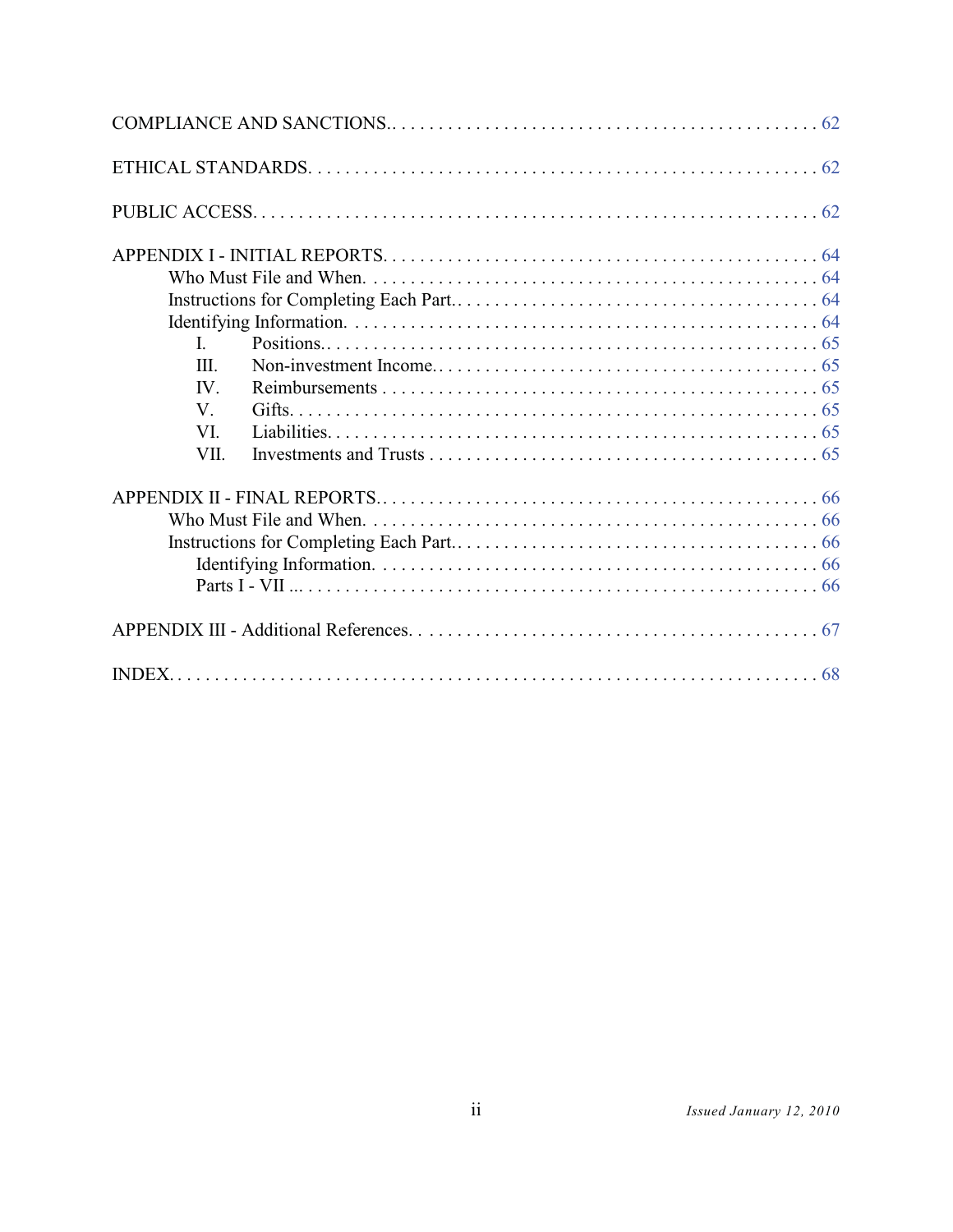#### **INTRODUCTION**

Three types of Financial Disclosure Reports – initial, annual, and final – are required by the Ethics in Government Act of 1978, as amended, published in Title 5 of the United States Code, Appendix,  $\S\S 101-111$ .

These filing instructions govern the preparation and filing of Form AO-10 which is to be used by judicial officers and employees for all reports due after January 1, 2010. The body of the filing instructions covers reporting requirements for annual reports, which in some cases also apply to initial and final reports. Where requirements for initial and final reports differ from the annual reporting requirements, specific information can be found in Appendices I and II, respectively, of these instructions.

The Act requires that the Committee on Financial Disclosure review each report to assure that, on the basis of the information provided, the reporting person is in compliance with applicable laws and regulations. Section  $106(b)(1)$ . The Committee also reviews reports to determine potential conflicts of interest or ethical problems.

Questions concerning the reporting requirements (and suggestions for improving the Form AO-10 or these instructions) should be addressed to: Committee on Financial Disclosure, Administrative Office of the United States Courts, Suite 2-301, One Columbus Circle, N.E., Washington, D.C. 20544.

# WHO MUST FILE, WHEN AND WHERE

JUDICIAL OFFICERS AND JUDICIAL EMPLOYEES are required to file an annual report by May 15 following each calendar year in which they performed their duties for more than sixty  $(60)$  days. Section 101 $(d)$ . Filing before the due date is encouraged to ease the burden on members of the Committee on Financial Disclosure who review the reports, as required by the Act.

JUDICIAL OFFICERS are defined in the Act as the Chief Justice and Associate Justices of the Supreme Court, and the judges of United States courts of appeals, United States district courts, including the district courts in Guam, the Northern Mariana Islands, and the Virgin Islands, Court of International Trade, Tax Court, Court of Federal Claims, Court of Veterans Appeals, United States Court of Appeals for the Armed Forces, and any court created by an Act of Congress, the judges of which are entitled to hold office during good behavior. Section 109(10).

A JUDICIAL EMPLOYEE is any employee, other than a JUDICIAL OFFICER of the judicial branch of Government, of the United States Sentencing Commission, of the Tax Court,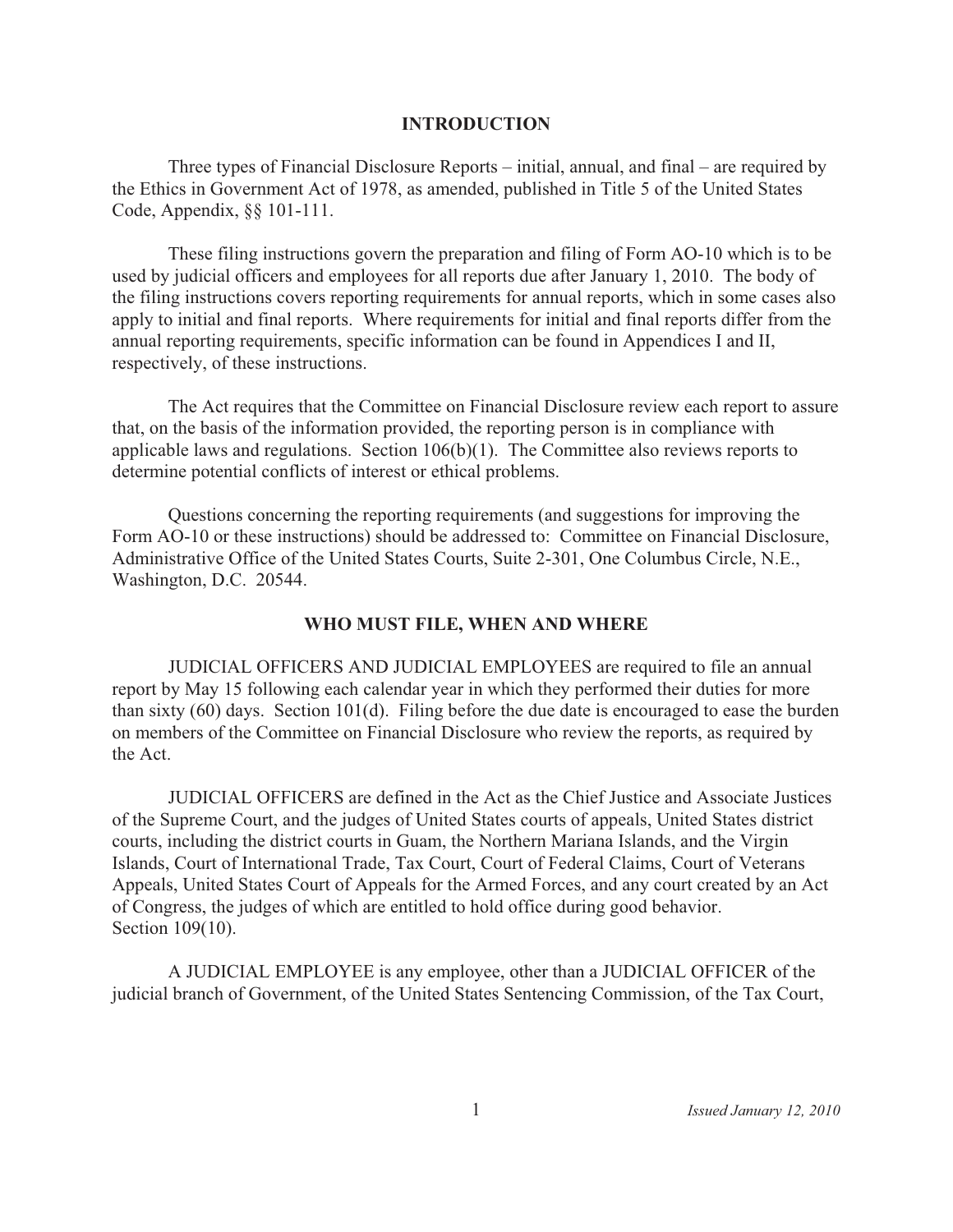of the Court of Federal Claims, of the Court of Veterans Appeals, or of the United States Court of Appeals for the Armed Forces, who

- (a) is authorized to perform adjudicatory functions with respect to proceedings in the judicial branch, e.g., bankruptcy judges and magistrate judges; or
- (b) occupies a position for which the rate of basic pay is equal to or greater than 120 percent of the minimum rate of basic pay payable for GS-15 of the General Schedule. Section 109(8).

Persons whose obligation to file reports may vary from year to year, e.g., a senior judge, or recalled bankruptcy judge or magistrate judge who may perform more than 60 days of service in one year but not in another, should certify their exempt status to the Committee on Financial Disclosure by May 15th, if they are exempt from filing for the prior year. This will avoid an inquiry from the Committee concerning failure to file. When they file their next reports, they should explain any apparent inconsistencies resulting from the "gap" between the two reporting periods.

For information on who must file initial and final reports, and when they must be filed, see Appendices I and II, respectively.

#### Commentary

The General Counsel of the Administrative Office has determined that the term "basic" pay" within the definition of a judicial employee does not include locality pay or geographic cost-of-living allowance (COLA) received by some employees in Alaska, Guam, Hawaii, Puerto Rico, and the Virgin Islands. Geographic COLAs are considered additional allowances for the cost of living rather than part of the basic rate of pay. Similarly, there is no express statutory authority permitting court employees to receive locality pay. Payment is based upon the Director of the Administrative Office's authority to set compensation and is treated in the same manner that locality pay is treated in the Executive Branch, which does not consider locality pay as a part of basic pay.

Part-time employees without adjudicatory functions are deemed to satisfy the filing threshold if the basic rate of pay fixed for the position held meets the statutory minimum. Thus, the "rate of basic pay" rather than actual pay received, is used to determine the need to file a report. In addition, the Committee has held that the "rate of basic pay" to be used to determine whether a reemployed annuitant who is not authorized to perform adjudicatory functions must file a report does not include the annuity.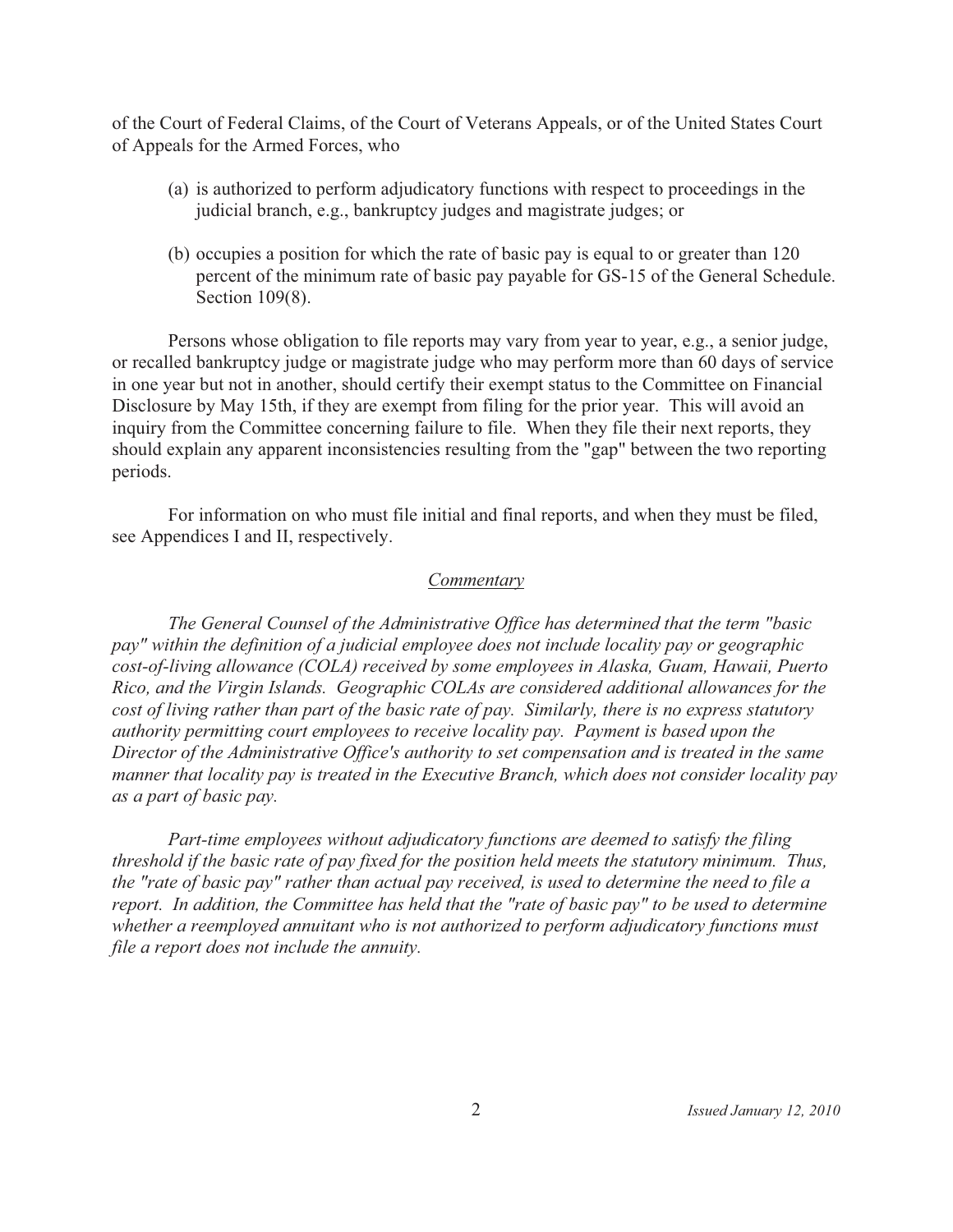A part-time magistrate judge whose annual salary level is less than 16.4% of the salary of a full-time magistrate judge will normally perform the duties of his or her office for less than sixty-one (61) days each year and accordingly is not required to notify the Committee of his or her exempt status.

#### **Extensions of Time to File**

The Committee on Financial Disclosure may grant reasonable extensions of time for filing initial, annual, and final reports. Requests for extension should be submitted to the Committee before the due date, in writing signed by the filer explaining why the extension is necessary. The maximum extension permitted by the Act is 90 days. Section  $101(g)$ .

Emergency requests for extension may be made by telephone to the Committee staff if the reason for the request could not have been reasonably anticipated. A letter confirming the request should be sent promptly to the Committee. A letter confirming the oral response will be sent promptly by the Committee.

#### **Filing Fee**

The statute requires a person to file a timely report. One who files a report more than thirty (30) days after the date the report was due may be assessed a filing fee of \$200,00. If for good reason it is necessary to request a delay in filing, extensions of time of up to 90 days may be granted by the Committee on Financial Disclosure. The statute states that extensions beyond 90 days are not permissible. Absent a waiver, those granted a full 90 day extension will have to pay the fee if they do not file by the 120th day. Section  $104(d)(1)$ .

The Committee may waive the filing fee for extraordinary circumstances. Requests for waivers must be submitted in writing to the Committee with explanation of the reason(s) the report was not filed on time. Section  $104(d)(2)$ .

#### Commentary

When a report is filed more than 30 days after the date it is due, the filer is assessed a late filing fee of \$200. The fee is deposited in the United States Treasury. If a filer requests a waiver of the fee due to extraordinary circumstances, the Committee has delegated the authority to approve waivers to the Subcommittee on Compliance. Please note, that reports are deemed to have been filed ten (10) days prior to physical receipt for the purpose of determining whether the report has been timely filed.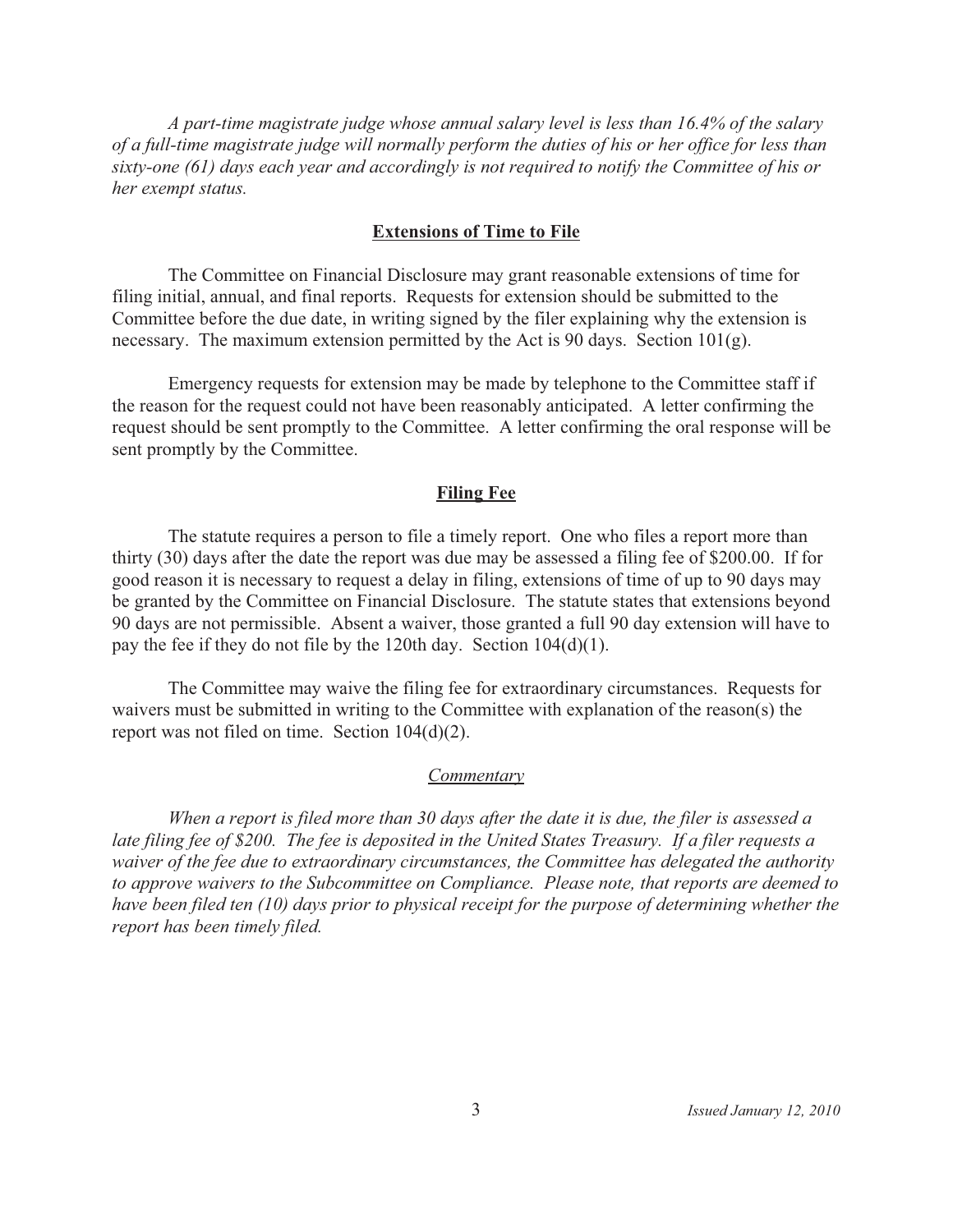#### **Where to File**

The original and three copies of the report, and of any amendments (including amendments in response to letters of inquiry) are to be filed with:

Committee on Financial Disclosure Administrative Office of the United States Courts Suite 2-301 One Columbus Circle, N.E. Washington, D.C. 20544

Section  $103(h)(1)(B)$ .

#### **Commentary**

Reports are not considered to have been received unless they are physically received by the staff of the Committee on Financial Disclosure and contain an original signature of the filer. Reports will be date stamped as soon as they are received by the staff. Reports sent to the Committee on Financial Disclosure by facsimile or other electronic means are not considered to be received until a copy with an original signature is received.

#### **Amendments**

A report may be amended by filing an amended Form AO-10 for that year, fully explaining items added to, or changed from, the original submission.

Alternatively, additional information may be submitted by a separate letter addressed to the Committee. You should identify the report(s) and part(s) being corrected and provide complete information for the item(s) being corrected. Sign the letter personally, which will constitute your certification to the accuracy and completeness of the report(s) as amended.

Regardless of which method is used, you should file amendments in the same manner as for the original, *i.e.*, a signed original and three copies with the Committee.

#### Commentary

Self-initiated amendments will be certified in the same manner as an original report. Each reviewer will complete Block 8 on the Form AO-10 for each amendment as amended.

Amendments must be submitted over the signature of the filer. Amendments submitted on the filer's behalf by accountants, lawyers, or others are not acceptable.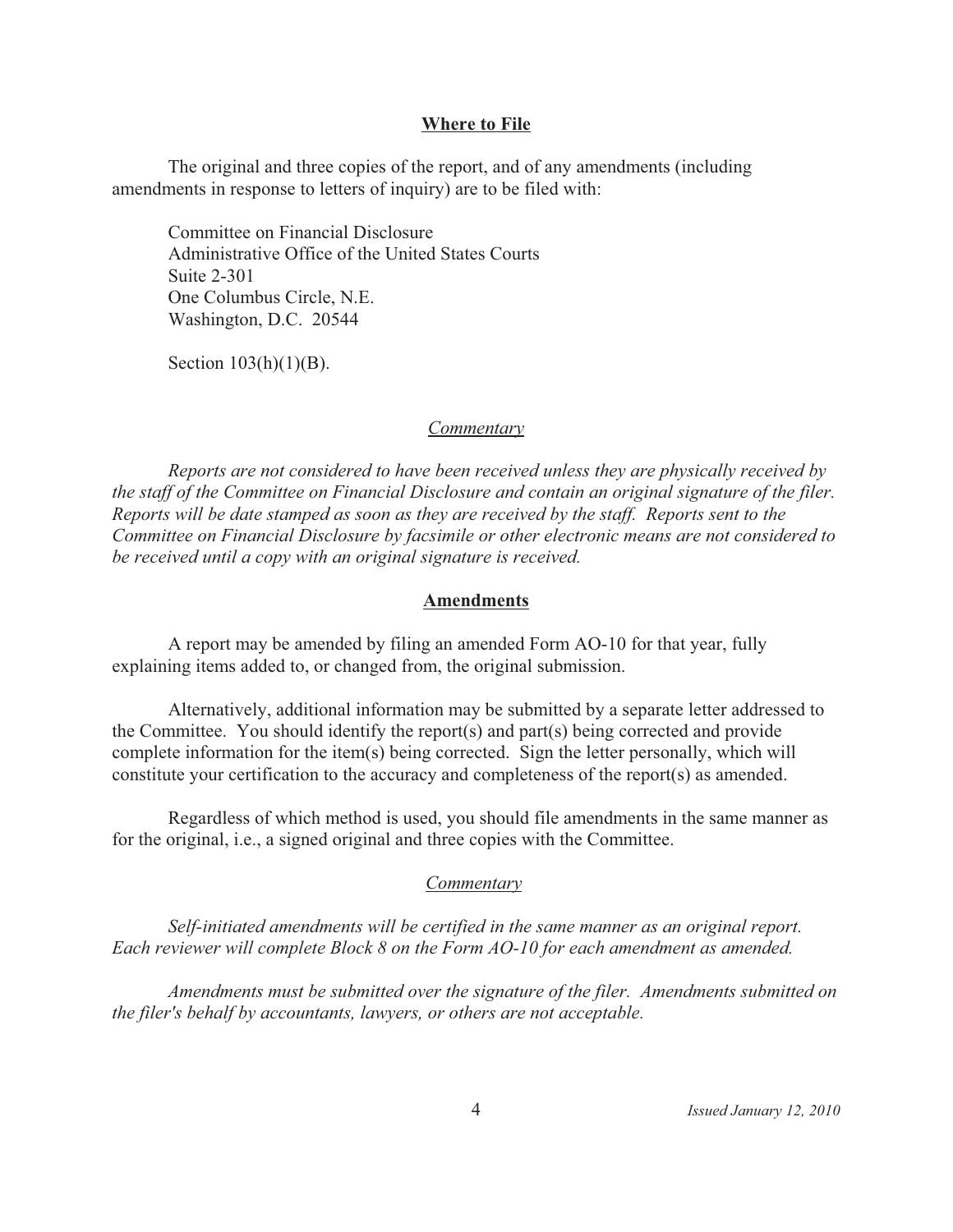#### **Waivers**

The Committee may grant a request for a waiver of any reporting requirement for one who is expected to perform the duties of the office or position less than one hundred and thirty (130) days in a calendar year, but only if the Committee determines that:

- (1) the person is not a full-time employee of the federal government;
- (2) the person is able to provide services specially needed by the federal government;
- (3) it is unlikely that the person's outside employment or financial interests will create a conflict of interest; and
- (4) public financial disclosure by the person is not necessary under the circumstances.

Any request for such a waiver must be directed in writing to the Committee with a detailed explanation of the facts upon which the Committee can make the determinations required under the Act. All such requests are available to the public. Section 101(i).

#### **GENERAL INSTRUCTIONS**

Each year, the Committee on Financial Disclosure provides reporting software and resource materials to all filers to assist them in completing their reports. Blank copies of the Financial Disclosure Form AO-10 are also available.

#### "None" Box

Parts I through VII of the report must be completed. If you have no reportable items in any of these parts, do not simply leave it blank or mark it as "N/A," but instead mark the "None" box as an affirmative declaration of the fact.

#### **Disclosure Concerning Family Members**

A reporting person is required to disclose financial information concerning a spouse and dependent children, and the form is designed for inclusion of this information. Section  $102(e)(1)$ . The requirement for disclosing trust information, including information for a spouse and dependent children, is found on pages 58 and 59. The Act does not require disclosure of the financial interests of other family members, nor is it required with respect to a spouse who is living separate and apart with the intention of terminating the marriage or permanently separating. Section  $102(e)(2)$ .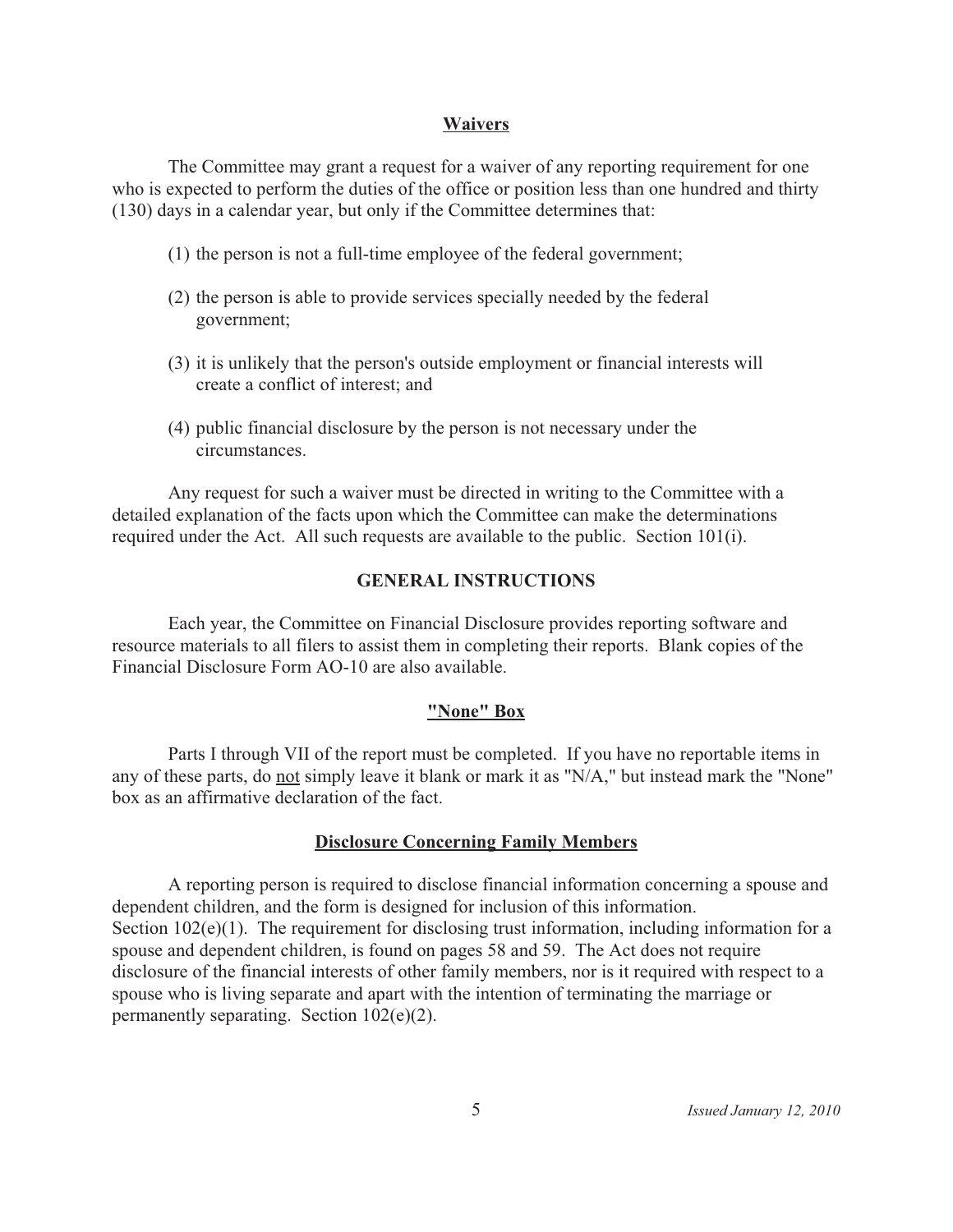The Act defines a dependent child as a "son, daughter, stepson, or stepdaughter . . . who –

- is unmarried and under age 21 and is living in the household of the reporting  $(A)$ person; or
- (B) is a dependent of the reporting person within the meaning of Section 152 of the Internal Revenue Code of 1986."  $(26$  U.S.C. § 152)

Section  $109(2)$ .

#### **Extra Pages/Attachments**

If more space is needed for any part than is provided on the form, make the additional entries on a new page and include it as a numbered attachment. The identifying information (name and date of report) must appear on each attachment page. If you make these entries on other than a photocopy of a page from the form, make sure that the part being continued is indicated and that all the required information is given.

#### **Alternative Format For Reporting**

The computer program available from the Committee provides an acceptable format for reporting.

It is permissible in exceptional circumstances to provide the required information in any part of the report in an alternative format but only upon a specific written determination by the Committee that such alternative reporting is acceptable. Those wishing to use alternative formats should seek permission to do so by writing to the Committee stating in detail the format to be used, why the request is being made, and whether it is for the current report only or for future reports, as well. All information submitted must be in a format easily reconciled with prior reports. Section  $102(b)(2)(A)$ .

In the absence of permission to use an alternative format, no extrinsic reports or documents may be used as substitutes for disclosure on the Form AO-10 as provided. This limitation is necessary to avoid additional burdens that would occur in the review process if a variety of documents, with different formats and often with extraneous information, were permitted.

#### **Reconciliation with Prior Reports**

Each report should be complete in itself. No information may be adopted by reference to prior reports. If letters approving a specific transaction, position, or agreement have been received from the Committee, or if the Committee on Codes of Conduct has approved particular conduct or actions, a copy of the letter of approval should be attached to each report to avoid a letter of inquiry.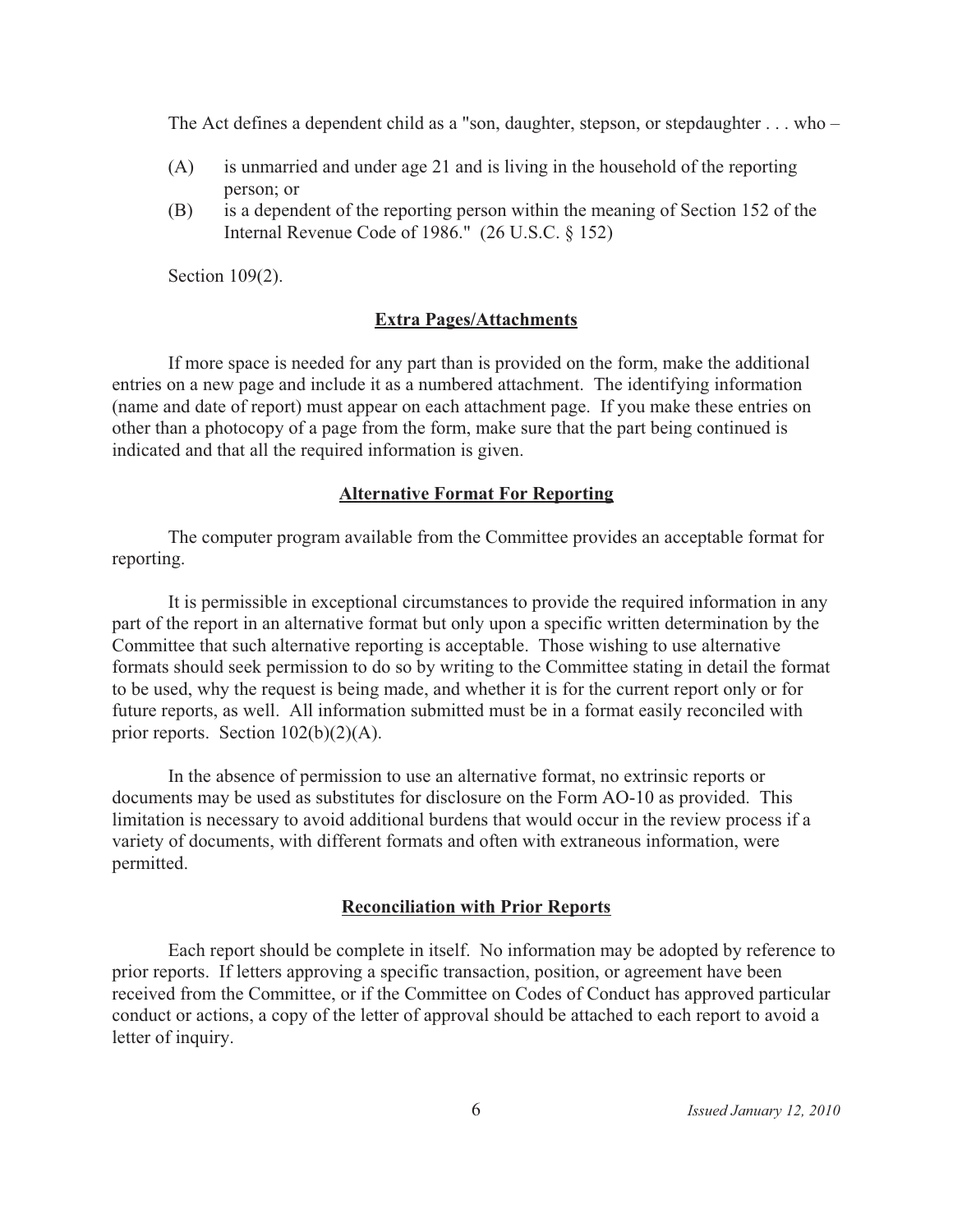Compare the information on your current report with that in the prior report to assure that each is complete and correct.

To assist the Committee during the review process, list items in each part of the report in the same order as shown in the prior report (placing any new items at the bottom of the list or of the appropriate subdivision of the list).

## **Personal Information**

| $AO-10$<br>Rev. 1/2010                                                                                           |                                                                                                                                                                                                                                                                                                                                | FINANCIAL DISCLOSURE REPORT                                                                                                                                                                                           | Report Required by the Ethics                                    |  |
|------------------------------------------------------------------------------------------------------------------|--------------------------------------------------------------------------------------------------------------------------------------------------------------------------------------------------------------------------------------------------------------------------------------------------------------------------------|-----------------------------------------------------------------------------------------------------------------------------------------------------------------------------------------------------------------------|------------------------------------------------------------------|--|
|                                                                                                                  |                                                                                                                                                                                                                                                                                                                                | <b>FOR CALENDAR YEAR 2009</b>                                                                                                                                                                                         | in Government Act of 1978<br>$(5 \text{ U.S.C. } app., 101-111)$ |  |
|                                                                                                                  | 1. Person Reporting (Last name, first, middle initial)                                                                                                                                                                                                                                                                         | 2. Court or Organization                                                                                                                                                                                              | 3. Date of Report                                                |  |
| Smith, John B.                                                                                                   |                                                                                                                                                                                                                                                                                                                                | U.S. District Court, North Dakota                                                                                                                                                                                     | April 16, 2010                                                   |  |
|                                                                                                                  | 4. Title (Article III Judges indicate active or senior<br>status; Magistrate Judges indicate full- or part-time)<br>U.S. District Judge - Senior Status                                                                                                                                                                        | Report type (check appropriate type)<br>5a.<br>Nomination, Date<br>Initial X Annual Final                                                                                                                             | 6. Reporting Period<br>January 1, 2009-<br>December $31, 2009$   |  |
|                                                                                                                  |                                                                                                                                                                                                                                                                                                                                | <b>5b.</b> Amended Report                                                                                                                                                                                             |                                                                  |  |
| 7. Chambers or Office Address<br>U.S. Courthouse<br>44 West 32 <sup>nd</sup> Street<br>Fargo, North Dakota 58107 |                                                                                                                                                                                                                                                                                                                                | On the basis of the information contained in this Report and<br>8.<br>any modifications pertaining thereto, it is, in my opinion,<br>in compliance with applicable laws and regulations.<br>Reviewing Officer<br>Date |                                                                  |  |
|                                                                                                                  | $\mathbf{u}$ (DODE) $\mathbf{u}$ $\mathbf{v}$ $\mathbf{v}$ $\mathbf{v}$ $\mathbf{v}$ $\mathbf{v}$ $\mathbf{v}$ $\mathbf{v}$ $\mathbf{v}$ $\mathbf{v}$ $\mathbf{v}$ $\mathbf{v}$ $\mathbf{v}$ $\mathbf{v}$ $\mathbf{v}$ $\mathbf{v}$ $\mathbf{v}$ $\mathbf{v}$ $\mathbf{v}$ $\mathbf{v}$ $\mathbf{v}$ $\mathbf{v}$ $\mathbf{v}$ |                                                                                                                                                                                                                       |                                                                  |  |

*IMPORTANT NOTES: The instructions accompanying this form must be followed. Complete all parts, checking the NONE box for each section where you have no reportable information. Sign on last page.* 

*Notes to filer:* 

- *Are Blocks 1 through 7 filled in?*
- *Block 3 should be the date the report is completed.*
- *Does Block 4 show your status?*
- *Does Block 5 indicate the type of report?*
- *Does Block 6 cover the correct reporting period?*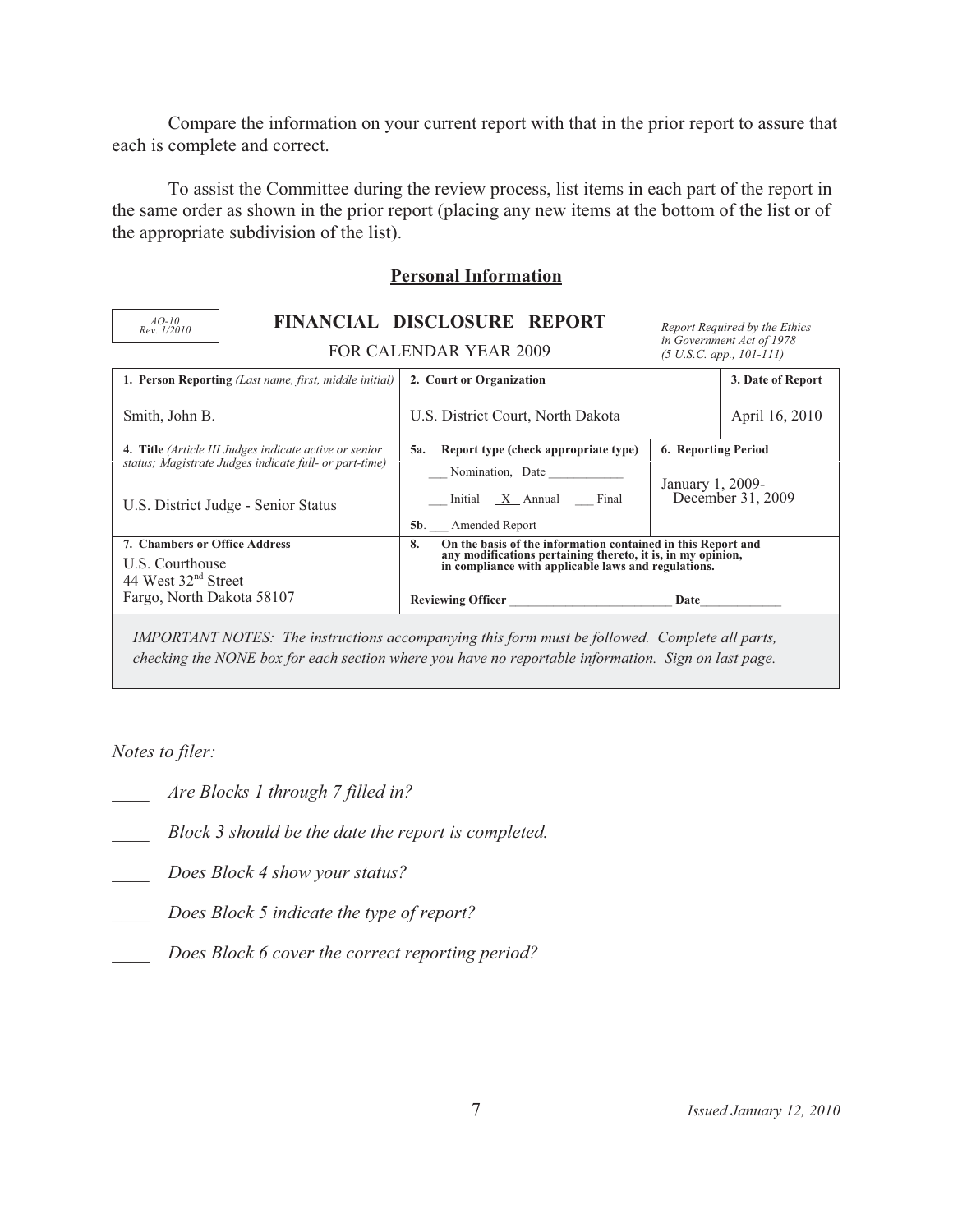#### Commentary

Blocks 1 through 7 of the heading to the report should be filled in as indicated:

**Block 6. Reporting Period.** The following entry should be made for annual reports: January 1, 2009 – December 31, 2009.

**Block 8. Certification.** Reviewing official will sign and date this block when the report is complete. The front page of the Form AO-10 with the reviewing judge's original signature will be returned to the staff of the Committee on Financial Disclosure for permanent filing.

Certification by the reviewing judge or staff counsel, as reviewing officials, certifies that the information in the report, any amendments, or attached correspondence has been disclosed in accordance with applicable laws and regulations. The reviewing official has the authority to approve the report as submitted, direct that a letter of inquiry be sent, or waive an error as de minimis and approve the report. The reviewing official can also approve a report and direct that an advisory letter be sent to provide the filer with guidance for future reports. All letters of inquiry are prepared for the Chair's signature on Committee letterhead stationery. The Chair has authority to revise or waive a letter of inquiry and approve a report.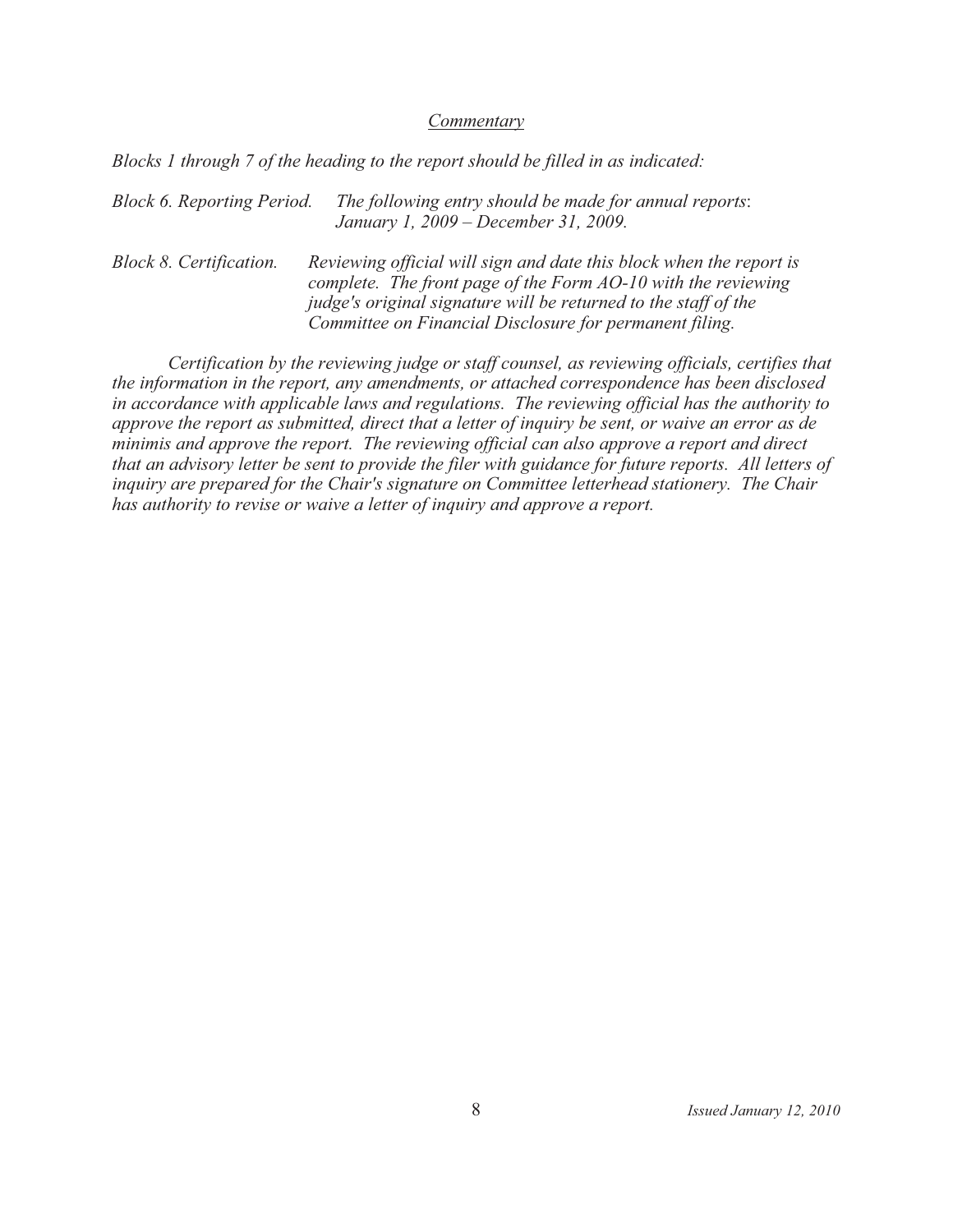#### **INSTRUCTIONS FOR COMPLETING EACH PART**

## **I. Positions**

Only information pertaining to the reporting person is required in this part.

In this part, a complete listing is required of all positions held by the reporting person as an officer, director, executor, administrator, trustee, guardian, custodian, or similar fiduciary, partner, proprietor, representative, employee, or consultant of any corporation, company, firm, partnership, or other business enterprise, any nonprofit organization, any labor organization, or any educational or other institution other than the United States. Disclose your position even if you are not compensated and even if neither you nor a member of your family has any financial interest in the entities herein listed. Please note that positions held are reported in this part while assets owned or held are reported in Part VII. **You need not report any positions held in any religious, social, fraternal, or political entity and positions solely of an honorary nature. Section 102(a)(6)(A).**

In completing this part, for annual reports, the reporting period consists of the calendar year preceding the date of the report, and the time to the date of the report. Section 102(a)(6)(A). For initial and final reports, refer to Appendices I and II, respectively, of these instructions.

An interest as a limited partner in an investment partnership, if you have no managerial responsibilities, reflects assets held or owned, but not a position held. The position as such a limited partner need not be reported in Part I, but the interest must be disclosed in Part VII.

For Article III judges, bankruptcy judges, and magistrate judges, the Codes of Conduct for United States Judges specify additional constraints on the positions that may be held. See especially Canons 4 and 5. Part-time magistrate judges are governed by special rules as provided in 28 U.S.C. § 632(b) and the *Guide to Judiciary Policy*, Vol. 2A, Ch. 2, Compliance with the Code of Conduct.

Additional information  $-e.g.,$  an opinion from the Committee on the Codes of Conduct, or approval from a Judicial Council – that bears on the question whether a position presents a potential conflict of interest problem or problem under the Code of Conduct for United States Judges should be provided in Part I or Part VIII or on an attached page.

If you did not hold any reportable positions at any time during the reporting period, check the "None" box rather than leaving Part I blank.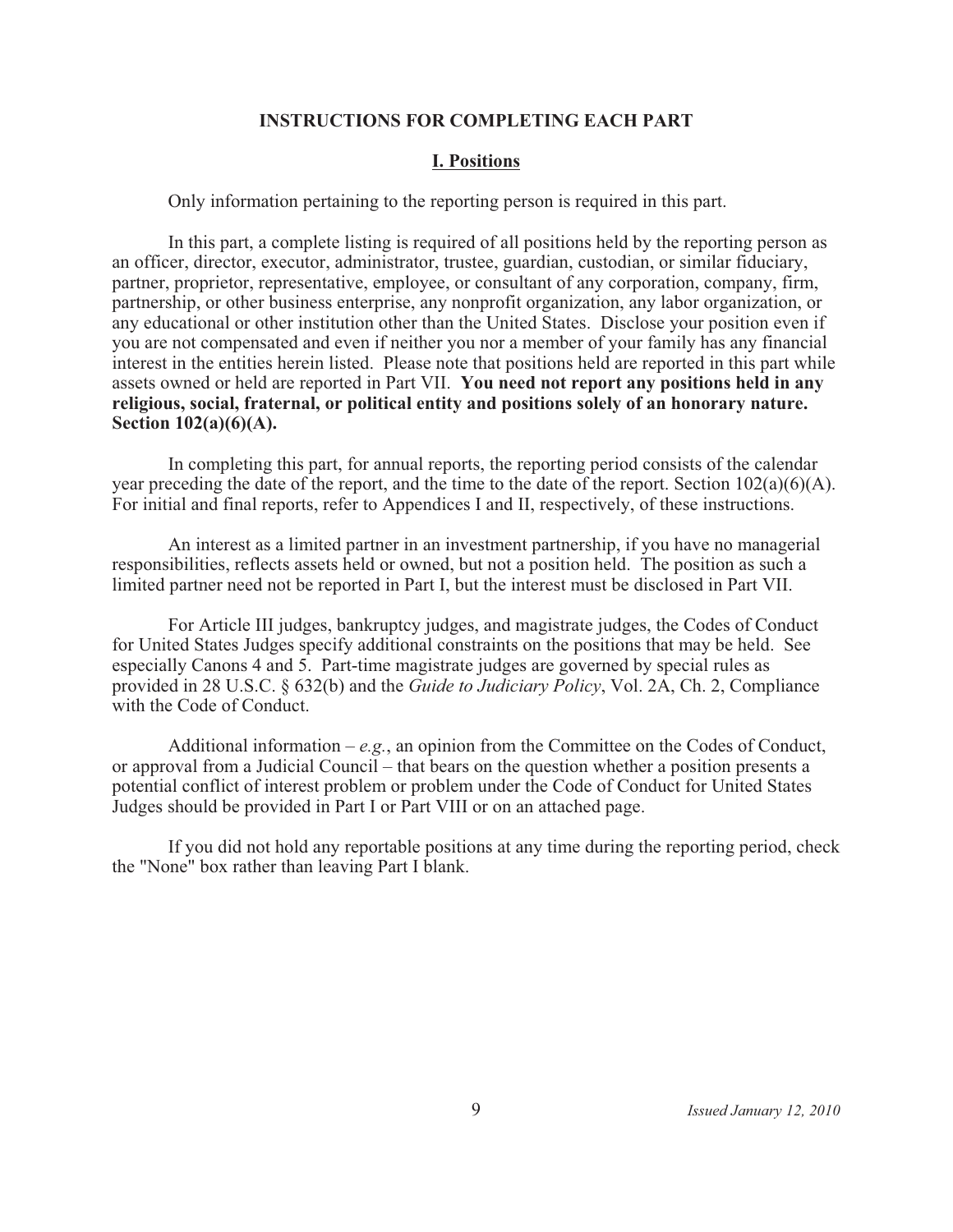| <b>I. POSITIONS.</b> (Reporting individual only; see pp. 9-13 of Instructions.) |                             |
|---------------------------------------------------------------------------------|-----------------------------|
| <b>POSITION</b>                                                                 | NAME OF ORGANIZATION/ENTITY |
| <b>NONE</b> (No reportable positions)                                           |                             |
| Director                                                                        | Fargo Boys Club             |
| Frustee                                                                         | Trust $#1$                  |
|                                                                                 |                             |

Notes to filer:

Do you have any reportable positions? If not, is the NONE box checked?

Did you provide the full name of the position and the organization?

Does the position appear to represent a conflict of interest?

Does the position require a listing of assets in Part VII?

#### **Commentary**

In completing this part, the reporting period is not always consistent with the reporting period delineated in Block 6 of the heading. For annual reports, the reporting period consists of the calendar year of the report and the current year up to the date of the report.

A power of attorney need not be reported in Part I if it has not been exercised, for example, if it is conditioned upon an event that has not yet occurred, such as the disability of the grantor. Once a power of attorney has been exercised, it should be reported in Part I, and all investment assets subject to that power of attorney should be disclosed in Part VII. Similarly, a filer is not required to report a position as "successor trustee" or a similar fiduciary position that is contingent upon an event that has not occurred.

The positions a filer can hold are normally determined by the filer's status. Each category is affected by the Canons and statutes governing the creation and duties of the position held. Examples are as follows:

#### *Judges*

A judge should not serve as the executor, administrator, trustee, guardian, or other fiduciary, except for the estate, trust, or person of a member of the judge's family, and then only if such service will not interfere with the proper performance of judicial duties. "Member of the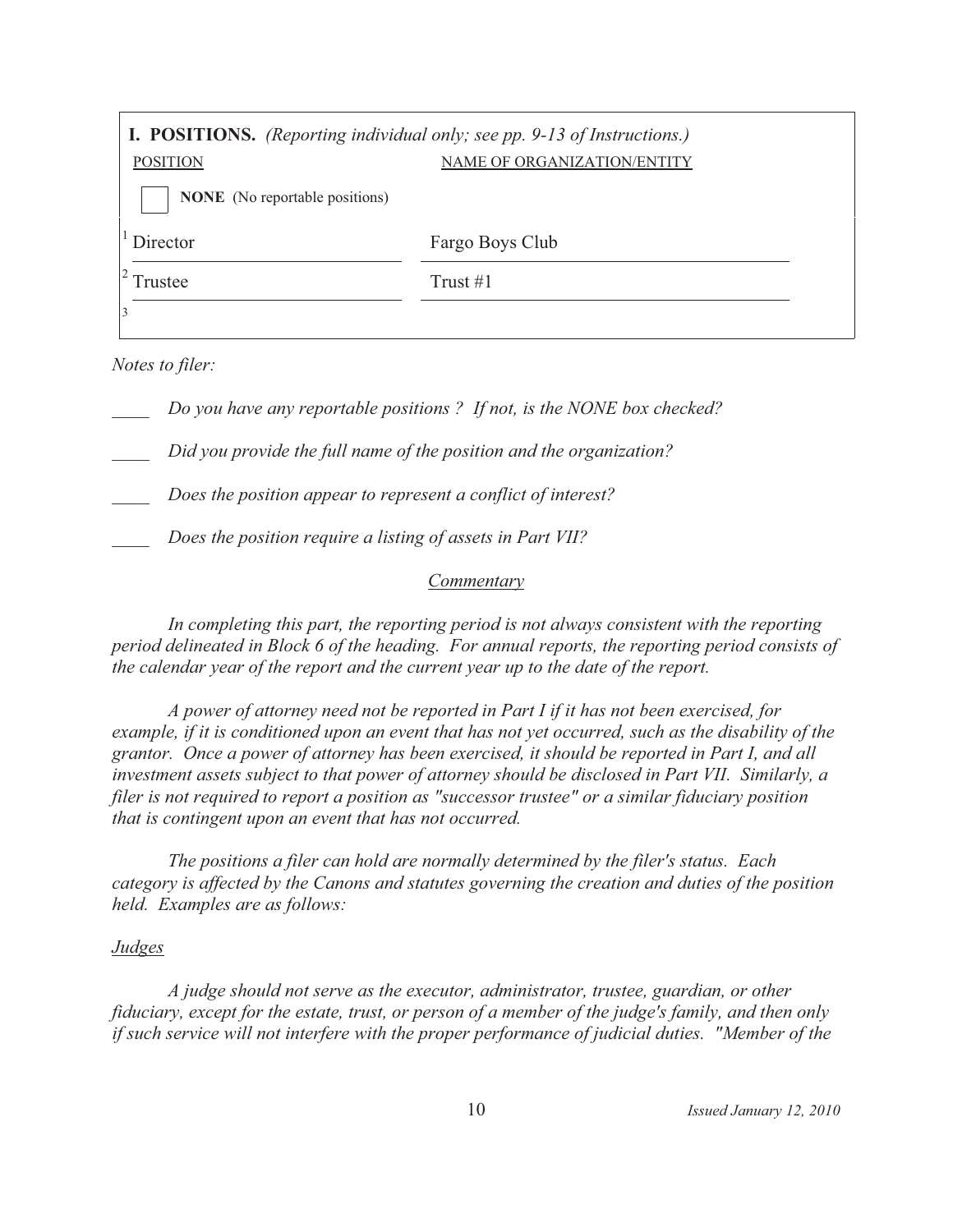judge's family means any relative of a judge by blood, adoption, or marriage or any other person treated by a judge as a member of the judge's family." (Canon  $4(E)$ .)

The duties of a co-trustee are, while nominal, fiduciary in nature. Canon  $4(E)$  would seem to rule out service as fiduciary for other than a trust for a member of the judge's family. Service as a fiduciary for other than a member of the family is permitted to continue in limited circumstances, as provided in the Code's "Applicable Date of Compliance" section, but this section seems to contemplate a relationship with an individual rather than with a pension plan. In any event, even such a non-family fiduciary relationship is to be terminated as stated in the Compliance section. (Advisory Opinion No. 33.)

A judge who, before ascending the bench, served as an executor of the estate of a nonfamily member, or as trustee of a non-family trust may, with the approval of the judicial council of the circuit, continue in that capacity if resignation would cause undue hardship to the estate and its beneficiaries, but may not receive compensation for such service. (Compendium  $$4.5-3(a) (2009).$ 

Note: A judge may serve as a part-time special lecturer in law or as a faculty member at a law school. It is necessary for the judge to obtain advance approval from the chief judge of the circuit, or in the case of the chief judge from the judicial council, before engaging in teaching activity. The normal restrictions on extra judicial compensation apply; the compensation must be reasonable in amount, no greater than a similarly situated non-judge would receive for the same service; the 15% cap on outside earned income is applicable; and the payments must be included in Part III of the report. The teaching duties should not in any way interfere with the performance of judicial duties.

Where a judge failed to obtain prior approval of teaching, the Chief Judge has authority to approve teaching for compensation nunc pro tunc if satisfied that the failure was occasioned by excusable neglect, the application would have been approved if timely filed, and other criteria for approval are satisfied. If circumstances do not justify nunc pro tunc approval, the judge's only recourse is to refund the compensation. (Compendium  $\S 35.7$  (2009).)

In a partnership engaged in real estate investment, a judge may have a passive investment as a general partner. Canon  $4(D)$  prohibits active business participation. (Compendium  $\frac{2}{3}$  4.4-3 (2009).)

The listing of a position as partner in a business in Part I will ordinarily require a listing of the income and value of the business in Part VII. If the partnership owns or trades in securities and the filer can influence the selection of assets for purchase or sale, the individual stocks and transactions should be reported in Part VII.

It is permissible for a judge to be an uncompensated officer or director of a business wholly owned by members of the judge's family. (Compendium  $\S$  4.4-4(c) (2009).)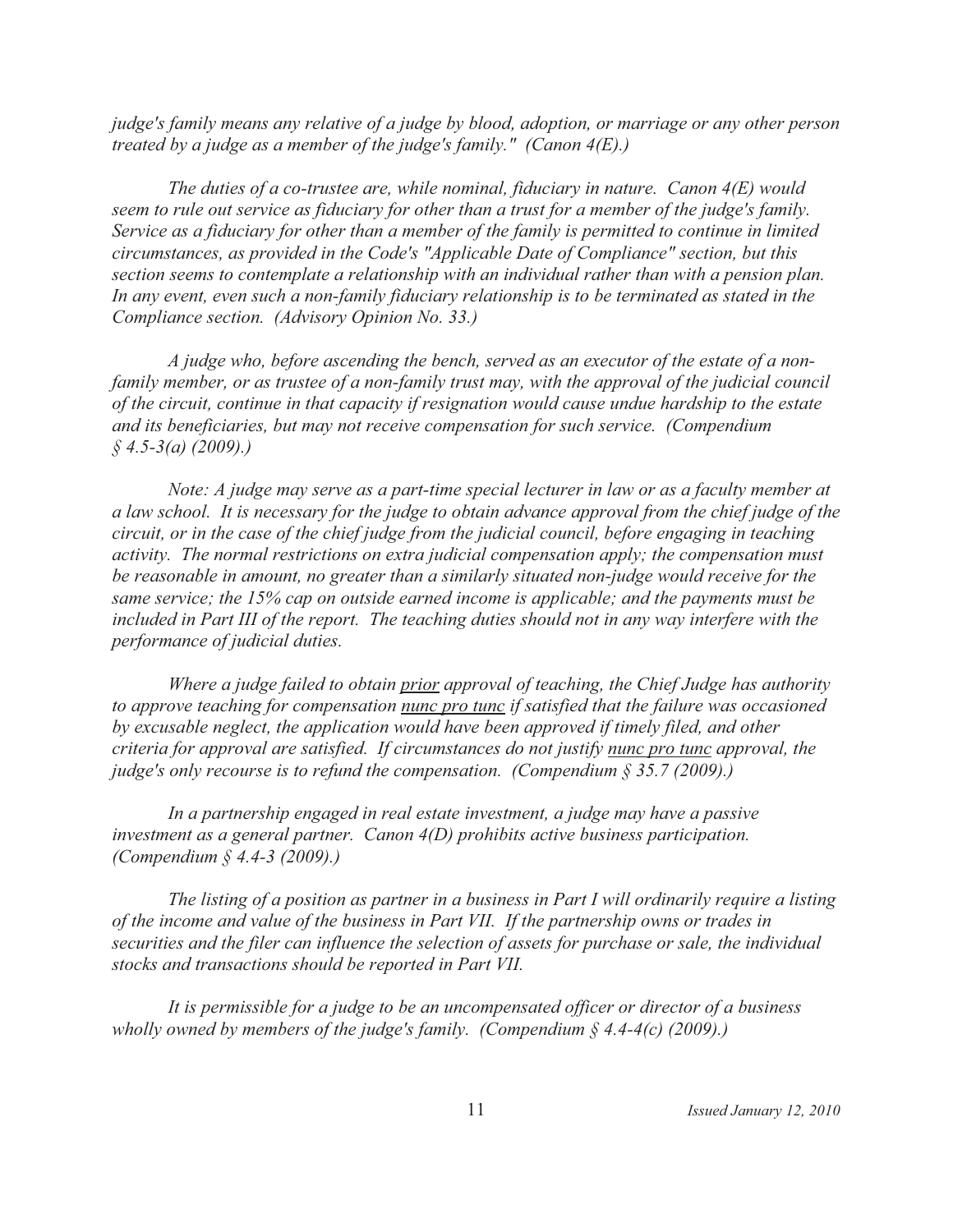*A judge may serve as a member of the board of directors of a nonprofit social club, or a nonprofit club whose object is to promote an interest in and to enlighten its membership on important governmental, economic and social issues, provided that (a) the club does not engage in partisan political activity and (b) the judge does not take positions on governmental, economic, and social issues which would embarrass the judge in the exercise of judicial duties. (See Advisory Opinion No. 2.)*

*A judge may serve on the board of trustees of a university foundation (no fund-raising involved). Same for service on a university advisory board. (Compendium § 4.2-4 (2009).)*

*Senior judges designated in 5 U.S.C. app. § 502(b), (justices and senior judges) are excluded from the 15% cap on compensation received from approved teaching. Even if the Ethics Reform Act is satisfied, provisions of the Code of Conduct for United States Judges must also be satisfied.*

#### *Part-time Magistrate Judges*

*Part-time United States magistrate judges render such service as judicial officers as is required by law. While so serving they may engage in the practice of law, but may not serve as counsel in any criminal action in any court of the United States, or act in any capacity that is inconsistent with the proper discharge of their office. Within such restrictions, they may engage in any other business, occupation, or employment which is not inconsistent with the expeditious, proper, and impartial performance of their duties as judicial officers. (28 U.S.C. § 632(b).)* 

#### *Judicial Employees*

*a. No covered senior employee, as defined in the "Regulations of the Judicial Conference of the United States Under Title VI of the Ethics Reform Act of 1989 Concerning Outside Earned Income, Honoraria, and Outside Employment," Guide to Judiciary Policy, Vol. 2C, § 1020.35, shall:*

- *(1) affiliate with or be employed by a firm, partnership, association, corporation, or other entity to provide professional services which involve a fiduciary relationship for compensation;*
- *(2) permit the use of his or her name by any such firm, partnership, association, corporation, or other entity;*
- *(3) practice a profession which involves a fiduciary relationship for compensation;*
- *(4) serve for compensation as an officer or member of the board of any association, corporation, or other entity; or*
- *(5) receive compensation for teaching, without the prior notification and approval as herein provided.*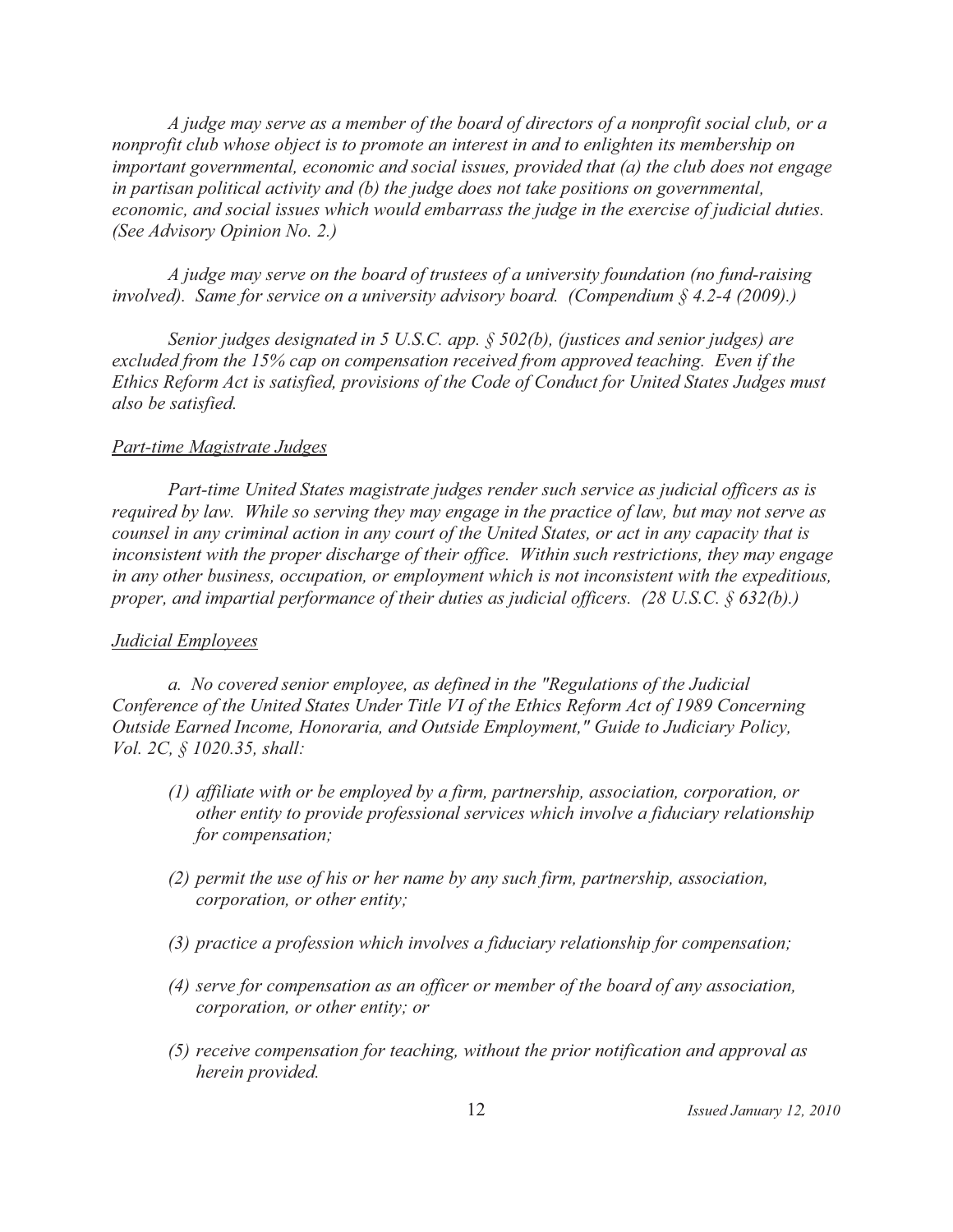Note: Senior employees of the Court of International Trade or the Court of Federal Claims must obtain approval from the chief judges of those courts. Senior employees of the Tax Court must obtain approval from the chief judge of the Tax Court. Commissioners and senior employees of the Sentencing Commission shall obtain approval from the Chairman of the Sentencing Commission. Senior employees of the Administrative Office of the United States Courts must obtain approval from the Director of the Administrative Office.

b. Judicial Employees. A judicial employee may engage in such activities as civic. charitable, religious, professional, educational, cultural, avocational, social, fraternal, and recreational activities, and may speak, write, lecture, and teach. If such outside activities concern the law, the legal system, or the administration of justice, the judicial employee should first consult with the appointing authority. (Code of Conduct for Judicial Employees, Canon  $4(A)$ .)

c. Federal Public Defenders. A defender employee should not engage in the private practice of law. Notwithstanding this prohibition, a defender employee may act pro se and may, without compensation, give legal advice to and draft or review documents for a member of the defender employee's family, so long as such work does not present an appearance of impropriety and does not interfere with the defender employee's primary responsibility to the defender office. (Code of Conduct for Federal Public Defender Employees, Canon 5(D).)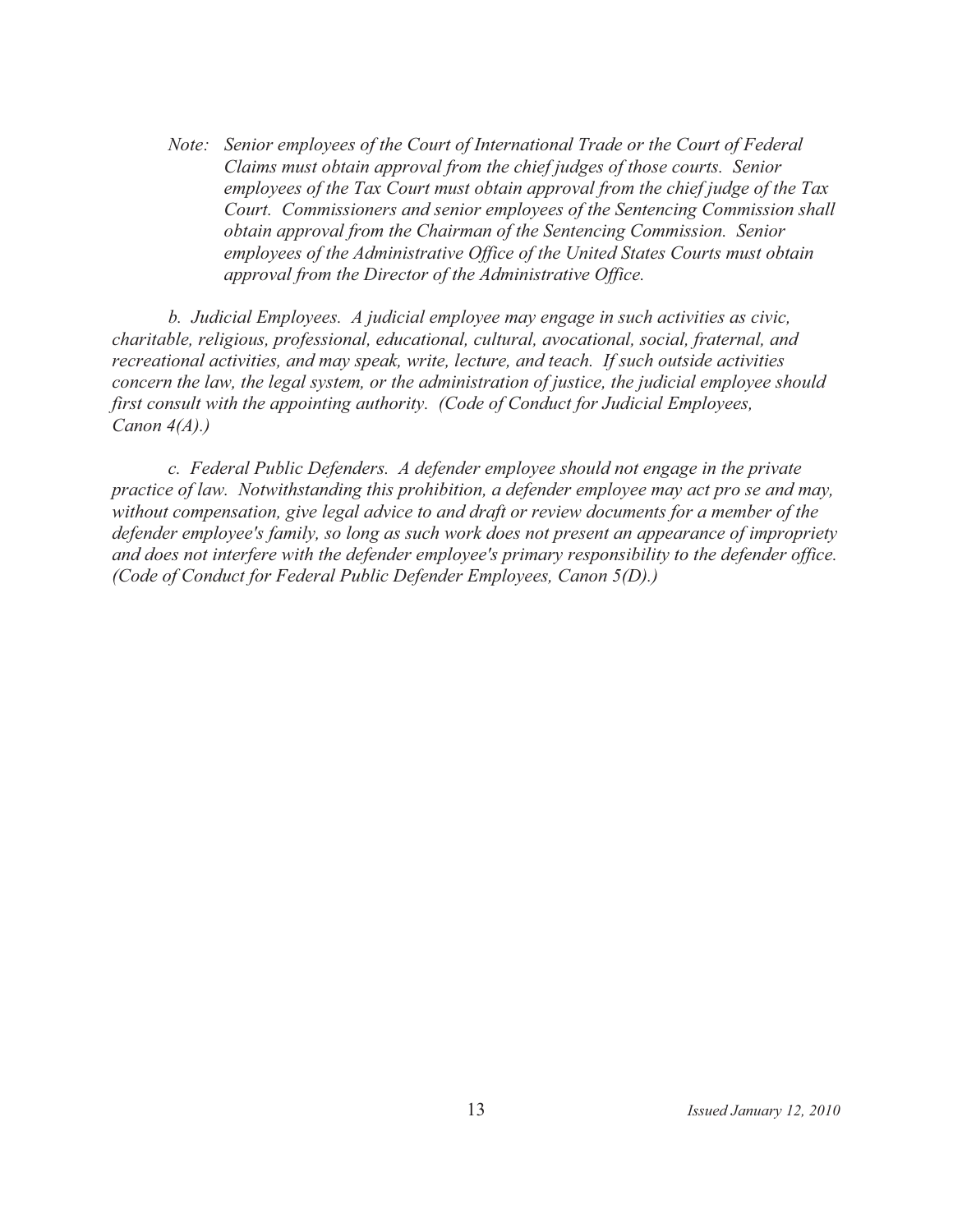# **II.** Agreements

Only information pertaining to the reporting person is required in this part.

In this part a complete listing is required of any agreement with respect to:

- (a) future employment;
- (b) a leave of absence during government service;
- (c) continuation of payments by a former employer other than the United States; and
- (d) continuing participation in an employee welfare or benefit plan maintained by a former employer.

Report the date, parties, and terms of the agreement. Section  $102(a)(7)$ .

For all reports, show any such agreements currently in force.

Any additional information--e.g., an opinion from the Committee on Codes of Conduct, or approval from a Judicial Council--that bears upon the question whether an agreement presents a potential conflict of interest problem or problem under the Codes of Conduct for United States Judges should be provided in Part II or on an attached page.

If you did not have any reportable agreements during the reporting period, check the "None" box, rather than leaving Part II blank.

|      | DATE                                   | <b>II. AGREEMENTS.</b> (Reporting individual only; see pp. 14-16 of Instructions.)<br>PARTIES AND TERMS |  |  |  |  |
|------|----------------------------------------|---------------------------------------------------------------------------------------------------------|--|--|--|--|
|      | <b>NONE</b> (No reportable agreements) |                                                                                                         |  |  |  |  |
| 2000 |                                        | Jones & Smith Retirement Plan with former law firm, no control                                          |  |  |  |  |
|      |                                        |                                                                                                         |  |  |  |  |
|      |                                        |                                                                                                         |  |  |  |  |

Notes to filer:

Do you have any reportable agreements? If not, is the NONE box checked?

Did you list the date, parties, and terms of the agreement?

Is the agreement permissible?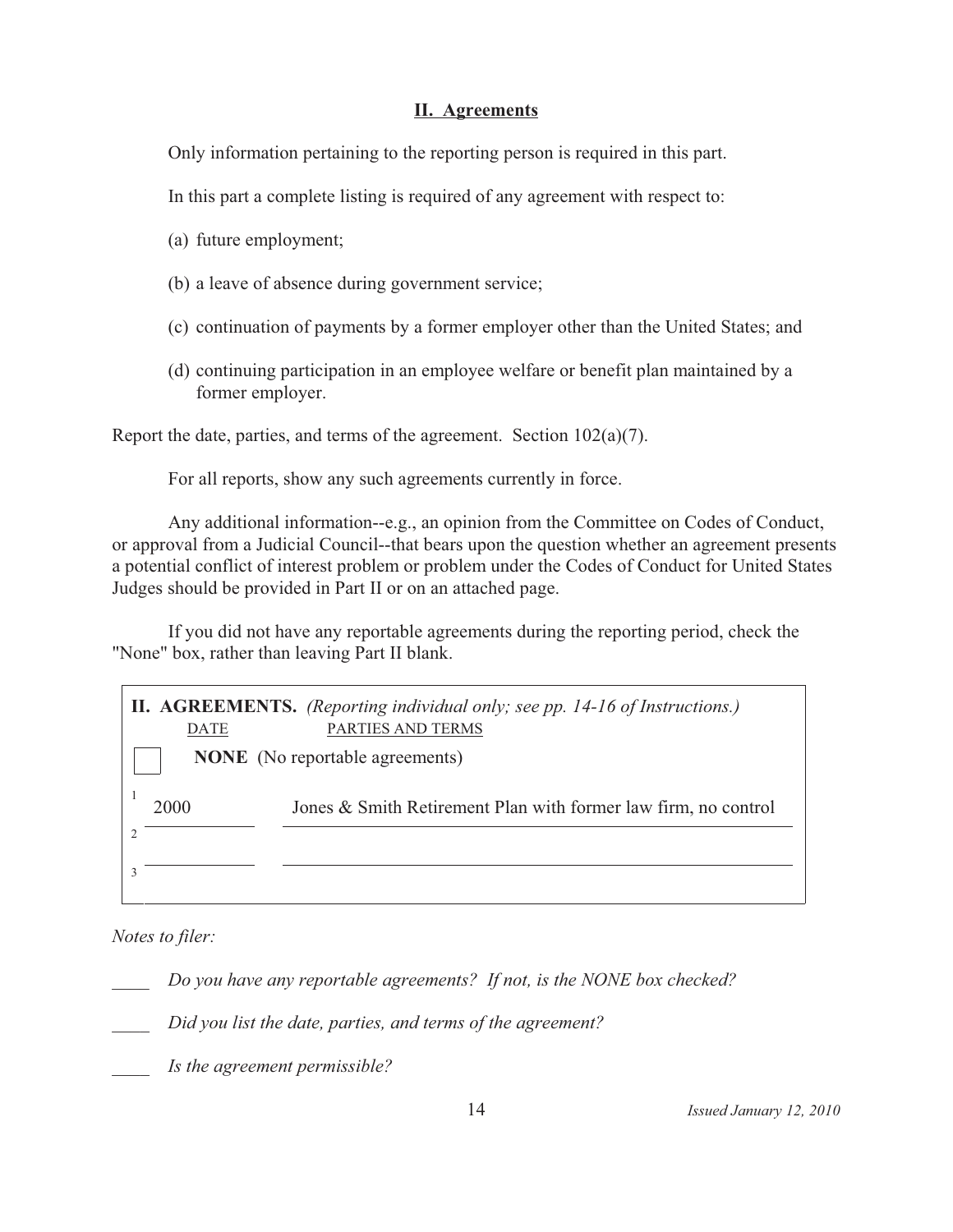#### Commentary

## Continuation of payments by a former employer other than the United States

It is permissible for judges to receive appropriate payment for their interests in a law firm and compensation for legal services they rendered before becoming judges. (Compendium  $\S 2.7(a)$  (2009).)

A termination of partnership agreement provides for payment of an agreed amount representing the retiring partner's interest and some of these payments can be paid in years following the partner's appointment as a United States judge. (Advisory Opinion No. 24.)

The Committee on Codes of Conduct is of the opinion that when a partner leaves a law firm to become a federal judge, he should, if possible, agree with his partners on an exact amount which he will receive for his interest in the firm, whether that sum is to be paid within the year or over a period of years. (Id.)

Such agreed-upon payments may continue to be made to the judge, provided it is clear  $(1)$  that he is not sharing in profits of the firm earned after the judge's departure, as distinguished from sharing in an amount representing the fair value of the judge's interest in the firm, including the fair value of the judge's interest in fees to be collected in the future for work done before leaving the firm, and (2) such judge does not participate in any case in which the former firm or any partner or associate thereof is counsel until the full amount which he or she may be entitled to receive under the agreement has been paid. (Id.)

It is permissible for the departing judge to share in contingent fees received at the end of the litigation, provided a fixed percentage or fixed ceiling is agreed upon, and reasonably reflects the value of services previously rendered by the departing judge. While it is permissible for a judge to share in future contingent fees under the circumstances previously set forth, the judge should first attempt to reach agreement with his former partners on a fixed sum. (Compendium  $\S$ ,  $\S$  2.7(b) and (b-1) (2009).)

# Continuing participation in an employee welfare or benefit plan maintained by a former employer

A judge should remove his or her retirement account from a former law firm's profitsharing trust where members of former law firm appear regularly in federal court in the judge's district requiring frequent disqualification by the judge. If the judge's continued recusal would impose a significant burden on other judges, the judge should ordinarily withdraw the account if feasible. (Compendium  $\S 2.7$  (2009).)

When, long after the judge's departure, additional assets are discovered which should have been transferred to the judge at the time of his departure (delayed refund under health

Issued January 12, 2010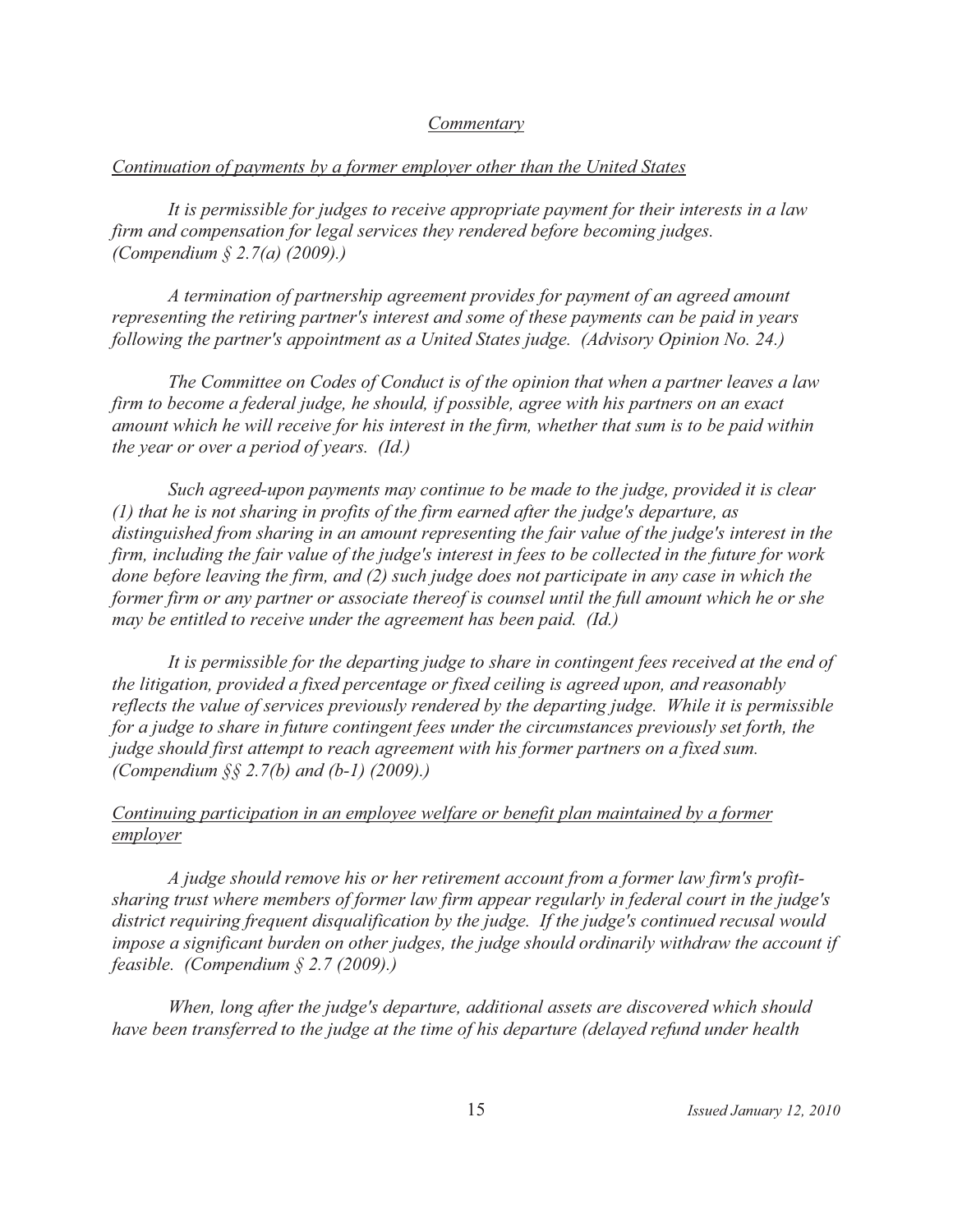insurance plan), there is no ethical impediment to the judge's receipt of the appropriate distribution. (Compendium  $\S$  2-7(e) (2009).)

A judge who is a participant in a law firm's KEOGH plan has a financial interest in all of the corporations whose stock is owned by the plan, and must keep informed of the plan's investments, unless the plan is a common fund. (Compendium  $\S 3.1-1(i)$  (2009).)

A law firm's KEOGH plan or 401K plan (managed by the firm, small number of participants, ready access to investment information) does not qualify for the "common fund" exception. A law firm's retirement fund qualifies for the "common investment fund" exception where the financial interest is indirect (due to the number of participants and the size and diversity of investments), directed investment by participants is not available, and the participants do not know and cannot easily find out about a fund's portfolio, which turns over frequently. (Compendium  $\S$ § 3.1-3(c), 3.1-3(c-1) (2009).)

# **Other Employment**

Part-time United States magistrates render such service as judicial officers as is required by law. While so serving, they may engage in the practice of law and, within certain restrictions, engage in any other employment which is not inconsistent with the expeditious, proper, and impartial performance of their duties as judicial officers. (28 U.S.C.  $\S$  632.)

A part-time judge is a judge who serves on a continuing or periodic basis, but is permitted by law to devote time to some other profession or occupation and whose compensation for that reason is less than that of a full-time judge. A part-time judge:  $(1)$  is not required to comply with Canons 4A(4), 4A(5), 4D(2), 4E, and 4F; (2) except as provided in the Conflict-of-Interest Rules for Part-time Magistrate Judges, should not practice law in the court on which the judge serves or in any court subject to the appellate jurisdiction of the court on which the judge serves, or act as a lawyer in a proceeding in which the judge has served as a judge or in any other proceeding related thereto.

The judge should take reasonable steps to require that law clerks keep the judge informed of their future employment plans and prospects. Participation by the law clerk in a pending case involving the prospective employer may reasonably create an appearance of impropriety and a cause for concern on the part of opposing counsel. A former law clerk should be disqualified from work in the United States attorney's office on any cases that were pending in the court during the law clerk's employment with the court. (Advisory Opinions Nos. 74 and 81.)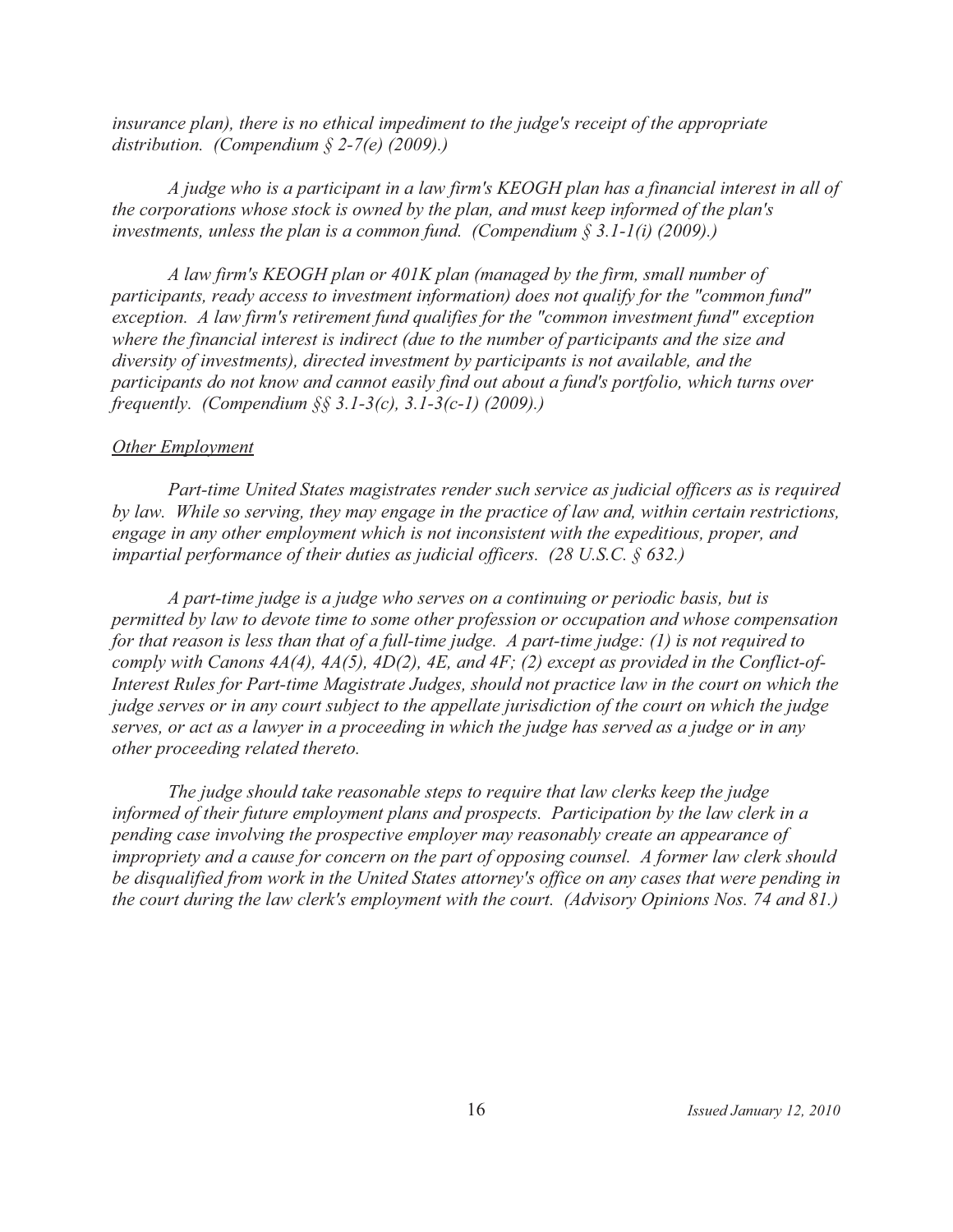# **III. Non-investment Income**

Information pertaining to the reporting person and the spouse, as noted, is required in this part.

#### General Non-investment Income  $\mathbf{A}$

In this part, report non-investment income from whatever source, including but not limited to these items: compensation for services, including fees, commissions, etc.; income derived from business; royalties from intellectual property such as copyrights; and fixed benefits from vested pension plans. Amounts reported should be net income, except income derived from a business can be listed as net or gross and indicated as such. Section 109(7).

Report the source, type, amount, or value of income from any source aggregating \$200 or more in value. Honoraria are treated differently. Section 102(a)(1)(A). See Part III B. below. See below for specific exemptions.

If a spouse is self-employed in business or a profession, only the nature of such business or profession and the words "self-employed" should be reported (e.g., self-employed attorney or self-employed financial consultant). A spouse is "self-employed" with regard to the net earnings derived from a profession or business carried on by the spouse as a sole proprietor or a partnership of which the spouse is a member. See Treas. Reg. 26 C.F.R. § 1.1401-1(c). Otherwise, for spouses, report the source of items of earned income from any person which exceeds \$1,000 and the source and amount of any honoraria which exceed \$200.

Each filer must complete Part III A., and if married during any portion of the reporting period, provide the information in Part III B. for his or her spouse. The amount of earned income in Part III B. need not be shown except for honoraria.

# You are not required to disclose in Part III the following:

- compensation for current employment by the United States. Section  $102(a)(1)(A)$ .
- income that from a single source did not aggregate \$200 or more during the reporting period. Section  $102(a)(1)(A)$ .
- the <u>amount</u> of the spouse's "earned income," or any information about that "earned" income" that from a single source did not aggregate more than \$1,000 during the reporting period. Section  $102(e)(1)(A)$ .
- any information about dependent children's non-investment income. Section  $102(e)(1)(A)$ .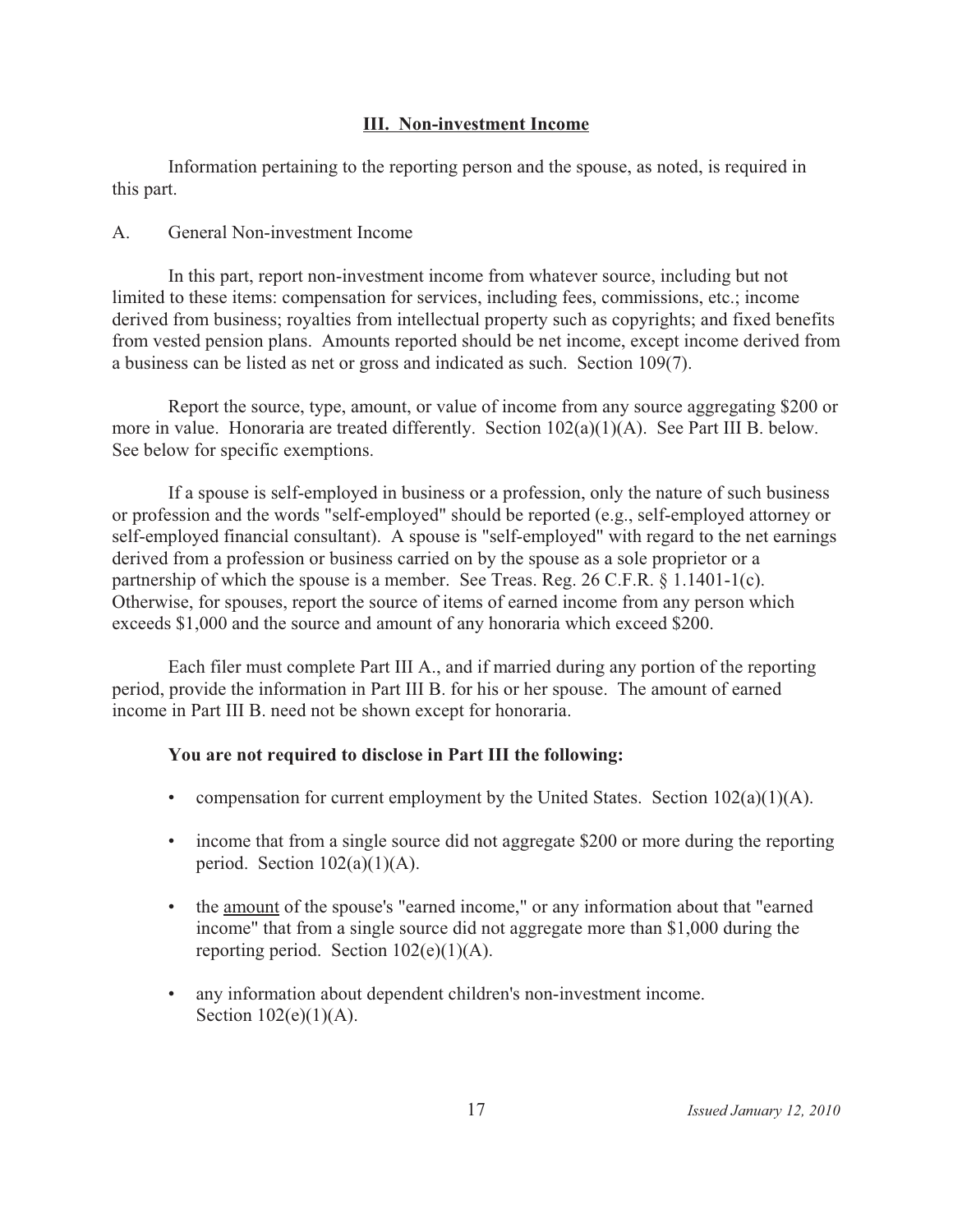- information with respect to a spouse living separate and apart with the intention of terminating the marriage or providing for permanent separation or with respect to any income or obligations arising from the dissolution or permanent separation. Section  $102(e)(2)$ .
- any political campaign funds, including campaign receipts. Section  $102(g)$ .  $\bullet$
- income derived from any retirement system under title 5, United States Code (including the Thrift Savings Plan under Subchapter III of Chapter 84 of such title) or any other retirement system maintained by the United States for officers or employees of the United States. Section 102(i)(1).
- benefits received from Social Security. Section 102(i)(2).
- death benefits under insurance policies, gifts, inheritances, tort recoveries and other compensation for injuries and sickness, disability compensation, and veteran's benefits.

|                                                                                                                                                                                                                                              | <i>of Instructions.</i> )                                    | III. NON-INVESTMENT INCOME. (Reporting individual and spouse; see pp. 17-24 |              |       |  |  |  |
|----------------------------------------------------------------------------------------------------------------------------------------------------------------------------------------------------------------------------------------------|--------------------------------------------------------------|-----------------------------------------------------------------------------|--------------|-------|--|--|--|
|                                                                                                                                                                                                                                              | <b>DATE</b><br><b>SOURCE AND TYPE</b><br><b>GROSS AMOUNT</b> |                                                                             |              |       |  |  |  |
|                                                                                                                                                                                                                                              |                                                              | A. Filer's Non-Investment Income                                            |              |       |  |  |  |
|                                                                                                                                                                                                                                              | <b>NONE</b> (No reportable non-investment income.)           |                                                                             |              |       |  |  |  |
|                                                                                                                                                                                                                                              | 2009                                                         | East Publishing Company, book royalties                                     | <sup>S</sup> | 3,000 |  |  |  |
| D                                                                                                                                                                                                                                            | 2009<br>WV Law School - teaching                             |                                                                             |              | 4,500 |  |  |  |
| B. Spouse's Non-Investment Income - If you were married during any portion of the reporting period,<br>please complete this section (dollar amount not required except for honoraria).<br><b>NONE</b> (No reportable non-investment income.) |                                                              |                                                                             |              |       |  |  |  |
|                                                                                                                                                                                                                                              | 2009                                                         | Jones, Jackson, and Hancock - salary                                        |              |       |  |  |  |
|                                                                                                                                                                                                                                              | 2009                                                         | self-employed writer                                                        |              |       |  |  |  |

# Notes to filer:

Do you have any reportable non-investment income over \$200.00?

Does your spouse have any reportable non-investment income over \$1,000.00?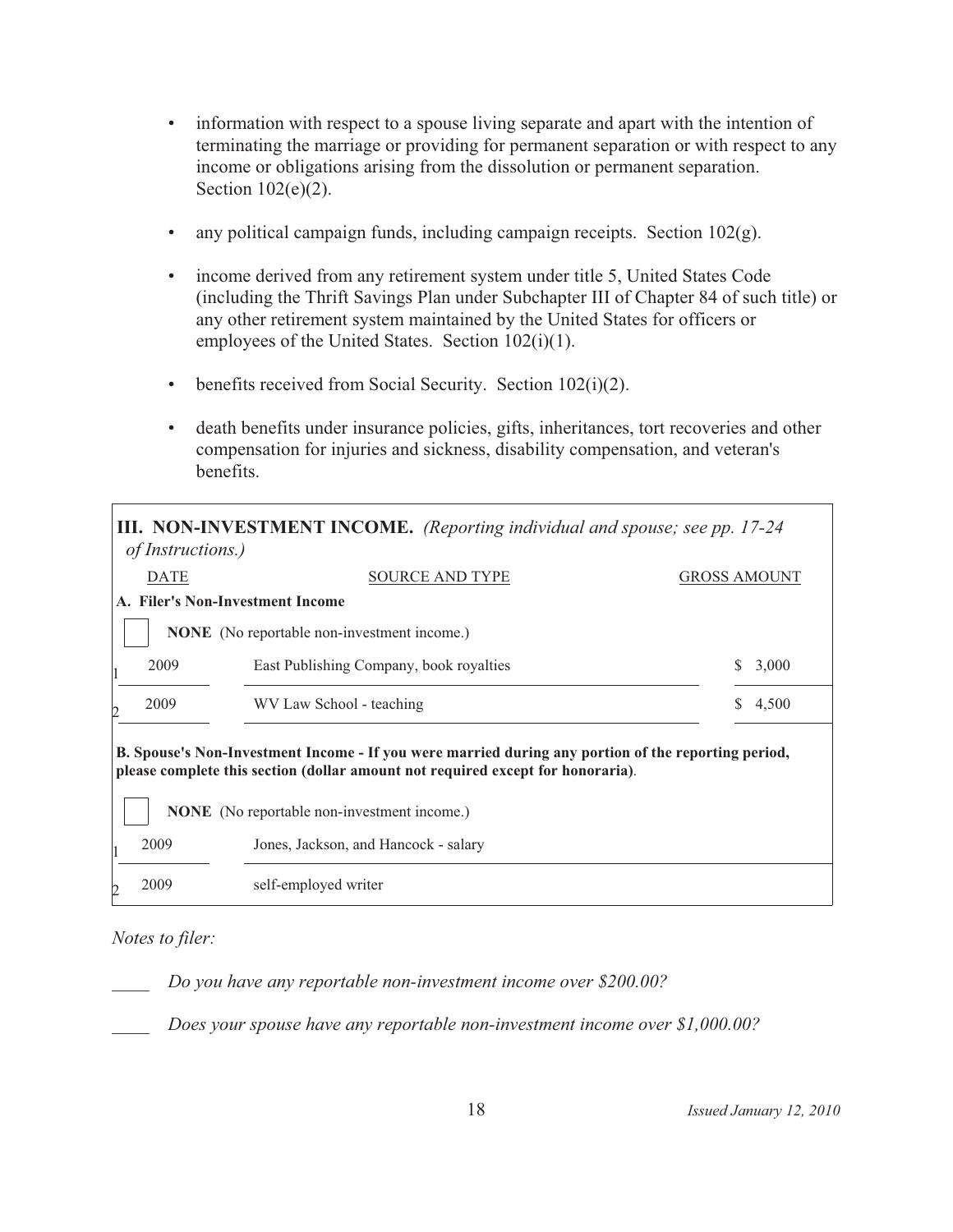If no reportable income, is the NONE box checked?

- Is the date, source, type, and amount for your reportable income reported?
- Is the income subject to the 15% limitation  $(826,550$  for 2009; \$26,955 for 2010)?
- Is the income an honorarium or reported as such?

# Commentary

Although various types of non-investment income have been listed, some elaboration on several sources of income may be useful to provide a clearer distinction between non-investment and investment income.

No income should be disclosed in this part if it is derived from an investment asset that should be reported in Part VII. Thus, a "royalty" received from the use or sale of copyright, patent, or other legally recognized intellectual property rights should be reported in Part III, but a "royalty" or any other payment from ownership or investment in oil, gas, or other mineral interests or enterprises should be disclosed in Part VII.

Annuity Income: Income received from an annuity purchased by the filer should be reported in Part VII rather than in Part III as it represents a return on the filer's investment. Similarly, where a filer has converted an IRA or other account to an annuity, the value of the annuity and income paid pursuant to the annuity should be reported in Part VII as an investment asset. Income received from an annuity that was purchased by an employer and in which the filer does not have ownership of the contract or the underlying assets should be reported in Part III as a form of deferred compensation.

Income received from a life insurance policy is not reported in Part III, but certain types are reported in Part VII.

Special attention will be given to the review of nomination and initial reports. The filer must report compensation, other than from the United States Government, in excess of \$5,000 in any of the two calendar years prior to the calendar year during which a first report is filed.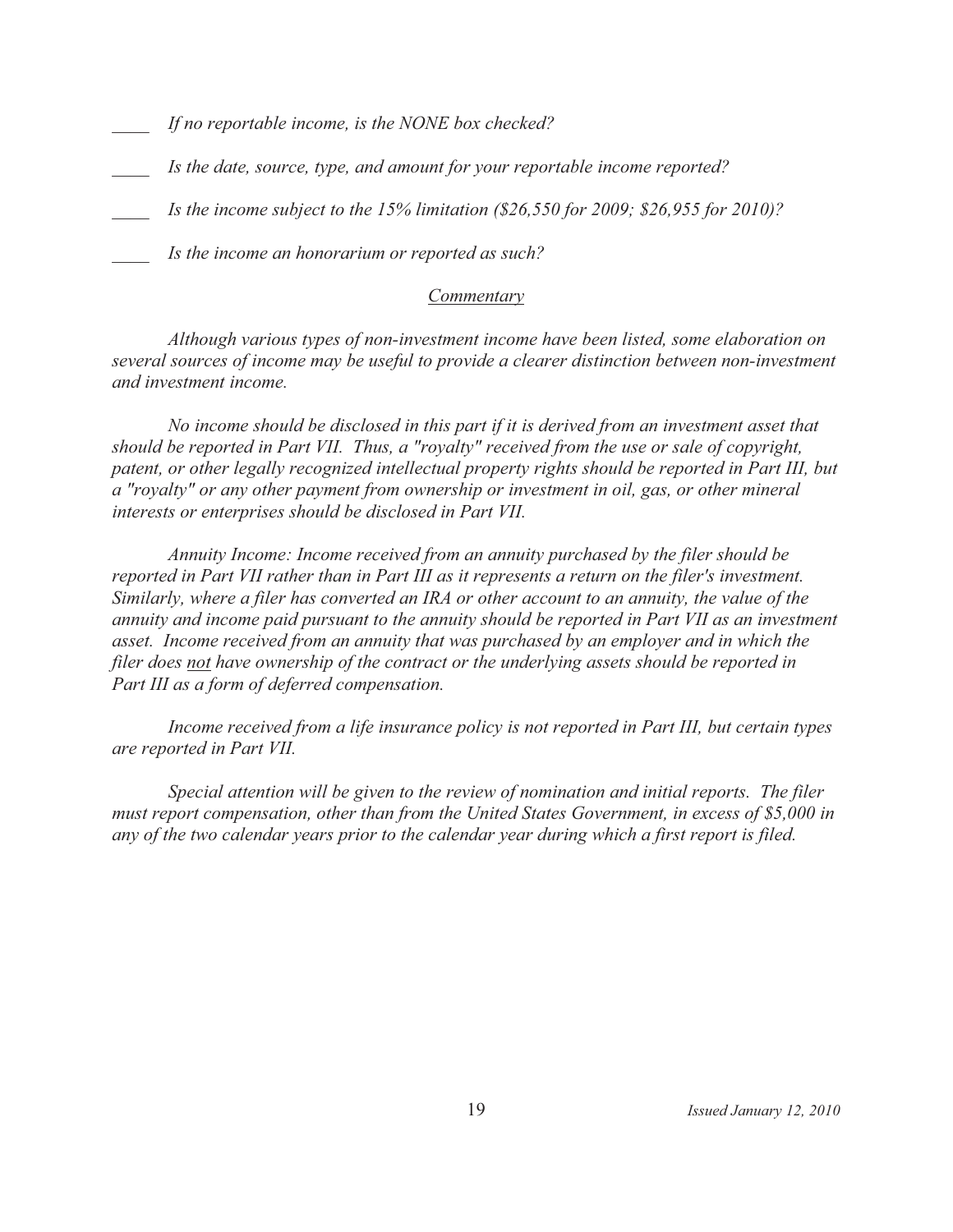$B<sub>1</sub>$ Outside Employment and Honoraria

# Special attention should be given to regulations relating to Outside Employment and Honoraria at Appendix III.

# **Covered Senior Employees**

In accordance with the Ethics Reform Act of 1989, and the Judicial Conference regulations implementing this Act, covered senior employees, other than justices of the United States who retired from regular active service under Section 371(b) of title 28, United States Code; judges of the United States who retired from regular active service under Section 371(b) of title 28, United States Code and who have met the requirements of subsection (f) of Section 371(b) of title 28, United States Code, as certified in accordance with such subsection; and justices and judges of the United States who retired from regular active service under Section 372(a) of title 28, United States Code and who receive compensation for teaching, are prohibited from:

- $\bullet$ Receiving more than 15% of the pay rate for Executive Level II in earned income from outside employment if the officer or employee occupies a position classified above GS-15 of the General Schedule or, in the case of positions not under the General Schedule, for which the rate of basic pay is equal to or greater than 120 percent of the minimum rate of basic pay payable for GS-15 of the General Schedule and is not a career civil servant (See 5 U.S.C. § 5313 for the pay rate for Executive Level II). 5 U.S.C. app.  $\S$  501(a)(1). Those covered by the provisions of this Act for only a portion of a year, must pro-rate the 15% on the basis of the number of days the person will actually work in that calendar year. 5 U.S.C. app.  $$501(a)(2).$
- Being affiliated with or being employed by a firm, partnership, association,  $\bullet$ corporation, or other entity to provide professional services which involve a fiduciary relationship for compensation, serving for compensation as an officer or member of the board of any association, corporation, or other entity. 5 U.S.C. app. § 502.
- $\bullet$ Receiving compensation for teaching without prior notification and approval from the appropriate official, if the officer or employee occupies a position classified above GS-15 of the General Schedule or, in the case of positions not under the General Schedule, for which the rate of basic pay is equal to or greater than 120 percent of the minimum rate of basic pay payable for GS-15 of the General Schedule and is not a career civil servant. See Section 5 of Appendix III for the procedures for requesting approval.  $5$  U.S.C. app.  $\S$  502.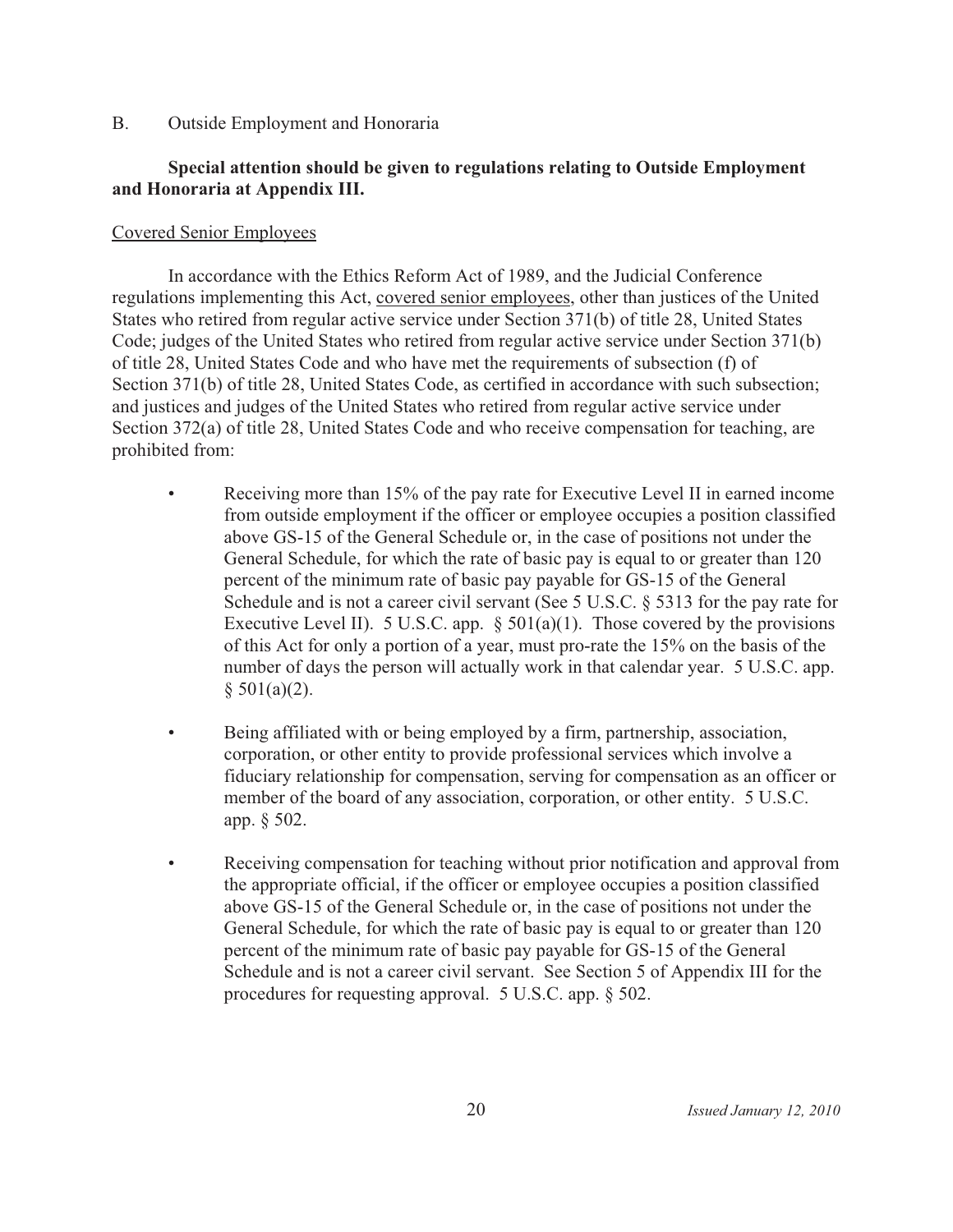NOTE: Covered senior employees are defined by Judicial Conference approved regulations as all judicial officers (except for part-time magistrate judges), commissioners and staff of the Sentencing Commission, the Director and Deputy Director of the Administrative Office of the United States Courts, and senior employees of the Administrative Office of the United States Courts serving at the pleasure of the Director (Schedule C status).

# **Judicial Officers and All Employees**

In accordance with the Ethics Reform Act of 1989, and the Judicial Conference regulations implementing this Act, all judicial officers and all employees of the judicial branch are prohibited from accepting honoraria for any "appearance, speech, or article." Actual and necessary travel expenses incurred by the person and one relative are not deemed to constitute honoraria.  $5$  U.S.C. app.  $\S$   $501(b)$ .

 $\bullet$ No judicial officer or employee of the judicial branch (except for part-time magistrate judges) may accept honoraria, but a payment may be made on behalf of such officer or employee to a charitable organization in lieu of the honorarium, so long as the payment does not exceed \$2,000 and is not made to a charitable organization from which the filer or the filer's parent, sibling, spouse, child, or dependent relative derives any financial benefit. 5 U.S.C. app. § 501(b) and (c). In such instances, the filer should report the source, date, and amount of payments made to charitable organizations in lieu of honoraria and shall simultaneously file with the Committee on Financial Disclosure, on a confidential basis, a corresponding list of recipients of all such payments together with their dates and amounts. Section  $102(a)(1)(A)$ .

#### $C_{\cdot}$ **General Provisions**

For annual reports, the reporting period is the calendar year preceding the date of the report. Section  $102(a)(1)(A)$ . For initial and final reports, see Appendices I and II, respectively, for the appropriate reporting periods.

If neither you nor a spouse had any reportable income during the reporting period, check the "None" boxes rather than leaving Part III A or Part III B blank.

# Commentary

Contained within these Instructions and Appendix III are detailed instructions and regulations relating to limitations imposed on certain judicial officers and employees with respect to certain types of outside employment and income. Several important guidelines need to be emphasized for the benefit of the reviewing official.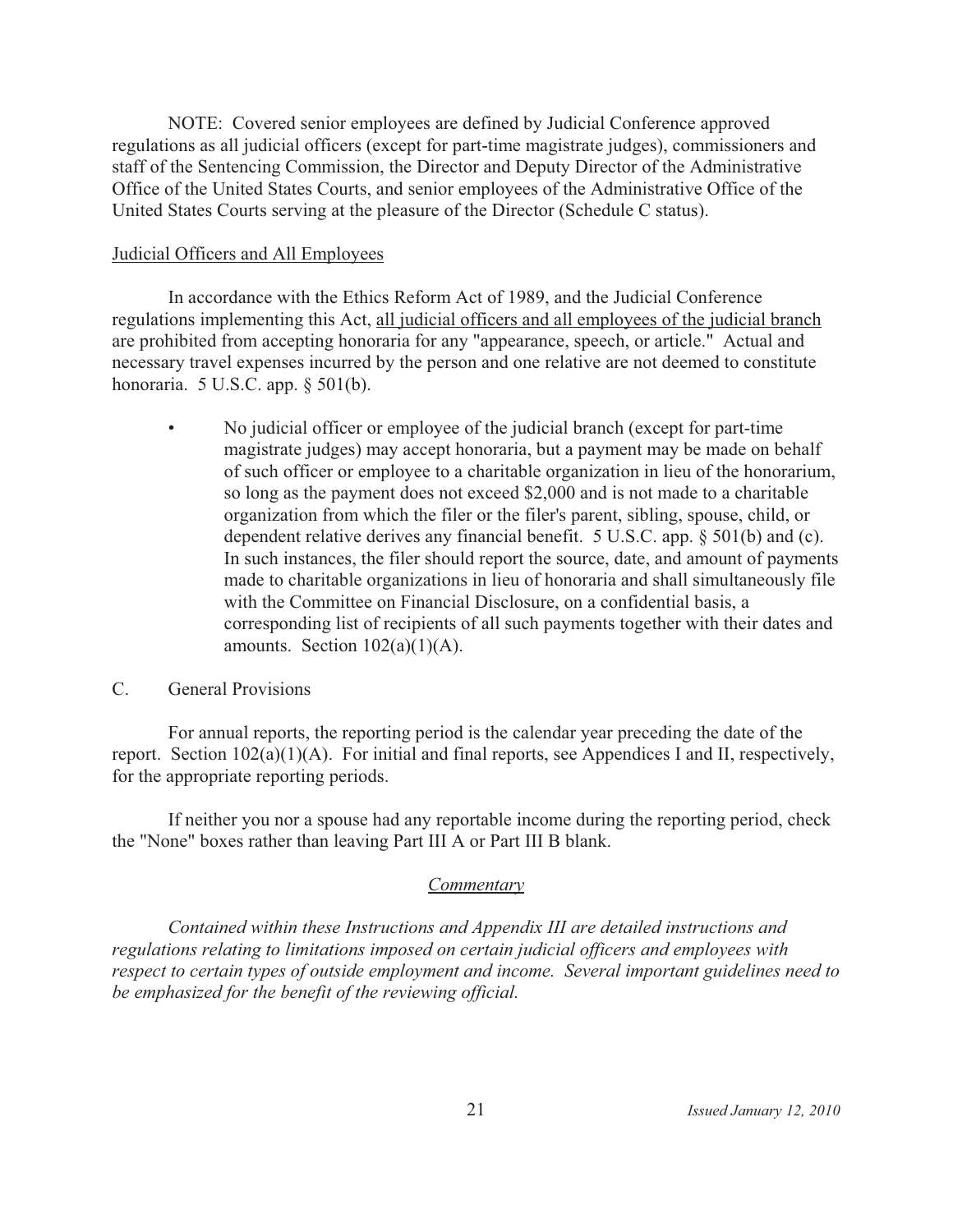Covered senior employees (defined in the cited appendix) are prohibited from receiving more than 15% of the pay rate for Executive Level II (\$177,000 during 2009) in earned income from outside employment. The limitation for 2009 is \$26,550. However, senior judges who receive compensation for teaching, part-time magistrate judges, officers and employees of the Supreme Court, and employees of the Federal Judicial Center are exempted as to teaching income and are not restricted to this outside income limitation.

In addition, all judicial officers and all employees of the judicial branch (except for parttime magistrate judges) are prohibited from accepting honoraria for any "appearance, speech, or article." Any filer listing honoraria will be questioned for clarification and may eventually be referred to the Committee on Codes of Conduct for an advisory opinion.

Frequently, difficulty arises for the reviewing official and staff examiner concerning what constitutes outside earned income (which is attributed solely to the filer and not to the spouse). The following lists common examples of compensated activities which are subject to the calendar year income limitation, less the ordinary and necessary expenses paid or incurred in producing the income:

- $(1)$ teaching,
- $(2)$ serving as trustee of a family trust or executor of a family estate, and
- $(3)$ writing.

In addition, the following common examples do not constitute outside earned income and have no limitations imposed on the filer:

- pensions, annuities, and deferred compensation for services rendered prior to  $(1)$ becoming a judicial officer or senior employee,
- $(2)$ investment funds,
- funds received from a family owned business,  $(3)$
- $(4)$ publication royalties, fees, and their functional equivalent, and
- $(5)$ compensation received by a senior judge for teaching.

Advisory Opinion No. 86, "Honoraria, Teaching, and Outside Earned Income Limitation," provides detailed interpretation on these issues and may serve as a helpful guideline. In addition, the following are summaries contained in Compendium, Sections 31-35 (2009), concerning recent advice given by the Committee on Codes of Conduct in response to confidential inquiries:

# **Outside Earned Income Limitation**

(1) Where service as a family fiduciary involves work performed over several years but fee is paid in a single year, it is consistent with the statute and outside employment regulations for the judge, in applying the 15% cap, to allocate the amount of the fee over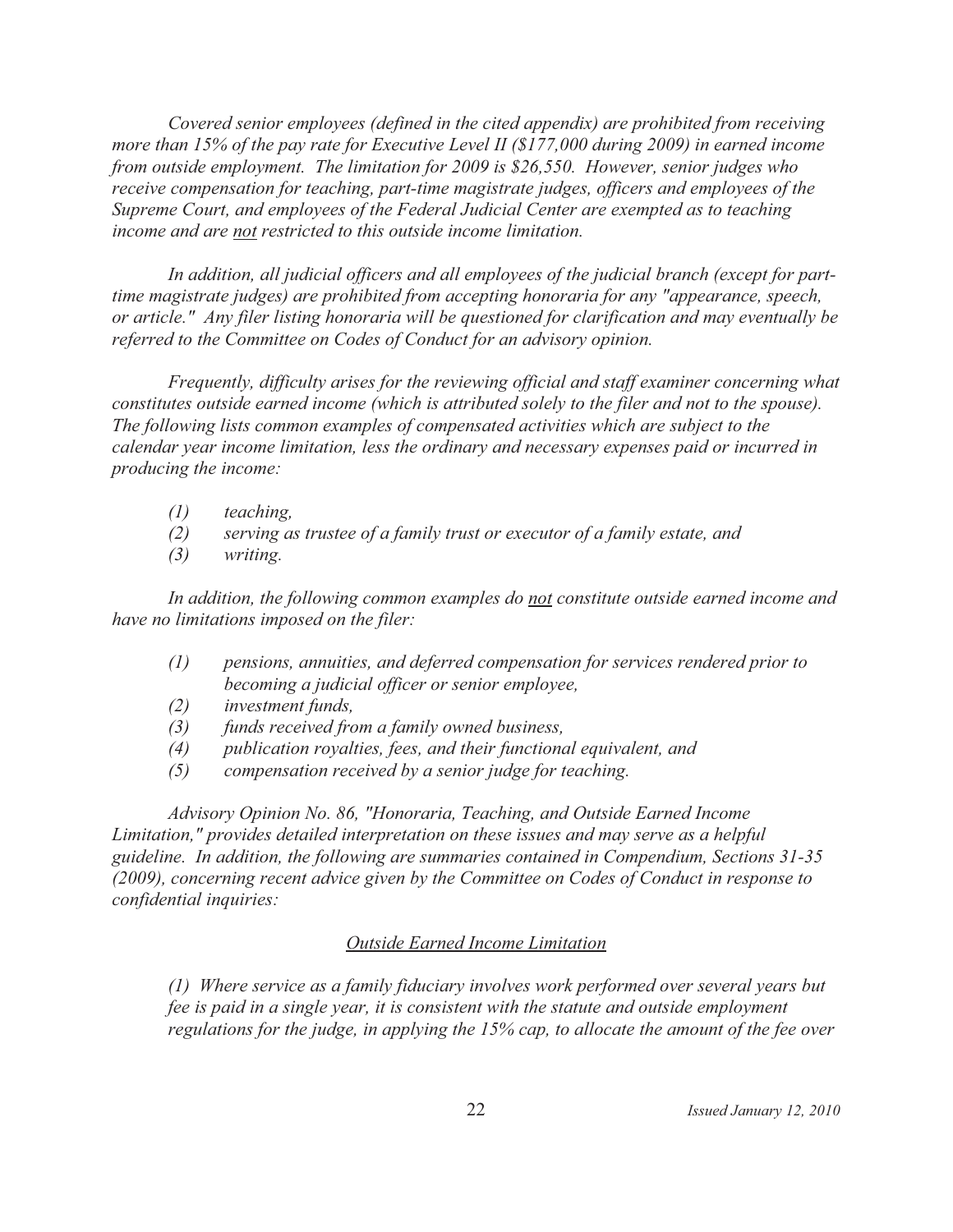the several years in proportion to the work actually performed during each year. (Compendium § 33.1(a) (2009).)

(2) Flat fee of \$250 received by judge from publisher (established user or purchaser of copyright and other forms of intellectual property) for writing a chapter in publisher's treatise is not excludable from the definition of outside earned income. The payment is a fixed and unconditional cash payment for a manuscript that is wholly unrelated to the sales or distribution of the ensuing publication. Thus, the fee is subject to the 15% cap. (Compendium § 33.2-5(a) (2009).)

(3) Where judge serves as editor-in-chief of a law journal and receives a royalty of  $15\%$ of the net cash receipts from the sale of the publication, the amount is considered a royalty and thus not subject to the 15% cap. (Compendium  $\S 33.2$ -5(b) (2009).)

(4) Outside earned income is attributed solely to the actual earner regardless of community property laws. (Compendium  $\S$  33.3 (2009).)

# Prohibition on Receipt Of Honoraria

 $(1)$  It would violate the statute and outside employment regulations for a law clerk to write an article for compensation during clerkship even though publication of the article and receipt of the honorarium would occur after the clerkship ends. (Compendium  $$34(a) (2009).$ 

(2) Fee for performing wedding is not an honorarium. However, canons bar a judge from accepting additional compensation for performing judicial activities. (Compendium § 34.1(a) (2009).)

(3) Reimbursement of travel expenses (as defined in 5 U.S.C. app.  $\S$  505) for judge and one relative does not constitute an honorarium. (Compendium  $\S$  34.1(b) (2009).)

(4) Where a judge's paper to a continuing legal education program was later published and later still won \$3000 cash award at sponsor's annual award program, the award is not a payment for the speech or article, and thus not an honorarium. An after-the-fact award based on merit for scholarly work, like the Nobel Prize, is an award in recognition of prior meritorious service and not in exchange therefor. (Compendium  $\S 34.1(d)$ )  $(2009).$ 

(5) Compensation for teaching a seminar for prospective law students and preparation of course materials does not constitute an honorarium. (Compendium  $\S 34.1-2(d)$ )  $(2009).$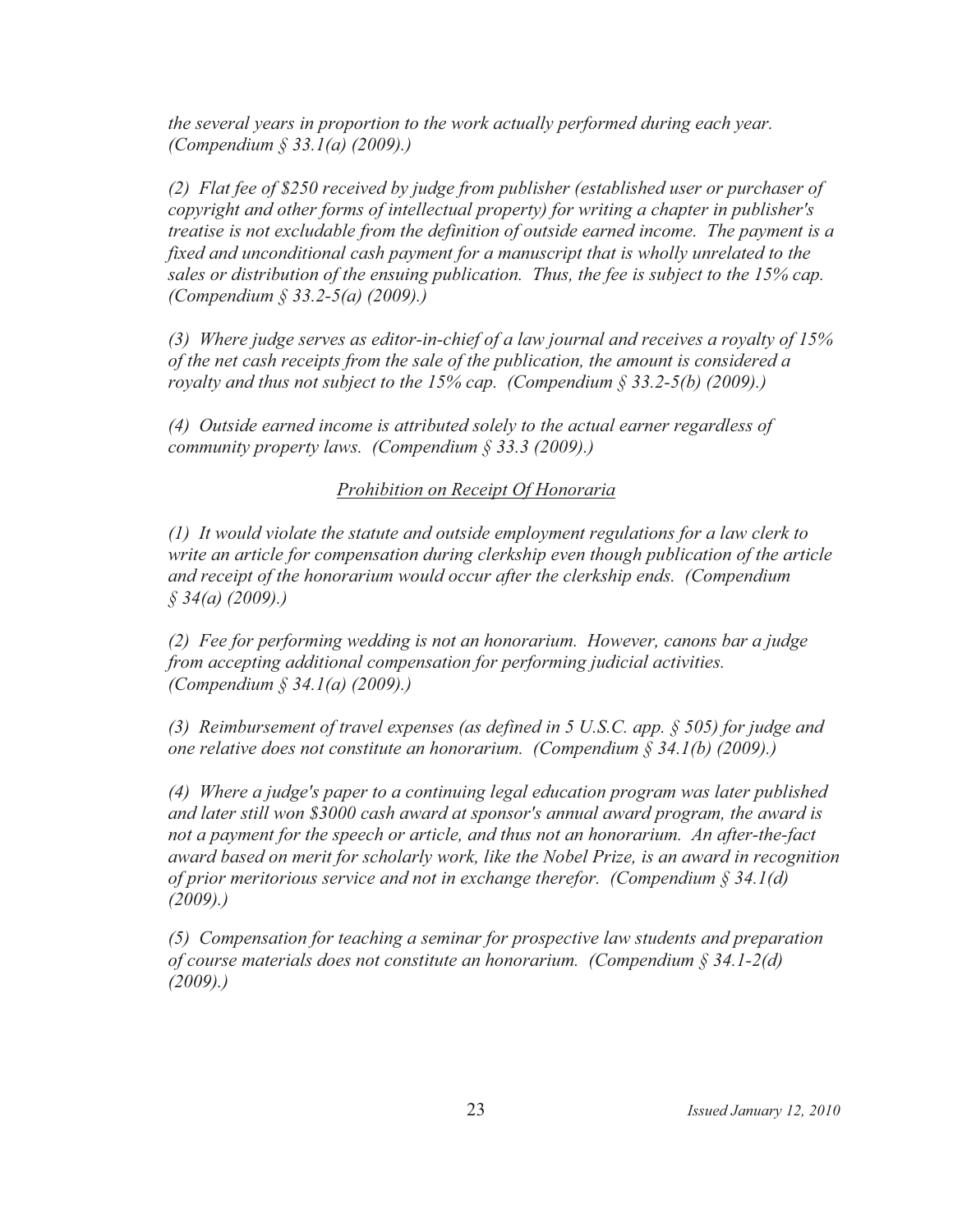(6) Fee received by judge as editor-in-chief of a law journal is not an honorarium, but rather compensation for writing more extensive than an article. (Compendium  $\S 34.1$ - $3(a)$  (2009).)

# **Limitations On Outside Employment**

(1) Serving as a fiduciary of a family estate or trust as permitted by Canon 5D of the Code of Conduct for United States judges does not constitute practicing a profession involving a fiduciary relationship under this section. (Compendium  $\S 35.3(a)$  (2009).)

(2) Service for compensation as editor-in-chief of a bankruptcy law journal is not the equivalent of being an officer or member of the board of an entity, and thus is not barred by this section. (Compendium  $\S$  35.4(a) (2009).)

(3) Although judge cannot receive compensation for service as family fiduciary where the trust directs the operating policy of the charity because that would be the functional equivalent of serving as an officer or member of the board of directors in violation of 5 U.S.C. app.  $\S$  502(4), where the judge serves as family fiduciary charged only with duties normally exercised by a family fiduciary, then 5 U.S.C. app.  $\S$  502(4) is inapplicable. Rather,  $\S$  502(3) applies, as does the family fiduciary exception. Thus, the judge may receive compensation subject to the 15% cap. (Compendium  $\S 35.4(b)$ )  $(2009).$ 

(4) A judge's status as partner of a family partnership or shareholder of a family corporation is not the equivalent of serving as officer or member of the board of an entity, and thus the financial return to the judge as partner or shareholder is not prohibited by 5 U.S.C. app. § 502(4). (Compendium § 35.4(c) (2009).)

(5) Where a judge failed to obtain prior approval of teaching, Chief Judge has authority to approve teaching for compensation nunc pro tunc if satisfied that the failure was occasioned by excusable neglect, the application would have been approved if timely filed, and other criteria for approval are satisfied. If circumstances do not justify nunc pro tunc approval, the judge's only recourse is to refund the compensation. (Compendium § 35.7(a)  $(2009)$ .)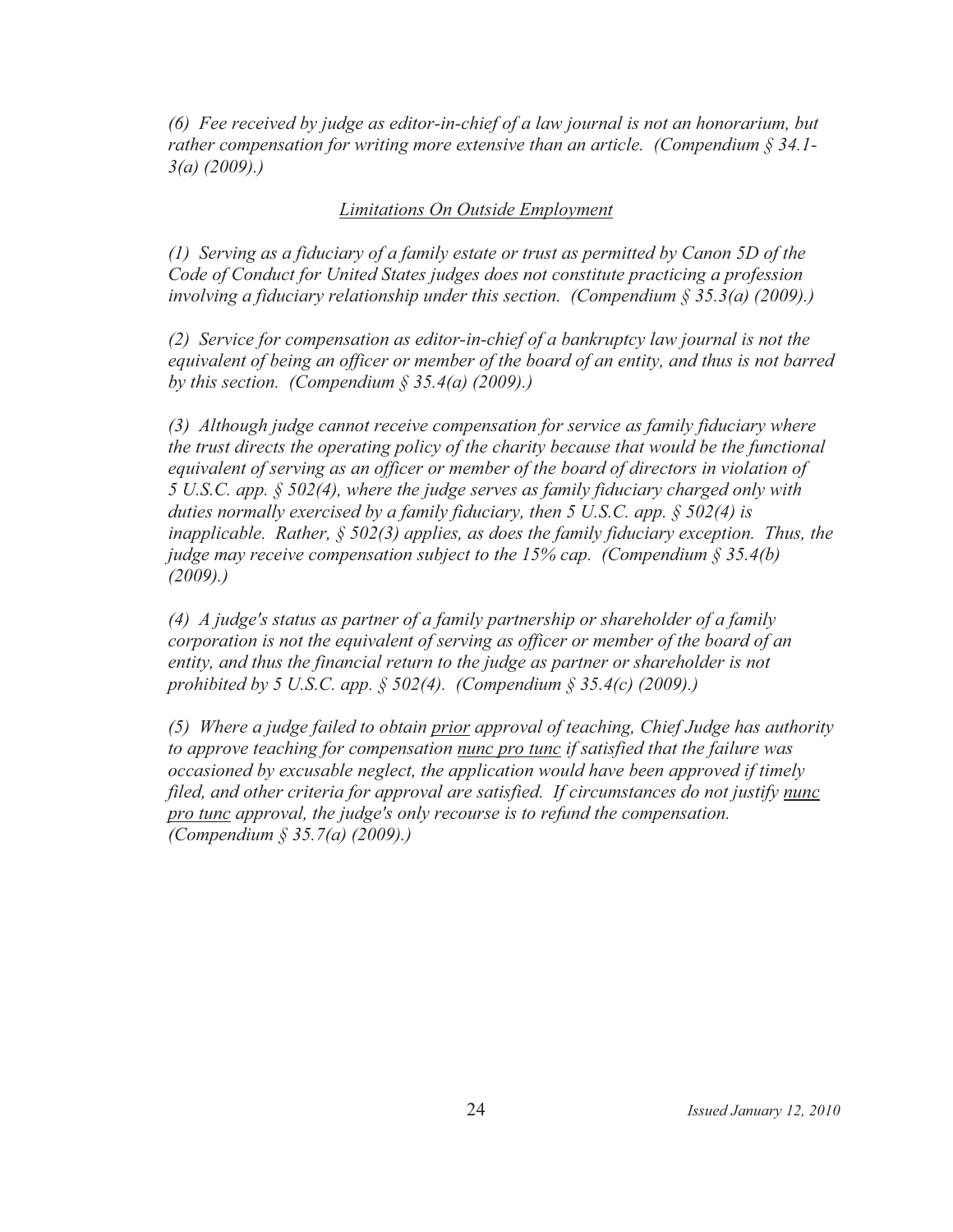# **IV.** Reimbursements

Information pertaining to the reporting person, spouse, and dependent children, as noted, is required in this part.

In this part, report information about reimbursements received by you, your spouse and dependent children, exclusive, however, of any items received by them totally independent of their relationship to you. Sections  $102(a)(2)(A)$  and  $(C)$ ; and  $102(e)(1)(C)$  and  $(D)$ .

A reimbursement means any payment or other thing of value to cover travel related expenses, whether those expenses were paid directly by a third party or a travel voucher for reimbursement was required. Examples of reportable reimbursements include seminars, moot court competitions, judges' association meetings, and other similar activities where your expenses (travel, food, lodging, seminar fees, and other miscellaneous fees) are paid by a nongovernmental organization or a private party. Section 109(15).

For annual reports, the reporting period is the calendar year preceding the date of the report. Section  $102(a)(2)(B)$ . For initial and final reports, see Appendices I and II, respectively, for the appropriate reporting period.

In this part, you should identify the source of funding, the dates of travel, the location of the trip, the purpose for the trip, and nature of expenses provided, for reimbursements received from any single source aggregating more than \$335 in value. It is not necessary to include the dollar value of a travel reimbursement. Section  $102(a)(2)(B)$ .

# You are not required to report in Part IV:

- food, lodging, or entertainment received from a relative. Section  $102(a)(2)(A)$ .
- $\bullet$ food, lodging, or entertainment received as personal hospitality. Section  $102(a)(2)(A)$ .
- reimbursements received by your spouse and dependent children, independently  $\bullet$ of their relationship to you. Section  $102(e)(1)(C)$  and (D).
- $\bullet$ reimbursements received in a period when you were not an officer or employee of the federal government. Section 102(h).
- food, lodging, transportation, and entertainment provided by a foreign government  $\bullet$ within a foreign country or by the United States, the District of Columbia, or a state or local government or political subdivision thereof; food and beverages not consumed in connection with a gift of overnight lodging; Section 109(5).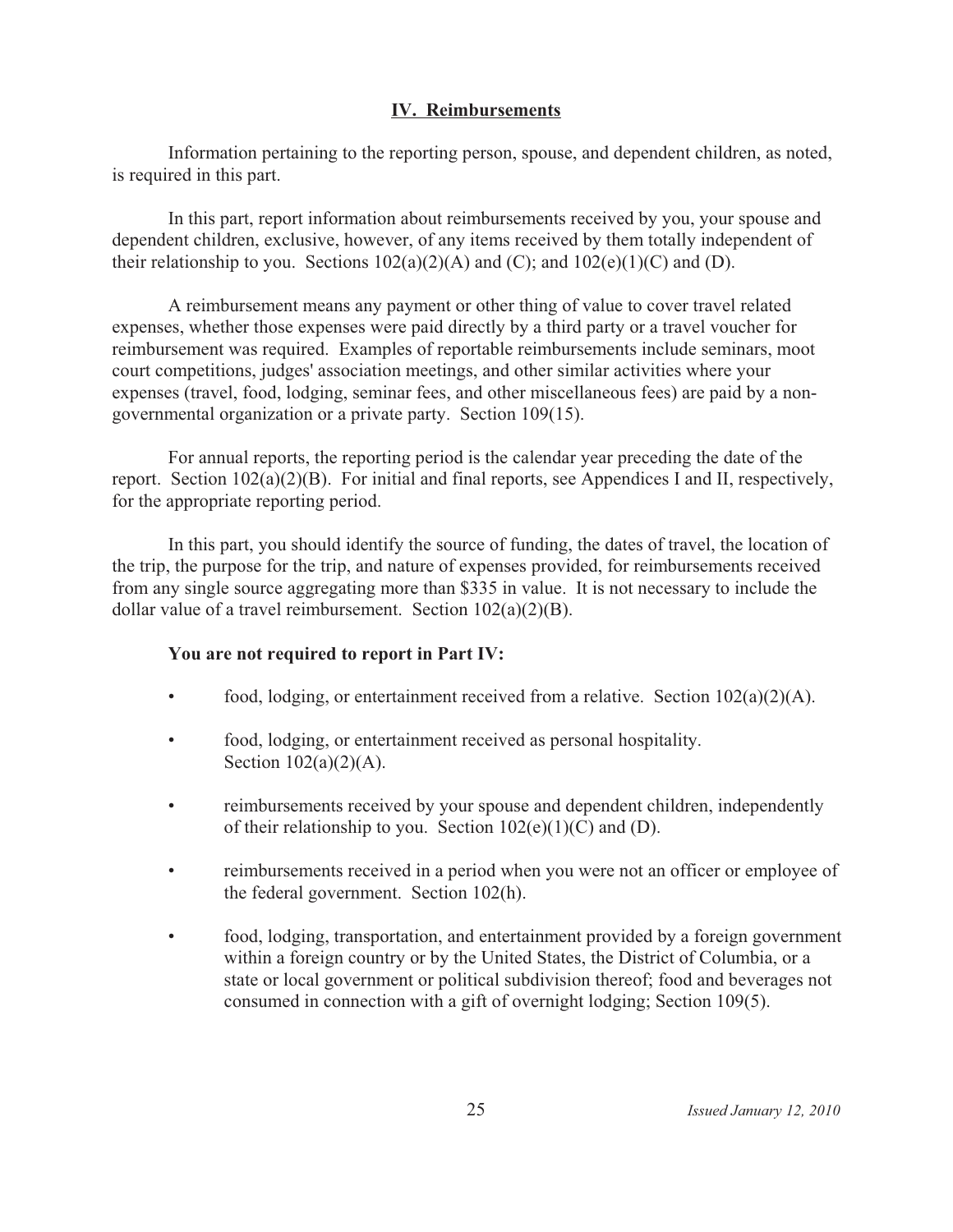reimbursements provided by the United States, the District of Columbia, or a state or local government or political subdivision thereof; required to be reported under 5 U.S.C. § 7342; or required to be reported under 2 U.S.C. § 434. Section 109(15).

Relative means one who is related to the reporting person, as father, mother, son, daughter, brother, sister, uncle, aunt, great uncle, great aunt, first cousin, nephew, niece, husband, wife, grandfather, grandmother, grandson, granddaughter, father-in-law, mother-in-law, son-inlaw, daughter-in-law, brother-in-law, sister-in-law, stepfather, stepmother, stepson, stepdaughter, stepbrother, stepsister, half brother, half sister, or who is the grandfather or grandmother of the spouse of the reporting person, and shall be deemed to include the fiance or fiancee of the reporting person. Section  $109(16)$ .

Personal hospitality means hospitality extended for a nonbusiness purpose by one, not a corporation or organization, at the personal residence of that person or his family or on property or facilities owned by that person or family. Section 109(14).

Beginning on January 1, 1991, in accordance with the Ethics Reform Act of 1989, and the Judicial Conference regulations implementing this Act, officers and employees are prohibited from soliciting or accepting anything of value from a person seeking official action from, doing business with, or whose interests would be substantially affected by, the performance or nonperformance of official duties. 5 U.S.C. § 7353. This prohibition applies to all reimbursements and gifts covered in Parts IV and V of the Financial Disclosure Report.

If you, your spouse, and your dependent children did not receive any reimbursements reportable in Part IV, check the "None" box rather than leaving Part IV blank.

| IV. REIMBURSEMENTS - transportation, lodging, food, entertainment<br>(Includes those to spouse and dependent children. See pp. 25-27 of Instructions.) |                                            |                   |                     |                                 |                                            |  |
|--------------------------------------------------------------------------------------------------------------------------------------------------------|--------------------------------------------|-------------------|---------------------|---------------------------------|--------------------------------------------|--|
|                                                                                                                                                        | <b>NONE</b> (No reportable reimbursements) |                   |                     |                                 |                                            |  |
|                                                                                                                                                        | <b>SOURCE</b>                              | <b>DATES</b>      | <b>LOCATION</b>     | <b>PURPOSE</b>                  | <b>ITEMS PAID OR PROVIDED</b>              |  |
|                                                                                                                                                        | <b>Staley Foundation</b>                   | $6 - 15 - 09$     | Haymarket, VA       | <b>Bd.</b> of Directors<br>Mtg. | Transportation, meals, hotel               |  |
|                                                                                                                                                        | <b>FREE</b> Foundation                     | Aug. 7-14<br>2009 | Butte, MT           | Environmental<br>Seminar        | Transportation, meals, lodging,<br>tuition |  |
| 3                                                                                                                                                      | VA CLE                                     | Nov. 7-8,<br>2009 | Williamsburg,<br>VA | Tax CLE (teach)                 | Transportation, food, hotel                |  |
|                                                                                                                                                        |                                            |                   |                     |                                 |                                            |  |
| 5                                                                                                                                                      |                                            |                   |                     |                                 |                                            |  |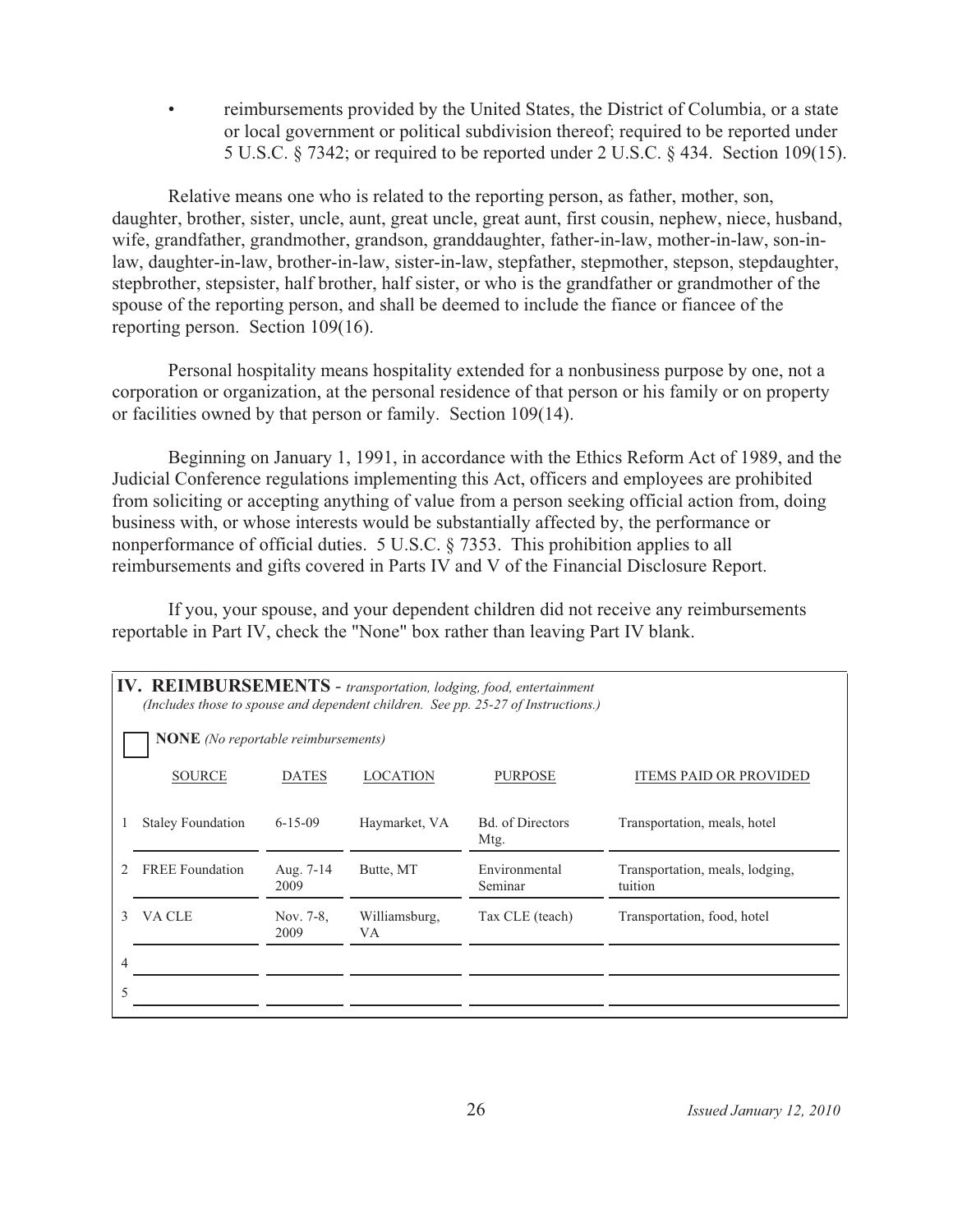Notes to filer:

Do you, your spouse, or any dependent child have any reportable reimbursements or expense paid education or other trips? If not, is the NONE box checked?

Did you complete all subparts of the form for each reimbursement?

Can the reimbursement be accepted by you, your spouse, or dependent child?

# Commentary

The following opinions issued by the Committee on Codes of Conduct provide guidance on issues associated with this part.

Attendance of judges and their spouses as guests at bar association dinners is proper, and a judge may accept reimbursement for the judge's or the judge's spouse's travel and hotel expenses to attend such a dinner sponsored by lawyer organizations even when the judge does not speak or render other services at the function. (Advisory Opinion No. 17.)

Although mere attendance (along with others similarly situated) without paying a registration fee would not create an appearance of impropriety, it would create an appearance of impropriety for employees of the Administrative Office to accept from a legal publishing firm a gift of transportation, lodging and meals in connection with a professional training program sponsored by the firm. (Compendium  $\S 2.9-1(a)$  (2009).)

A judge participating as a faculty member in a two-week seminar of general interest organized on a nonprofit basis and financed by tuition and subsistence payments by non-faculty attendees may accept reimbursement for the judge's and the judge's spouse's travel and subsistence expenses. (Advisory Opinion No. 3.)

A judicial employee may receive compensation and reimbursement of expenses for outside activities provided that receipt of such compensation and reimbursement is not prohibited or restricted by this Code, the Ethics Reform Act, and other applicable law, and provided that the source or amount of such payments does not influence or give the appearance of influencing the judicial employee in the performance of official duties or otherwise give the appearance of impropriety. Expense reimbursement should be limited to the actual cost of travel, food and lodging reasonably incurred by a judicial employee and, where appropriate to the occasion, by the judicial employee's spouse or relative. Any payment in excess of such an amount is compensation. (Code of Conduct for Judicial Employees, Canon 4E.)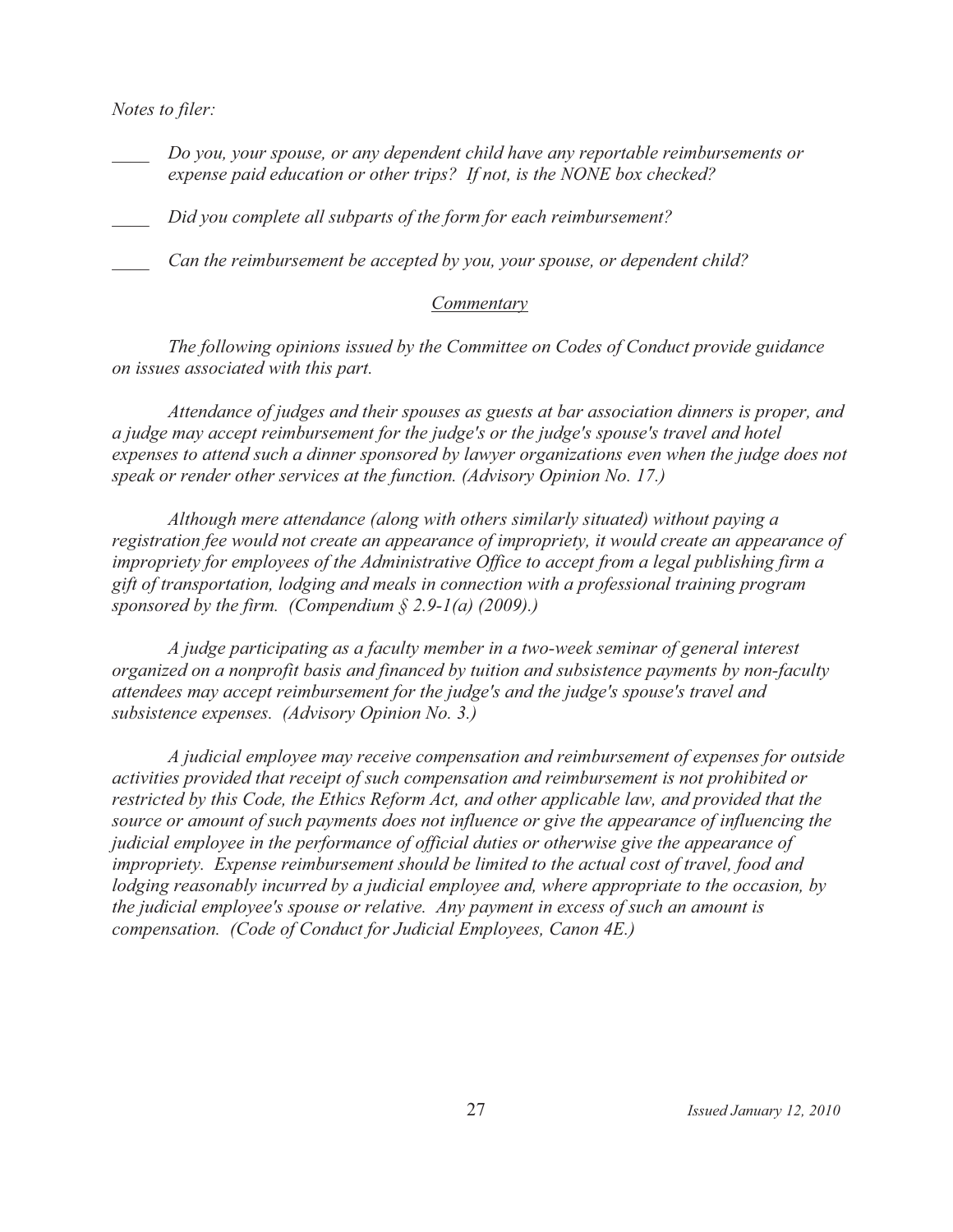## **V. Gifts**

Information pertaining to the reporting person, spouse, and dependent children, as noted, is required in this part.

In this part, report information about gifts other than transportation (or lodging, food or entertainment in connection with transportation that is furnished or reimbursed), aggregating more than \$335 in value received by you, your spouse and dependent children from any source other than a relative during the preceding calendar year. A gift of lodging or entertainment not incident to travel which exceeds \$335 must be reported in this part. Gifts from separate sources with a fair market value of \$134 or less need not be aggregated to determine if the \$335 reporting threshold has been met. Section  $102(a)(2)(A)$ .

A gift is a payment, advance, forbearance, rendering, or deposit of money, or anything of value, unless consideration of equal or greater value is received by the donor. Section 109(5).

If you have been extended an honorary membership in an organization and you avail yourself of the privileges, rights, etc., to a substantial degree, and the dues are in excess of \$335 per year, you must report the honorary membership in this part. **Please note that as of** *October 13, 2008, judges are prohibited by Pub. L. No. 110-402 from accepting honorary club memberships with a value greater than \$50.00.*

## **You are not required to disclose information about:**

- gifts received from a relative. Section  $102(a)(2)(A)$ .
- gifts received by a spouse and dependent children, totally independent of their relationship to you. Section  $102(e)(1)(C)$ .
- gifts received in a period when you were not an officer or employee of the federal government. Section 102(h).
- gifts that are bequests and other forms of inheritance. Section  $109(5)(A)$ .
- communications to the offices of a reporting person, including subscriptions to newspapers and periodicals. Section 109(5)(E).
- suitable mementos of a function honoring the reporting person. Section  $109(5)(B)$ .

If you, your spouse, and your dependent children did not receive any gifts reportable in Part V, check the "None" box rather than leaving Part V blank.

For the definition of relative, refer to Part IV of these instructions.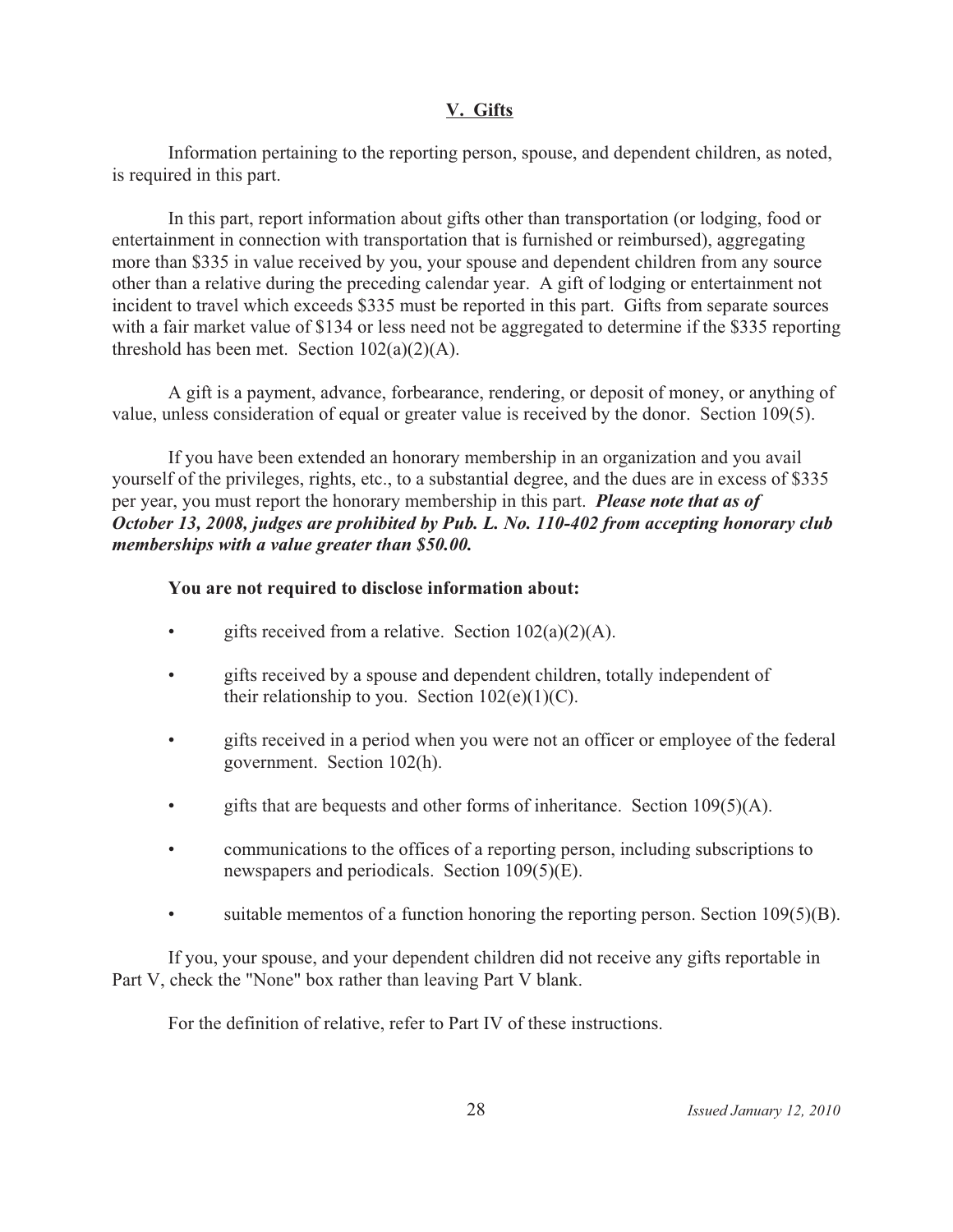For annual reports, the reporting period is the calendar year preceding the date of the report. Section 102(a)(2)(A). For initial and final reports, see Appendices I and II, respectively, for the appropriate reporting period and rules.

| <b>V. GIFTS.</b> (Includes those to spouse and dependent children. See pp. 28-31 of<br><i>Instructions.</i> ) |                                             |           |
|---------------------------------------------------------------------------------------------------------------|---------------------------------------------|-----------|
| <b>SOURCE</b><br><b>NONE</b> (No such reportable gifts)                                                       | <b>DESCRIPTION</b>                          | VALUE     |
| Clyde Monet                                                                                                   | Tickets to World Cup games                  | 350.00    |
| The Executive Club                                                                                            | Honorary Membership (dues, like privileges) | \$1200.00 |
| 3                                                                                                             |                                             |           |

Notes to filer:

- Do you, your spouse, or any dependent child have any reportable gifts other than transportation, lodging, food, or entertainment? If not, is the NONE box checked?
- Did you list the identity of the source, a description of the gift, and the actual dollar value?
- Can the gift be accepted?

# Commentary

If a stock is listed as a gift, the stock should also be reported in Part VII, Investments and Trusts, and " $(X)$ " should be added to the description in Column  $A$  to explain the appearance of the new asset in Part VII.

The value of a gift is shown by a dollar amount, not by a value code.

If the gift is from an individual, the individual must be specifically named. It is not acceptable to identify the source of the gift as "boyfriend," "girlfriend," "friend," or "significant  $other.$ "

The following opinions issued by the Committee on Codes of Conduct provide guidance on issues associated with this part.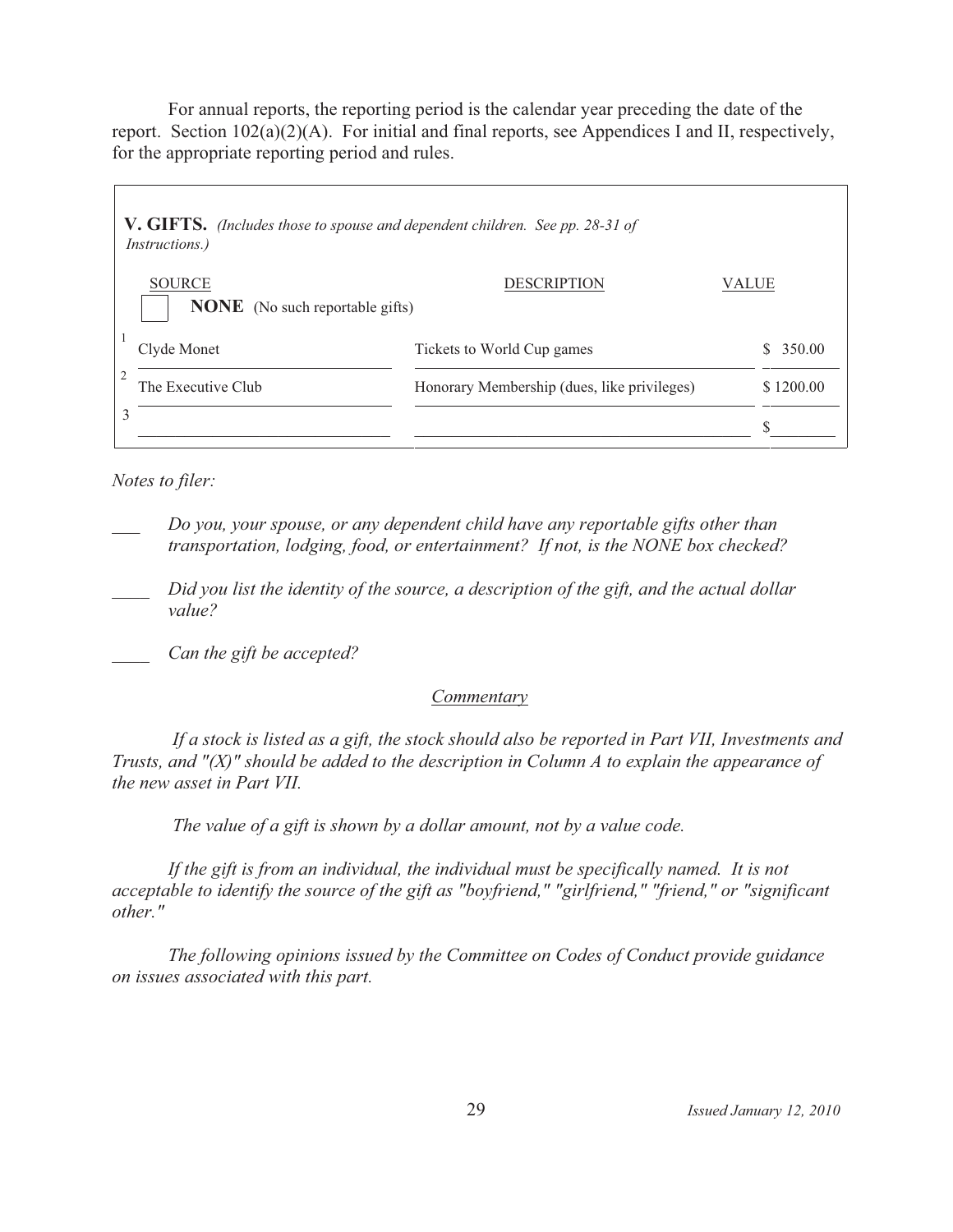#### **Investitures and Similar Ceremonies**

(a) It is permissible for a judge to accept a gavel and a  $$500$  gift from a former client on the occasion of the judge's investiture. (Compendium  $\S$  4.8-3(a) (2009).)

(b) It is permissible for a judge to accept a gavel and a contribution toward the cost of the reception from a local bar association on the occasion of the judge's investiture. (Compendium § 4.8-3(b) (2009).)

(c) It is permissible for a judge to accept leather notebook and pen from Law Institute as a memento of a judge's presentation. (Compendium  $\S$  4.8-6(c) (2009).)

(d) It is permissible for a judge to be the guest of honor at a public dinner arranged by former law clerks, attended by lawyers and other members of the public, as well as the law clerks. The law clerks should make clear on the invitations and other papers relating to the dinner, not only the fact that the dinner is sponsored solely by present and former law clerks, but that the amount paid by other attendees is solely to cover the cost of the dinner, that no fund-raising activity is involved, and that no part of the amount paid for the dinner will be employed in the purchase of a gift for the honoree. (Compendium  $\S$  4.8-6(a) (2009).)

# **Gifts on Special Occasions**

(a) A judge may accept a gift of a trip aboard a cruising ship (costing about \$1500) on the occasion of 20th anniversary as a United States judge where the donees consist exclusively of persons who have worked directly with the judge (i.e., law clerks, secretaries, courtroom deputies, and court reporters), there are a sufficient number of donees that no individual contribution to the gift is unusually large, and the judge is not made aware of the amounts contributed by the respective donees. (Compendium  $\S$  4.8-8(a) (2009).)

(b) On occasion of taking senior status, judge may accept gift from law clerks of golfing trip. (Compendium  $§$  4.8-8(b) (2009).)

(c) No impropriety for former law clerks to solicit from other law clerks to establish scholarship in honor of retiring judge. The Judge and present law clerks should not solicit. (Compendium  $\S$  4.8-8(c) (2009).)

(d) It would create an appearance of impropriety for a judge to permit a for-profit company to host a reception following the judge's investiture, where the judge had no pre-existing relationship with the company, would not otherwise have been required to recuse, and the circumstances would convey the impression that the company was in a special position to influence the judge. (Canon 2B and Compendium  $\S 2.10(c)$  (2009).)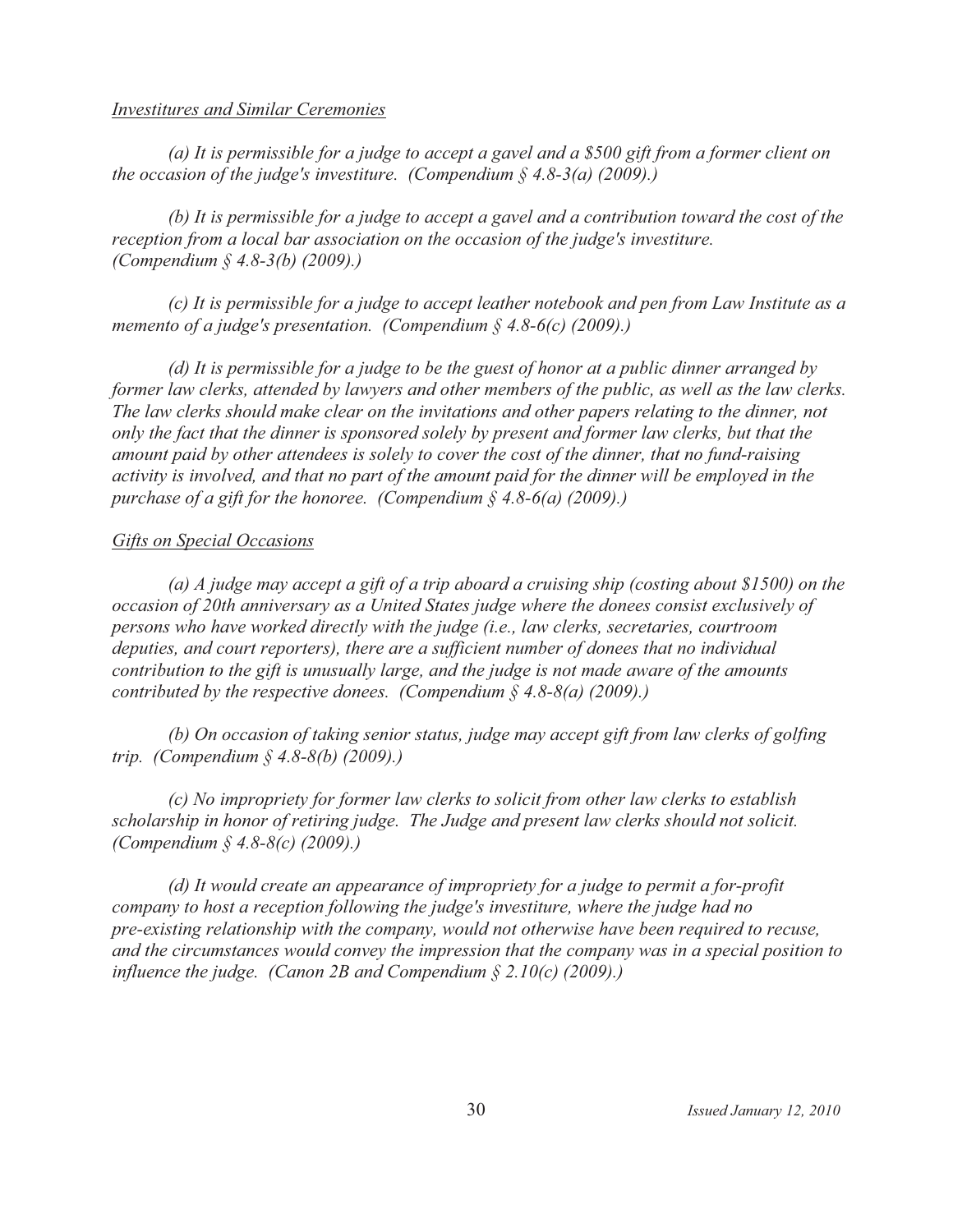#### Miscellaneous Gift Rulings

(a) It is permissible to accept books from West Publishing Company for official use. (Compendium § 4.8-10(a) (2009).)

(b) It is permissible for a judge's children to accept scholarships awarded on the same terms and based on the same criteria applied to other applicants. (Compendium  $\S$  4.8-10(b)  $(2009)$ .)

(c) Gifts from a friend not prohibited where friend not likely to ever appear in judge's court. (Compendium  $\S 4.8-10(c)$  (2009).)

(d) It is permissible for a judge to attend, and accept hospitality at bar association events and meetings of other organizations devoted to improvement of the law, legal system, or the administration of justice. With respect to attendance at cocktail parties hosted by law firms in connection with bar meetings, judicial conferences, and the like, there is no impropriety in a judge accepting such invitations in the absence of reason to believe that such attendance will reasonably reflect unfavorably on the judge's impartiality or is likely to be exploited by the law firm. (Advisory Opinion No. 17.)

(e) It is permissible for judges to attend bar association events such as receptions where a legal publishing firm has donated the hors d'oeuvres and beverages to the bar association. It is not appropriate, however, for a group of judges or judicial personnel to allow a legal publishing firm or other vendor doing business with their court to donate food and beverages for a meeting of the judges or judicial employees. (Compendium  $\S 2.9(a)$  (2009).)

### Honorary/Reduced-Rate Memberships

(a) It is permissible for a judge to accept a free or reduced fee membership in a professional group or service organization, including a waiver or reduction in the initiation fee in such organization if it is customary in that community, similar privileges are extended to other public officials, the interests of the organizations have not and are not likely to come before the judge, and the judge is satisfied that the membership is not being used by the organization to promote its endeavors. Notwithstanding these provisions, judges are prohibited by Pub. L. No. 110-402 from accepting free or reduced fee memberships in social clubs if such memberships are valued more than \$50. (See Advisory Opinion No. 47.)

(b) It is permissible for a judge to accept a free membership in the "American Board of Trial Advocates," the organization being devoted to the improvement of the law. (Compendium  $\frac{2}{3}$  4.8-2 (2009).)

(c) It is permissible to accept free membership in a local bar association. (Compendium § 4.8-2 (2009).)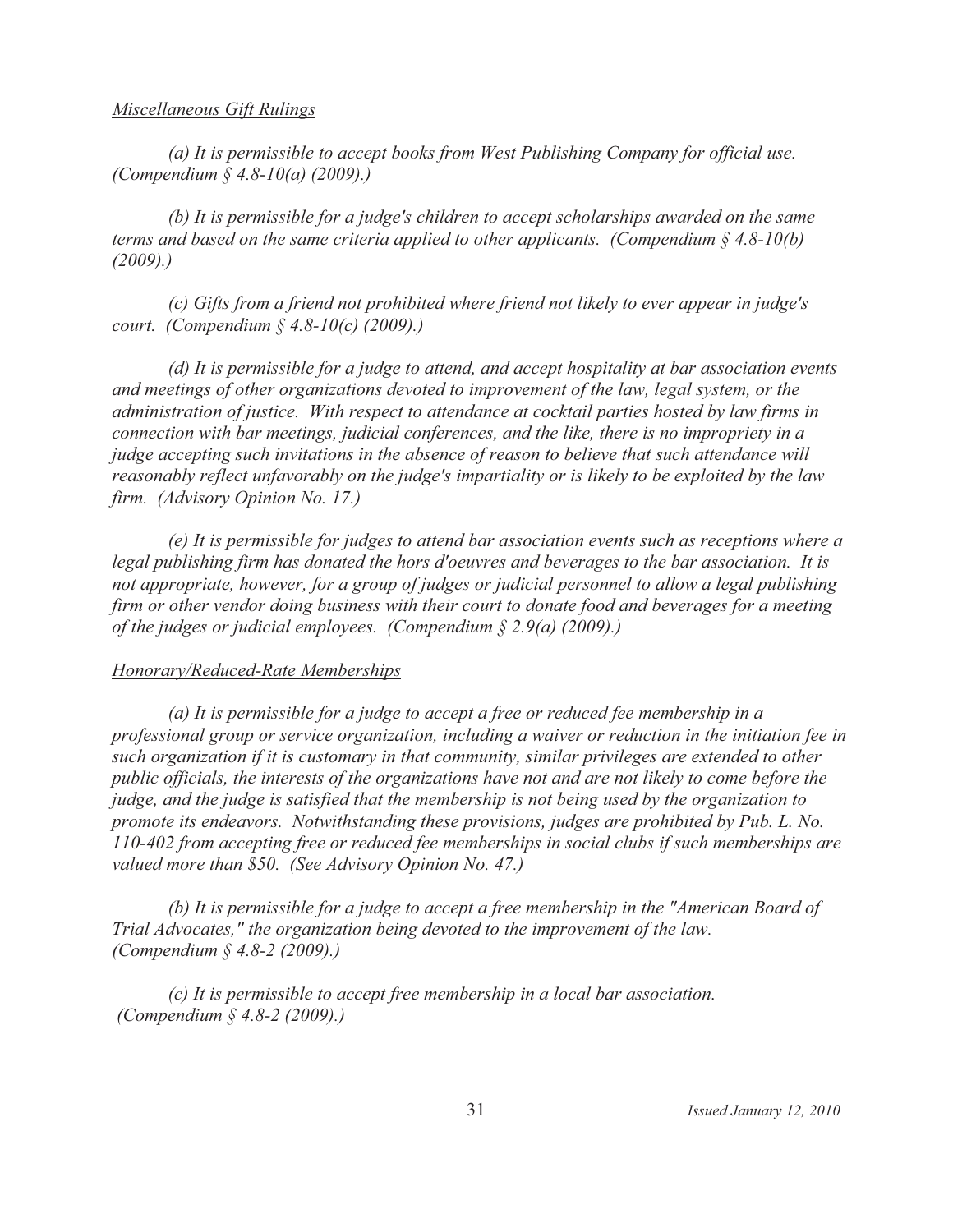## **VI. Liabilities**

Information pertaining to the reporting person, spouse, and dependent children is required in this part.

In this part, list all of your, your spouse's and dependent children's liabilities to any creditor other than a spouse, parent, brother, sister, or child, which exceeded \$10,000 at any time during the reporting period. Sections  $102(a)(4)$  and  $102(e)(1)(E)$ .

For annual reports, the reporting period is the calendar year preceding the date of the report. Section  $102(a)(4)$ . For initial and final reports, see Appendices I and II, respectively, for the appropriate reporting periods.

In this part, list the identity and category of value of each liability. The identity includes the name of the creditor and a description of the liability. Section  $102(a)(4)$ . To assist the reviewer, liabilities should be listed in the same order as in the previous report.

The value codes for the amount owed as of the end of the reporting period governed by Section  $102(d)(1)$  of the Act and are shown on the report as follows:

|  | $J - $15,000$ or less       | $O - $500,001$ to \$1,000,000     |
|--|-----------------------------|-----------------------------------|
|  | K - $$15,001$ to \$50,000   | P1 - $$1,000,001$ to $$5,000,000$ |
|  | L - $$50,001$ to $$100,000$ | P2 - \$5,000,001 to \$25,000,000  |
|  | M - \$100,001 to \$250,000  | P3 - \$25,000,001 to \$50,000,000 |
|  | N - \$250,001 to \$500,000  | P4 - more than \$50,000,000       |

For ongoing obligations such as tuition agreements, reportability turns on the terms of the obligation itself. For tuition agreements, the obligation is reportable as a liability if the filer, spouse, or child is obligated to make payments which total more than \$10,000 during the reporting period, regardless of whether the student continues in the school.

The reporting requirement relates to obligations that at any time during the reporting period exceeded \$10,000, but the amount to be shown in the Value Code column is the amount owed as of the end of the reporting period. If the debt was entirely repaid before the end of the reporting period, enter "None" in the Value Code column.

### **You are not required to report:**

- any liability owed to a spouse, parent, brother, sister, or child. Section  $102(a)(4)$ .
- any mortgage, home equity loan, or line of credit secured by real property which is a personal residence of you or your spouse. Section  $102(a)(4)(A)$ .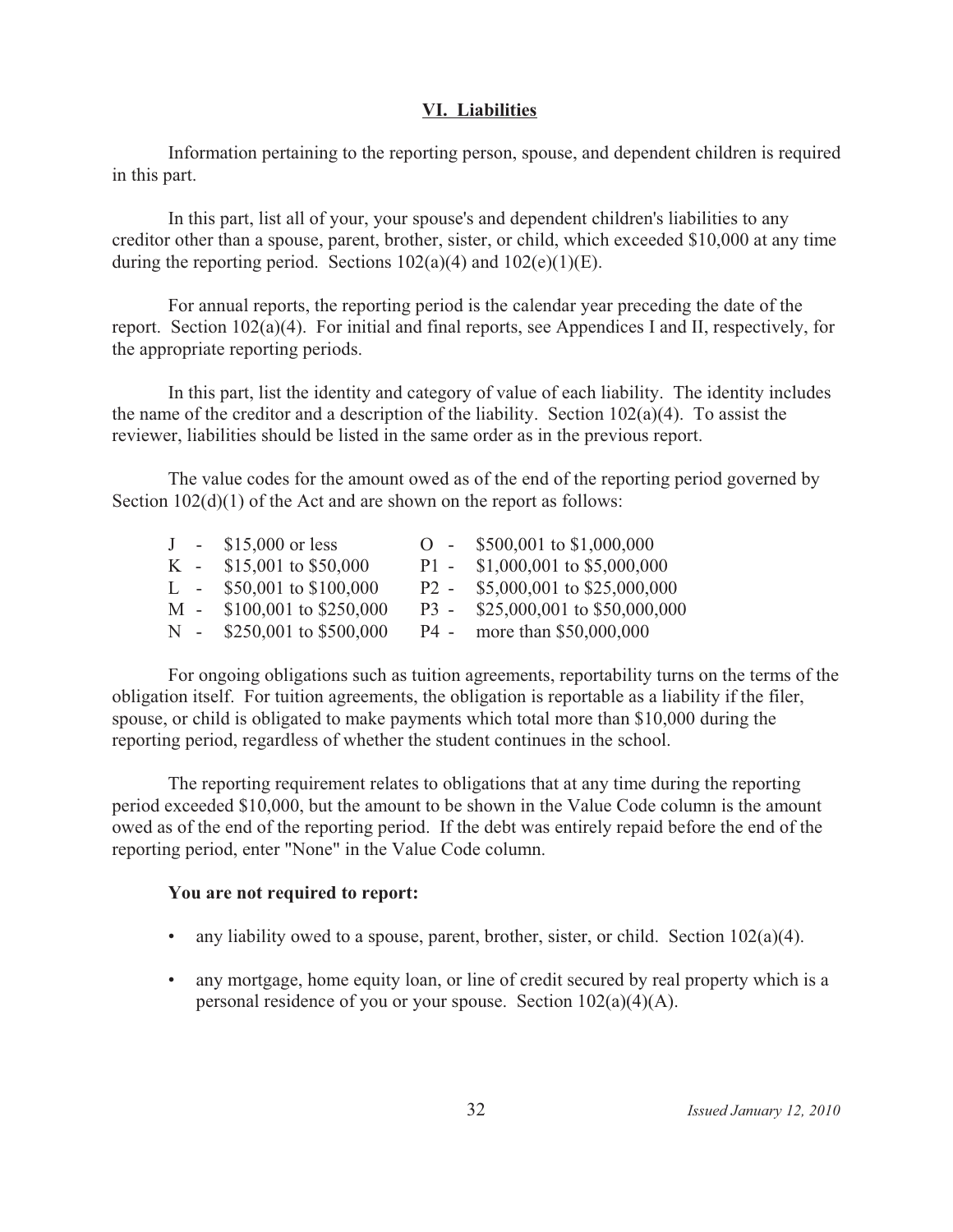- any loan secured by a personal motor vehicle, household furniture, or appliances that  $\bullet$ does not exceed the purchase price of the item securing the liability. Section  $102(a)(4)(B)$ .
- any information with respect to a spouse living separate and apart from you with the intention of terminating the marriage or providing for permanent separation or with respect to any income or obligations arising from the dissolution of the marriage or permanent separation. Section  $102(e)(2)$ .
- any revolving charge account whose balance did not exceed \$10,000 as of the close of  $\bullet$ the preceding calendar year.
- political campaign funds, including campaign receipts and expenditures.  $\bullet$  . Section  $102(g)$ .
- any liability which is the sole liability or responsibility of the spouse or child; which is  $\bullet$  . not derived from the assets, income or activities of the reporting person; from which the reporting person does not derive or expect to derive a benefit; and of which the reporting person has no knowledge. Section  $102(e)(1)(E)$ . Omission of such data indicates a certification of these statutory conditions. This rule also applies to the reporting of investments and trusts, see the Instructions for Part VII.

If you, your spouse, and dependent children did not have any reportable liabilities, check the "None" box rather than leaving Part VI blank.

| VI. LIABILITIES. (Includes those of spouse and dependent children. See pp. 32-33 of Instructions.) |                                                                              |                                                                 |                             |  |  |  |  |  |  |  |  |  |
|----------------------------------------------------------------------------------------------------|------------------------------------------------------------------------------|-----------------------------------------------------------------|-----------------------------|--|--|--|--|--|--|--|--|--|
| <b>CREDITOR</b>                                                                                    | VALUE CODE*<br><b>DESCRIPTION</b><br><b>NONE</b> (No reportable liabilities) |                                                                 |                             |  |  |  |  |  |  |  |  |  |
| Old National Bank                                                                                  |                                                                              | Credit Card                                                     |                             |  |  |  |  |  |  |  |  |  |
| Bank of America                                                                                    |                                                                              | Mortgage on Rental Prop. #1,<br>Alexandria, VA (Pt VII, line 2) | M                           |  |  |  |  |  |  |  |  |  |
| *Value Codes: $J = $15,000$ or less                                                                | $K = $15,001 - $50,000$                                                      | L=\$50,001-\$100,000                                            | M=\$100,001-\$250,000       |  |  |  |  |  |  |  |  |  |
| N=\$250,001-\$500,000                                                                              | $O = $500001 - $1,000,000$                                                   | $P1 = $1,000,001 - $5,000,000$                                  | P2=\$5,000,001-\$25,000,000 |  |  |  |  |  |  |  |  |  |
| P3=\$25,000,001-\$50,000,000                                                                       |                                                                              | $P4 = $50,000,001$ or more                                      |                             |  |  |  |  |  |  |  |  |  |

Notes to filer:

Do you, your spouse, or dependent child have any reportable liabilities over \$10,000?

Did you list the identity of the creditor, a description of the liability, and a value code for the amount?

If a mortgage is listed, is there a corresponding entry for the property in Part VII?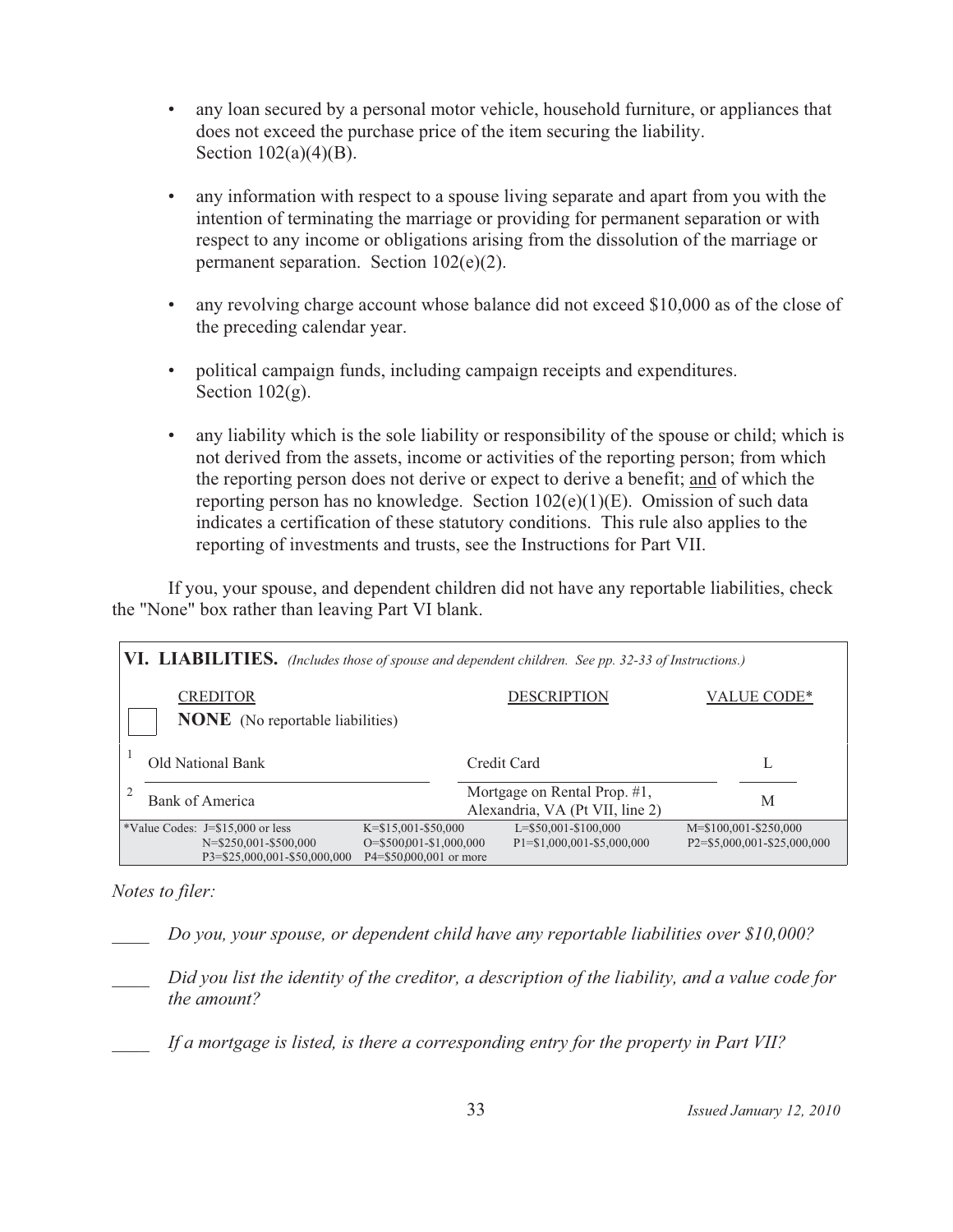### **VII. Investments and Trusts**

Information pertaining to the reporting person, spouse, and dependent children is required in this part.

#### $\mathbf{A}$ General

In this part, a complete listing is required of reportable assets owned by the reporting person, spouse, and dependent children. Each asset must be individually listed and identified **except as may be specifically provided otherwise (see Trusts, page 58).** Bank or brokerage house reports are not acceptable for compliance with these reporting requirements unless they succinctly contain all necessary information without requiring the reader to perform calculations or select out necessary data from a larger body of information. The use of bank or brokerage house statements as an alternative form of filing must have the advance approval of the Committee in accordance with page 6 of the filing instructions. Any request should be made sufficiently in advance of the filing deadline to permit careful consideration and discussion with the reporting person.

Report assets held during the preceding calendar year in a trade or business, or for investment or the production of income, which have a fair market value in excess of \$1,000 at the end of the year or from which you received income in excess of \$200 during the preceding calendar year. Sections  $102(a)(3)$  and  $102(a)(1)(B)$ .

#### **You are not required to report:**

- Investments in the Thrift Savings Plan. Section  $102(i)(1)(A)$ .
- Any property, real or personal, not held in a trade or business, or for investment or the production of income. As examples, you need not report a private residence or personal automobiles. Section  $102(a)(3)$ .
- Any personal liability owed to you, your spouse, or dependent children by a spouse, or by a parent, brother, sister, or child of you or your spouse. Sections  $102(a)(3)$  and  $102(e)(1)$ .
- Accounts in a financial institution (any form of deposit in a bank, savings and loan association, credit union, or similar financial institution), unless the aggregate amount of income for all an individual's income producing accounts at the institution for the reporting year is in excess of \$200, or the aggregate value at the end of the reporting year of all such income producing accounts is more than \$5,000. If either condition is met, the name of the financial institution, the amount of income, and the value of the accounts must be disclosed. Sections  $102(a)(1)(B)$  and  $102(a)(3)$ .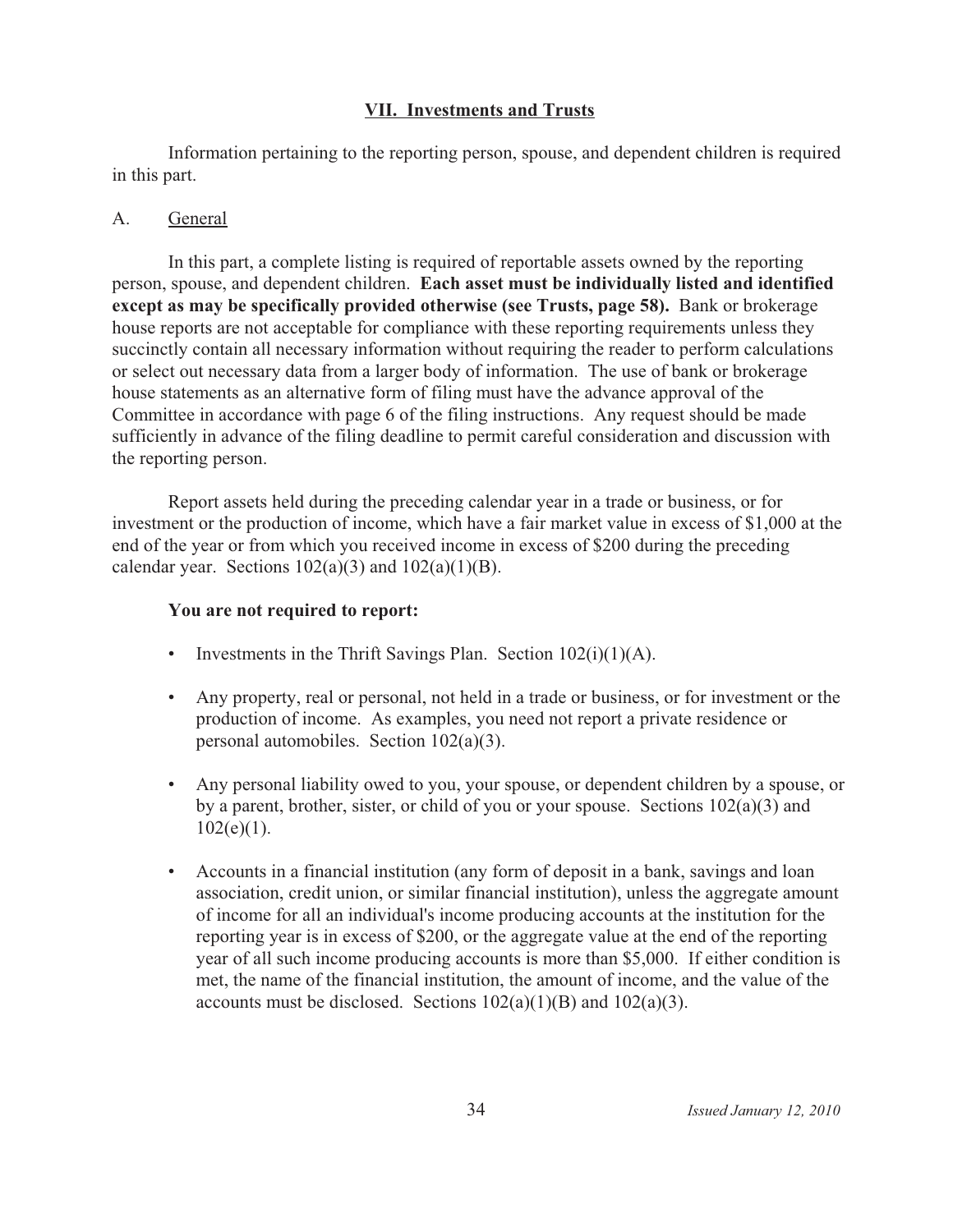- Asset information with respect to a spouse living separate and apart with the intention of terminating the marriage or providing for permanent separation. Section  $102(e)(2)$ .
- Political campaign funds, including campaign receipts and expenditures. Section  $102(g)$ .
- In Part VII, information associated with property which is the sole financial interest or responsibility of the spouse or child; which is not derived from the assets, income or activities of the reporting person; from which the reporting person does not derive or expect to derive a benefit; and of which the reporting person has no knowledge. Section  $102(e)(1)(E)$ . Omission of such data indicates a certification of these statutory conditions. This rule also applies to the reporting of liabilities, see the Instructions for Part VI.

To help reporting persons in instances where a position held in an economic entity may have a bearing on reporting requirements, the following should be used as guidance:

When a financial disclosure report contains information reflecting a filer's interest in a partnership or other business enterprise, the filer must disclose the assets held by the business entity if a filer can direct, influence or in any other manner affect the purchase, exchange, sale or disposition of the entity or property owned by the entity, or when the filer can influence policy decisions which affect the purchase, exchange, sale or disposition of the entity or of property which it owns.

For annual reports, the reporting period is the calendar year preceding the date of the report. Section  $102(a)(1)(B)$ . For initial and final reports, see Appendices I and II, respectively, for the appropriate period.

If you, your spouse, and dependent children did not have assets subject to reporting, check the "None" box rather than leaving Part VII blank.

### Commentary

Filers should compare the list of assets in Part VII from their prior report and their current report and ensure that an explanation is provided for every asset that does not appear on both reports. In most cases, this explanation would be the reporting of a transaction in Column D. In other cases, a parenthetical " $(X)$ " or " $(Y)$ " in Column A or a note in Part VIII would be appropriate. See pages 39-42, 52, 53, and 61 for detailed instructions and examples on these matters.

Investment income is to be contrasted with earned income. The crucial factor is the filer's services. If the filer's services are a material factor in the production of income, it is earned income and should be reported in Part III. However, limited partners usually receive investment income from the partnership, since they normally do not perform services for the partnership. Investment income includes returns on investments rather than compensation for personal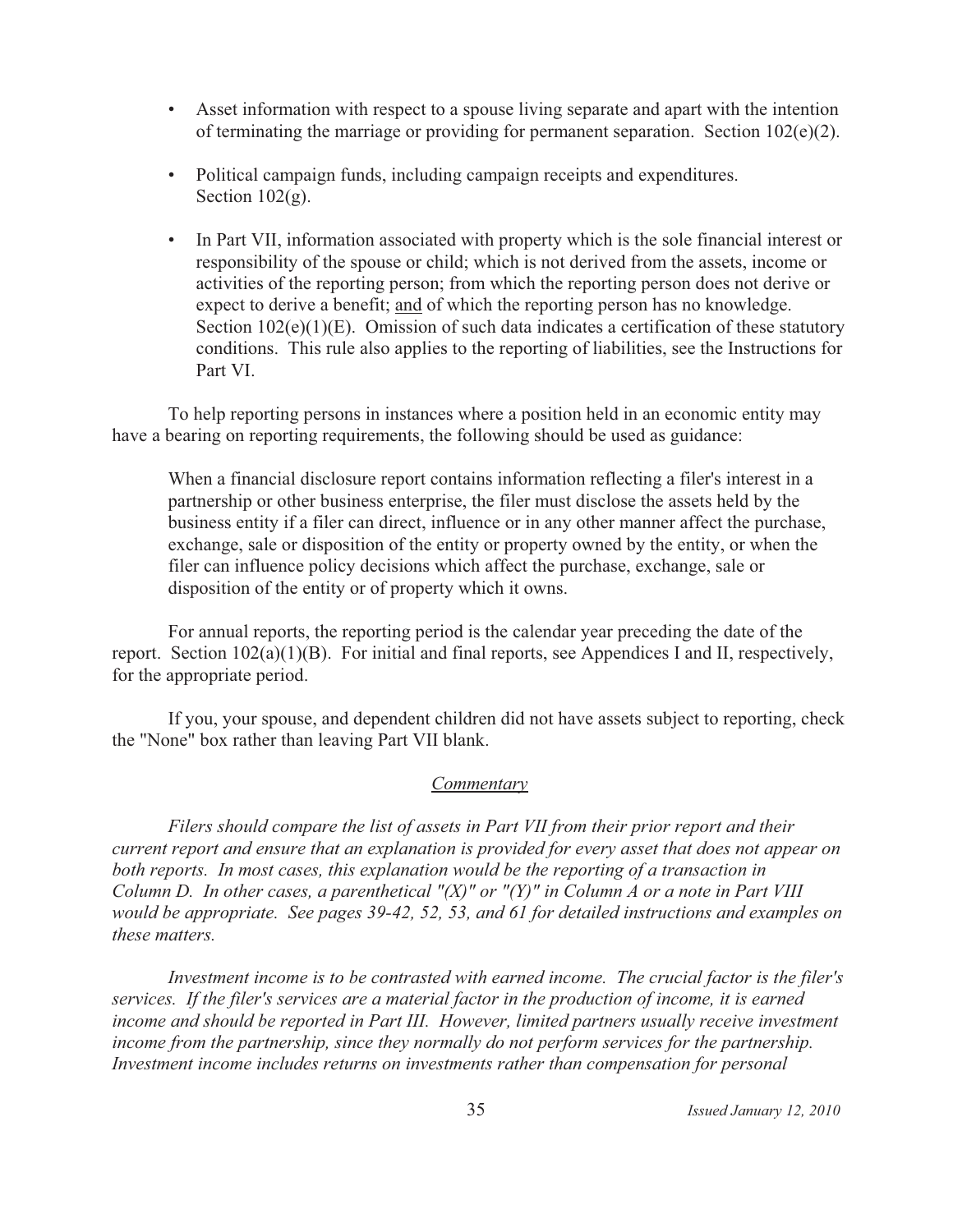services. It includes income derived from all forms of property, such as securities, funds, accounts, real estate, partnerships, joint ventures, businesses, and interests in trusts and estates.

An investment asset must be reported if either the income or value threshold is met:

- a) If the interest-bearing deposit accounts (savings, checking, or money market) in a bank or similar financial institution (credit union, savings & loan) produced more than \$200 in income  $or$  had a value greater than \$5,000, the name of the financial institution, the amount of income, and the value of the accounts must be disclosed;
- b) If any other asset (stocks, bonds, mutual funds, real estate) produced more than \$200 in income  $or$  had a value greater than \$1,000, at the end of the reporting period, the asset, its income, and its value must be disclosed.

Normally, any information pertaining to a personal residence is exempted from reporting. However, a second personal residence (e.g., a weekend or vacation home) should be reported if rental income is received for the use of the property.

The reporting of accounts in a financial institution does require some clarification. If the aggregate amount of income for all of an individual's accounts or the value of all such income producing accounts exceeds the established thresholds, then the aggregate totals for all accounts in that institution should be reported. It is important to apply the "threshold test" separately to each individual owner of the accounts, which would include the following:

- (1) accounts individually owned by filer,
- (2) accounts individually owned by spouse,
- (3) accounts individually owned by dependent child, and
- (4) accounts jointly owned by filer and spouse or dependent child.

It should be understood that a reporting exemption for failure to meet a threshold amount, or for any other reason, does not affect any inquiry or recusal obligation under the Code of Conduct for United States Judges.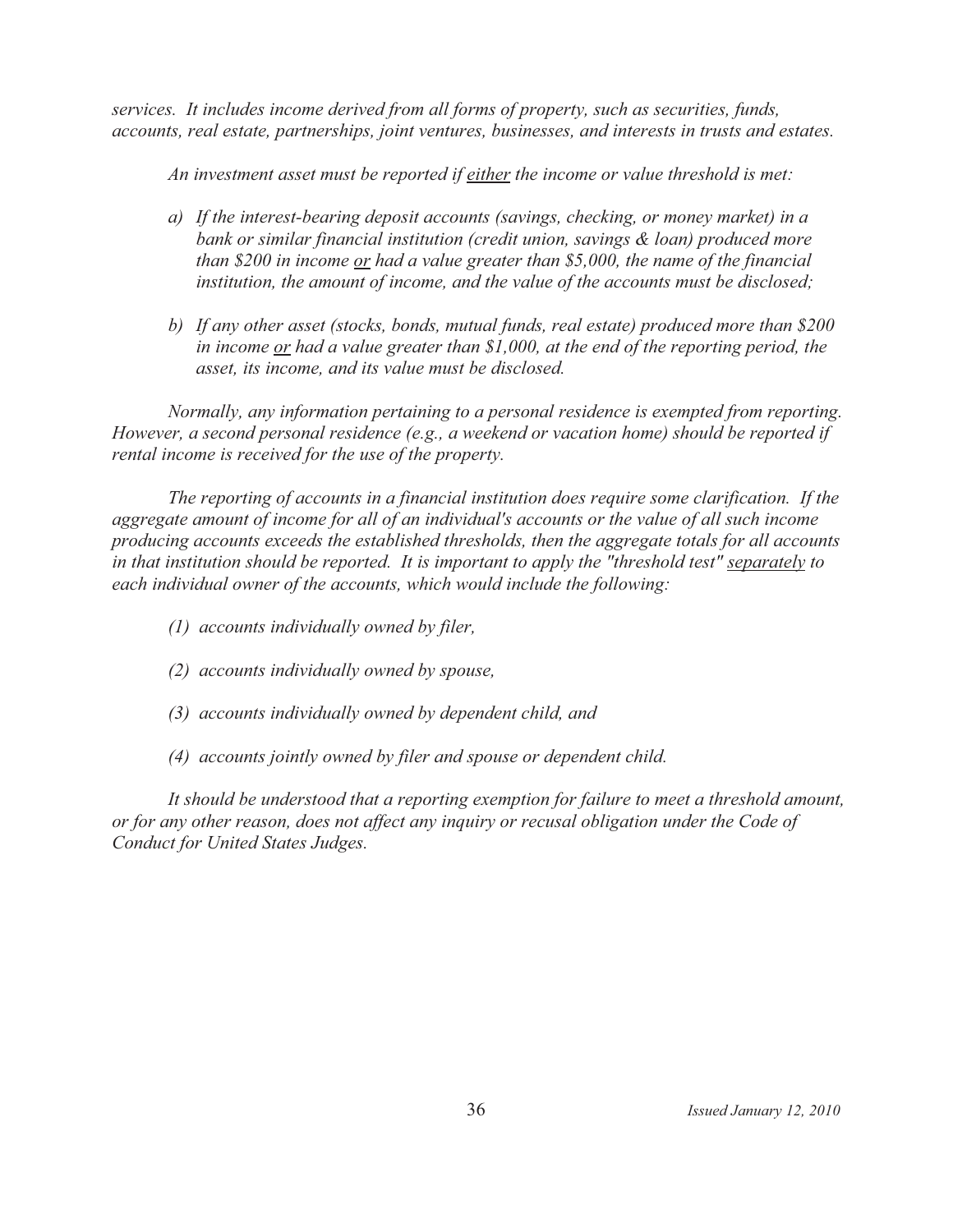#### $B<sub>r</sub>$ Description of Assets

In completing Part VII, a separate description of each asset listed is required. To assist the reviewer, assets should be listed in the same order as in the previous report. Each asset reported should be described in sufficient detail so the reader can tell what the property is. As examples:

- For stocks, bonds, and other securities indicate the type of the holding, "common," etc., and its name. Commonly understood abbreviations are permitted such as stock ticker symbols (e.g., "JNJ" for "Johnson & Johnson") or trademarked names (e.g., "GE" for "General Electric" or "GM" for "General Motors").
- For a cash equivalent account (savings, interest checking, money market, CDs) within a bank, credit union, savings and loan, or similar financial institution (distinguished from accounts invested in stocks and bonds) valued at or aggregating over \$5,000, list the name of the institution (e.g., Bank of America or Federal Courts Savings and Loan) followed by "Account" (or "Accounts," if there is more than one account). Do not list account numbers or addresses for a financial institution or its branches. You need not indicate the precise type of cash equivalent account (e.g., "checking," "savings," "N.O.W."). Information for all cash equivalent accounts at each institution may be aggregated.
- $\bullet$ For a brokerage account or stock management account with a financial management company, bank, or similar financial institution, list the individual stocks, the full names of mutual funds or money market funds, bonds, cash equivalent accounts, and other assets therein. You also should include the name of the financial institution or brokerage account when it is part of the name of the asset (e.g., Fidelity Money Market Account or Vanguard cash holding account). Account headers may be used for ease of reporting but are not required and should not include addresses or account numbers (e.g., SunTrust Bank Brokerage Account or Brokerage Account #1).
- For notes or accounts receivable, indicate the nature of the receivable and the name of the debtor( $s$ ).
- For each real estate interest, indicate the general geographic location, such as city or county and state. If more than one parcel of real estate is owned in the same geographic area, you may identify each parcel by number, i.e., Parcel 1, 2, 3, etc., rather than identifying each parcel by street address, lot, or block number.
- For an interest in a trust, indicate the nature of the interest  $(e.g., "income benefitiary")$ and the name (if appropriate) of the trust.
- For an interest in a mutual fund or pooled or common trust fund administered by an independent financial or brokerage institution, furnish the name of the specific fund (e.g., Kemper-Dreman Financial Services Fund B).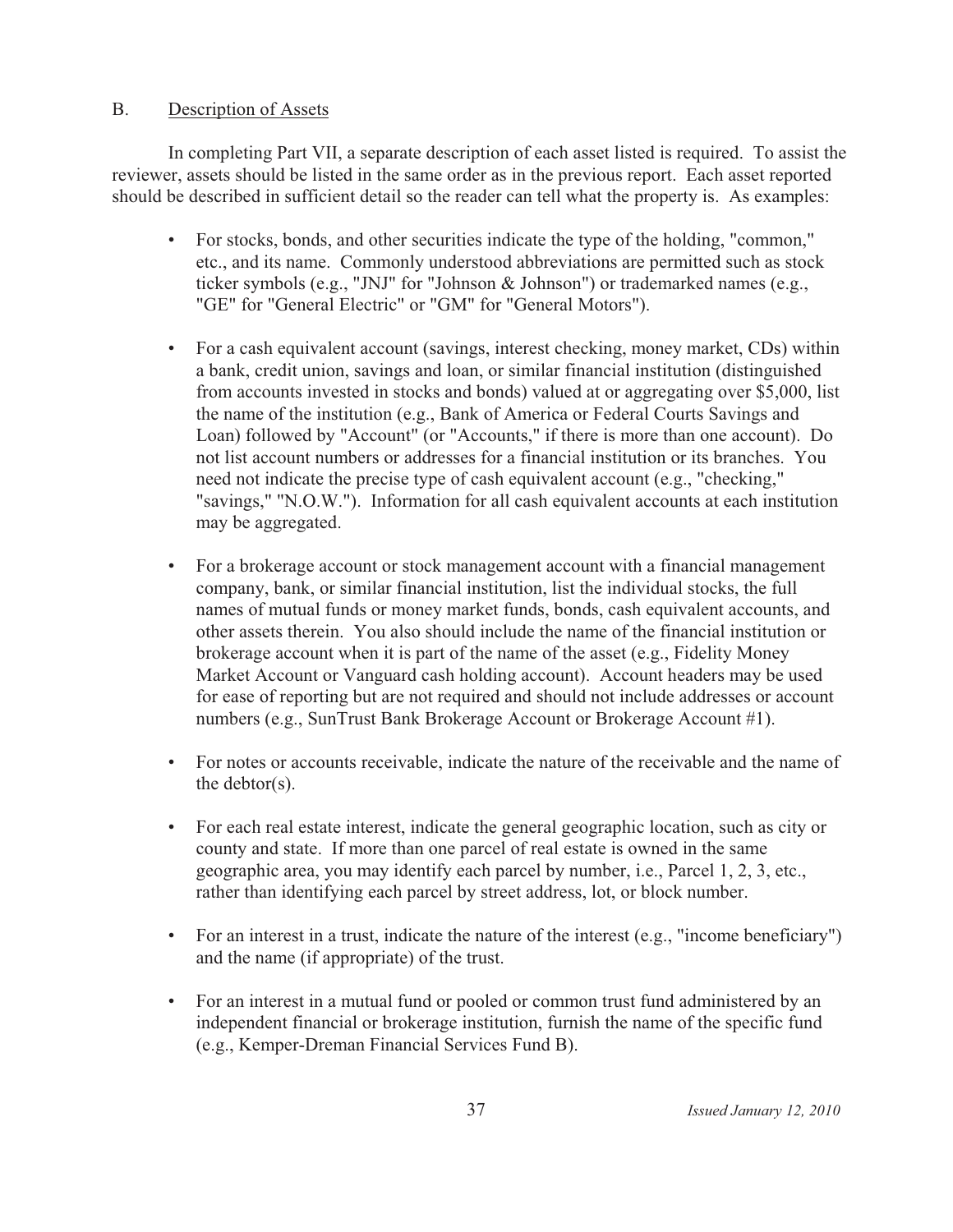- For each royalty or other mineral interest (including oil and gas):
	- (a) Royalty interest in minerals an interest in minerals in a particular parcel of real property (whether or not the filer owns the surface rights), and regardless of whether minerals are currently being produced, should be reported as a real property interest - the description in Part VII, Column A, should indicate "Mineral Interest" or "Royalty Interest" and indicate the city or county and state in which the property is located. For example: "Royalty Interest, Clay County, Kansas."
	- (b) Investor interest in mineral production enterprise an investment in a mineral production enterprise for a percentage interest in the profits should be described in Part VII, Column A by listing the name of the enterprise and the location of the business, but not the locations of wells. For example: "ABC Joint Venture -Oklahoma City, OK." The income description in Column B(2) may be "Royalty" (if the filer receives a fixed payment for each barrel, ton, or other unit of production) or "distribution" (if the filer receives a share of the profits).
	- (c) Working interest in minerals a participation in the drilling enterprise in minerals owned by the filer (where the filer has elected to take a share of production profits rather than a royalty payment) should be listed in Part VII, Column A as "working interest" with the name of the well or mine, and the county and state in which it is located. For example: "Working Interest - Clay #1, Sand County, MO." The income description in Column B(2) should be "royalty."
- An interest in the investment value of an annuity should be reported in Part VII, whether or not contributions are continuing to be made.
- Life insurance policies are issued in two basic varieties: "term" and "cash value" insurance.

Term insurance pays a benefit if the insured person dies during the term of the policy and when the policy expires, no value remains. As the insured person does not have an ownership interest in the value of the policy, term insurance is not reportable in Part VII.

Cash value insurance is part insurance and part investment. Such policies require premiums during the life of the insured person in exchange for a fixed sum of money to a beneficiary when the insured person dies. A part of the premiums pays for the expense of the insurance portion of the policy, and the remainder goes into a tax-deferred cash reserve which is invested and builds the policy's cash value. An insured person would have an ownership interest in the investment portion of such a policy that would be reported in Part VII. The filer would have no control over the assets of a "whole life" or "universal life" policy. For these types of policies, the filer should report in Column A the name of the insurance company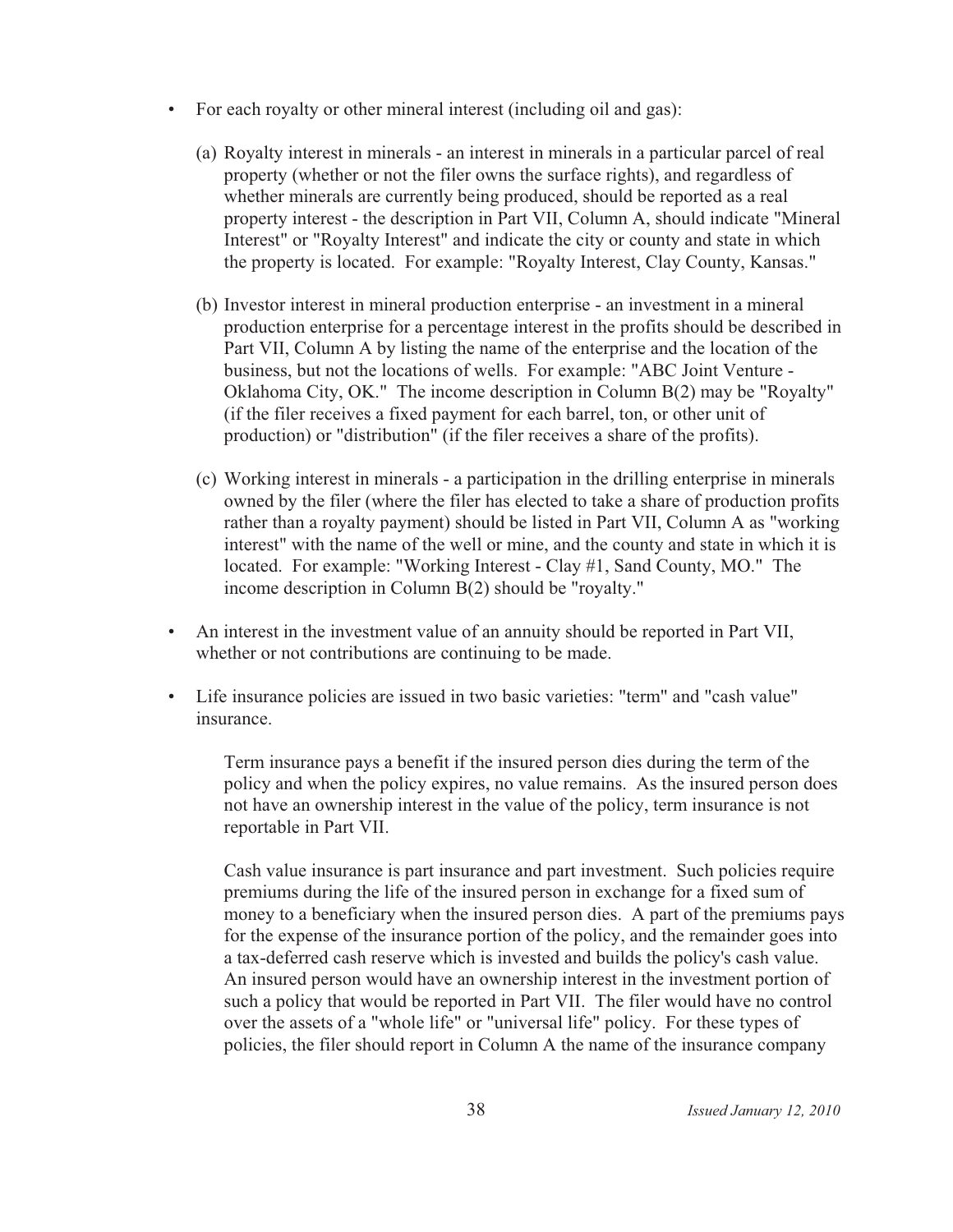and the type, for example, "Prudential Whole Life" or "Metlife: Universal Variable."

Generally, the purchaser of an insurance policy does not select specific investment funds other than a general category of risk, e.g., high, medium, or low-risk. Under a "variable" or "universal variable" policy that allows the insured person to choose specific investments from options offered by the insurer, the filer should report in Column A the name of the insurance company and the fund that he or she has selected, for example, "Prudential Variable Life: Prudential Money Market Fund." If assets were allocated to more than one fund, all funds to which investments were allocated should be reported.

Educational savings plans must be reported if the filer, the filer's spouse, or  $\bullet$ dependent child has the present right to access or control the account or its contents. If the plan allows for the selection of assets within the account (beyond merely selecting a category of risk, e.g., high, medium, low, or an "age based" strategy), then the plan is considered self-directed and every asset in excess of \$1,000 in value or which pays or accrues more than \$200 in income must be reported, even if investment decisions are deferred to a plan manager. However, if it is not possible to select the assets within the plan, or if it is possible to select only the level of risk (such as in many state sponsored plans and prepaid tuition credit plans), the filer needs to report in Column A only the specific name of the plan and not the underlying assets.

At times, reporting persons inadvertently omit the listing of assets, and correct the previous year's errors in the following year's report. Also, assets which were reported in one year may fail a qualifying requirement (such as a value of \$1,000) in the following year and thus are not reported. When this occurs, the asset should be listed in Part VII, Column A, along with a parenthetical "(Y)," or a note should be included in Part VIII with a reference in Part VII, to avoid a letter of inquiry (see instructions on page 53).

In addition, identify with a parenthetical " $(X)$ " assets which become reportable without a corresponding reportable transaction, such as previously owned assets which increase in value above the reporting thresholds, assets received as gifts from family members, or assets belonging to a spouse which became reportable during the reporting period upon the filer's marriage. This should preclude a letter of inquiry from the Committee (see instructions on page 52).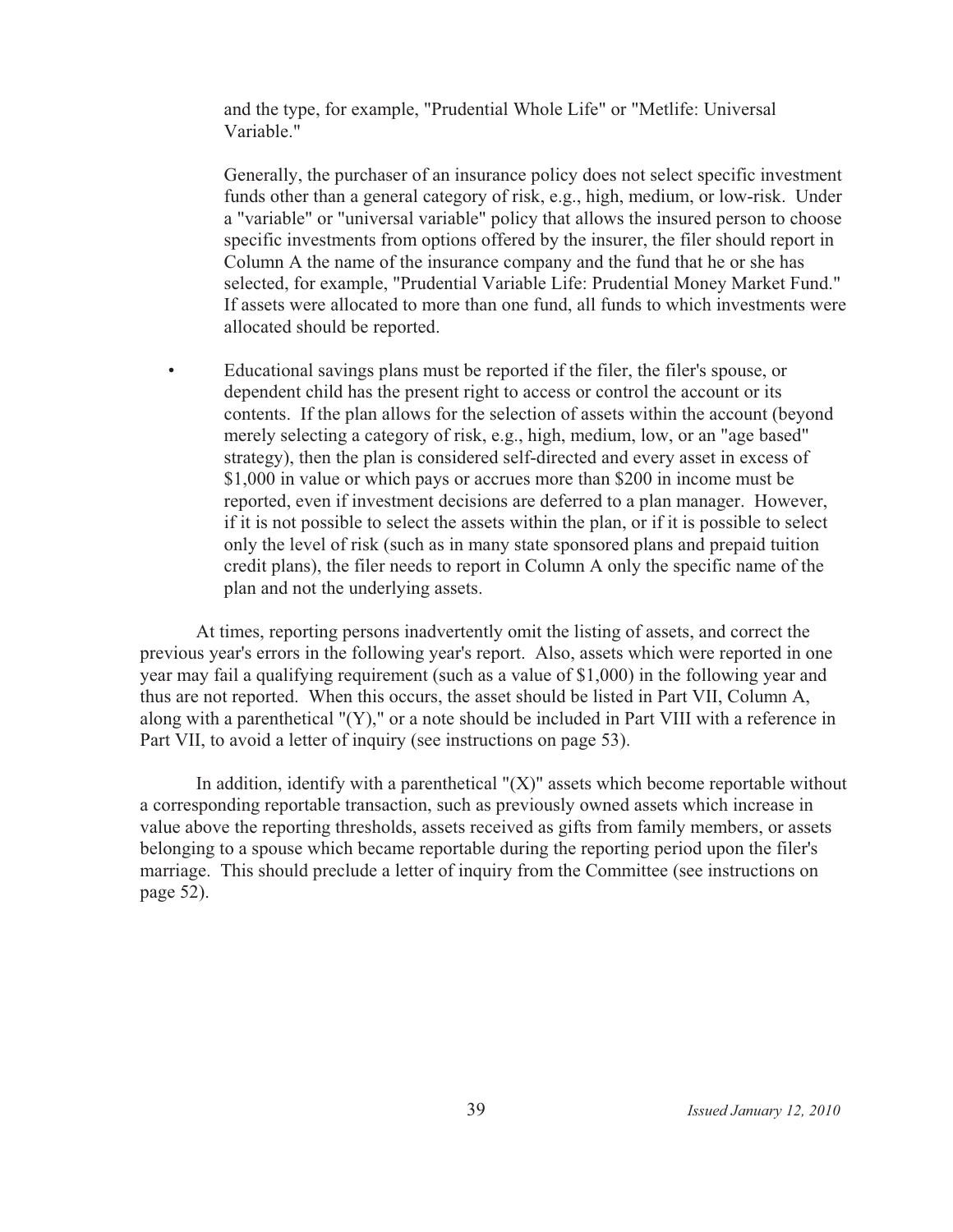#### VII. Page 1 INVESTMENTS and TRUSTS -- income, value, transactions (Includes those of spouse and dependent children. See pp. 34-60 of Instructions.)

A.  $\overline{B}$ .  $\overline{C}$ . Description of Assets Income Gross value D. (including trust assets) during reporting at end of Transactions during reporting period reporting period period  $(1)$  $(2)$  $(1)$  $(2)$  $(1)$ If not exempt from disclosure Type Type Value  $(2)$  $(3)$  $(4)$  $(5)$ (e.g.,<br>buy, sell,  $(e.g.,$ <br>div., Identity of<br>buyer/seller (if Place  $''(X)$ " after each asset Amt. Value Method Date Value Gain exempt from prior disclosure.  $Code<sub>1</sub>$ rent or  $Code<sub>2</sub>$  $Code<sub>3</sub>$ redemption) mm/dd/yy  $Code2$  $Code1$  $(A-H)$  $(J-P)$  $(J-P)$  $(Q-W)$  $(A-H)$ private transaction) int.) **NONE** (No reportable income, assets, or transactions) Oracle Common Stock (Y) Rental Property #1, Alexandria,  $\overline{A}$ Rent  $\mathcal{O}$  $\,$  R VA<br>(1995 \$200,000) Bank of America (IRA) (CDs)  $\, {\bf B}$ Interest  $\rm K$  $\mathbf T$ Cabin Creek National Bank Stock  $\mathbf{A}$ Dividend  $_{\rm J}$ T  $(X)$ Fidelity Magellan K Mutual Fund  $\overline{B}$ Dividend  $\rm K$  $\mathcal T$ 6 NY State Urban Dev. Corp. Muni.  $\mathbf{A}$  $_{\rm J}$ T Interest Bond Mineral rights, Parcel 1, Oil<br>County, Oklahoma (Purchase<br>1950, \$10,000)  $\mathsf{R}$ None  $\mathbf{I}$ 8 ABC Drilling Partners, Tulsa, OK  $\, {\bf B}$ W Dist. M Working Interest - Spindletop #2,<br>Hard Rock County, OK  $\mathsf{C}$ Royalty  $\mathbf{J}$ W  $\mathbf Q$ 10 Brokerage Account #1 11 - Fidelity Money Market Account  $\boldsymbol{\rm{A}}$ Interest  $_{\rm J}$  $\mathbf T$ 12 - ABC Company Stock  $\overline{B}$ Dividend  $\rm K$  $\mathbf T$ 13 - XYZ Corporate Bonds  $\mathbf{A}$ Interest K  $\mathbf T$ Income/Gain Codes: A=\$1,000 or less B=\$1,001-\$2,500 C=\$2,501-\$5,000 D=\$5,001-\$15,000 E=\$15,001-\$50,000  $\mathbf{1}$ (See Col. B1, D4) F=\$50,001-\$100,000 G=\$100,001-\$1,000,000 H1=\$1,000,001-\$5,000,000 H2=More than \$5,000,000  $\sqrt{2}$ Value Codes:  $J = $15,000$  or less K=\$15,001-\$50,000 L=\$50,001-\$100,000 M=\$100,001-\$250,000  $N = $250.001 - $500.000$ O=\$500,001-\$1,000,000 P1=\$1,000,001-\$5,000,000 P2=\$5,000,001-\$25,000,000 (See Col. C1, D3) P3=\$25,000,001-\$50,000,000 P4=More than \$50,000,000 Value Method Codes: T=Cash/Market  $\overline{3}$ Q=Appraisal R=Cost (real estate only) S=Assessment (See Col. C2) U=Book value  $V =$ Other W=Estimated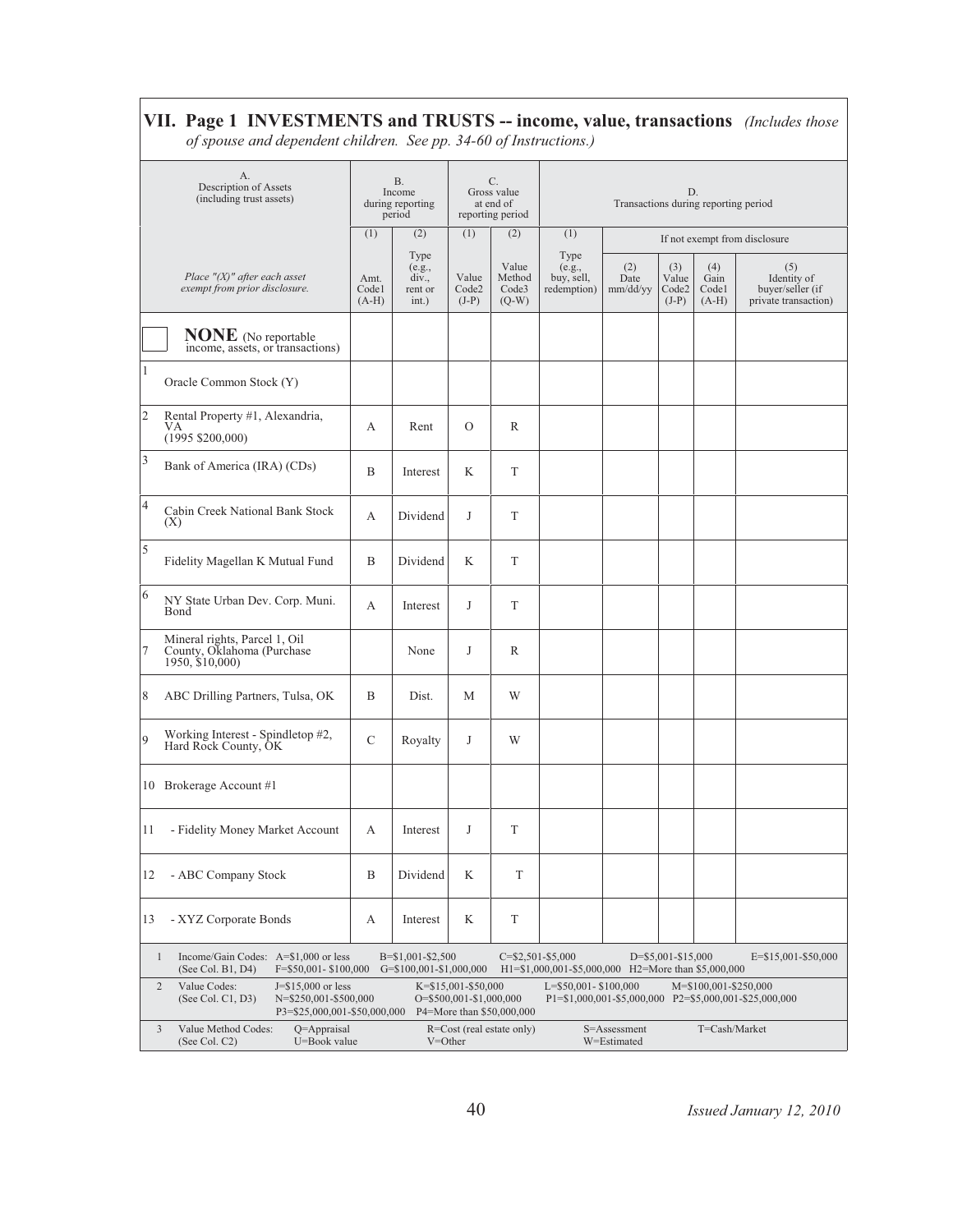|                | of spouse and dependent children. See pp. 34-60 of Instructions.)                                                   |               |                                                   |                                                |                                                    |                                                                              |                               |                                  |                                 |                                                                |  |  |
|----------------|---------------------------------------------------------------------------------------------------------------------|---------------|---------------------------------------------------|------------------------------------------------|----------------------------------------------------|------------------------------------------------------------------------------|-------------------------------|----------------------------------|---------------------------------|----------------------------------------------------------------|--|--|
|                | А.<br>Description of Assets<br>(including trust assets)                                                             |               | <b>B.</b><br>Income<br>during reporting<br>period |                                                | С.<br>Gross value<br>at end of<br>reporting period | D.<br>Transactions during reporting period                                   |                               |                                  |                                 |                                                                |  |  |
|                |                                                                                                                     | (1)           | (2)                                               | (1)                                            | (2)                                                | (1)                                                                          | If not exempt from disclosure |                                  |                                 |                                                                |  |  |
|                | Place $''(X)$ " after each asset<br>exempt from prior disclosure.                                                   |               | Type<br>(e.g.,<br>div.,<br>rent or<br>int.)       | Value<br>Code2<br>$(J-P)$                      | Value<br>Method<br>Code3<br>$(Q-W)$                | Type<br>(e.g.,<br>buy, sell,<br>redemption)                                  | (2)<br>Date<br>mm/dd/yy       | (3)<br>Value<br>Code2<br>$(J-P)$ | (4)<br>Gain<br>Codel<br>$(A-H)$ | (5)<br>Identity of<br>buyer/seller (if<br>private transaction) |  |  |
|                | <b>NONE</b> (No reportable<br>income, assets, or transactions)                                                      |               |                                                   |                                                |                                                    |                                                                              |                               |                                  |                                 |                                                                |  |  |
| 14             | - DEF Aggressive Growth<br>Mutual Fund                                                                              | $\mathcal{C}$ | Dividend                                          | L                                              | T                                                  |                                                                              |                               |                                  |                                 |                                                                |  |  |
| 15             | Prudential: Variable Life Policy                                                                                    | B             | Interest                                          | L                                              | T                                                  |                                                                              |                               |                                  |                                 |                                                                |  |  |
| 16             | Circus Enterprises                                                                                                  | А             | Dividend                                          | J                                              | T                                                  |                                                                              |                               |                                  |                                 |                                                                |  |  |
| 17             | Cotton Candy Co. (Spinoff of<br>Circus Enterprises)                                                                 |               | None                                              | J                                              | T                                                  |                                                                              |                               |                                  |                                 |                                                                |  |  |
| 18             | General Motors Bonds (X)                                                                                            | A             | Interest                                          | M                                              | T                                                  |                                                                              |                               |                                  |                                 |                                                                |  |  |
| 19             | General Mills Bonds                                                                                                 | A             | Interest                                          | М                                              | T                                                  |                                                                              |                               |                                  |                                 |                                                                |  |  |
| 20             | <b>General Foods Bonds</b>                                                                                          | А             | Interest                                          | M                                              | T                                                  |                                                                              |                               |                                  |                                 |                                                                |  |  |
| 21             | Robert Thomas, personal loan -<br>note receivable                                                                   | А             | Interest                                          | J                                              | T                                                  |                                                                              |                               |                                  |                                 |                                                                |  |  |
| 22             | Time Warner (formerly known as<br>AOL Time Warner)                                                                  | A             | Dividend                                          | K                                              | T                                                  |                                                                              |                               |                                  |                                 |                                                                |  |  |
|                |                                                                                                                     |               |                                                   |                                                |                                                    |                                                                              |                               |                                  |                                 |                                                                |  |  |
| $\mathbf{1}$   | Income/Gain Codes: A=\$1,000 or less<br>(See Col. B1, D4)<br>F=\$50,001-\$100,000                                   |               | B=\$1,001-\$2,500<br>G=\$100,001-\$1,000,000      |                                                |                                                    | $C = $2,501 - $5,000$<br>H1=\$1,000,001-\$5,000,000 H2=More than \$5,000,000 |                               | D=\$5,001-\$15,000               |                                 | E=\$15,001-\$50,000                                            |  |  |
| $\overline{2}$ | Value Codes:<br>$J = $15,000$ or less<br>(See Col. C1, D3)<br>N=\$250,001-\$500,000<br>P3=\$25,000,001-\$50,000,000 |               |                                                   | K=\$15,001-\$50,000<br>O=\$500,001-\$1,000,000 | P4=More than \$50,000,000                          | L=\$50,001-\$100,000                                                         |                               |                                  | M=\$100,001-\$250,000           | P1=\$1,000,001-\$5,000,000 P2=\$5,000,001-\$25,000,000         |  |  |
| $\overline{3}$ | Value Method Codes:<br>Q=Appraisal<br>(See Col. C2)<br>U=Book value                                                 |               |                                                   | $V = Other$                                    | R=Cost (real estate only)                          |                                                                              | S=Assessment<br>W=Estimated   |                                  | T=Cash/Market                   |                                                                |  |  |

# VII. Page 2 INVESTMENTS and TRUSTS -- income, value, transactions (Includes those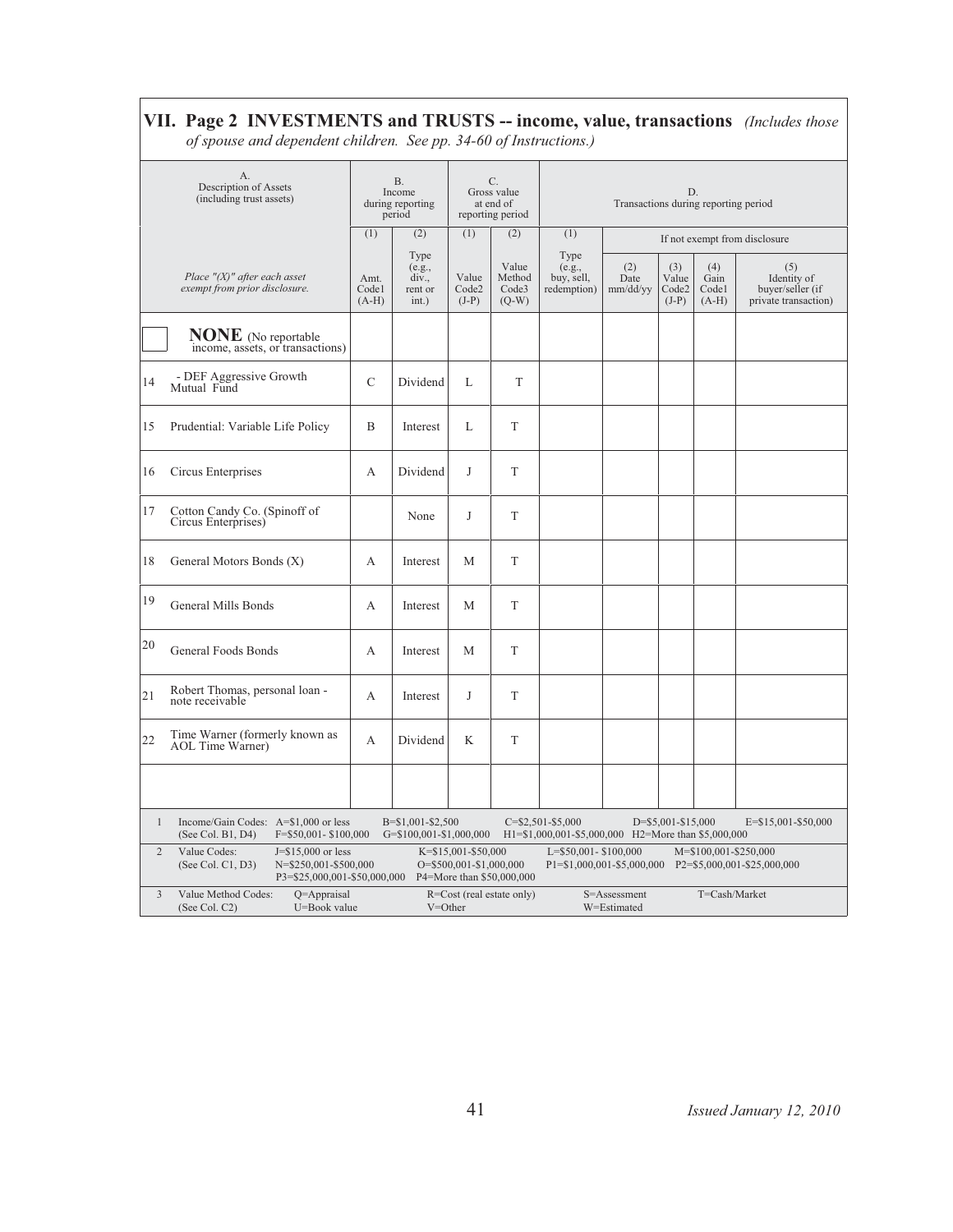Notes to Filer:

- Do you identify the asset in Column A in sufficient detail to clearly identify the type of property? If no assets are listed, is the NONE box checked?
- If a real estate interest is listed, is the city or county and state listed?
- If a financial institution is listed, is the institution clearly identified?
- If a note or account receivable is listed, are the debtor names and the nature of the debt described?
- If a gas, oil, or mineral interest is listed, do you identify the city or county and state and the name of the energy company or other payor of royalties, working interests, or rentals?
- Do you clearly identify stocks, bonds, mutual funds and the underlying assets of IRAs and brokerage accounts?
- If the asset was not listed on the previous report, do you include transactional information in Column D or a parenthetical " $(X)$ " in Column A denoting that the asset was not previously reportable?
- If the asset was listed on the previous report, do you include transactional information in Column D or a parenthetical " $(Y)$ " in Column A denoting that the asset is no longer reportable?
- If you listed a position in Part I as trustee, administrator, custodian, etc., is the estate or trust listed and are the assets therein properly identified?

#### Commentary

When listing stocks, bonds, and other securities, the individual name or commonly understood abbreviation should be provided. Stocks should be indicated as "common" or "preferred." Bonds and other securities should have enough detail in the description to differentiate that asset from other similar assets listed. This is particularly helpful for the reviewer and examiner when the filer reports multiple bonds or securities in the same or similar series, or brokerage accounts that list accounts in the name of the firm.

When reporting accounts with financial institutions, the type of account does not need to be listed.

When reporting an interest in a mutual fund or common trust fund, the name of the specific fund is required, e.g., Kemper-Dreman Financial Services Fund B. There is no requirement to list the individual assets. An interest in a trust, estate, or similar entity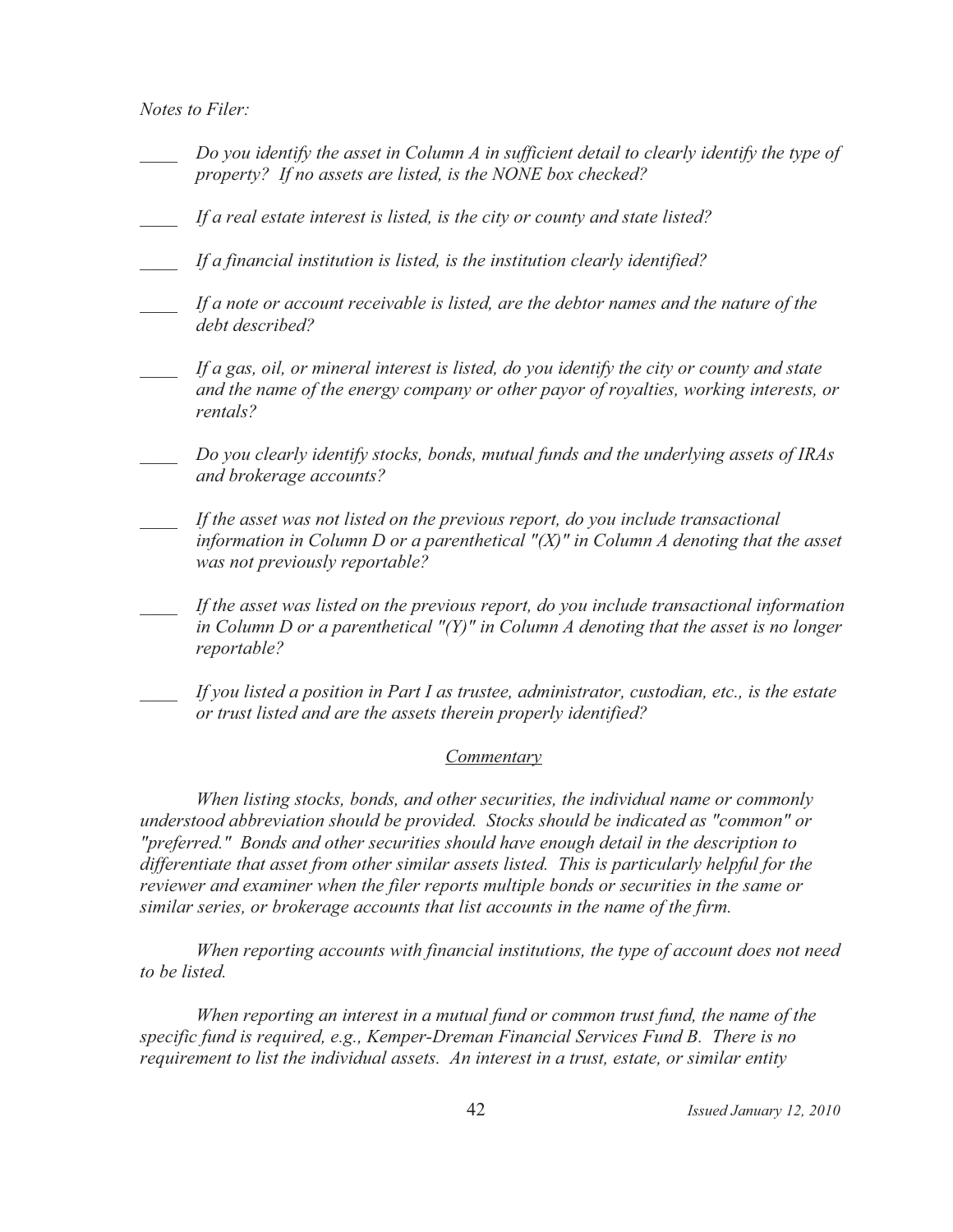requires the listing of each individual asset unless the exemptions from disclosure of the individual assets listed in  $VII(G)2$ , Trusts, (page 58 of the filing instructions) are met.

The reviewer and examiner will note when an asset appears on the current report and is not listed on the prior report and there is no transaction information in Column D. In this situation, the filer should place a parenthetical " $(X)$ " in Column A denoting that the asset was exempt from disclosure in the prior report.

It is important to recognize that in almost every instance where a filer is a trustee, executor, administrator, custodian etc., the filer has the legal authority and responsibility to exercise control over and manage the assets in a trust or estate. It is this authority based on the filer's fiduciary responsibilities to control the purchase, sale, or other disposition of the assets that requires the filer to list the assets in this part.

Filers should take special care when disclosing an IRA. They are merely arrangements for holding other investments on a tax-deferred basis. The focus should be placed on the underlying investments which should be disclosed:

- Many IRAs are invested in cash-equivalent accounts, such as a money market account, certificate of deposit, or other deposit account in a bank, credit union, or savings and loan. No further information about these accounts is required to be disclosed. In this regard, see line 3 of the example on page 46.
- However, IRA accounts are also offered by brokers and investment firms for investment in stocks and bonds. If the IRA account contains any other type of entity, such as mutual funds, stocks, or bonds, the filer must disclose the underlying holdings in the account. In this regard, see lines 5-8 of the example on page 57.

The next question is the authority to select investment assets that will be bought or sold by the plan:

- If the filer can select the assets that will be purchased or sold (beyond merely selecting a risk category, e.g., high, medium, or low), the plan is considered "selfdirected," and every asset in excess of  $$1,000$  in value or which pays more than \$200 in income must be reported. NOTE: So long as the filer has the power to choose investment assets - even if he or she generally defers to the decisions of an investment manager - the individual assets must be listed.
- If the filer does not control the selection of assets (or can only choose a general category of risk, e.g., low, medium, or high), the filer needs to report in Column A only the specific name of the fund and not the underlying assets. As described in later sections, the information required in Columns  $B$ ,  $C$ , and  $D$  will relate to the fund as a whole, and not the individual assets held by that fund. Assets held in taxdeferred retirement or pension accounts, including  $401(k)$ ,  $403(b)$ , and SEP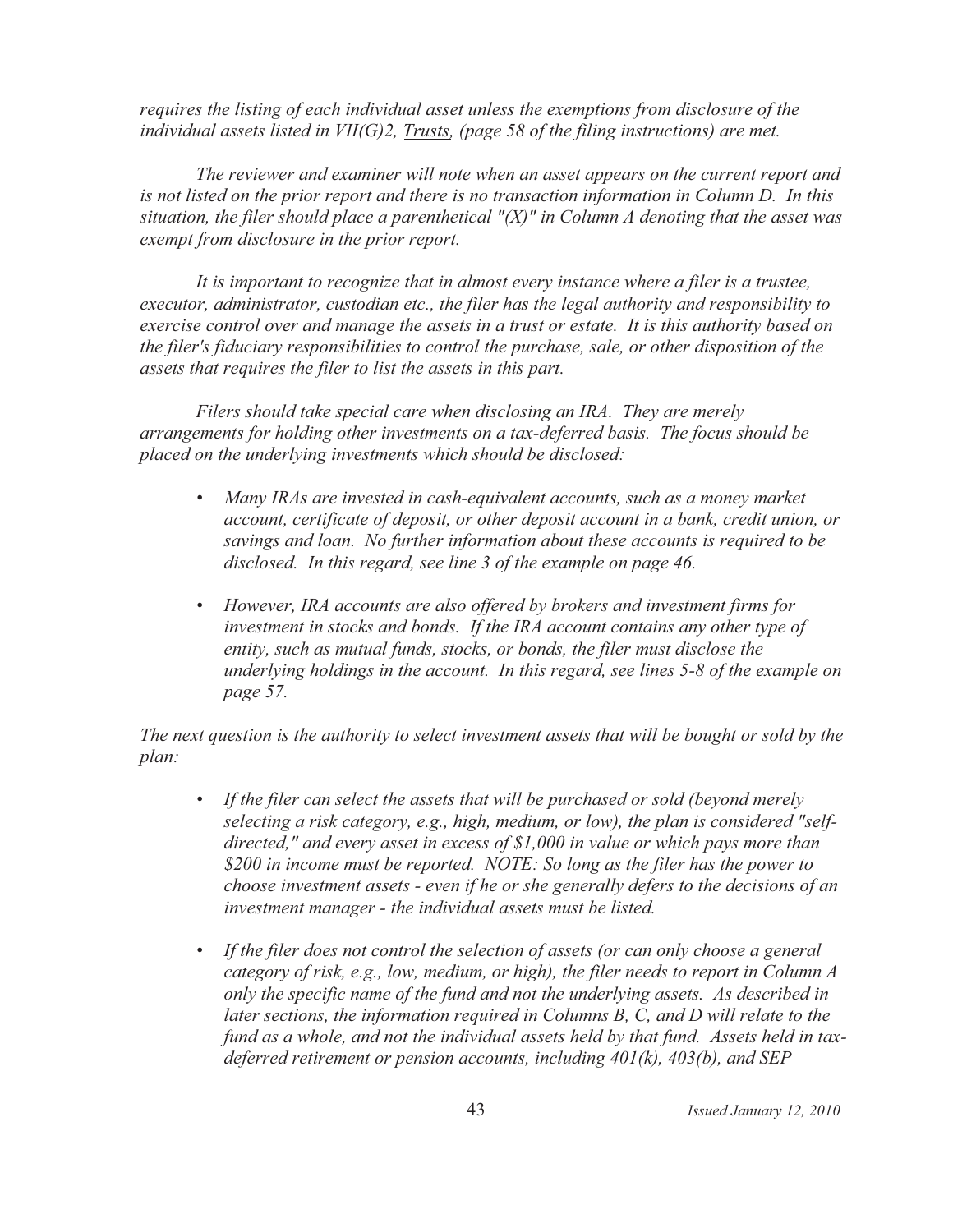(Simplified Employee Pension) Plans maintained and controlled by a former employer, e.g., a former law firm, TIAA-CREF, state and county governments, and other similar entities are not considered self-directed by the individual and qualify as "common trust funds." In addition, tax-deferred investment products from insurance companies, e.g., annuities, are also not considered self-directed. Therefore, the filer is not required to provide any details about the individual assets held by those plans, but is only required to list the name of the specific plan in Column A.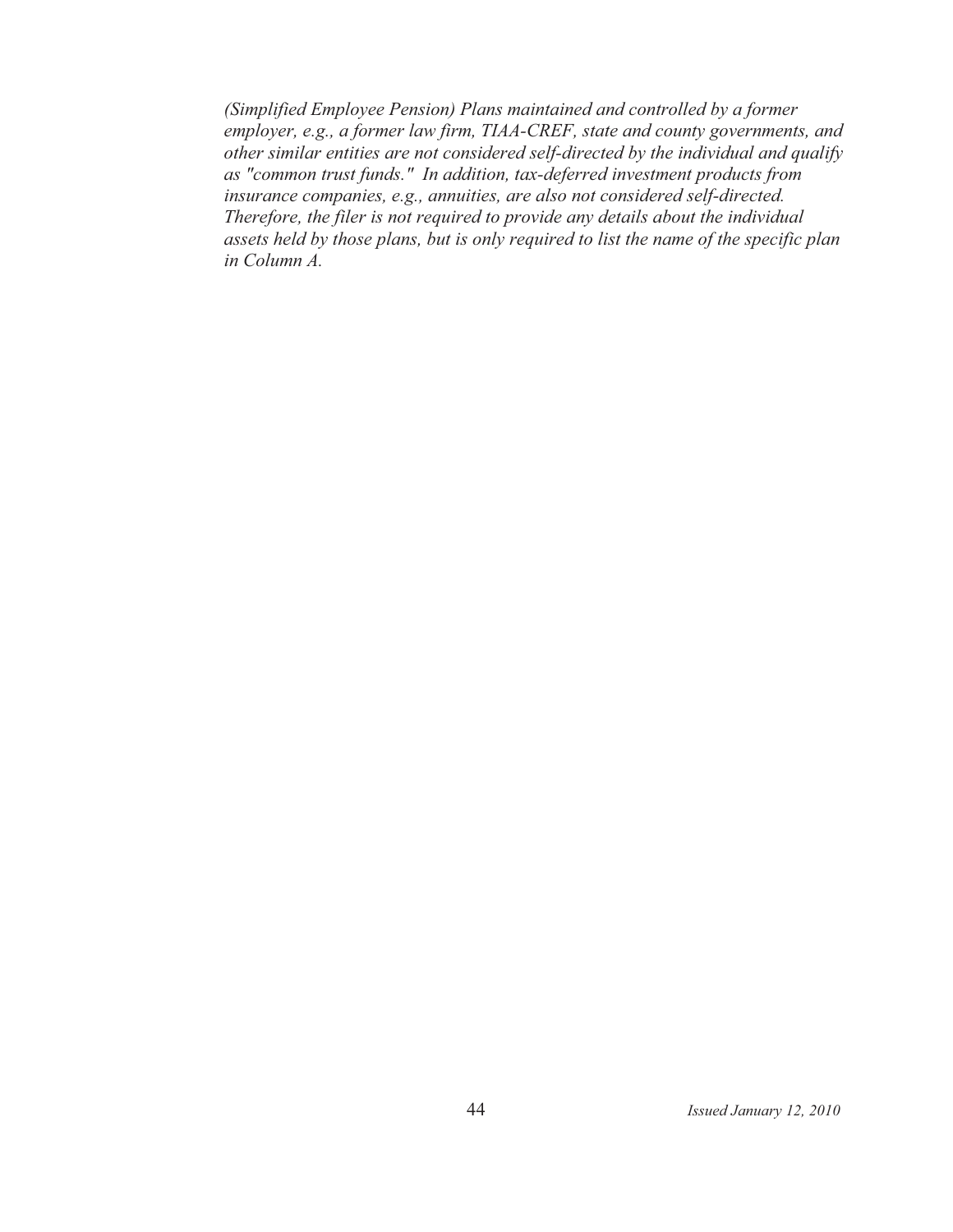#### $C_{\cdot}$ Income

In Column B of Part VII, the income from listed assets must be shown. The disclosure of the gross amount and the type of income – dividends, rent, interest, or income from discharge of indebtedness – is required. Sections  $102(a)(1)(B)$  and  $109(7)$ . All income is reportable, whether taxable, tax deferred, or tax exempt. When no income is received (or there is a loss) Column B1 under Amount should be left blank and the word "NONE" should appear in Column B2 under Type. When some income is received, the appropriate code, reflecting the amount, should be used. The ranges are required by statute and the coded amounts for income are listed on the reporting form as follows:

 $A $1,000$  or less  $B -$ \$1,001 to \$2,500  $C = $2,501$  to \$5,000  $D -$ \$5,001 to \$15,000 E -  $$15,001$  to  $$50,000$  $F - $50,001$  to \$100,000  $G -$ \$100,001 to \$1,000,000  $H1 -$ \$1,000,001 to \$5,000,000 H<sub>2</sub> - More than \$5,000,000

Section  $102(a)(1)(B)$ .

The same ranges and codes are used to report capital gains associated with transactions in Column D of Part VII. However, capital gains associated with "distributions" should be treated and reported as dividends in Column B.

Regular, periodic payments of an annuity are treated as a return of the filer's investment and are, therefore, not reported as income. A filer need not report in Column B income received by the investments underlying an annuity which pays a fixed amount, and the filer should enter "NONE" in Column B(2) for such annuities. However, if the amount payable is variable according to returns on investment, the filer should report in Column B the amount credited to his or her annuity contract.

Dividends or interest received in the investment component of a cash value life insurance policy (whole life, universal life, variable life, or universal variable life), whether used to reduce premiums paid or to increase the amount of coverage, should be reported in Column B.

Column B must be completed even if an asset is entirely sold during the reporting period. If no income was received, enter "NONE" in Column B(2).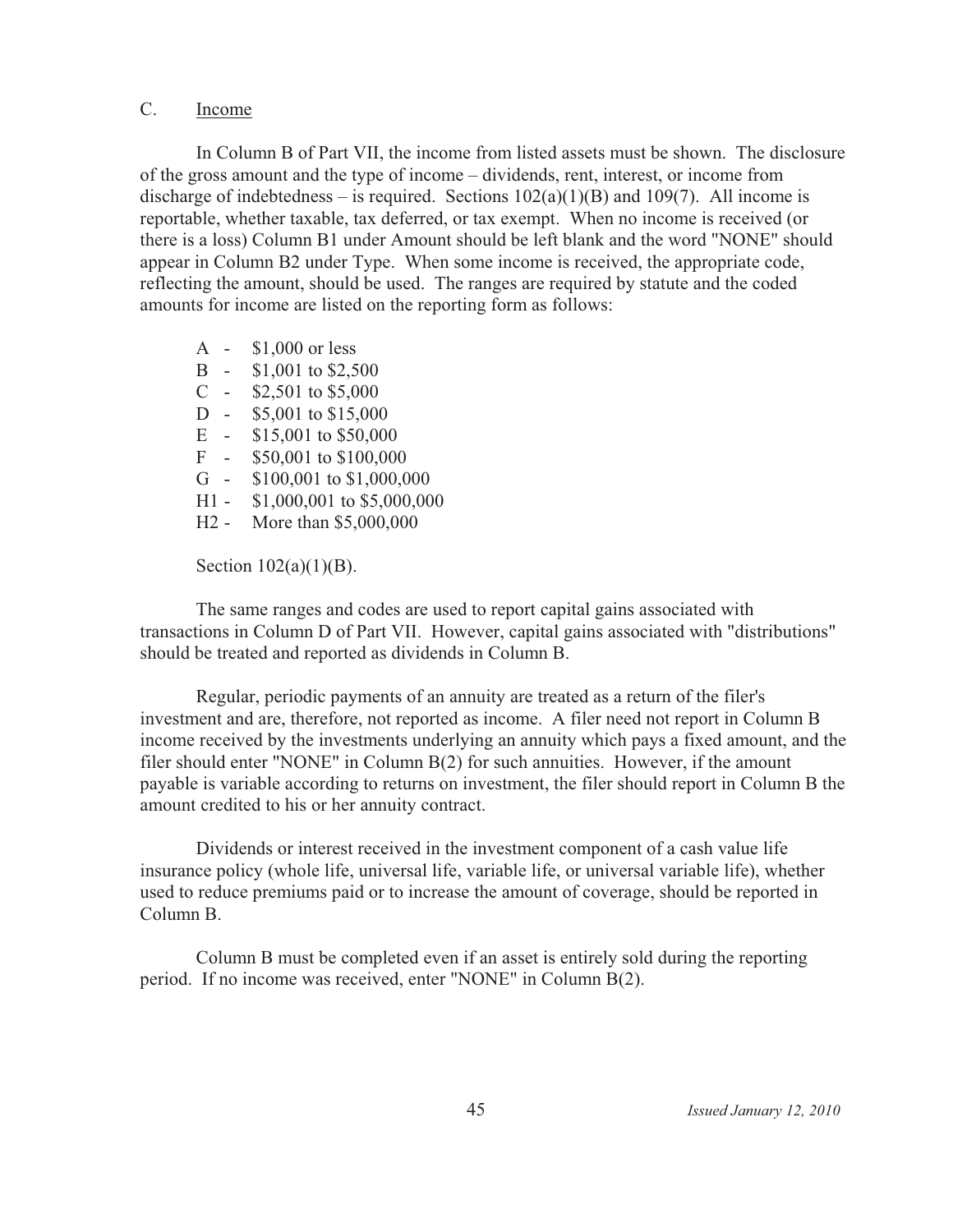# **VII. Page 1 INVESTMENTS and TRUSTS -- income, value, transactions** (Includes those

*of spouse and dependent children. See pp. 34-60 of Instructions.)* 

| A.<br>Description of Assets<br>(including trust assets)        |                                                                      |                                                                                                          |                          | <b>B.</b><br>Income<br>during reporting<br>period |                           | C.<br>Gross value<br>at end of<br>reporting period | D.<br>Transactions during reporting period                                                              |                               |                                  |                                 |                                                                |  |
|----------------------------------------------------------------|----------------------------------------------------------------------|----------------------------------------------------------------------------------------------------------|--------------------------|---------------------------------------------------|---------------------------|----------------------------------------------------|---------------------------------------------------------------------------------------------------------|-------------------------------|----------------------------------|---------------------------------|----------------------------------------------------------------|--|
|                                                                |                                                                      |                                                                                                          |                          | (2)                                               | (1)                       | (2)                                                | (1)                                                                                                     | If not exempt from disclosure |                                  |                                 |                                                                |  |
|                                                                | Place $''(X)$ " after each asset<br>exempt from prior disclosure.    |                                                                                                          | Amt.<br>Codel<br>$(A-H)$ | Type<br>(e.g.,<br>div.,<br>rent or<br>int.)       | Value<br>Code2<br>$(J-P)$ | Value<br>Method<br>Code3<br>$(Q-W)$                | Type<br>(e.g.,<br>buy, sell,<br>redemption)                                                             | (2)<br>Date<br>mm/dd/yy       | (3)<br>Value<br>Code2<br>$(J-P)$ | (4)<br>Gain<br>Codel<br>$(A-H)$ | (5)<br>Identity of<br>buyer/seller (if private<br>transaction) |  |
| <b>NONE</b> (No reportable<br>income, assets, or transactions) |                                                                      |                                                                                                          |                          |                                                   |                           |                                                    |                                                                                                         |                               |                                  |                                 |                                                                |  |
| <b>Oracle Common Stock</b>                                     |                                                                      |                                                                                                          |                          | None                                              | J                         | T                                                  |                                                                                                         |                               |                                  |                                 |                                                                |  |
| $\mathfrak{2}$                                                 | Rental Property #1, Alexandria, VA.<br>$(1995 \, \text{\$} 200,000)$ |                                                                                                          | D                        | Rent                                              |                           |                                                    | Sold                                                                                                    | 11/4/09                       | K                                |                                 | John Smith                                                     |  |
| $\overline{\mathbf{3}}$                                        | Bank of America (IRA) (CDs)                                          |                                                                                                          | A                        | Interest                                          | K                         | T                                                  |                                                                                                         |                               |                                  |                                 |                                                                |  |
| $\overline{4}$                                                 |                                                                      | Cabin Creek National Bank Stock (X)                                                                      | B                        | Dividend                                          | J                         | T                                                  |                                                                                                         |                               |                                  |                                 |                                                                |  |
| 5                                                              | Fidelity Magellan K Mutual Fund                                      |                                                                                                          | B                        | Dividend                                          | $\mathbf{L}$              | T                                                  |                                                                                                         |                               |                                  |                                 |                                                                |  |
| 6<br><b>B</b> ond                                              | NY State Urban Dev. Corp. Muni.                                      |                                                                                                          | A                        | Interest                                          | J                         | T                                                  |                                                                                                         |                               |                                  |                                 |                                                                |  |
| $\mathbf{1}$                                                   | (See Col. B1, D4)                                                    | Income/Gain Codes: A=\$1,000 or less<br>F=\$50,001-\$100,000                                             |                          | B=\$1,001-\$2,500<br>G=\$100,001-\$1,000,000      |                           |                                                    | $C = $2,501 - $5,000$<br>H1=\$1,000,001-\$5,000,000 H2=More than \$5,000,000                            |                               | D=\$5,001-\$15,000               |                                 | $E = $15,001 - $50,000$                                        |  |
| $\overline{2}$                                                 | Value Codes:<br>(See Col. C1, D3)                                    | $J = $15,000$ or less<br>N=\$250,001-\$500,000<br>P3=\$25,000,001-\$50,000,000 P4=More than \$50,000,000 |                          | O=\$500,001-\$1,000,000                           | K=\$15,001-\$50,000       |                                                    | L=\$50,001-\$100,000<br>M=\$100,001-\$250,000<br>P1=\$1,000,001-\$5,000,000 P2=\$5,000,001-\$25,000,000 |                               |                                  |                                 |                                                                |  |
| 3                                                              | Value Method Codes:<br>(See Col. C2)                                 | $O =$ Appraisal<br>U=Book value                                                                          |                          | $V = Other$                                       | R=Cost (real estate only) |                                                    |                                                                                                         | S=Assessment<br>W=Estimated   | T=Cash/Market                    |                                 |                                                                |  |

*Notes to filer:* 

*Do you disclose in Column B the amount and type of income?* 

*If you indicate "NONE" in Column B(2), did you leave Column B(1) blank?* 

#### **Commentary**

Column B(1), the income amount code, and Column B(2), the type of income, should *both be completed if you have income. If no income was received, Column B(1) should be left blank and the word "None" should appear in Column B(2). When some income is received, then the appropriate income amount code and type should be provided.*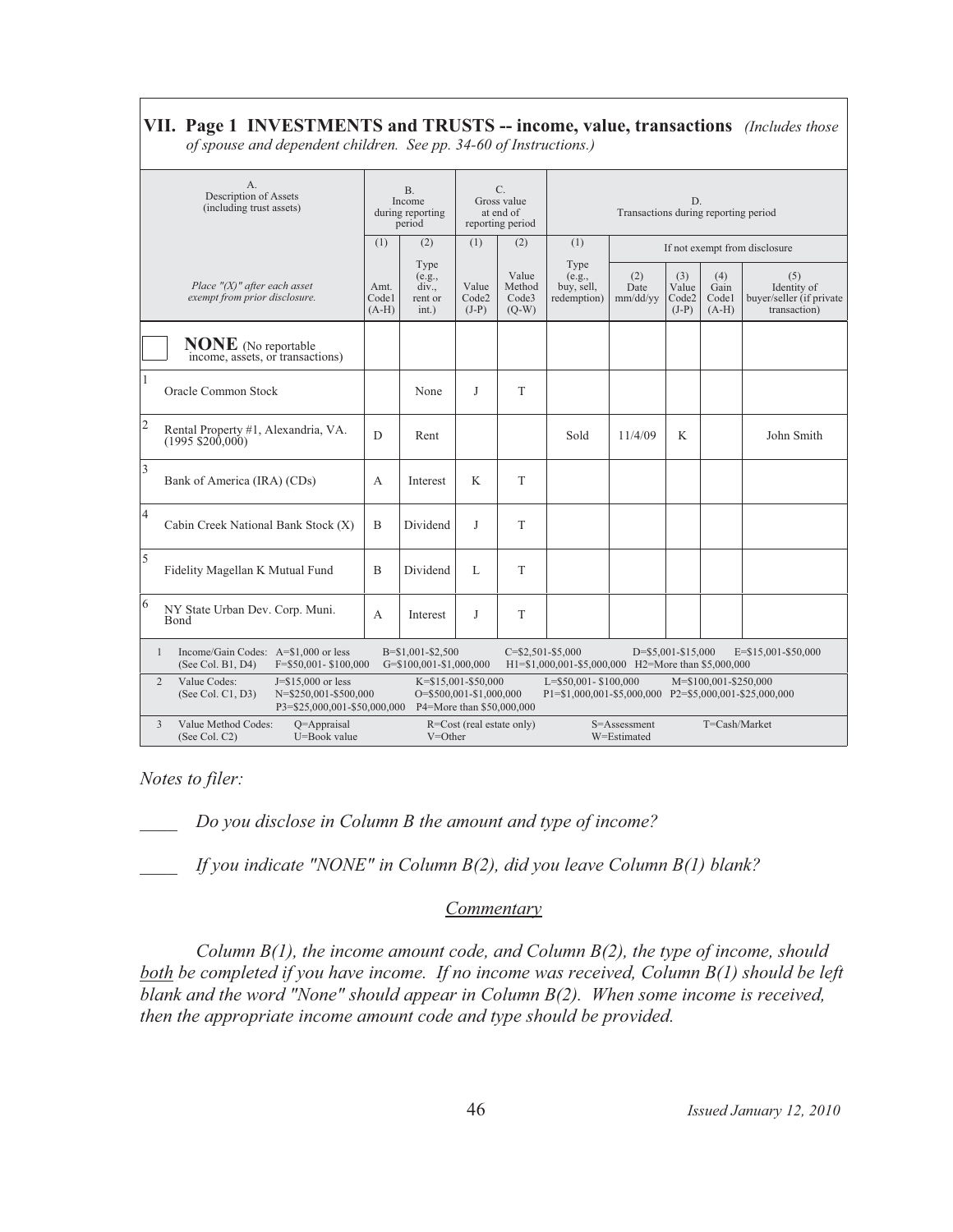Some filers question whether to report income from IRAs (Individual Retirement Account) or other retirement or pension plans where they are not actually drawing income from the account. All income should be reported, whether taxable, tax deferred, or tax exempt. For any mutual fund, IRA, pension fund, or other pooled investment plan, filers should report in Column B any dividend, interest, or capital gain income that is earned by the fund and credited to the filer's account. This type of income is generally reported on the Form 1099-Div that is issued for income tax purposes. Certain retirement and investment funds do not credit income to the individual accounts but instead report a "unit value" to participants. If no income is reported as having been credited to the filer's account, leave Column  $B(1)$  blank and enter "NONE" in Column  $B(2)$ . Filers are not required to disclose as income any increase or decrease in the value of their account resulting solely from the change in market value of assets, even though these values are commonly highlighted in reports to investors. The market value of assets is reflected in the entries in Column C.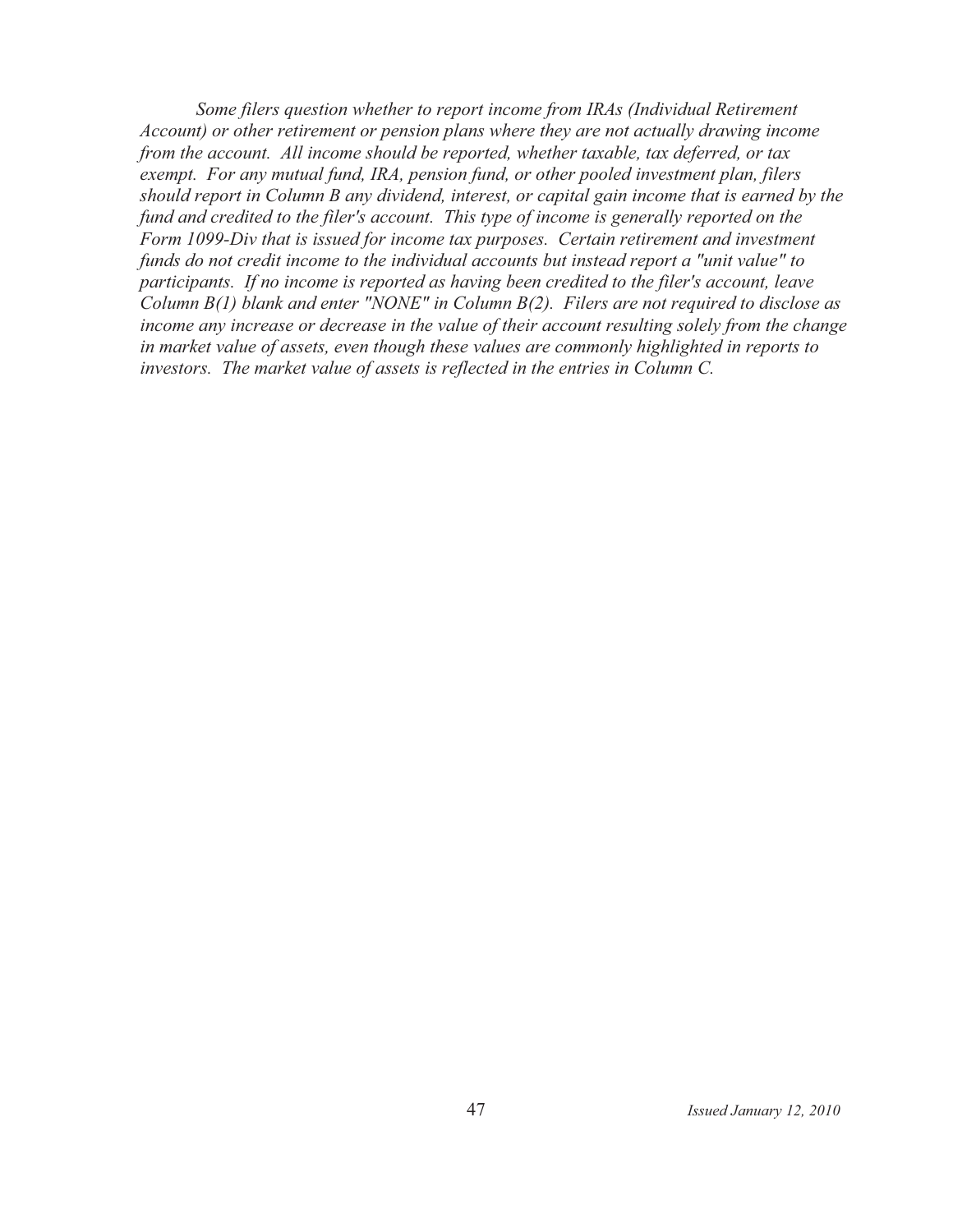#### D. Value

In Column C, the gross value of the asset at the end of the reporting period is reported. Section 102(a)(3). Accordingly, if an asset is entirely sold before the end of the reporting period, Column C should be left blank. The statutory value ranges and a value code for each range are listed on the bottom of the form. These same values are used for the value of reported assets in Column C and for the value of assets reported in the transaction part of Part VII, Column D. They are as follows:

|  | $J - $15,000$ or less        | $O - $500,001$ to \$1,000,000      |
|--|------------------------------|------------------------------------|
|  | K - $$15,001$ to $$50,000$   | P1 - $$1,000,001$ to $$5,000,000$  |
|  | L - $$50,001$ to $$100,000$  | P2 - $$5,000,001$ to $$25,000,000$ |
|  | M - \$100,001 to \$250,000   | P3 - \$25,000,001 to \$50,000,000  |
|  | N - $$250,001$ to $$500,000$ | P4 - More than \$50,000,000        |
|  |                              |                                    |

Section  $102(d)(1)$ .

In addition, the method used for valuation should be reported in Column C. These are coded as follows:

Q - Appraisal. Indicate in Part VII-A or Part VIII the date of the appraisal.

- R Cost. This method may be used only for real property or an interest in a real estate partnership. If used, show in Part VII, Column A or Part VIII the date of purchase and the amount, not just the category code, of the purchase price.
- S Assessment -- assessed value for tax purposes. If this method is used, show in Part VII, Column A or Part VIII the amount, not just the category code, of the assessed value and, if the property is assessed at less than 100% of its value, adjust the assessed value to reflect the current value and explain your adjustment.
- T Cash/Market. The quoted market price of publicly traded stocks and other securities; the face value of interest bearing corporate or municipal bonds or comparable securities; the balance or surrender value of certificates of deposit, savings and checking accounts, money market funds, etc.
- U Book. The net worth of a proprietorship, partnership interest, or corporate stock according to the books of such entity. This method may be used only for property interests not publicly traded.
- V Other. Any other recognized indication of value, such as current selling price of a comparable interest. (If this code is used, you must describe in Part VII, Column A or Part VIII the method used.)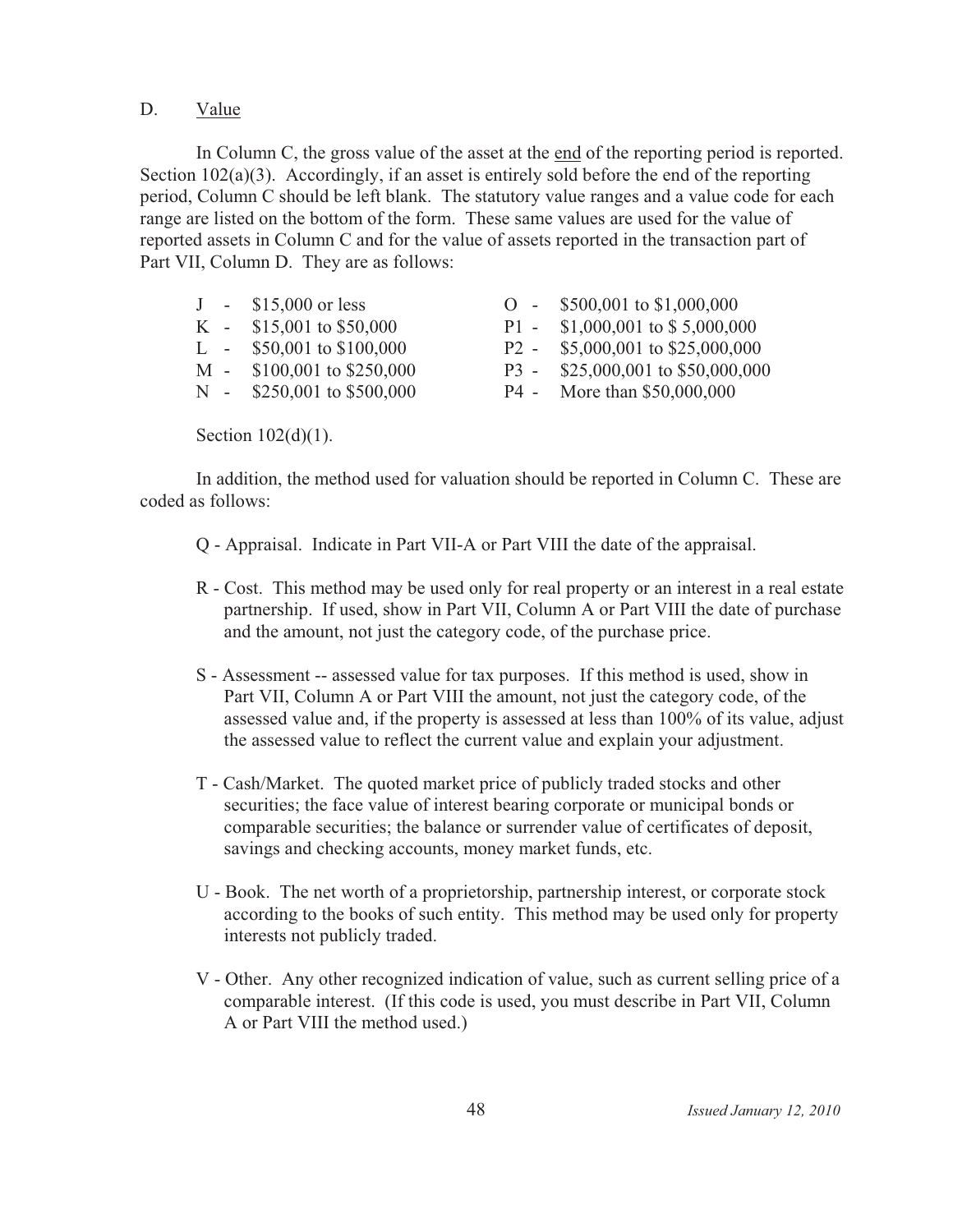W - Estimated. Your good faith estimate of the value of property if its exact value is not known and a more accurate determination of its value cannot be easily obtained by another method.

The gross value of the property should be indicated without reductions for mortgages, etc. References may be made in Part VII to mortgages included in Part VI (Liabilities).

The value of the investment component of a cash value life insurance policy should be reported in Column C. Do not report the "face value" or value of the death benefit under the policy.

Notes to Filer:

- Do you list in Column  $C(1)$  the gross value code (J-P) at the end of the reporting period?
- Do you list in Column  $C(2)$  the correct value method code  $(Q-W)$  reflecting how the value of the asset was determined?
- If you used value method codes "Q," "R," "S," or "V," did you include the appropriate information in Column A or Part VIII?

### Commentary

If an asset is entirely sold during the reporting period, then Column C should be left blank. However, if an asset is partially sold (such as a portion of the total shares of stock owned), then Column C should be completed.

In addition, it should be emphasized that in Column  $C(2)$ , there are four value method codes which require additional information in either Column A or Part VIII. Filers tend to forget that each report must stand on its own and as a result often fail to provide the following on their report each year:

- (1) " $Q$ " Appraisal the date of the appraisal.
- $(2)$  "R" Cost the date of purchase and the dollar amount of the purchase price.
- (3) "S" Assessment the dollar amount of the assessed value.
- (4) " $V''$  Other the filer must describe the method used in Column A (Description of Assets) or Part VIII.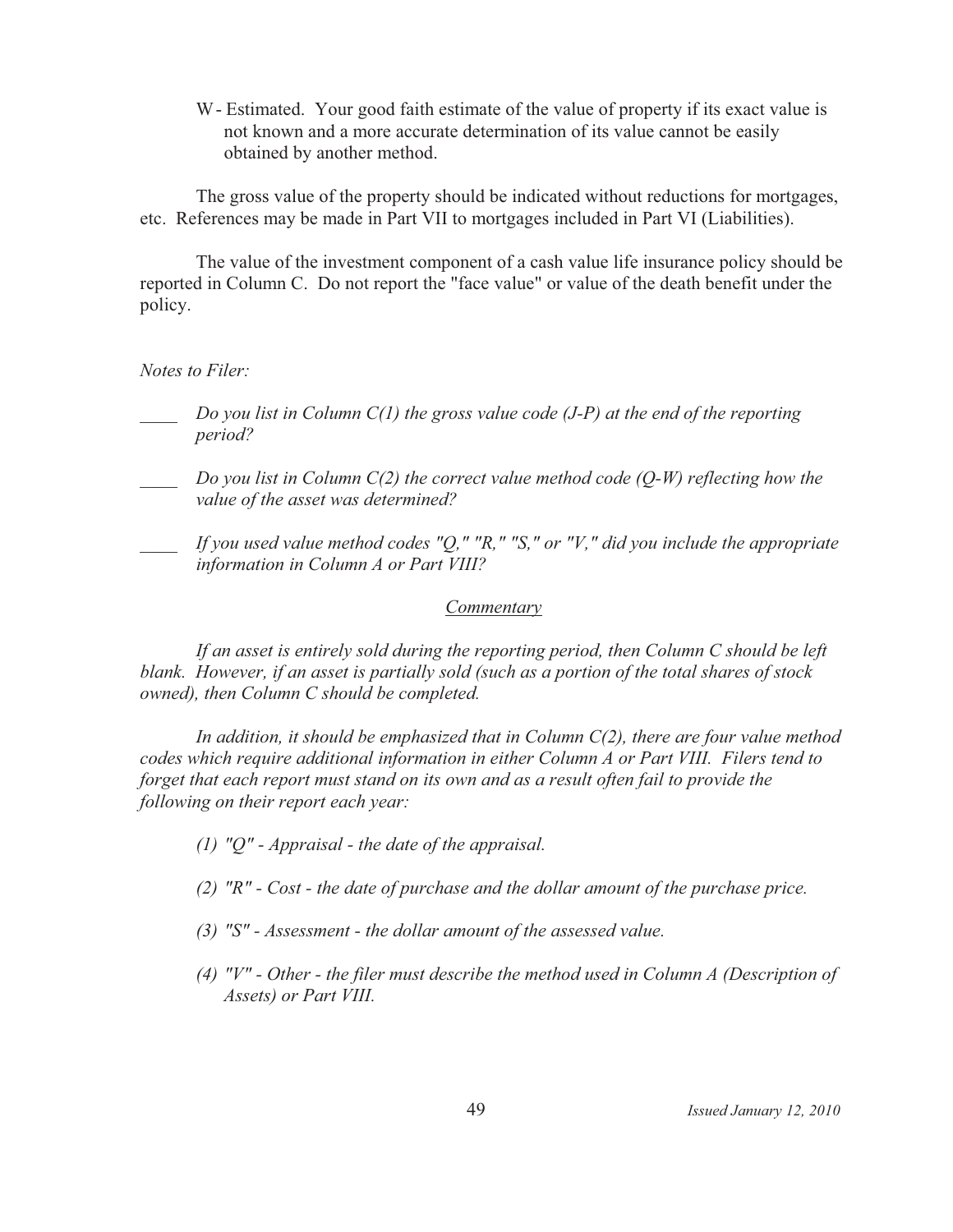# **VII. Page 1 INVESTMENTS and TRUSTS -- income, value, transactions** (Includes those

*of spouse and dependent children. See pp. 34-60 of Instructions.)* 

| А.<br>Description of Assets<br>(including trust assets)           |                                                                                                                                     |              | B <sub>1</sub><br>Income<br>during reporting<br>period |                                                                                 | C.<br>Gross value<br>at end of<br>reporting period | D.<br>Transactions during reporting period                                     |                               |                                  |                                 |                                                                 |  |  |
|-------------------------------------------------------------------|-------------------------------------------------------------------------------------------------------------------------------------|--------------|--------------------------------------------------------|---------------------------------------------------------------------------------|----------------------------------------------------|--------------------------------------------------------------------------------|-------------------------------|----------------------------------|---------------------------------|-----------------------------------------------------------------|--|--|
|                                                                   |                                                                                                                                     |              | (2)<br>(1)                                             |                                                                                 | (2)                                                | (1)                                                                            | If not exempt from disclosure |                                  |                                 |                                                                 |  |  |
| Place $''(X)$ " after each asset<br>exempt from prior disclosure. |                                                                                                                                     |              | Type<br>(e.g.,<br>div.,<br>rent or<br>int.)            | Value<br>Code2<br>$(J-P)$                                                       | Value<br>Method<br>Code3<br>$(Q-W)$                | Type<br>(e.g.,<br>buy, sell,<br>redemption)                                    | (2)<br>Date<br>mm/dd/yy       | (3)<br>Value<br>Code2<br>$(J-P)$ | (4)<br>Gain<br>Codel<br>$(A-H)$ | (5)<br>Identity of<br>buyer/seller (if private)<br>transaction) |  |  |
|                                                                   | <b>NONE</b> (No reportable income,<br>assets, or transactions)                                                                      |              |                                                        |                                                                                 |                                                    |                                                                                |                               |                                  |                                 |                                                                 |  |  |
| $\mathbf{1}$                                                      | <b>Oracle Common Stock</b>                                                                                                          |              | None                                                   | K                                                                               | T                                                  |                                                                                |                               |                                  |                                 |                                                                 |  |  |
| $\overline{c}$                                                    | Rental Property #1, Alexandria, VA<br>$(1995 \quad $200,000)$                                                                       | D            | ent R                                                  | M                                                                               | R                                                  |                                                                                |                               |                                  |                                 |                                                                 |  |  |
| $\overline{\mathbf{3}}$                                           | Rental Property #2, Alexandria, VA                                                                                                  | $\mathbf{F}$ | Rent                                                   | K                                                                               | V                                                  |                                                                                |                               |                                  |                                 | See note in<br>Part VIII                                        |  |  |
| $\overline{4}$                                                    | Bank of America (IRA) (CDs)                                                                                                         | А            | Interest                                               | J                                                                               | T                                                  |                                                                                |                               |                                  |                                 |                                                                 |  |  |
| 5                                                                 | Cabin Creek National Bank Stock (X)                                                                                                 | B            | Dividend                                               | J                                                                               | U                                                  | Sold<br>(part)                                                                 | 5/30/09                       | J                                |                                 |                                                                 |  |  |
| 6                                                                 | Fidelity Magellan K Mutual Fund                                                                                                     | B            | Dividend                                               |                                                                                 |                                                    | Sold                                                                           | 6/5/09                        | K                                |                                 |                                                                 |  |  |
| 7                                                                 | NY State Urban Dev. Corp. Muni.<br>Bond                                                                                             | A            | Interest                                               | J                                                                               | $\mathbf T$                                        |                                                                                |                               |                                  |                                 |                                                                 |  |  |
|                                                                   | Income/Gain Codes: A=\$1,000 or less<br>$\mathbf{1}$<br>(See Col. B1, D4)<br>F=\$50,001-\$100,000                                   |              | B=\$1,001-\$2,500<br>$G = $100,001 - $1,000,000$       |                                                                                 | $C = $2,501 - $5,000$                              | H1=\$1,000,001-\$5,000,000 H2=More than \$5,000,000                            |                               | D=\$5,001-\$15,000               |                                 | $E = $15,001 - $50,000$                                         |  |  |
|                                                                   | Value Codes:<br>$\mathbf{2}$<br>$J = $15,000$ or less<br>(See Col. C1, D3)<br>N=\$250,001-\$500,000<br>P3=\$25,000,001-\$50,000,000 |              |                                                        | $K = $15,001 - $50,000$<br>O=\$500,001-\$1,000,000<br>P4=More than \$50,000,000 |                                                    | L=\$50,001-\$100,000<br>P1=\$1,000,001-\$5,000,000 P2=\$5,000,001-\$25,000,000 |                               |                                  | M=\$100,001-\$250,000           |                                                                 |  |  |
|                                                                   | 3<br>Value Method Codes:<br>$O =$ Appraisal<br>U=Book value<br>(See Col. C2)                                                        |              | $V = Other$                                            | $R = Cost$ (real estate only)                                                   |                                                    |                                                                                | S=Assessment<br>W=Estimated   | T=Cash/Market                    |                                 |                                                                 |  |  |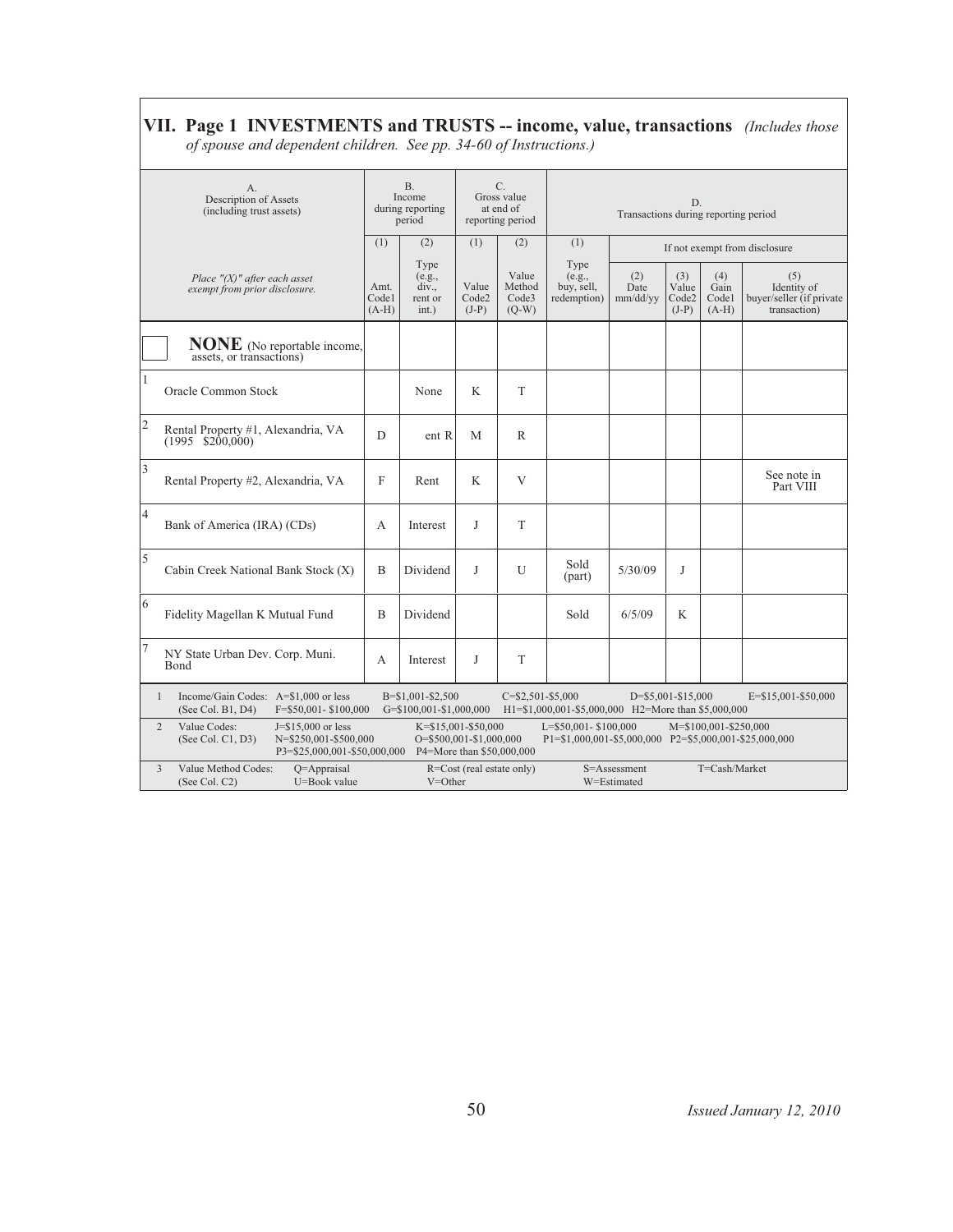#### $E_{\cdot}$ Transactions

Information on transactions should be entered in Column D. Transactions to be reported involve any purchase, sale or exchange during the reporting period which exceeds \$1,000. Section  $102(a)(5)$ .

As to each acquisition or disposition, you should disclose:

- a) the type of transaction, e.g., buy, sell, redeem, etc.;
- b) the date of the transaction;
- c) the value category code indicating the value of the consideration paid or received  $(codes J-P);$
- d) the capital gain realized on disposition, using the appropriate income category code (codes A-H);
- e) the identity of the buyer or seller unless the transaction was conducted through public trading, as on a stock or commodities exchange;
- f) the liquidation of a bank account or money market fund that may have been reported on a prior report.

If an asset has been bought and sold during the same reporting period, provide the required information about both transactions on successive lines (see example on page 53, lines  $6$  and  $7$ ).

In most corporate mergers and reorganizations, shareholders play a passive role and realize no taxable capital gains. Accordingly, where a non-taxable corporate reorganization results in the listing of a new asset or the omission of an asset disclosed on the previous report with no purchase or sale by the filer, the change of name should be explained with a note in Column A or in Part VIII, as appropriate. For example, if the filer listed the "ABC Company" on a previous report and it has since been merged into the "XYZ Company," the filer should list "XYZ Co. (formerly ABC Co.)" in Column A. Only if the filer is required to report a capital gain for income tax purposes would a merger be treated as a transaction. Also, if the filer sells the shares of the new corporation after the merger, that transaction must be reported.

Income received pursuant to an annuity contract owned by the filer (or filer's spouse) need not be reported as a transaction in Column D. Similarly, the withdrawal of a portion of the investment component of a life insurance policy need not be reported as a transaction in Column D, but a cancellation or withdrawal of the entire balance so as to end the policy should be reported as "closed."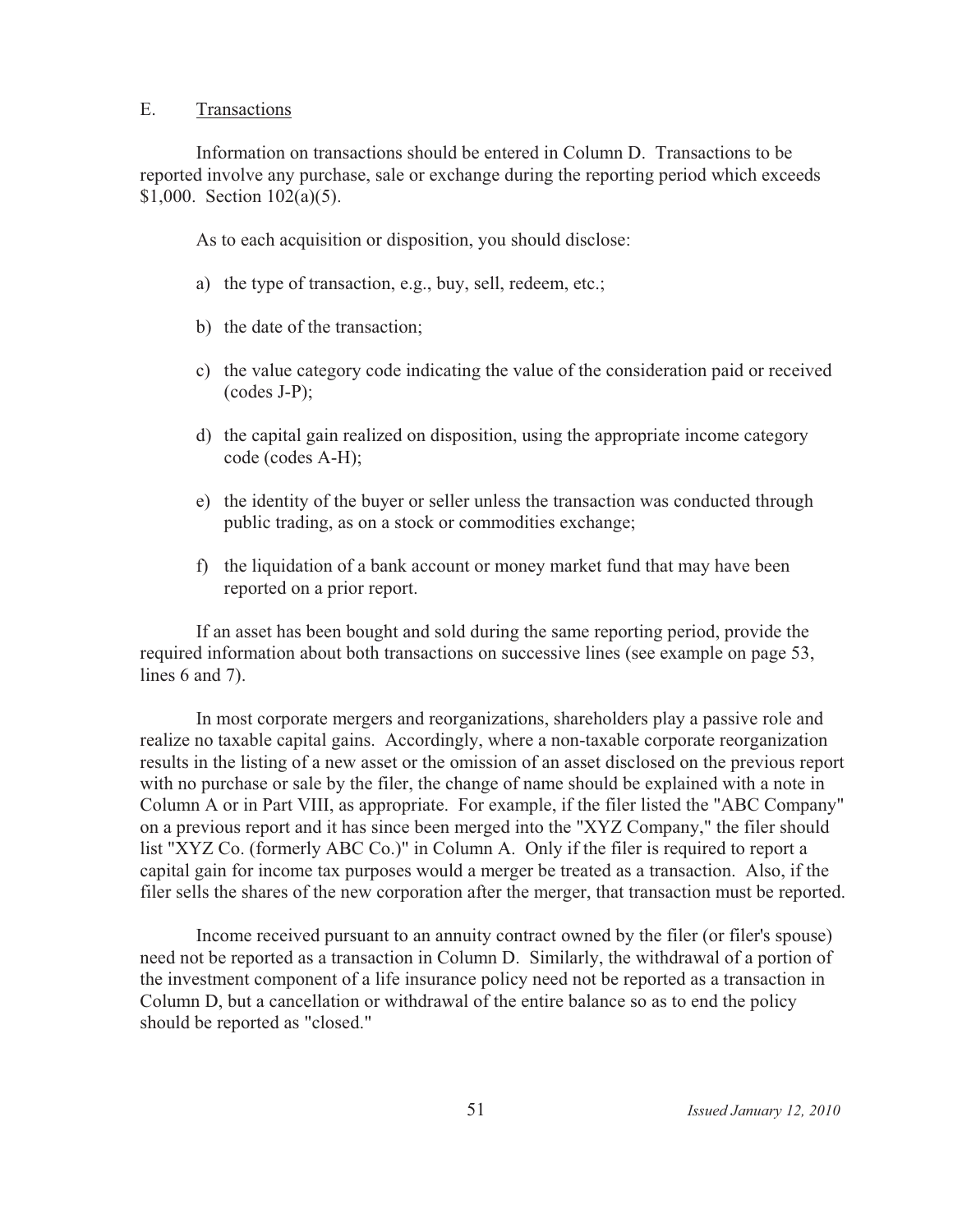The value category codes, codes J-P, which for convenient reference are also shown at the bottom of the report, are listed above under VALUE.

The income category codes, codes A-H, for reporting capital gains, which for convenient reference are also shown at the bottom of the report, are listed above under INCOME. If there is a loss, or no gain or loss, Column D4 under GAIN should be left blank.

# You are not required to report:

- transactions solely between yourself, your spouse, and your dependent children; Section  $102(a)(5)$ ;
- transactions in which the then fair market value of consideration paid or received did not exceed \$1,000; Section  $102(a)(5)$ ;
- transactions involving property used solely as the personal residence of you or your spouse; Section  $102(a)(5)(A)$ ;
- transactions involving a mere change of form of assets, e.g., a stock split;
- transactions involving deposits or withdrawals from bank accounts, money market accounts, and certificates of deposit within any given financial institution, other than the opening or closing of all accounts at such institution;
- transactions involving the reinvestment of dividends, interest, and capital gain distributions:
- inheritances received by the filer or the filer's spouse or dependent children; or
- gifts made to a charity or to a non-dependent relative by the filer or the filer's spouse or dependent children.

However, if a transaction not reported under these exceptions would result in an asset being added to or removed from the list of assets in Part VII:

- a) for the opening or closing of a bank account with a transaction involving less than \$1,000, insert "Open" or "Closed" in Column D(1) and leave Columns D(2) through  $D(5)$  blank;
- b) for an asset acquired through an exempt transaction (such as an inheritance or exempt gift), or for an asset which became reportable by virtue of the filer's marriage, because its value or income increased to a level above the reporting threshold, or upon any event which does not otherwise constitute a reportable transaction, insert " $(X)$ " after the asset description in Column A;
- c) for an asset disposed of through a charitable donation, insert "donated" in Column  $D(1)$ and leave Columns  $D(2)$  through  $D(5)$  blank or include an explanatory note in Part VIII to avoid an inquiry about the change in the list of assets; and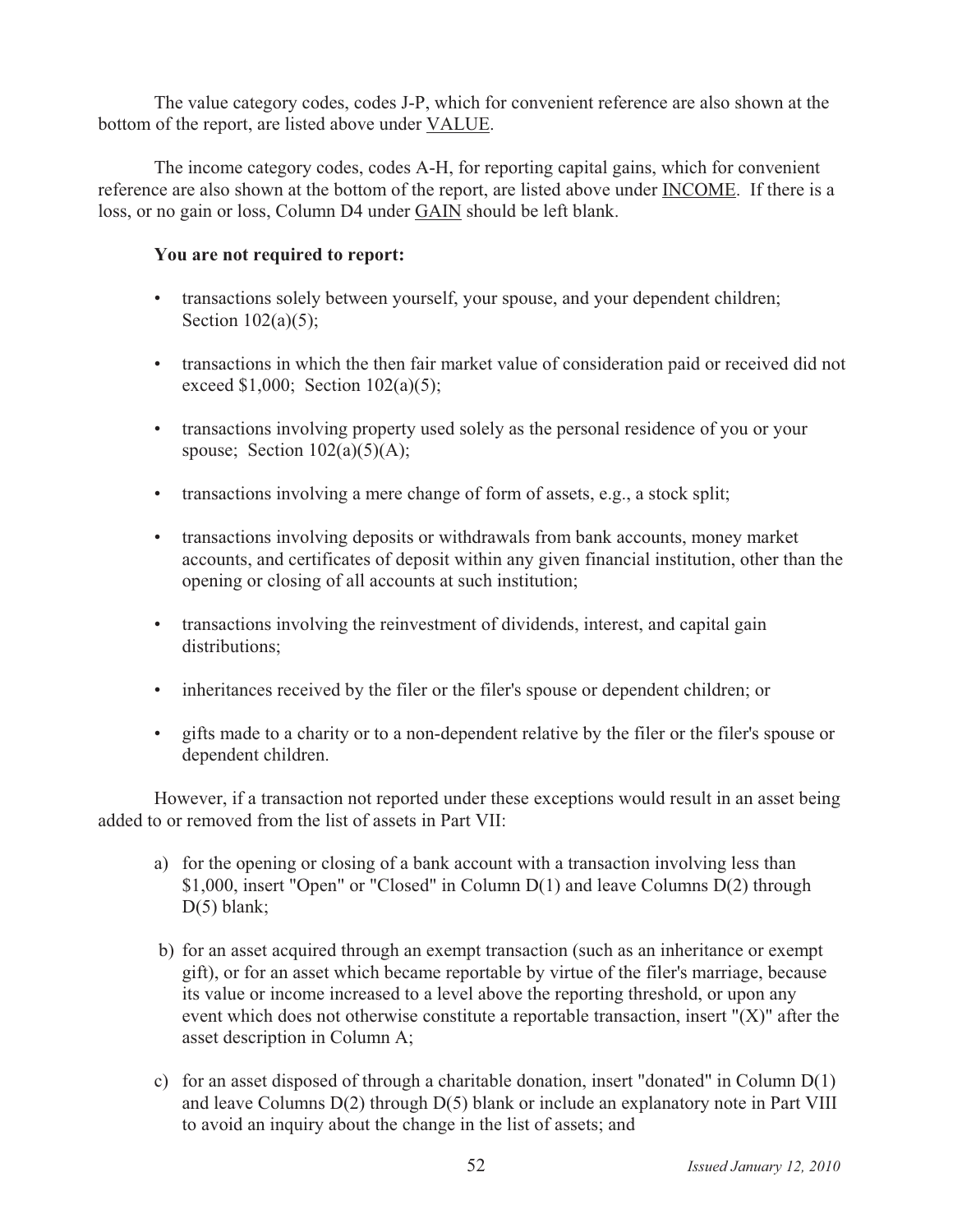d) except as noted above, for a previously reported asset that becomes unreportable without a corresponding reportable transaction (i.e., when an asset's value and income fall below reporting thresholds, or upon emancipation of a dependent child, dissolution of marriage, reversion of rental property to personal residence), insert " $(Y)$ " after the asset description in Column A and leave Columns B-D blank, or include an explanatory note in Part VIII. In subsequent years, this asset should be deleted from Part VII.

Please ensure that the entries in Columns C and D are consistent:

- If property is entirely disposed of during the reporting year, Column C should be left blank;
- If property is partially disposed of during the reporting year, Column C should be completed and Column D(1) should include "Part" (e.g., "Sold (part)" or ""Redeemed  $(part)$ ").

VII. Page 1 INVESTMENTS and TRUSTS -- income, value, transactions (Includes those

| of spouse and dependent children. See pp. 34-60 of Instructions.)                                                        |                                              |                                                                                 |                                                             |                                     |                                                                                    |                               |                                  |                                 |                                                                |  |
|--------------------------------------------------------------------------------------------------------------------------|----------------------------------------------|---------------------------------------------------------------------------------|-------------------------------------------------------------|-------------------------------------|------------------------------------------------------------------------------------|-------------------------------|----------------------------------|---------------------------------|----------------------------------------------------------------|--|
| A <sub>1</sub><br>Description of Assets<br>(including trust assets)                                                      |                                              | B <sub>r</sub><br>Income<br>during reporting<br>period                          | $C_{\cdot}$<br>Gross value<br>at end of<br>reporting period |                                     | D.<br>Transactions during reporting period                                         |                               |                                  |                                 |                                                                |  |
|                                                                                                                          | (1)                                          | (2)                                                                             | (1)                                                         | (2)                                 | (1)                                                                                | If not exempt from disclosure |                                  |                                 |                                                                |  |
| Place $''(X)$ " after each asset<br>exempt from prior disclosure.                                                        | Amt.<br>Codel<br>$(A-H)$                     | Type<br>(e.g.,<br>div.,<br>rent or<br>int.)                                     | Value<br>Code2<br>$(J-P)$                                   | Value<br>Method<br>Code3<br>$(Q-W)$ | Type<br>(e.g.,<br>buy, sell,<br>redemption)                                        | (2)<br>Date<br>mm/dd/yy       | (3)<br>Value<br>Code2<br>$(J-P)$ | (4)<br>Gain<br>Codel<br>$(A-H)$ | (5)<br>Identity of<br>buyer/seller (if private<br>transaction) |  |
| <b>NONE</b> (No reportable income,<br>assets, or transactions)                                                           |                                              |                                                                                 |                                                             |                                     |                                                                                    |                               |                                  |                                 |                                                                |  |
| $\mathbf{1}$<br>Lego Common Stock                                                                                        |                                              | None                                                                            | K                                                           | T                                   | Buy                                                                                | 7/10/09                       | J                                |                                 |                                                                |  |
| $\overline{2}$                                                                                                           |                                              |                                                                                 |                                                             |                                     | Sold (part)                                                                        | 9/1/09                        | J                                | A                               |                                                                |  |
| $\overline{\mathbf{3}}$                                                                                                  |                                              |                                                                                 |                                                             |                                     | Buy                                                                                | 12/1/09                       | J                                |                                 |                                                                |  |
| $\overline{4}$<br>Rental Property #1, Alexandria, VA (Y)                                                                 |                                              |                                                                                 |                                                             |                                     |                                                                                    |                               |                                  |                                 |                                                                |  |
| 5<br>Bank of America (IRA) (CDs) (formerly<br>known as NationsBank)                                                      | $\mathsf{A}$                                 | Interest                                                                        | J                                                           | T                                   | Buy                                                                                | 11/10/09                      | J                                |                                 |                                                                |  |
| 6<br>Verizon (formerly known as Bell Atlantic)                                                                           | A                                            | Dividend                                                                        |                                                             |                                     | Buy                                                                                | 2/5/09                        | K                                |                                 |                                                                |  |
| $\overline{7}$                                                                                                           |                                              |                                                                                 |                                                             |                                     | Sold                                                                               | 11/3/09                       | K                                | A                               |                                                                |  |
| 8<br>Cabin Creek National Bank Stock (X)                                                                                 | B                                            | Dividend                                                                        | K                                                           | U                                   | Sold (part)                                                                        | 4/8/09                        | J                                | A                               | Jerry West                                                     |  |
| 9<br>Fidelity Magellan K Mutual Fund                                                                                     | B                                            | Dividend                                                                        | K                                                           | T                                   | Buy                                                                                | 4/15/09                       | J                                |                                 |                                                                |  |
| 10<br>NY State Urban Dev. Corp. Muni. Bond                                                                               | A                                            | Interest                                                                        |                                                             |                                     | Redeemed                                                                           | 7/5/09                        | J                                |                                 |                                                                |  |
| 11<br>Real estate, Sussex County, Delaware                                                                               |                                              | None                                                                            |                                                             |                                     | Donated                                                                            |                               |                                  |                                 |                                                                |  |
| Income/Gain Codes: A=\$1,000 or less<br>$\mathbf{1}$<br>(See Col. B1, D4)<br>F=\$50,001-\$100,000                        | B=\$1,001-\$2,500<br>G=\$100,001-\$1,000,000 |                                                                                 |                                                             | $C = $2,501 - $5,000$               | H1=\$1,000,001-\$5,000,000 H2=More than \$5,000,000                                | D=\$5,001-\$15,000            |                                  |                                 | E=\$15,001-\$50,000                                            |  |
| Value Codes:<br>$J = $15,000$ or less<br>2<br>(See Col. C1, D3)<br>N=\$250,001-\$500,000<br>P3=\$25,000,001-\$50,000,000 |                                              | $K = $15,001 - $50,000$<br>O=\$500,001-\$1,000,000<br>P4=More than \$50,000,000 |                                                             |                                     | $L = $50,001 - $100,000$<br>P1=\$1,000,001-\$5,000,000 P2=\$5,000,001-\$25,000,000 | M=\$100,001-\$250,000         |                                  |                                 |                                                                |  |
| 3<br>Value Method Codes:<br>$Q=$ Appraisal<br>U=Book value<br>(See Col. C2)                                              |                                              | R=Cost (real estate only)<br>V=Other                                            |                                                             |                                     | S=Assessment<br>W=Estimated                                                        |                               | T=Cash/Market                    |                                 |                                                                |  |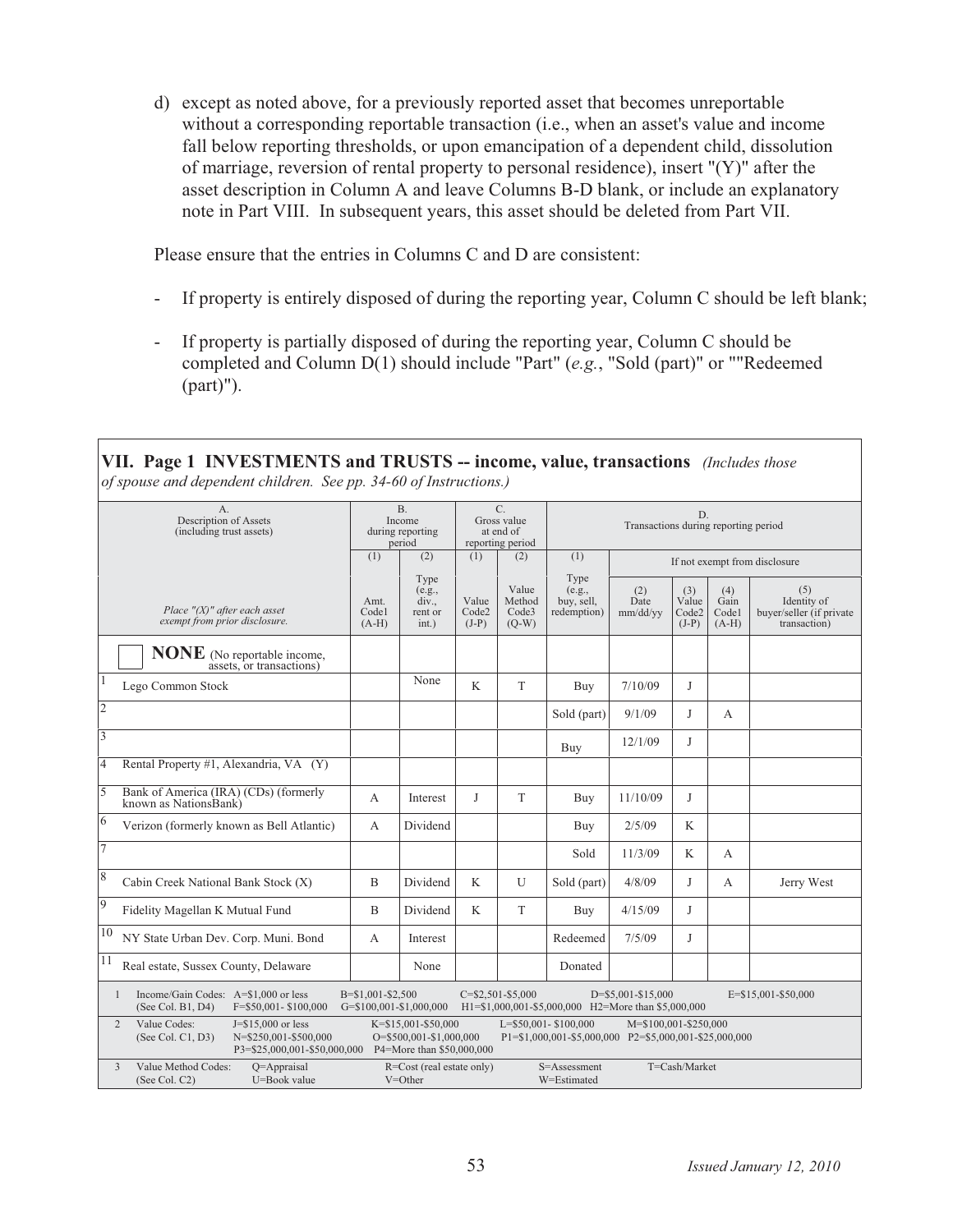Notes to filer:

- If the asset is a new listing, do you include  $''(X)''$  in Column A or list in Column D information on the corresponding transaction?
- If an asset is eliminated, do you include " $(Y)$ " in Column A or list in Column D information on the corresponding transaction?
- Do you list the date of the transaction in Column  $D(2)$ ?
- Do you list in Column  $D(3)$  the value code (J-P) indicating the value of the consideration paid or received for the asset?
- Do you list in Column  $D(4)$  capital gain (income codes  $A-H$ ) realized on the disposition of the asset or leave this column "blank" if there was no gain or a loss?
- If an asset is partially disposed of or sold, did you indicate "Sold (part)" in Column D(1)?
- If an asset was completely disposed of or sold, did you leave Column C blank and complete Columns  $D(1)$ -(5) as appropriate?
- Do you list the identity of the buyer or seller for all transactions not conducted through public trading, as on a stock or commodities exchange?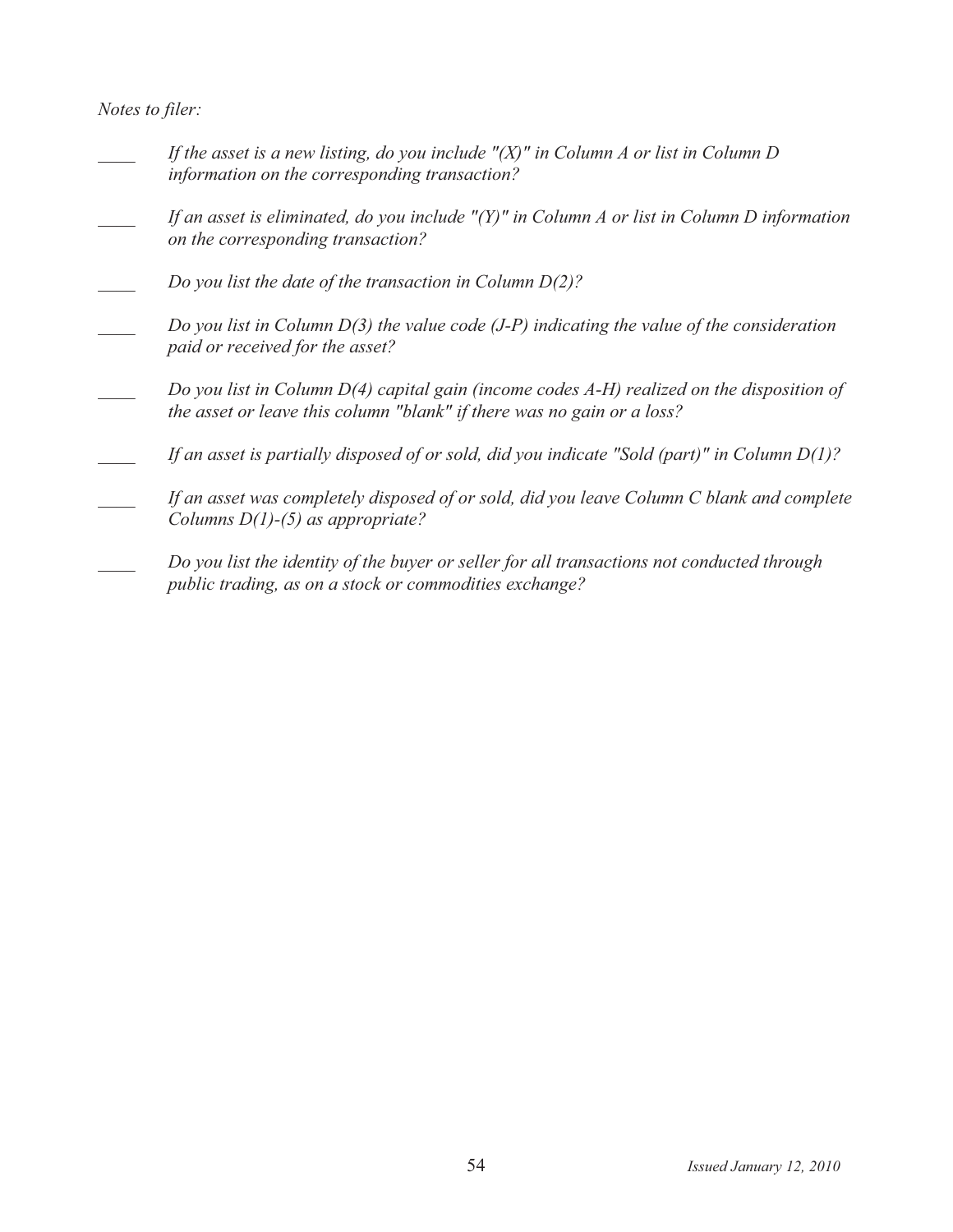## F. Widely Held Investment Funds

A fund is a widely held investment fund if it:

is publicly traded or the assets of the fund are widely diversified, and the reporting person neither exercises control, nor has the ability to exercise control over the financial interests held by the fund. Section  $102(f)(8)$ .

A reporting person must report holdings in widely held investment funds. The reporting person must report the income from the fund, the end of period value, and transactions with regard to the fund. The reporting person is not required to report the individual assets owned by the fund, or the transactions engaged in by the fund. Rather, the fund itself, is considered to be the source of the income obtained therefrom, even though that income includes dividends, interest on capital gains earned with respect to stocks, bonds, etc., held by the fund. Accordingly, a reporting person would report a widely held fund as follows:

VII. Page 1 INVESTMENTS and TRUSTS -- income, value, transactions (Includes those of spouse and dependent children. See pp. 34-60 of Instructions.)

| $A_{\cdot}$<br>Description of Assets<br>(including trust assets)                                                                      | B <sub>1</sub><br>Income<br>during reporting<br>period |                                                                             | C.<br>Gross value<br>at end of reporting<br>period |                                     | D.<br>Transactions during reporting period                 |                                                      |                                      |                                 |                                                                |
|---------------------------------------------------------------------------------------------------------------------------------------|--------------------------------------------------------|-----------------------------------------------------------------------------|----------------------------------------------------|-------------------------------------|------------------------------------------------------------|------------------------------------------------------|--------------------------------------|---------------------------------|----------------------------------------------------------------|
|                                                                                                                                       | (1)                                                    | (2)                                                                         | (1)                                                | (2)                                 | (1)<br>If not exempt from disclosure                       |                                                      |                                      |                                 |                                                                |
| Place $''(X)$ " after each asset<br>exempt from prior disclosure.                                                                     | Amt.<br>Codel<br>$(A-H)$                               | Type<br>(e.g.,<br>div.,<br>rent or<br>int.)                                 | Value2<br>Code<br>$(J-P)$                          | Value<br>Method3<br>Code<br>$(Q-W)$ | Type<br>(e.g.,<br>buy, sell,<br>redemption)                | (2)<br>Date<br>mm/dd/yy                              | (3)<br>Value<br>2<br>Code<br>$(J-P)$ | (4)<br>Gain1<br>Code<br>$(A-H)$ | (5)<br>Identity of<br>buyer/seller (if private<br>transaction) |
| <b>NONE</b><br>(No reportable income,<br>assets, or transactions)                                                                     |                                                        |                                                                             |                                                    |                                     |                                                            |                                                      |                                      |                                 |                                                                |
| 11<br>Viking Large-Cap Value Mutual Fund                                                                                              | $\mathcal{C}$                                          | Dividend                                                                    | L                                                  | T                                   |                                                            |                                                      |                                      |                                 |                                                                |
| 2<br>Janus Enterprise Mutual Fund                                                                                                     | B                                                      | Dividend                                                                    |                                                    |                                     | Sold                                                       | 11/3/09                                              | K                                    | А                               |                                                                |
| 3<br>Fidelity Magellan K Mutual Fund                                                                                                  | A                                                      | Dividend                                                                    | K                                                  | T                                   | Buy                                                        | 3/2/09                                               | J                                    |                                 |                                                                |
| Income/Gain Codes: A=\$1,000 or less<br>(See Col. B1, D4)<br>$F = $50.001 - $100.000$                                                 | B=\$1,001-\$2,500                                      | G=\$100,001-\$1,000,000                                                     |                                                    | $C = $2,501 - $5,000$               | H1=\$1,000,001-\$5,000,000 H2=More than \$5,000,000        | $D = $5,001 - $15,000$                               |                                      |                                 | E=\$15,001-\$50,000                                            |
| Value Codes:<br>$\overline{2}$<br>$J = $15,000$ or less<br>N=\$250.001-\$500.000<br>(See Col. Cl. D3)<br>P3=\$25,000,001-\$50,000,000 |                                                        | K=\$15,001-\$50,000<br>O=\$500.001-\$1,000.000<br>P4=More than \$50,000,000 |                                                    |                                     | $L = $50,001 - $100,000$<br>$P1 = $1,000,001 - $5,000,000$ | M=\$100,001-\$250,000<br>P2=\$5,000,001-\$25,000,000 |                                      |                                 |                                                                |
| Value Method Codes:<br>3<br>$O=$ Appraisal                                                                                            |                                                        | R=Cost (real estate only)                                                   |                                                    |                                     | S=Assessment                                               | $T = Cash/Marker$                                    |                                      |                                 |                                                                |
| (See Col. C2)<br>U=Book value                                                                                                         | $V = Other$                                            |                                                                             |                                                    | W=Estimated                         |                                                            |                                                      |                                      |                                 |                                                                |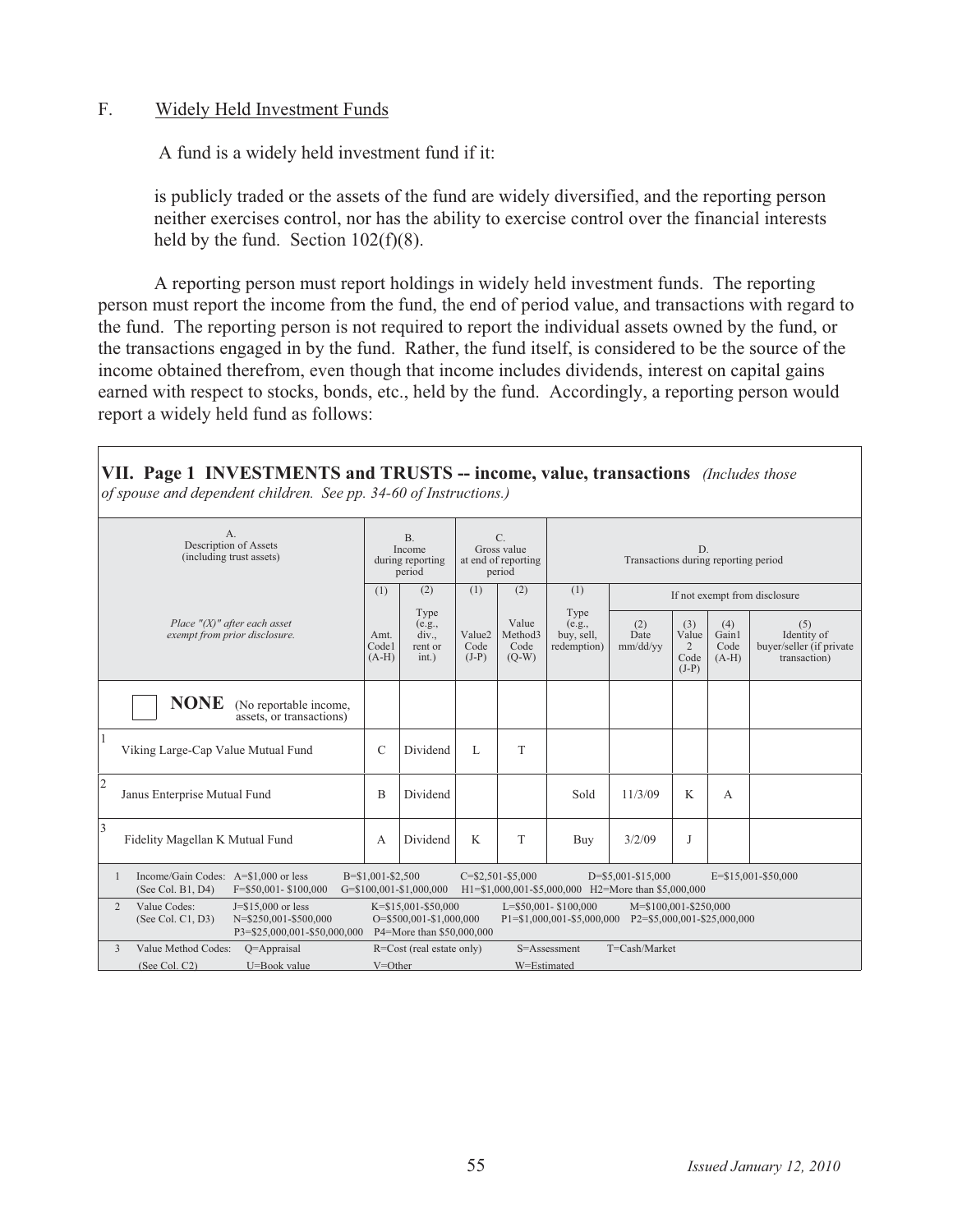#### $G_{\cdot}$ Aggregate Ownership Arrangements – Trusts, IRAs, and Investment Clubs

 $1.$ **Aggregate Reporting** 

The Committee has established special rules for reporting assets held in an ownership arrangement which is separate from the reporting person himself or herself, referred to herein as an "Aggregate Ownership Arrangement." A personal stock account with a brokerage is not considered an Aggregate Ownership Arrangement. As discussed below, a reporting person will have to identify each separate asset held in the Aggregate Ownership Arrangement and report transactions regarding each asset. However, the reporting person can report the aggregate (total) income and end of period value of the asset and need not provide the separate income and end of period value of each separate asset therein. $<sup>1</sup>$ </sup>

The basic rule is that the income, value, and transactions of the holdings of any Aggregate Ownership Arrangement in which the reporting person, spouse, or dependent child has a beneficial interest must be reported if the arrangement itself had ownership of any asset having a value of \$1,000 at the end of the reporting period, regardless of the value of the reporting person, spouse, or dependent child's individual share. Thus, there must be a list of each asset owned by the Aggregate Ownership Arrangement having a value in excess of \$1,000 or affected by any transaction in excess of \$1,000.

As to each Aggregate Ownership Arrangement, the reporting person shall provide, on a line in Part VII, the following:

- (1) The identity of the Aggregate Ownership Arrangement in Column A.
- (2) Aggregate income information in Column B.
- (3) Aggregate gross value in Column C.
- (4) Transaction as to the Aggregate Ownership Arrangement itself in Column D.

On the following page is an illustration of reporting an Aggregate Ownership Arrangement. On the lines following the line for the Aggregate Ownership Arrangement, each separate asset owned by, or in, the arrangement during the reporting period must be reported as follows:

- (1) The identity of the separate asset in Column A, preceded by a dash to show that it is part of the aggregate entry;
- (2) Column B, income information, is left blank;
- (3) Column C, gross value, is left blank; and

 $\mathbf{1}$ Of course, if the reporting person wishes to provide the income and end of period value with respect to each separate asset, it is permissible to do so.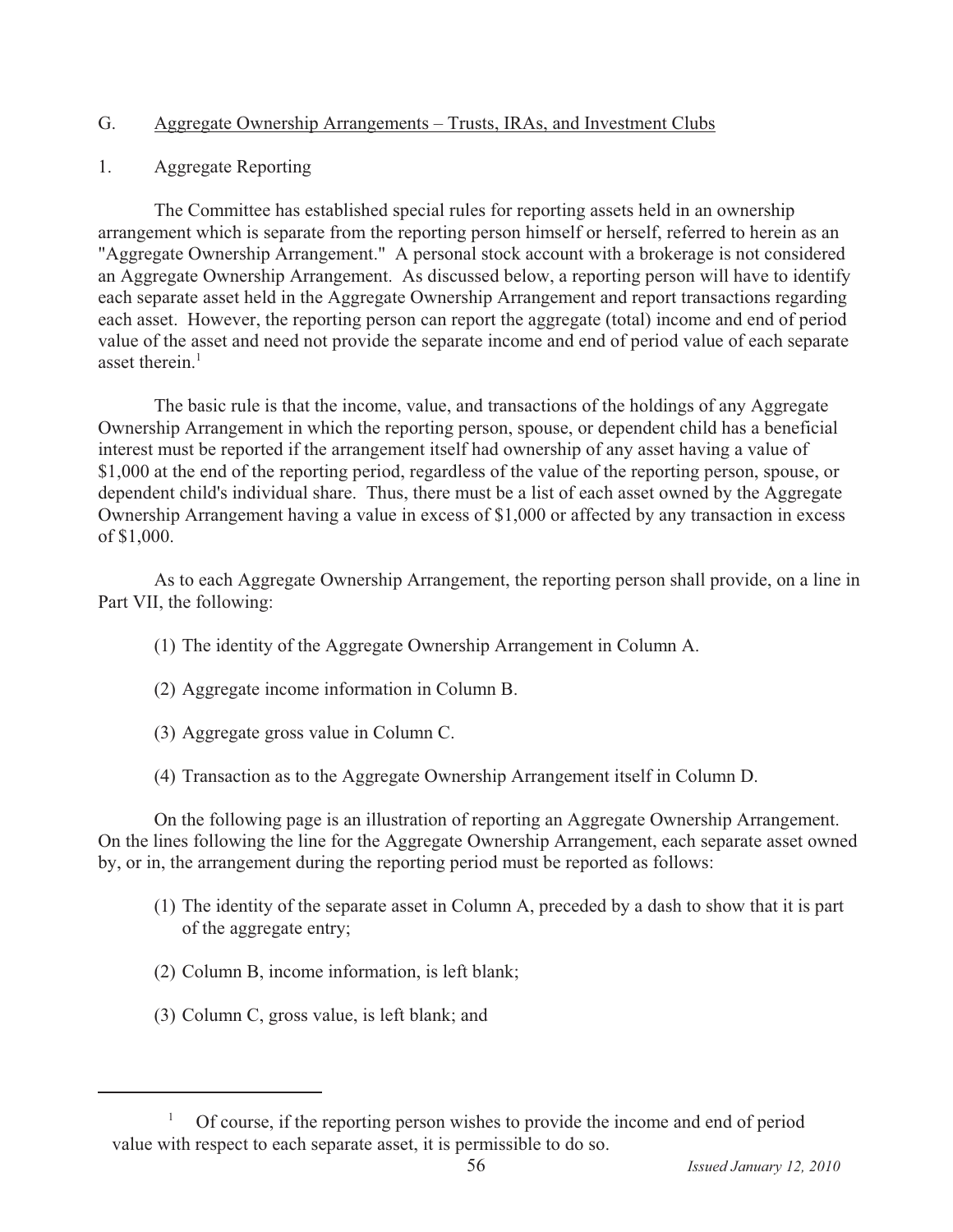(4) Transactions of the Aggregate Ownership Arrangement as to the separate assets are reported in Column D.

If the Aggregate Ownership Arrangement was utilized for a substantial number of assets and there is available clear documentation of all required information, the reporting person may apply to the Committee for leave to report the assets in an alternate manner. Any request should be made sufficiently in advance of the filing deadline to permit careful consideration and discussion with the reporting person.

VII. Page 1 INVESTMENTS and TRUSTS -- income, value, transactions (Includes those of spouse and dependent children. See pp. 34-60 of Instructions.)

| A.<br>Description of Assets<br>(including trust assets)           |     | <b>B.</b><br>Income<br>during reporting<br>period |                           | C.<br>Gross value<br>at end of<br>reporting period | D.<br>Transactions during reporting period  |                         |                                  |                                 |                                                                |  |  |
|-------------------------------------------------------------------|-----|---------------------------------------------------|---------------------------|----------------------------------------------------|---------------------------------------------|-------------------------|----------------------------------|---------------------------------|----------------------------------------------------------------|--|--|
|                                                                   | (1) | (2)                                               | (1)                       | (2)                                                | (1)                                         |                         | If not exempt from disclosure    |                                 |                                                                |  |  |
| Place $''(X)$ " after each asset<br>exempt from prior disclosure. |     | Type<br>(e.g.,<br>div.,<br>rent or<br>int.)       | Value<br>Code2<br>$(J-P)$ | Value<br>Method<br>Code3<br>$(Q-W)$                | Type<br>(e.g.,<br>buy, sell,<br>redemption) | (2)<br>Date<br>mm/dd/yy | (3)<br>Value<br>Code2<br>$(J-P)$ | (4)<br>Gain<br>Codel<br>$(A-H)$ | (5)<br>Identity of<br>buyer/seller (if private<br>transaction) |  |  |
| <b>NONE</b> (No reportable income,<br>assets, or transactions)    |     |                                                   |                           |                                                    |                                             |                         |                                  |                                 |                                                                |  |  |
| Trust #1                                                          | B   | Dividend                                          | $\mathbf{L}$              | T                                                  |                                             |                         |                                  |                                 |                                                                |  |  |
| $ 2\rangle$<br>- IBM Stock (common)                               |     |                                                   |                           |                                                    |                                             |                         |                                  |                                 |                                                                |  |  |
| $\vert$ 3<br>- American Century Growth Fund                       |     |                                                   |                           |                                                    |                                             |                         |                                  |                                 |                                                                |  |  |
| 4<br>- New York City Transportation Bonds                         |     |                                                   |                           |                                                    | Buy                                         | 12/21/09                | K                                |                                 |                                                                |  |  |
| $\overline{\mathbf{5}}$<br>IRA#1                                  | А   | Dividend                                          | M                         | T                                                  |                                             |                         |                                  |                                 |                                                                |  |  |
| 6<br>$-$ Legacy Funds First Caliber Equity ${\bf A}$ Mutual Fund  |     |                                                   |                           |                                                    |                                             |                         |                                  |                                 |                                                                |  |  |
| - Legacy Funds First Sterling Income A<br>Mutual Fund             |     |                                                   |                           |                                                    | Buy                                         | 1/8/09                  | K                                |                                 |                                                                |  |  |
| 8<br>- Capitol Holding Stock (common)                             |     |                                                   |                           |                                                    | Sold                                        | 4/5/09                  | K                                | А                               |                                                                |  |  |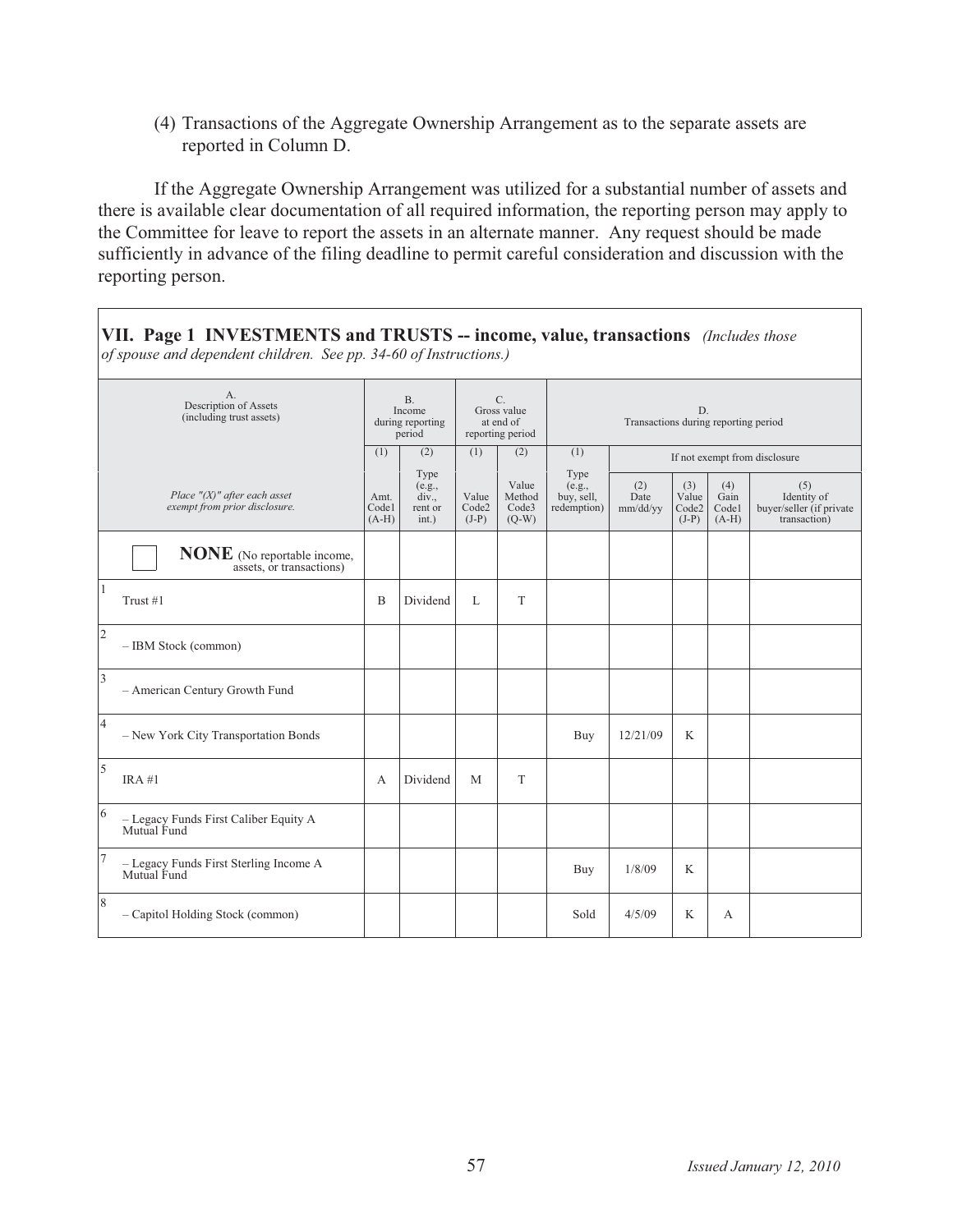| 9              | Blue Sky Investment Club                                                                                                                                                                                                                                                                                                             |                                | B                     | Dividend                                     | K | T                                                       |                             |                                                        |               |   |                     |
|----------------|--------------------------------------------------------------------------------------------------------------------------------------------------------------------------------------------------------------------------------------------------------------------------------------------------------------------------------------|--------------------------------|-----------------------|----------------------------------------------|---|---------------------------------------------------------|-----------------------------|--------------------------------------------------------|---------------|---|---------------------|
| 10             | $-$ IBM (common)                                                                                                                                                                                                                                                                                                                     |                                |                       |                                              |   |                                                         | Buy                         | 1/4/09                                                 | K             |   |                     |
| <sup>11</sup>  | - General Motors (common)                                                                                                                                                                                                                                                                                                            |                                |                       |                                              |   | Buy                                                     | 3/6/09                      | K                                                      |               |   |                     |
| 12             | $- AOL$ (common)                                                                                                                                                                                                                                                                                                                     |                                |                       |                                              |   |                                                         | Sold (part)                 | 8/10/09                                                | L             | C |                     |
|                | Income/Gain Codes: A=\$1,000 or less<br>(See Col. B1, D4)                                                                                                                                                                                                                                                                            | $F = $50,001 - $100,000$       | $B = $1,001 - $2,500$ | $G = $100,001 - $1,000,000$                  |   | $C = $2,501 - $5,000$<br>$H1 = $1,000,001 - $5,000,000$ |                             | $D = $5,001 - $15,000$<br>$H2 =$ More than \$5,000,000 |               |   | E=\$15,001-\$50,000 |
| $\mathfrak{D}$ | Value Codes:<br>$J = $15,000$ or less<br>$K = $15,001 - $50,000$<br>$L = $50,001 - $100,000$<br>M=\$100,001-\$250,000<br>N=\$250,001-\$500,000<br>$O = $500,001 - $1,000,000$<br>$P1 = $1,000,001 - $5,000,000$<br>$P2 = $5,000,001 - $25,000,000$<br>(See Col. Cl. D3)<br>P3=\$25,000,001-\$50,000,000<br>P4=More than \$50,000,000 |                                |                       |                                              |   |                                                         |                             |                                                        |               |   |                     |
| 3              | Value Method Codes:<br>(See Col. C2)                                                                                                                                                                                                                                                                                                 | $Q=$ Appraisal<br>U=Book value |                       | $R = Cost (real estate only)$<br>$V = Other$ |   |                                                         | S=Assessment<br>W=Estimated |                                                        | T=Cash/Market |   |                     |

# *Notes to filer:*

*Did you complete the appropriate columns for each asset required to be individually listed in* a trust, estate, investment club, or other similar financial arrangement?

#### 2-**Trusts**

The reporting of a position in Part I as trustee, executor, administrator, custodian, or any similar position requires a listing in Part VII of the assets involved if either you, your spouse, or any of your dependent children (1) has a beneficial interest in the estate or fund with which you are associated, or  $(2)$  controls the purchase, sale, or other disposition of the estate or fund.

A reporting person must also report all trusts<sup>2</sup> in which he or she, his or her spouse, or dependent child has a beneficial interest. However, a reporting person does not have to report a contingent interest in a trust if the reporter has no control over the assets of the trust. An interest is contingent if there is no present right or ability to any income or principal, and the future is uncertain either by survivorship or otherwise.

A reporting person who is required to report any trust, etc., must report the separate assets of the trust or estate, and may do so as an Aggregate Ownership Arrangement as discussed above. However, the reporting person need not report the separate assets of a trust:

- (1) which was not created directly by the reporting person, his spouse, or any dependent child; and
- $(2)$  the holdings or sources of income, of which the person, his spouse, or any dependent child have no knowledge. Section  $102(f)(2)$ .

<sup>2</sup> For employees other than judges, the assets of a qualified blind trust that has been approved by the Committee need not be reported. See the discussion in paragraph C.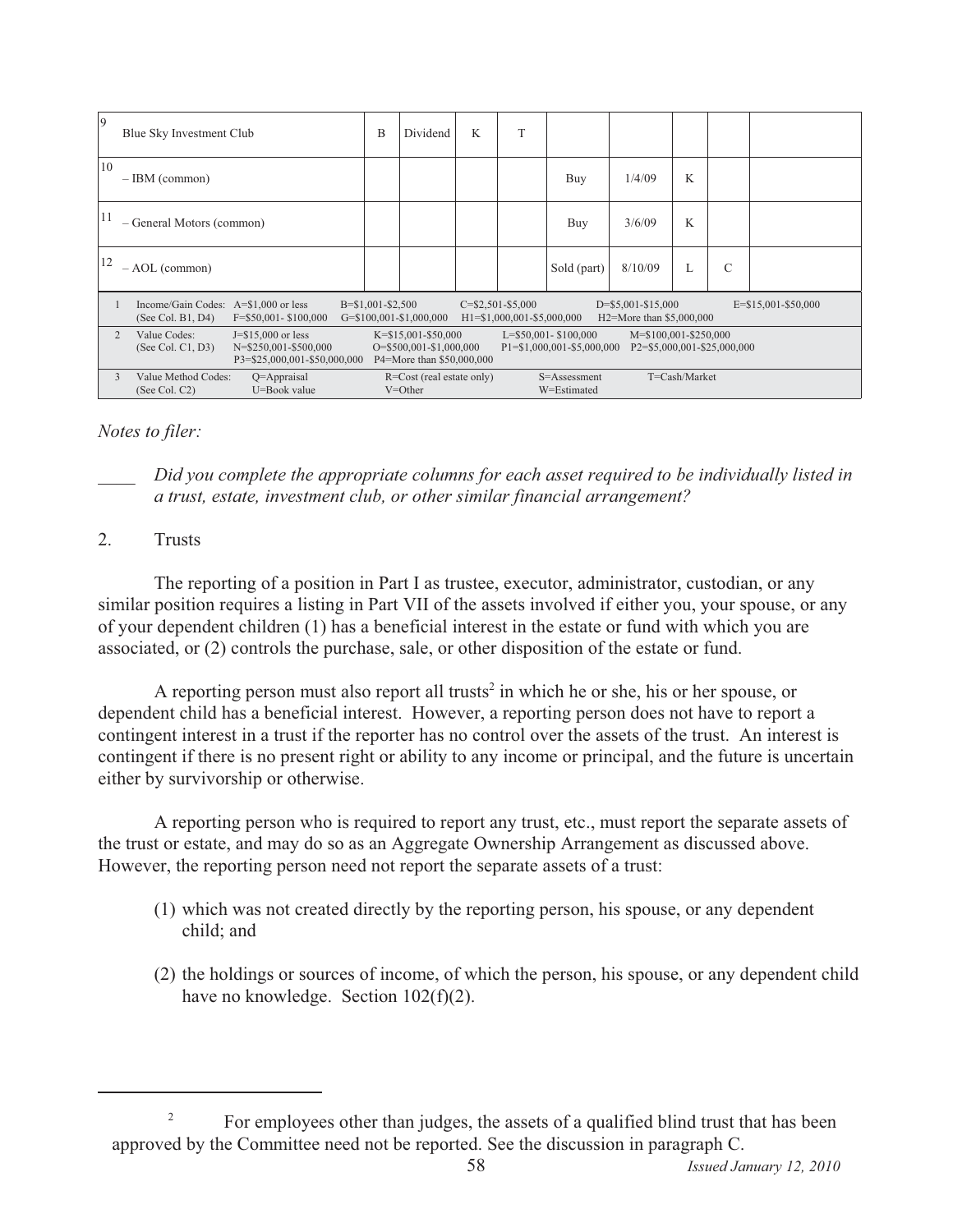If a trust has been established to receive proceeds of a life insurance policy, the insured person is still living, and the trust has no asset valued at more than \$1,000, it should not be listed as an asset in Part VII, but if the trust was disclosed in Part I, the filer should include a note in Part VIII that it is an "unfunded trust." Similarly, a trust whose sole asset is a term life insurance policy need not be listed in Part VII, as term insurance is not regarded as an investment asset, but if the trust was disclosed in Part I, the filer should include a note in Part VIII explaining that it is an "unfunded trust."

#### $3.$ Qualified Blind Trust (Employees Other Than Judges)

A qualified blind trust is subject to special rules. Section 102(f).

The reporting person, other than a judge, is not required to report in Column A the individual assets of a "qualified blind trust." Section 102(f)(1). The effect of the Code of Conduct for United States Judges (Canon  $3(c)(2)$ ) precludes qualified blind trusts for judges, their spouses, and dependent children. Other judicial employees may own beneficial interests in qualified blind trusts as defined and conditioned in the pertinent statutes. Judicial employees considering the establishment of a qualified blind trust are directed specifically to Section  $102(f)(3)(D)$ , which requires approval by the Committee on Financial Disclosure.

#### Commentary

Where the filer or spouse has exercised a power of attorney with respect to any assets, all investment assets subject to that power should be reported in Part VII.

The following are examples of statutory guidelines on related subjects extracted from the Codes of Conduct For United States Judges and the Codes of Conduct for Judicial Employees. These guidelines should provide assistance as to the propriety of disclosing certain financial interests.

(1) "Financial interest" means ownership of a legal or equitable interest, however small. (Canon  $3(C)(3)(c)$ .)

(2) Ownership in a mutual or common investment fund that holds securities is not a "financial interest" in such securities unless the judge participates in the management of the fund. (Canon  $3(C)(3)(c)(i)$ .)

(3) An office in an educational, religious, charitable, fraternal, or civic organization is not a "financial interest" in securities held by the organization. (Canon  $3(C)(3)(c)(ii)$ .)

 $(4)$  A policy holder in a mutual insurance company, a depositor in a mutual savings association, or owner of government securities has a "financial interest," if the outcome of any proceeding in which the filer participates could substantially affect the value of the interests. (Canon  $3(C)(3)(c)(iii)$  and (iv).)

 $(5)$  An interest in a limited partnership designed to engage in particular investment strategies can fall within the concept of a "common investment fund" when the judge has no control or influence over the general partner or over the investment decisions. The investment vehicle is similar to a mutual fund. (Compendium  $\S 3.1-3(e)$  (2009).)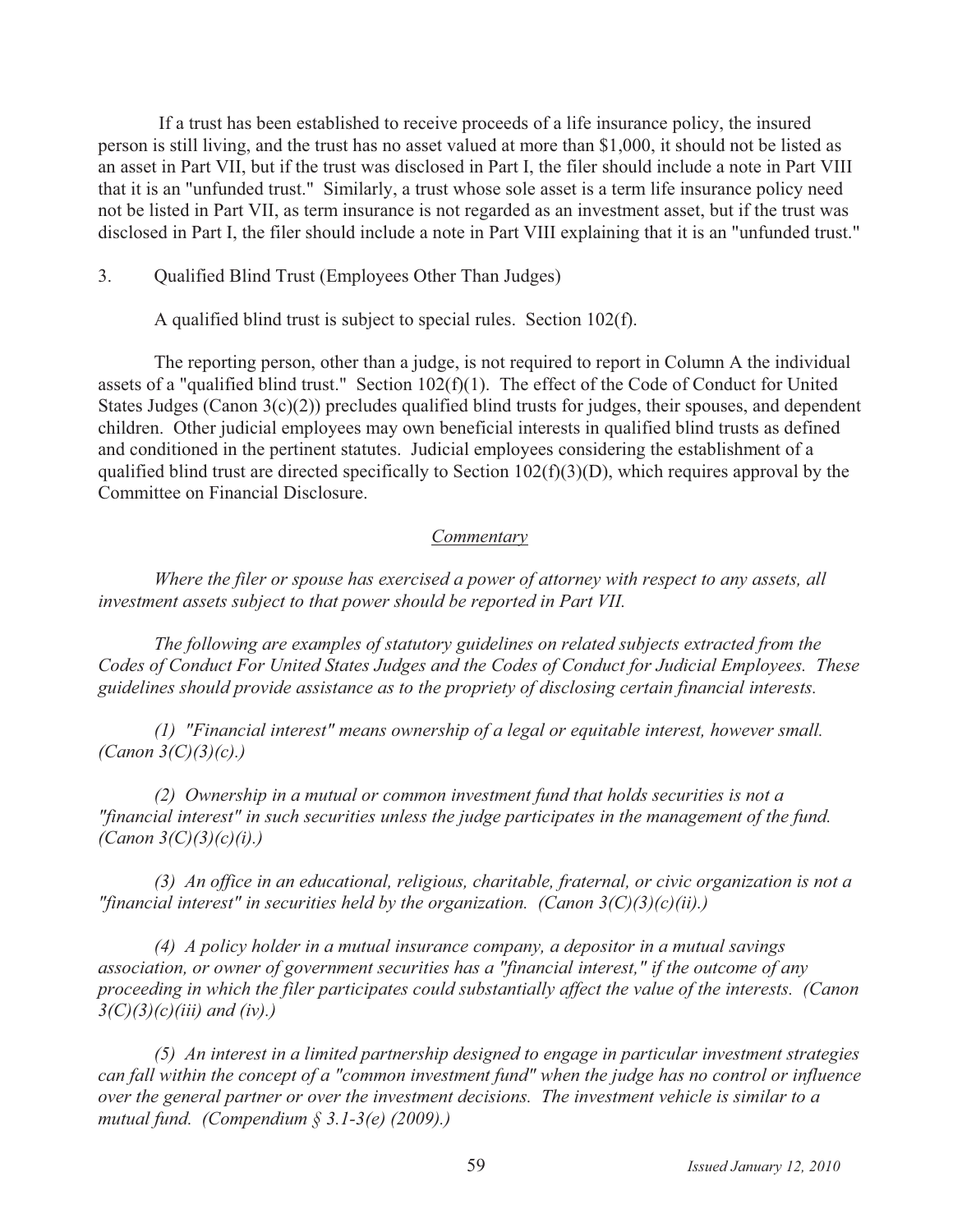(6) Judge has a "financial interest" in each of the named underlying equity securities when the judge's IRA owns units of an investment vehicle which holds 15 named corporations, the portfolio is not actively managed, and it is not contemplated the securities will be sold or exchanged prior to termination of the investment vehicle in ten years. Investment vehicle does not qualify as "mutual" fund or common investment fund" under Canon 3C. (Compendium  $\S 3.1-3(f)$  (2009).)

(7) A law firm's KEOGH plan or 401k plan managed by the firm, small number of participants, ready access to investment information does not qualify for the "common fund" exception. (Compendium  $\S$  3.1-3(c) (2009).)

 $(8)$  A law firm's retirement fund qualifies for the "common investment fund" exception where the financial interest is indirect (due to the number of participants and the size and diversity of investments), directed investment by participants is not available, and the participants do not know and cannot easily find out about a fund's portfolio, which turns over frequently. (Compendium  $\S 3.1$ - $3(c-1)$  (2009).)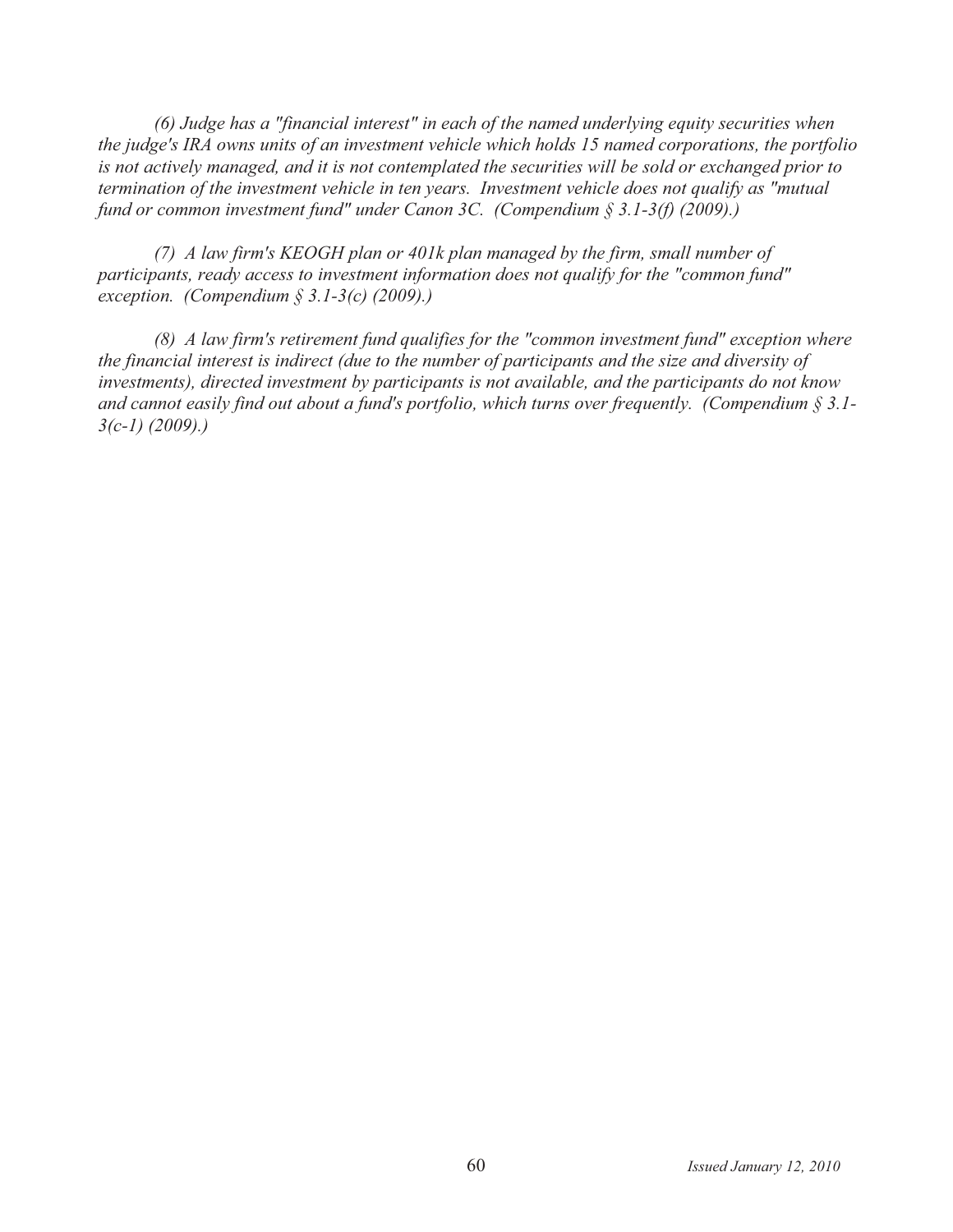## **VIII. Explanatory Comments**

Use this part to add information clarifying other portions of the report. Of particular importance is any information, such as a reference to opinions of the Committee on Codes of Conduct and actions of a Judicial Council, that bears on possible conflicts of interest or problems under the Code of Conduct for United States Judges. Also use this part to explain any apparent inconsistencies between the current report and past reports.

Place explanatory comments either with the item or in Part VIII that will facilitate "tracing" items from one report to the next. For example, indicate if an asset has a different name from that used in the prior report because of a reorganization or change of name.

Use attachment pages if more space is needed.

# **Examples of Notes in Part VIII**

# VIII. ADDITIONAL INFORMATION OR EXPLANATIONS (Indicate part of Report.)

1) Part VII, page 4, line 3 - Value based on comparison to sale prices of nearby properties.

2) Part VII, page 5, line 18 - This asset was formerly known as AOL Time Warner.

# **IX. Certification and Signature**

The certifications provided on the form cover  $(1)$  a certification that the report is accurate, true, and complete as to all information required by the Act to be reported; and (2) a certification that earned income from outside employment and honoraria and the acceptance of gifts that have been reported are in compliance with the provisions of applicable laws and regulations.

The original report that is to be filed with the Committee must bear the original signature of the reporting person; the other three copies may be copies of the signed original. At least one copy of an amended return or of a clarifying letter responding to a Committee inquiry must bear the original signature of the reporting person; all other copies shall be copies of the signed original. The signature of the reporting person may be excused only during a period of physical or mental incapacity of that person.

Promptly upon discovery that an error has been made in a report, amend the report by one of the methods explained on page 4.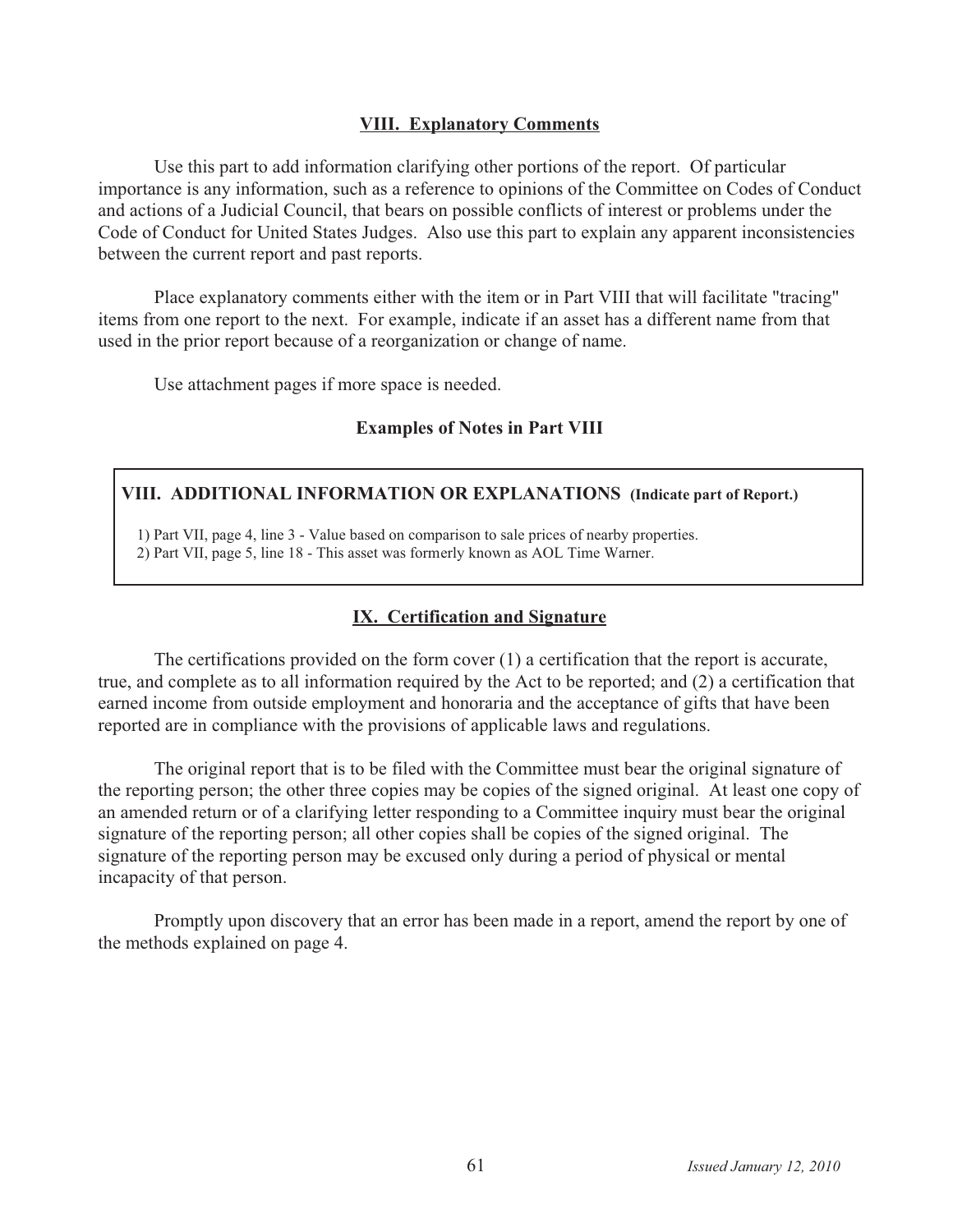#### **COMPLIANCE AND SANCTIONS**

Compliance with filing and reporting requirements is monitored pursuant to 5 U.S.C. app. § 106.

One who knowingly and willfully falsifies or fails to file or report any information required under the Act is subject to civil and criminal sanctions. Section 104(a).

#### **ETHICAL STANDARDS**

The disclosure requirements and exemptions from disclosure contained in the Act neither define nor limit the standards imposed by the Code of Conduct for United States Judges and other rules of the Judicial Conference of the United States or the statutory provisions for disqualification or recusal.

For example, disclosure of financial interests under the Act is required only for interests exceeding a stated minimum amount of value and only with respect to certain members of a person's family, whereas 28 U.S.C.  $\S$  455(b)(4) applies to financial interests without regard to amount and 28 U.S.C.  $\S$  455(b)(5) applies to participation in litigation by a person within the third degree of relationship to the judge. Similarly, the Act exempts from disclosure matters relating to campaign receipts and campaign disbursements, most of which would be prohibited under the Code of Judicial Conduct for United States Judges, which also precludes qualified blind trusts for judges.

#### **PUBLIC ACCESS**

Financial Disclosure Reports are public documents, open to inspection and copying at the office of the Committee on Financial Disclosure. Reports will be made available to the public in accordance with the regulations of the Judicial Conference of the United States on Access to Financial Disclosure Reports Filed by Judges and Judiciary Employees Under the Ethics in Government Act of 1978, as amended. Sections 105(a) and (b)(1). However,  $\S$  105(b)(3)(A) of the Ethics in Government Act of 1978, as amended, does not require the immediate and unconditional availability of reports filed if a finding is made by the Committee on Financial Disclosure, in consultation with the United States Marshals Service, that revealing personal and sensitive information contained on the report could endanger the filer.

When an annual report is filed, each filer shall, in a cover letter to the Committee, request redactions of any information required to be disclosed in the report, if the filer believes the release of the information to the public could endanger the filer or the filer's family. A filer also may request redaction after he or she receives notice of a request for his or her reports. Such requests should be submitted in accordance with Judicial Conference regulations specifying the material sought to be redacted and stating in detail the reasons justifying redaction. Each request for redaction will be reviewed by the Committee in accordance with Section 105 of the Act and the regulations of the Judicial Conference. Information approved for redaction must still be disclosed when filing a report. Redactions will be made by the Committee staff prior to release.

A report will be made available only to a person who completes the Form AO-10A, Request for Examination of Report Filed by a Judicial Officer or Employee, in writing.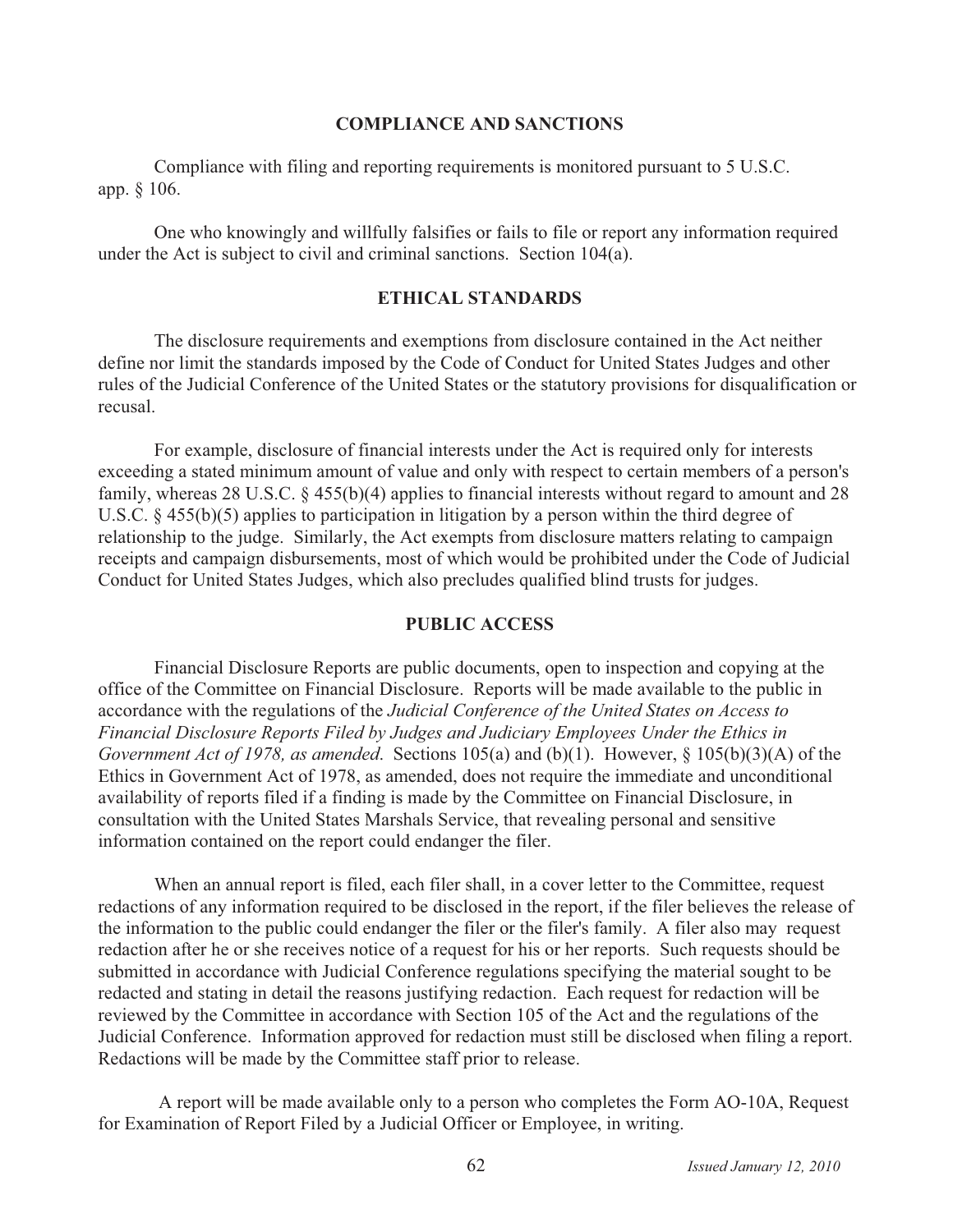It shall be unlawful for any person to obtain or use a report -

- for any unlawful purpose;  $A)$
- $B)$ for any commercial purpose other than by news and communications media for dissemination to the general public;
- for determining or establishing the credit rating of any person; or  $\mathcal{C}$
- $D)$ for use directly or indirectly, in the solicitation of money for any political, charitable, or other purpose. Section  $105(c)(1)$ .

The Attorney General may bring a civil action against any person who obtains or uses a report for any prohibited purpose described above. The court in which such action is brought may assess against such person a penalty in any amount not to exceed \$11,000. Such remedy shall be in addition to any other remedy available under statutory or common law. Section  $105(c)(2)$ .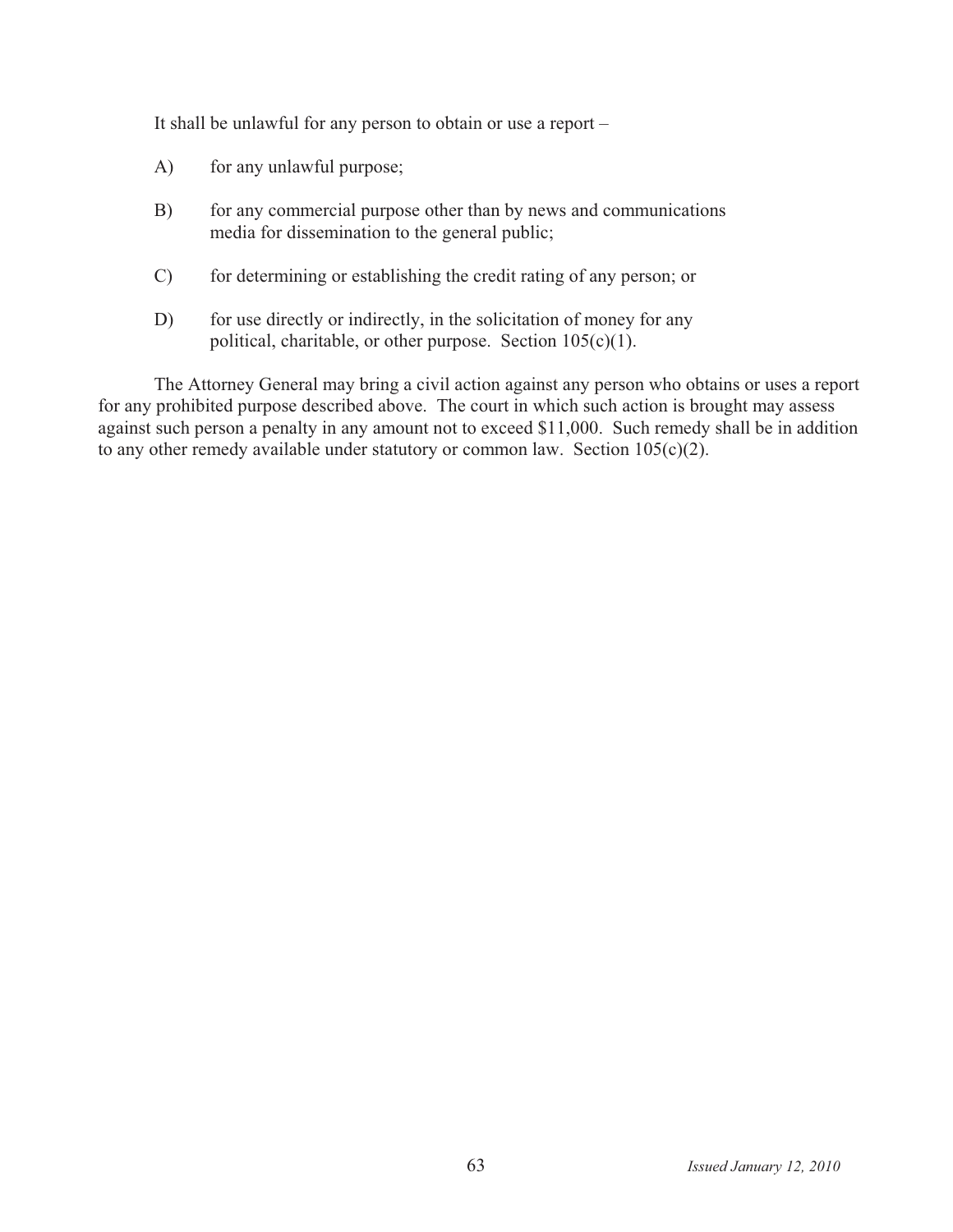### **APPENDIX I**

# **INITIAL REPORTS**

# **WHO MUST FILE AND WHEN**

Persons nominated to be JUDICIAL OFFICERS must file a nomination report within 5 days of the transmittal of their nomination by the President to the Senate. Section  $101(b)(1)$ .

Newly-appointed JUDICIAL EMPLOYEES must file an initial report within 30 days of assuming their positions, Section  $101(a)$ , if they assume their position on or before November 1. Newly-appointed JUDICIAL EMPLOYEES who assume their positions between November 2 and December 31 must file an initial report by March 15 of the subsequent year.

Judicial employees who receive a promotion or change in the rate of pay which results in pay equal to or greater than 120 percent of the minimum rate of basic pay payable for GS-15 of the General Schedule on or before November 1 must file an initial report within 30 days of the promotion or pay change. If the promotion or pay adjustment occurs between November 2 and December 31, judicial employees must file an initial report by March 15 of the subsequent year.

A JUDICIAL EMPLOYEE who is not expected to perform the duties of the office or position for more than 60 days in a calendar year is not required to file an annual report. However, if the person actually performs duties for more than 60 days, an initial report must be filed within 15 days of the sixtieth day. Section 101(h).

# **INSTRUCTIONS FOR COMPLETING EACH PART**

Below are specific instructions that differ from those provided for annual reports.

# **Identifying Information**

BLOCK 3. Date of Report. For a JUDICIAL EMPLOYEE, a date that is no more than 30 days after your entry in the position if you entered on or before November 1. If you entered between November 2 and December 31, the "Date of Report" should be no later than March 15. For a person nominated to be a JUDICIAL OFFICER, the date should be no more than 5 days after submission of your nomination to the Senate.

BLOCK 5. Report Type. Check the appropriate report form and in the case of a nomination report show the date your nomination was transmitted to the Senate.

BLOCK 6. Reporting Period. The beginning date (January 1 of the year preceding the year you assumed your office or were nominated) and the ending date (a date you choose that precedes the "Date of Report" by no more than 30 days).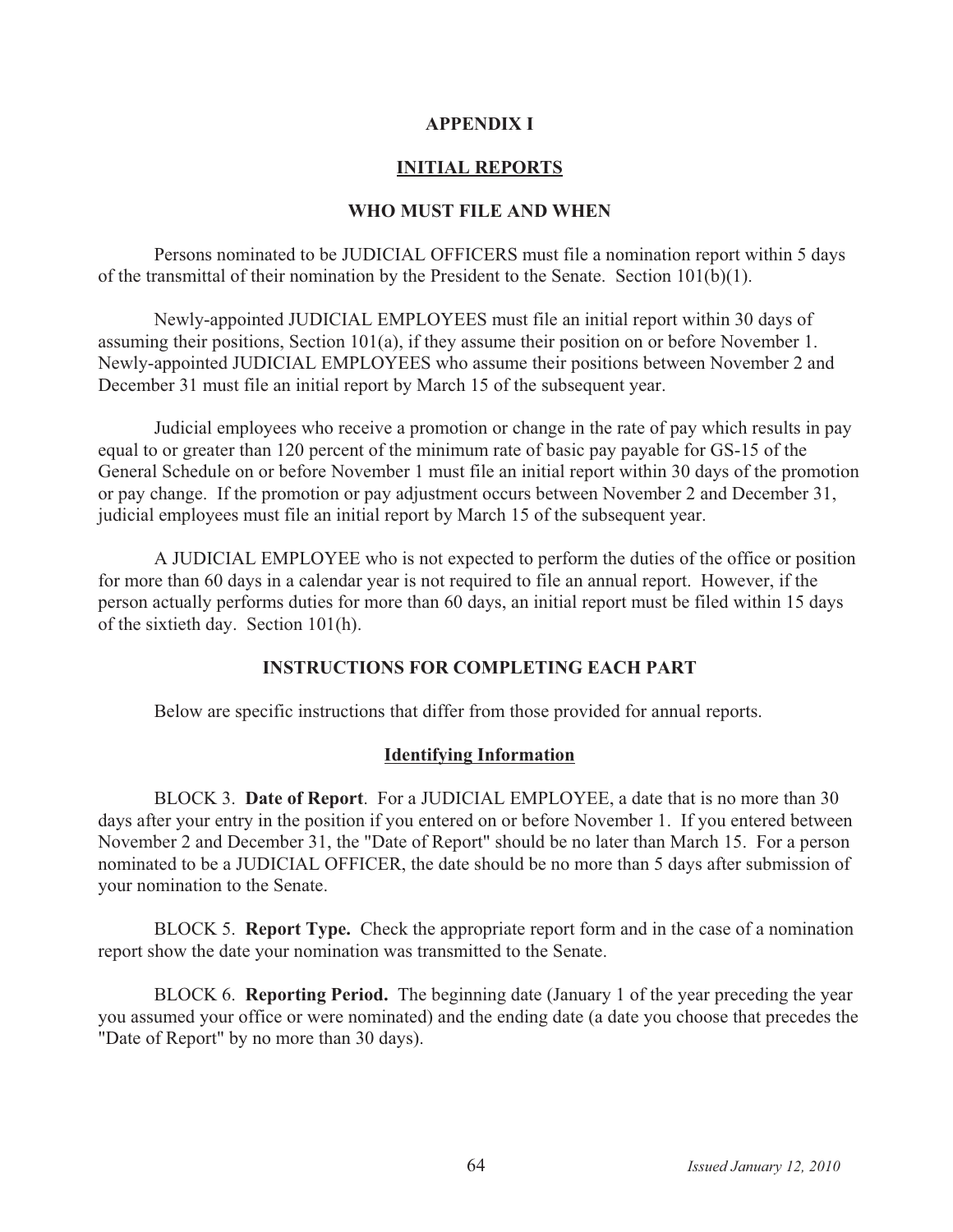#### **I. Positions**

The reporting period is the two calendar years preceding the date of the report through the filing date in the current calendar year. Section  $102(a)(6)(A)$ .

#### **III. Non-investment Income**

The reporting period is the calendar year preceding the date of the report and the year of filing. Section  $102(b)(1)(A)$ .

In addition, you must report compensation, other than from the United States Government, in excess of \$5,000 in any of the two calendar years prior to the calendar year during which you file your first report. Section  $102(a)(6)(B)$ .

You must include the identity of each source of such compensation and a brief description of the nature of the duties performed or services rendered by the reporting person for each source. Section  $102(a)(6)(B)$ .

You are not required to report any information which is considered confidential as a result of a privileged relationship, established by law between the reporting person and any person, nor are you required to report any information with respect to any person for whom services were provided by any firm or association of which the reporting person was a member, partner, or employee unless the reporting person was directly involved in the provision of such services. Section  $102(a)(6)(B)$ .

### **IV. and V. Reimbursements and Gifts**

**You are not required to complete these parts of the report. Section 102(b)(1).** Note "exempt" in these two spaces.

### **VI. Liabilities**

The reporting period is the calendar year preceding the date of the report through a date which is less than thirty-one days before the filing date. Section  $102(b)(1)(B)$ .

### **VII. Investments and Trusts**

The reporting period for providing income information for assets is the calendar year preceding the date of the report and the year of filing. Section  $102(b)(1)(A)$ . The reporting period for providing value information for assets is the calendar year preceding the date of the report through a date which is less than thirty-one days before the filing date. Section  $102(b)(1)(B)$ . You **are not required to complete Subpart D "Transactions."** Section 102(b)(1). Note "exempt" in Column  $D(1)$ .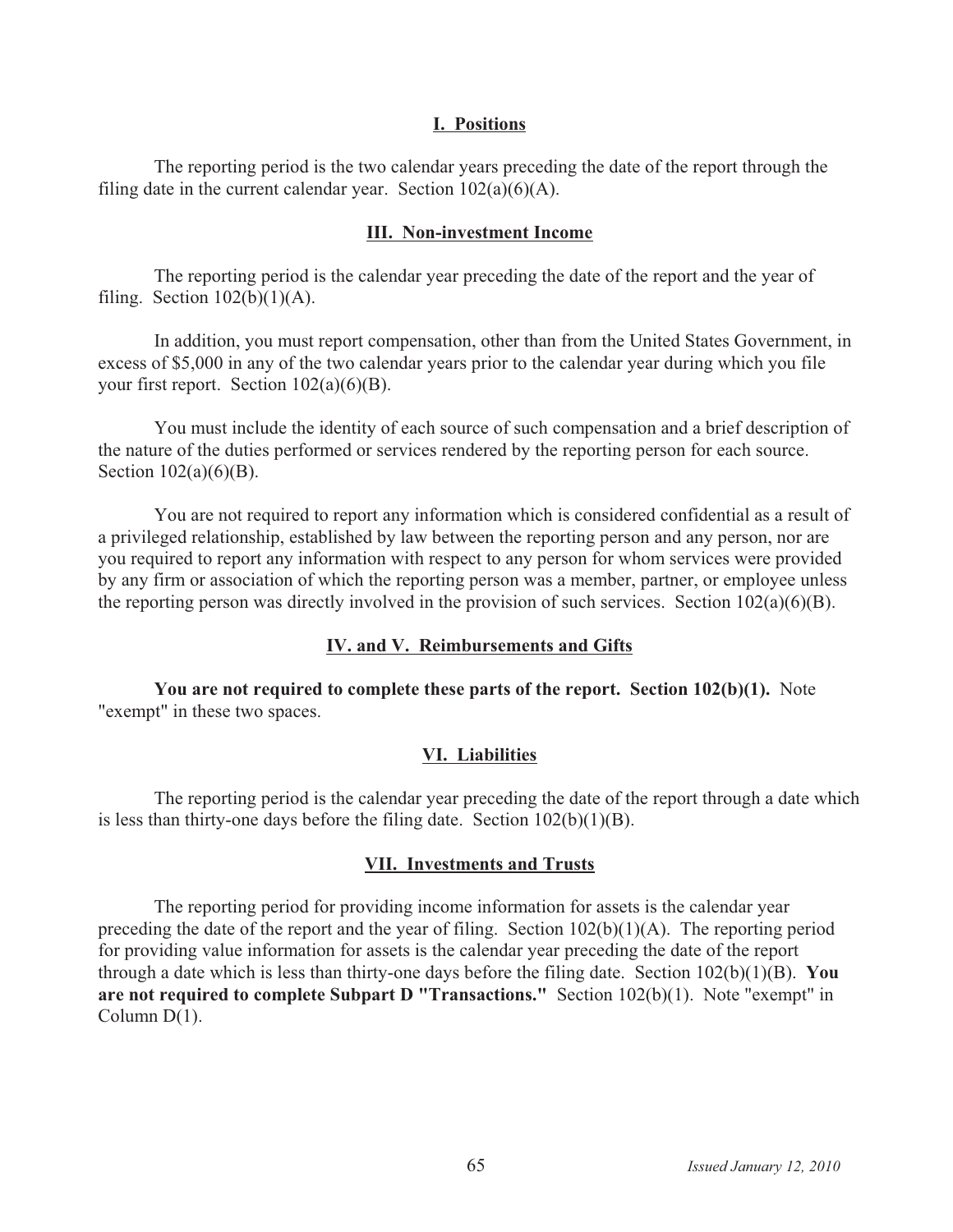## **APPENDIX II**

# **FINAL REPORTS**

#### **WHO MUST FILE AND WHEN**

A JUDICIAL OFFICER who works more than 60 days in a calendar year is required to file a final report within thirty days after resigning under 28 U.S.C.  $\S 371(a)$  or otherwise ceasing to continue in such position. A JUDICIAL OFFICER who retires under 28 U.S.C. § 371(b) is not required at that time to file a final report, but continues to be obligated to file an annual report for any year in which the relevant Judicial Council authorizes the employment by the judge of at least one law clerk or secretary, unless the judge certifies that he or she did not perform the duties of his or her office for more than 60 days.

A JUDICIAL EMPLOYEE who works more than 60 days in a calendar year is required to file a final report within thirty days of termination of employment. Section 101(e).

A JUDICIAL OFFICER OR JUDICIAL EMPLOYEE accepting another position in the federal government subject to financial disclosure reporting is not required to file a final report when changing position. Section 101(e).

### **INSTRUCTIONS FOR COMPLETING EACH PART**

Below are specific instructions that differ from those provided for annual reports.

#### **Identifying Information**

BLOCK 3. Date of Report. The date the report is completed, and not more than 30 days after termination of employment.

BLOCK 5. Report Type. Check final report.

BLOCK 6. Reporting Period. Show both the beginning and ending date of the reporting period. The beginning date will be January 1 of the current year if an annual report has already been filed covering the preceding calendar year; otherwise, it will be January 1 of the preceding calendar year. The ending date is the date of termination of employment.

# **Parts I - VII**

The reporting period is the calendar year preceding the date of the report through the filing date in the current calendar year. Section  $102(c)$ . If an annual report was already filed covering the preceding calendar year, then the reporting period is the current calendar year through the filing date.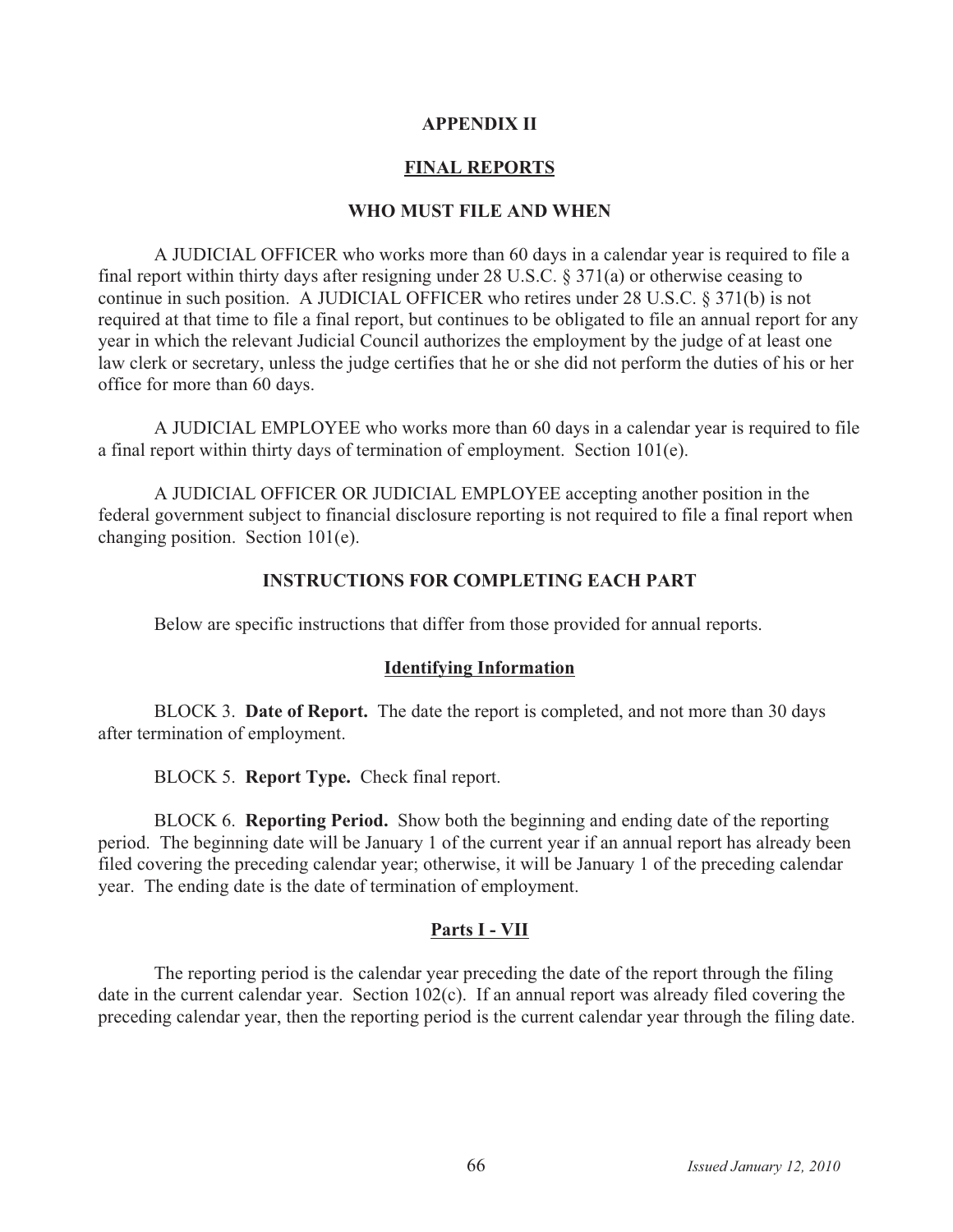#### **APPENDIX III**

#### **ADDITIONAL REFERENCES**

Regulations concerning gifts, outside earned income, honoraria, and outside employment and the *Code of Conduct for United States Judges* are contained in the *Guide to Judiciary Policy*, Vol. 2A, Ch. 2.

The Committee on Codes of Conduct has established a database on Westlaw containing the ethical materials in Volume 2 of the Guide. To use this database, log on to Westlaw using your judiciary-provided Westlaw password (you cannot access this database with a password provided by anyone other than the federal judiciary). When prompted for a file name, enter CONDUCT (this file name does not appear on the Westlaw menu). Once entered into the database file, research may be conducted using established Westlaw search mechanisms.

The *Code of Conduct for Judicial Employees* contains similar regulations concerning gifts, outside earned income, honoraria, and outside employment. These regulations are set forth in the *Guide to Judiciary Policy*, Vol. 2A, Ch. 3. Administrative Office employees may seek guidance regarding the interpretation of these regulations from the General Counsel of the Administrative Office.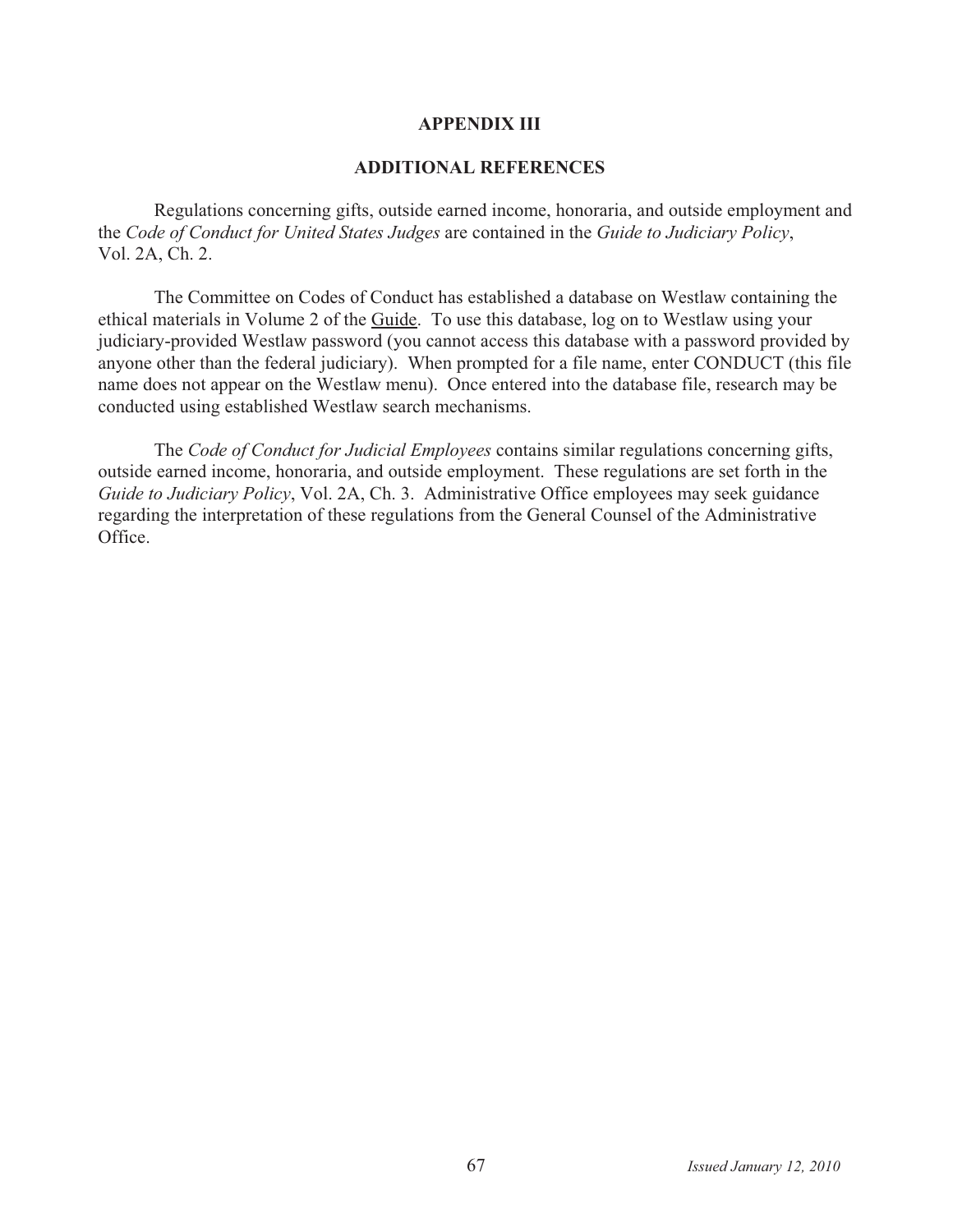# **INDEX**

### A

| Aggregate Ownership Arrangements<br>56-58                             |
|-----------------------------------------------------------------------|
| 56-58<br>Aggregate Reporting.                                         |
|                                                                       |
| continuation of payments 14, 15                                       |
|                                                                       |
| part-time magistrate judges. 16                                       |
| $pension. \ldots \ldots \ldots \ldots \ldots \ldots \ldots \ldots 15$ |
|                                                                       |
|                                                                       |
| Amendments. $\dots \dots \dots \dots \dots \dots \dots \dots$ 4, 5    |
|                                                                       |
|                                                                       |
|                                                                       |
|                                                                       |

#### B

| Bank accounts. 34, 36, 37, 43, 52                                  |  |  |  |
|--------------------------------------------------------------------|--|--|--|
|                                                                    |  |  |  |
|                                                                    |  |  |  |
|                                                                    |  |  |  |
| $locality pay. \ldots \ldots \ldots \ldots \ldots \ldots \ldots 2$ |  |  |  |
|                                                                    |  |  |  |
|                                                                    |  |  |  |
|                                                                    |  |  |  |

# C

| Certificate of deposit (CD) 37, 43, 52    |
|-------------------------------------------|
|                                           |
| Charity, gift to in lieu of honoraria. 21 |
|                                           |
|                                           |
|                                           |
| Common Trust Fund. 37                     |
|                                           |
|                                           |
|                                           |
| Covered senior employee 12, 13, 20, 21    |
|                                           |
|                                           |
|                                           |

#### $\mathbf D$

| Dependent children. 17, 25, 28, 32, 34                                |  |
|-----------------------------------------------------------------------|--|
| definition. $\ldots \ldots \ldots \ldots \ldots \ldots \ldots \ldots$ |  |
|                                                                       |  |
|                                                                       |  |

### E

| Ethical standards. $\ldots \ldots \ldots \ldots \ldots \ldots \ldots$ 62 |  |
|--------------------------------------------------------------------------|--|
|                                                                          |  |
|                                                                          |  |
|                                                                          |  |

### F

| Fees (for estate administration). 17, 22-24                                |
|----------------------------------------------------------------------------|
| Fiduciary. 9-12, 24, 43, 58, 59                                            |
|                                                                            |
|                                                                            |
|                                                                            |
| Filing requirements. $\dots \dots \dots \dots \dots \dots 1, 2$            |
| annual report. $\dots \dots \dots \dots \dots \dots \dots \dots$           |
| final report. $\ldots \ldots \ldots \ldots \ldots \ldots \ldots \ldots$ 66 |
|                                                                            |
|                                                                            |
| 60 day rule. $\ldots \ldots \ldots \ldots 1, 2, 64, 66$                    |
|                                                                            |
|                                                                            |
|                                                                            |
| Foreign government, travel                                                 |
|                                                                            |
|                                                                            |
|                                                                            |
|                                                                            |
|                                                                            |

### G

| bar association. $\ldots \ldots \ldots \ldots \ldots \ldots$ 31 |  |  |  |  |  |  |  |  |  |  |
|-----------------------------------------------------------------|--|--|--|--|--|--|--|--|--|--|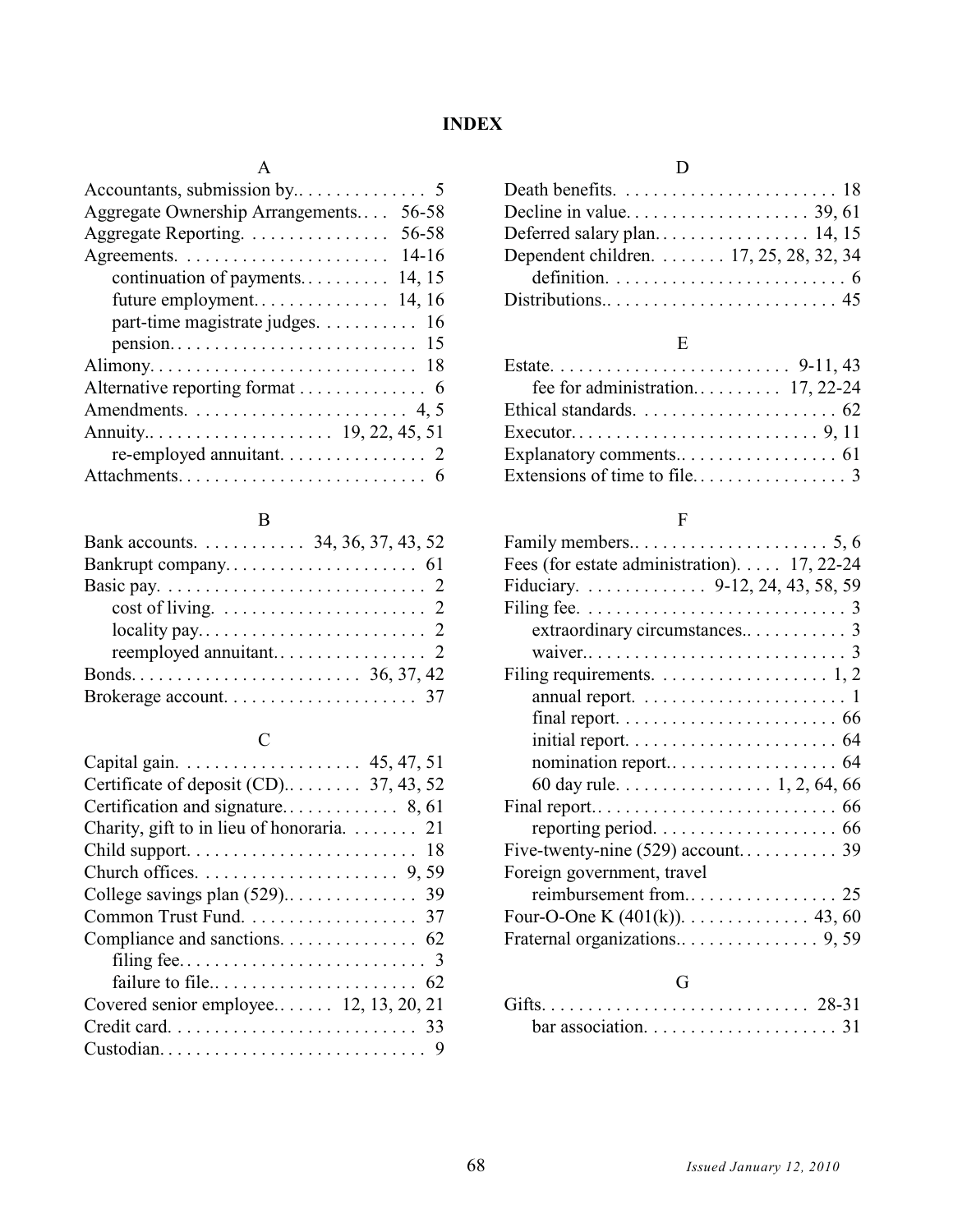| Gifts (cont'd)                                                |  |
|---------------------------------------------------------------|--|
|                                                               |  |
| honorary/reduced-rate                                         |  |
| memberships. $\ldots$ . 28, 31                                |  |
|                                                               |  |
| investitures and similar                                      |  |
|                                                               |  |
| personal hospitality. $\ldots \ldots \ldots \ldots 25, 26$    |  |
| received by a spouse and dependent children                   |  |
|                                                               |  |
|                                                               |  |
| special occasions. $\ldots \ldots \ldots \ldots \ldots$ 30    |  |
|                                                               |  |
| subscriptions. $\ldots \ldots \ldots \ldots \ldots \ldots$ 28 |  |
|                                                               |  |

### H

| Home equity $\text{loan.} \dots \dots \dots \dots \dots \dots \dots \dots \dots 32$ |  |
|-------------------------------------------------------------------------------------|--|
|                                                                                     |  |
|                                                                                     |  |
|                                                                                     |  |
|                                                                                     |  |

## I

| Income                                                              |
|---------------------------------------------------------------------|
|                                                                     |
|                                                                     |
| Index fund. see "Mutual Fund"                                       |
| Individual Retirement                                               |
| Account (IRA). $\dots$ 19, 43, 47, 56, 57                           |
|                                                                     |
| non-investment income. $\dots \dots \dots \dots$ 19, 65             |
|                                                                     |
|                                                                     |
| Investment club. $\ldots \ldots \ldots \ldots \ldots \ldots 56, 58$ |
| Investments. $\ldots \ldots \ldots \ldots \ldots \ldots$ 34-60      |
|                                                                     |
|                                                                     |
|                                                                     |
|                                                                     |
|                                                                     |
| financial statements, attaching $6, 34$                             |
|                                                                     |
| income threshold. $\ldots \ldots \ldots \ldots$ 34-36               |
|                                                                     |
|                                                                     |

# J

| Judicial officer, definition. $\ldots \ldots \ldots \ldots \ldots$ |  |
|--------------------------------------------------------------------|--|

# K

|--|--|--|--|--|--|--|--|--|--|--|--|--|--|--|--|--|--|--|--|--|--|--|--|--|

# L

| personal residence. 32                    |
|-------------------------------------------|
| political campaign funds. 33              |
|                                           |
|                                           |
|                                           |
| Life insurance                            |
|                                           |
|                                           |
| dividends on life insurance policies $45$ |
|                                           |
|                                           |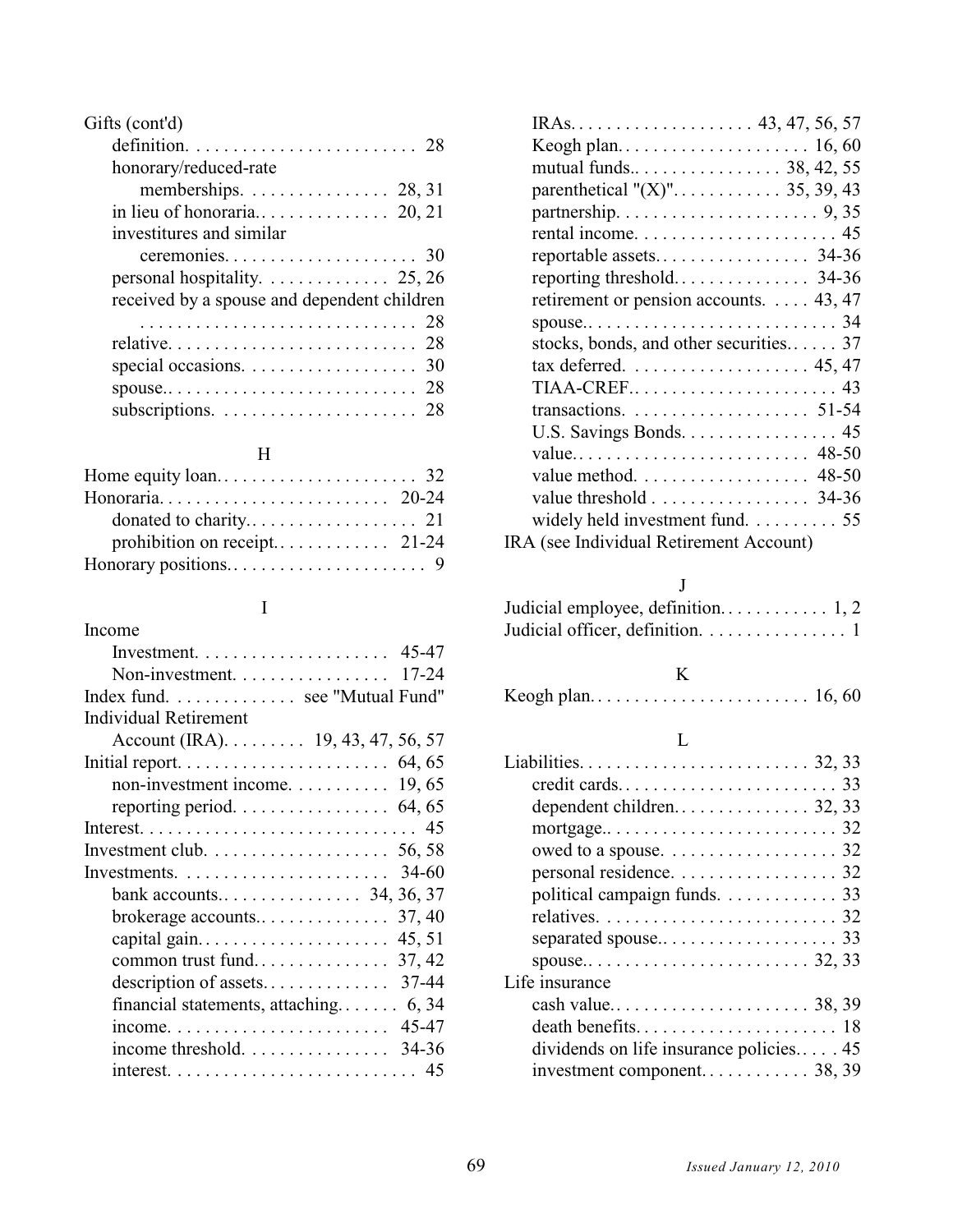| Life insurance (cont'd) |  |
|-------------------------|--|
|                         |  |
|                         |  |

#### M

| Margin account                                                   |
|------------------------------------------------------------------|
|                                                                  |
| Maturing of bond                                                 |
|                                                                  |
|                                                                  |
| Money market. $\ldots \ldots \ldots \ldots \ldots \ldots$ 37, 52 |
|                                                                  |
|                                                                  |
|                                                                  |

### N

| 19                                                  |
|-----------------------------------------------------|
| 17                                                  |
| compensation for services.<br>17                    |
| covered senior employees.<br>20                     |
| death benefits<br>18                                |
| dependent children<br>17                            |
| employment by the                                   |
|                                                     |
| fiduciary relationship                              |
| for compensation. $\ldots \ldots \ldots$ 20, 22, 23 |
| honoraria. 20, 21-24                                |
| life insurance policies. 19                         |
| limitations on outside                              |
|                                                     |
| practicing a profession<br>17                       |
|                                                     |
| 17<br>spouses                                       |
|                                                     |
| vested pension plans. 17                            |
|                                                     |
|                                                     |

| Outside earnings limit. | $20 - 24$ |
|-------------------------|-----------|
|-------------------------|-----------|

### P

| defined benefit plan - see "Individual                          |
|-----------------------------------------------------------------|
| Retirement Account". $\dots \dots$ 43, 44, 60                   |
| defined contribution plan - see "Widely                         |
| Held Investment Funds" 55                                       |
| Personal information. $\ldots \ldots \ldots \ldots \ldots$ 7, 8 |
|                                                                 |
|                                                                 |
|                                                                 |
|                                                                 |
|                                                                 |
| judicial employees. 12, 13                                      |
|                                                                 |
|                                                                 |
| part-time magistrate judges. 9, 12                              |
|                                                                 |
|                                                                 |
|                                                                 |
|                                                                 |
|                                                                 |
|                                                                 |
|                                                                 |
|                                                                 |
|                                                                 |

# Q

Qualified Blind Trust. . . . . . . . . . . . . . . . . . . 59

### R

| Reconciliation with prior reports 6, 7                                   |
|--------------------------------------------------------------------------|
| Redemption. $\ldots \ldots \ldots \ldots \ldots \ldots 51, 53$           |
|                                                                          |
| Reimbursements 25-27                                                     |
|                                                                          |
| definition. $\ldots \ldots \ldots \ldots \ldots \ldots \ldots \ldots 25$ |
| foreign government. $\ldots \ldots \ldots \ldots \ldots$ 25              |
| personal hospitality. $\ldots \ldots \ldots \ldots 25, 26$               |
|                                                                          |
|                                                                          |
| Religious organizations. 9, 59                                           |